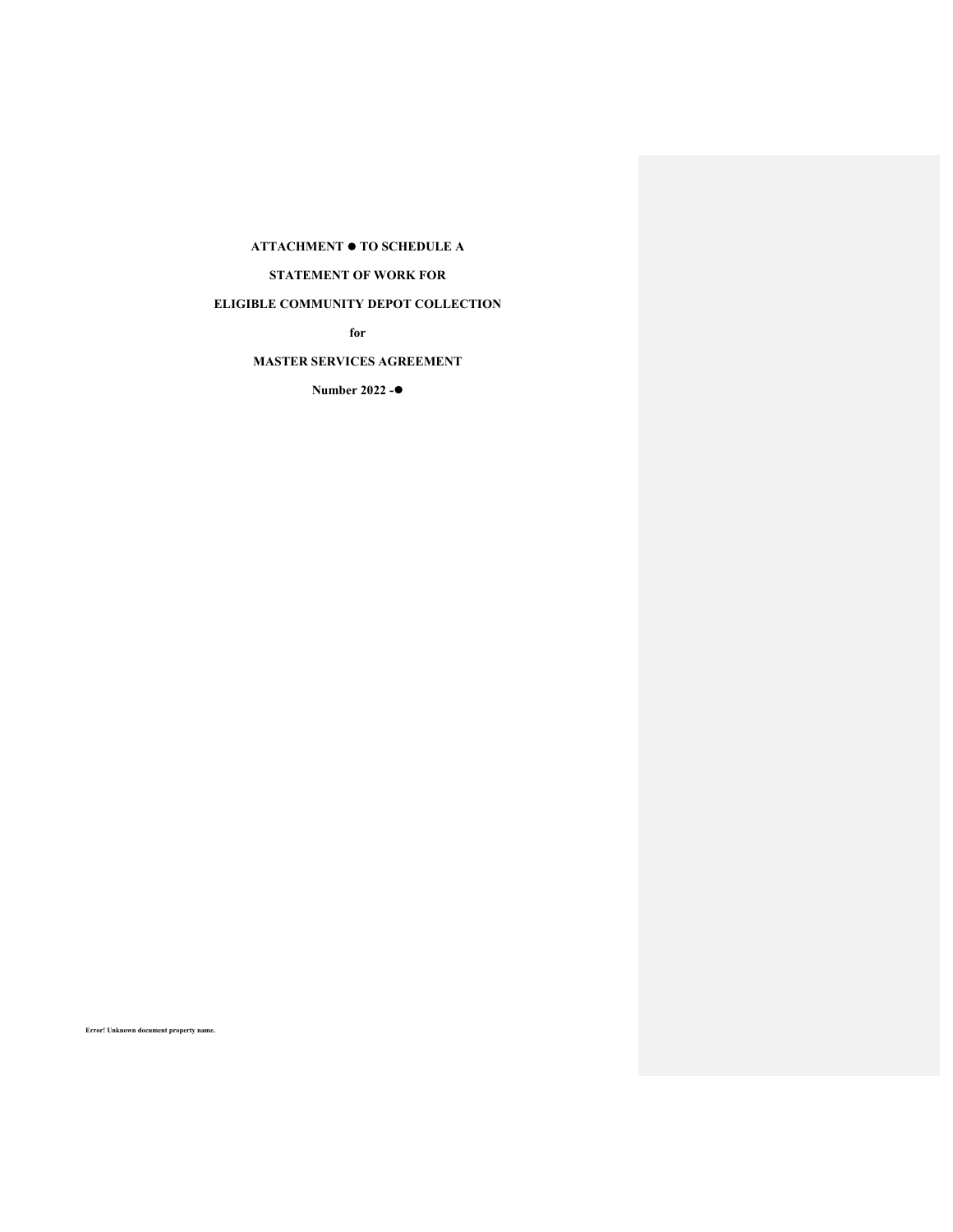# **Table of Contents**

| 1.1 |                                                                       |
|-----|-----------------------------------------------------------------------|
|     |                                                                       |
| 2.1 |                                                                       |
|     |                                                                       |
| 3.1 |                                                                       |
| 3.2 |                                                                       |
| 3.3 |                                                                       |
| 3.4 |                                                                       |
| 3.5 |                                                                       |
|     |                                                                       |
| 4.1 |                                                                       |
|     |                                                                       |
| 5.1 |                                                                       |
|     |                                                                       |
|     |                                                                       |
|     | <b>EXHIBIT 4: BLUE BOX MATERIAL ACCEPTED IN COLLECTION SYSTEM  25</b> |
|     |                                                                       |
|     |                                                                       |

Error! Unknown document property name.

 $\overline{\phantom{a}}$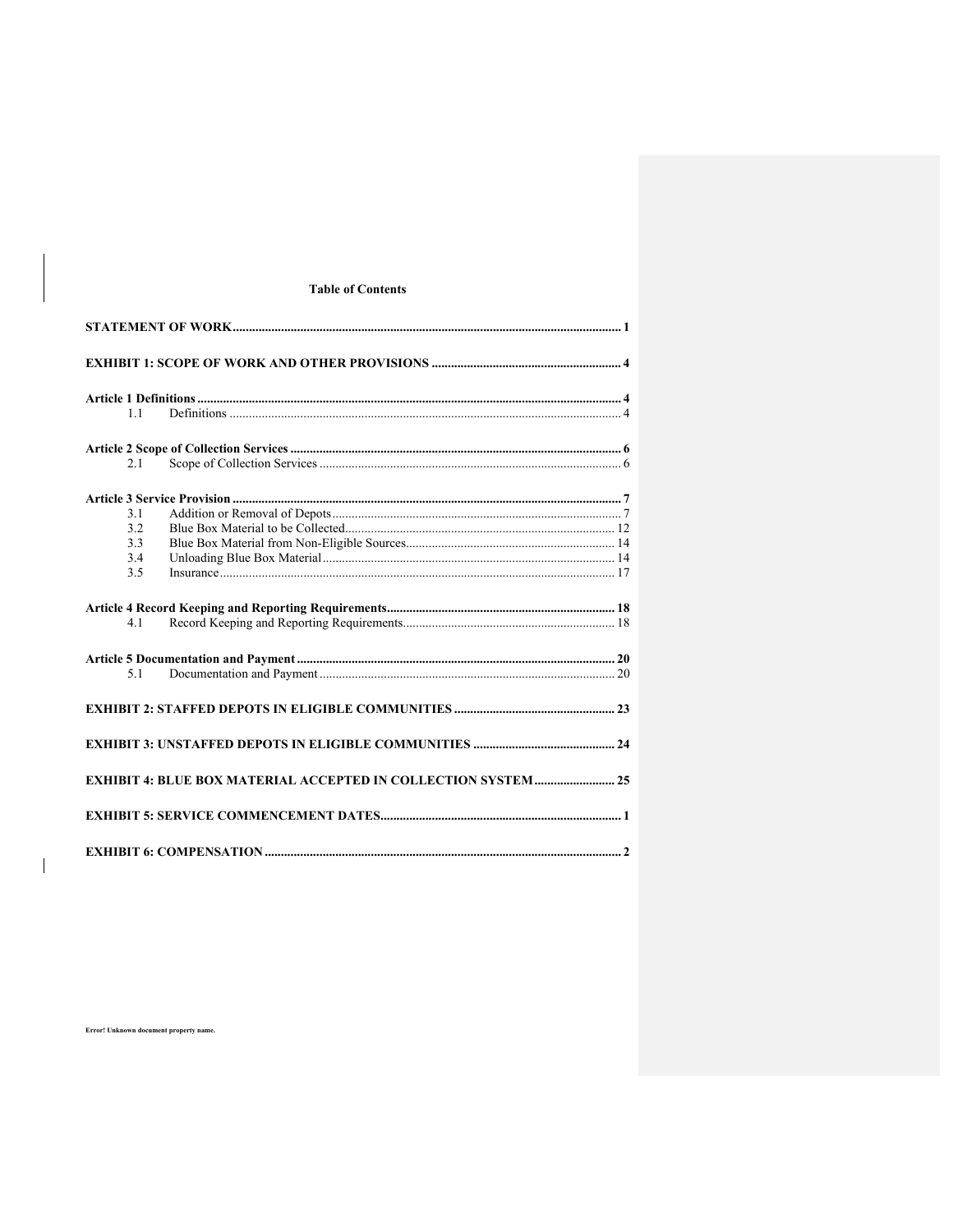#### **STATEMENT OF WORK**

#### STATEMENT OF WORK NUMBER:

This statement of work ("Statement of Work") is given pursuant to Section 3.1 of the Master Services Agreement ("MSA"), made as of  $\bullet$  BETWEEN  $\bullet$  ("Contractor") and Circular Materials, a federal not-forprofit corporation, having a place of business at 1881 Yonge Street, Suite 800, Toronto ON M4S 3C4, operating as Circular Materials Ontario ("CMO", and with the Contractor, each a "Party" and collectively the "Parties"), with an effective date of ("Statement of Work Effective Date").

NOW, THEREFORE, in consideration of the promises, mutual covenants, and agreements contained herein, and other good and valuable consideration, the receipt and sufficiency of which is hereby acknowledged, the Parties acknowledge and agree to all covenants, terms and conditions as stipulated in the MSA, as follows:

- 1. Beginning on the applicable Statement of Work Eligible Community Service Commencement Date listed in Exhibit 5, the Contractor shall perform the Work required by this Statement of Work for all Depots listed in Exhibit 2 and Exhibit 3, plus all CMO Identified New Depots and less all CMO Identified Removed Depots..
- 2. The Work under this Statement of Work shall include all the Contractor's other obligations under the MSA.
- 3. The time period during which the Work required by this Statement of Work is to be performed is from the earliest Statement of Work Eligible Community Service Commencement Date listed in Exhibit 5 until December 31, 2025. Pursuant to Section 2.1(b) of the MSA, CMO and the Contractor may, by Change Order, extend this Statement of Work for up to three (3) further periods of one (1) year each, by issuing a written notice to the Contractor not less than ninety (90) calendar days before the expiration of the initial term or any such additional term or terms. The initial term and any such additional term or terms are herein referred to as the "SoW Term".
- 4. The full compensation for the Work under this Statement of Work shall be as set forth in Exhibit 6, which excludes Value Added Taxes. Value Added Taxes are payable by CMO to the Contractor on the price of the Statement of Work.
- 5. In the event of the termination of the MSA in accordance with Section 7.65 of the MSA, CMO shall only pay for the Work authorized by this Statement of Work which is performed prior to the termination date. For the purposes of clarity, CMO shall not be liable to make any other payments in connection with this Statement of Work as a result of such termination of the MSA.
- 6. Capitalized terms not defined in this Statement of Work shall have the meaning set out in the MSA.
- 7. Attached and forming an integral part of this Statement of Work are the following exhibits:
	- (i) Exhibit 1 Scope of Work and Other Provisions;
	- (ii) Exhibit 2 Staffed Depots in Eligible Communities;
	- (iii) Exhibit 3 Unstaffed Depots in Eligible Communities;
	- (iv) Exhibit 4 Blue Box Material Accepted in Collection System;
	- (v) Exhibit 5 Service Commencement Dates; and
	- (vi) Exhibit  $6 -$  Compensation; and.
	- (vii) Exhibit 7 Form of Record of Inquiries, Complaints and Complaint Resolutions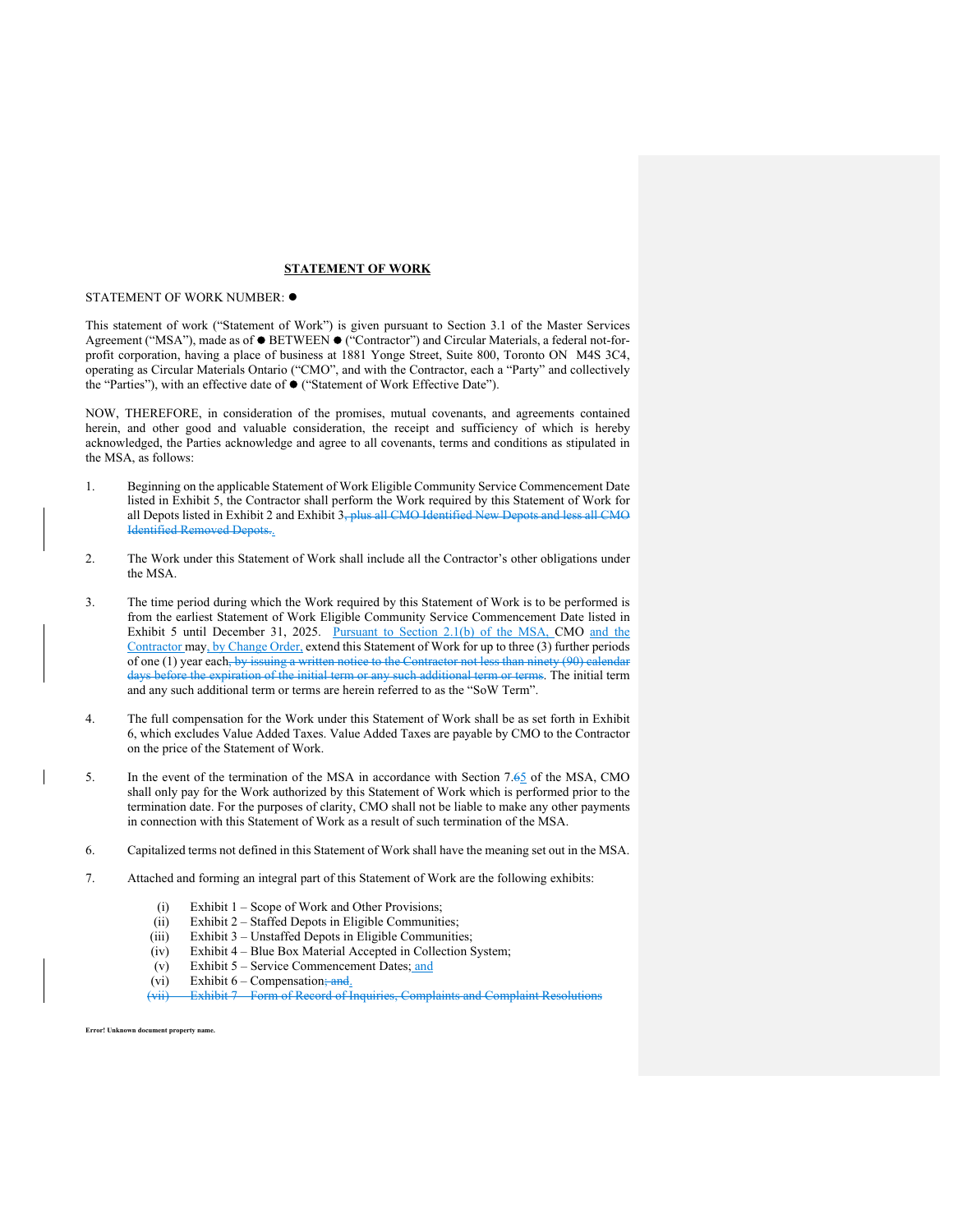**[Remainder of Page Intentionally Left Blank]**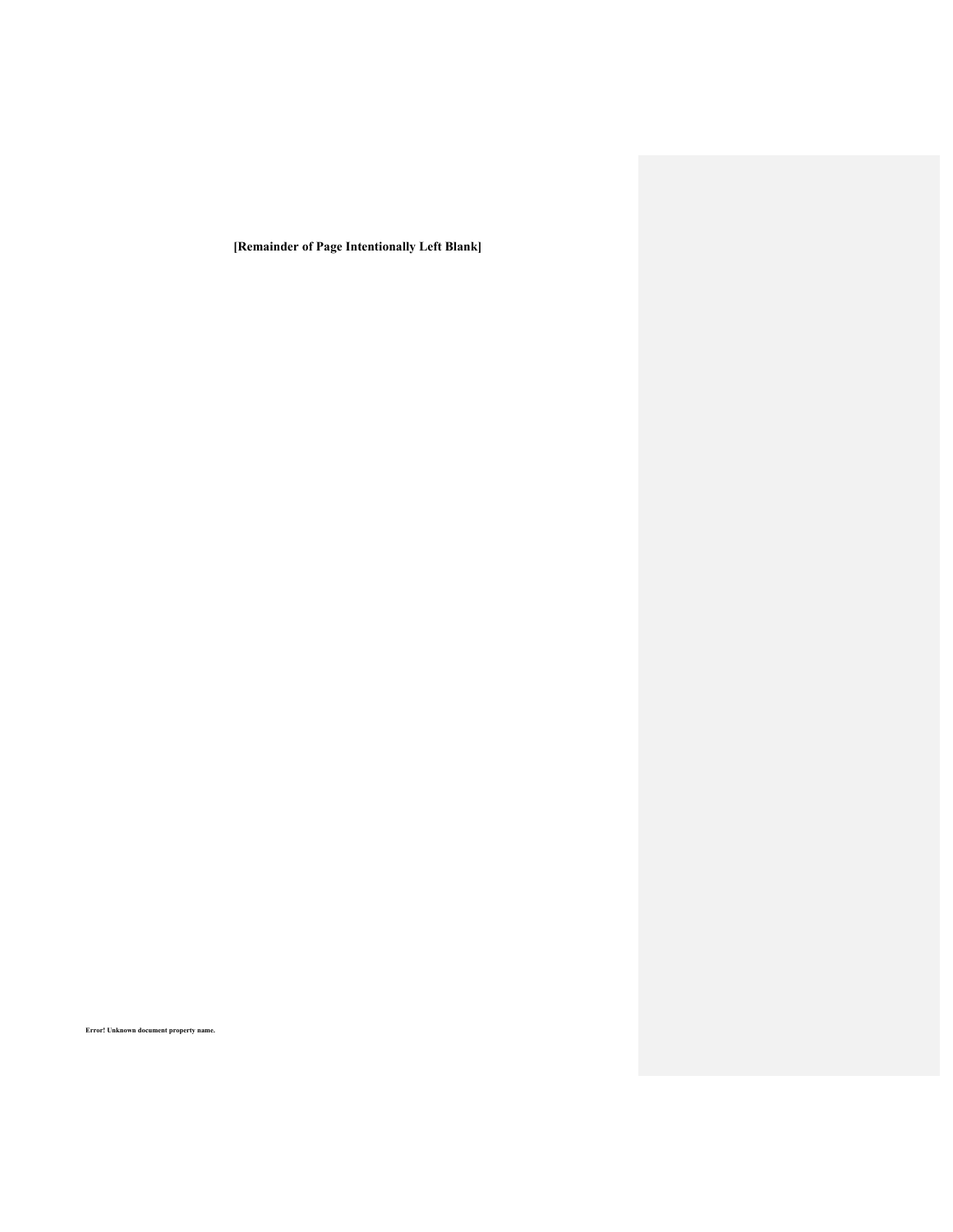**IN WITNESS WHEREOF**, the terms and conditions of this Statement of Work are acknowledged and agreed to by the Parties as of the date first listed above.

| [Contractor] |
|--------------|
|--------------|

| By: |                                          |
|-----|------------------------------------------|
|     | Name: $\bullet$                          |
|     | Title: $\bullet$                         |
| By: |                                          |
|     | Name: $\bullet$                          |
|     | Title: $\bullet$                         |
|     | We have authority to hind the Contractor |

We have authority to bind the Contractor.

# **[CMO]**

By: Name:  $\bullet$ Title: ●

By:

Name:  $\bullet$ Title: ●

We have authority to bind CMO.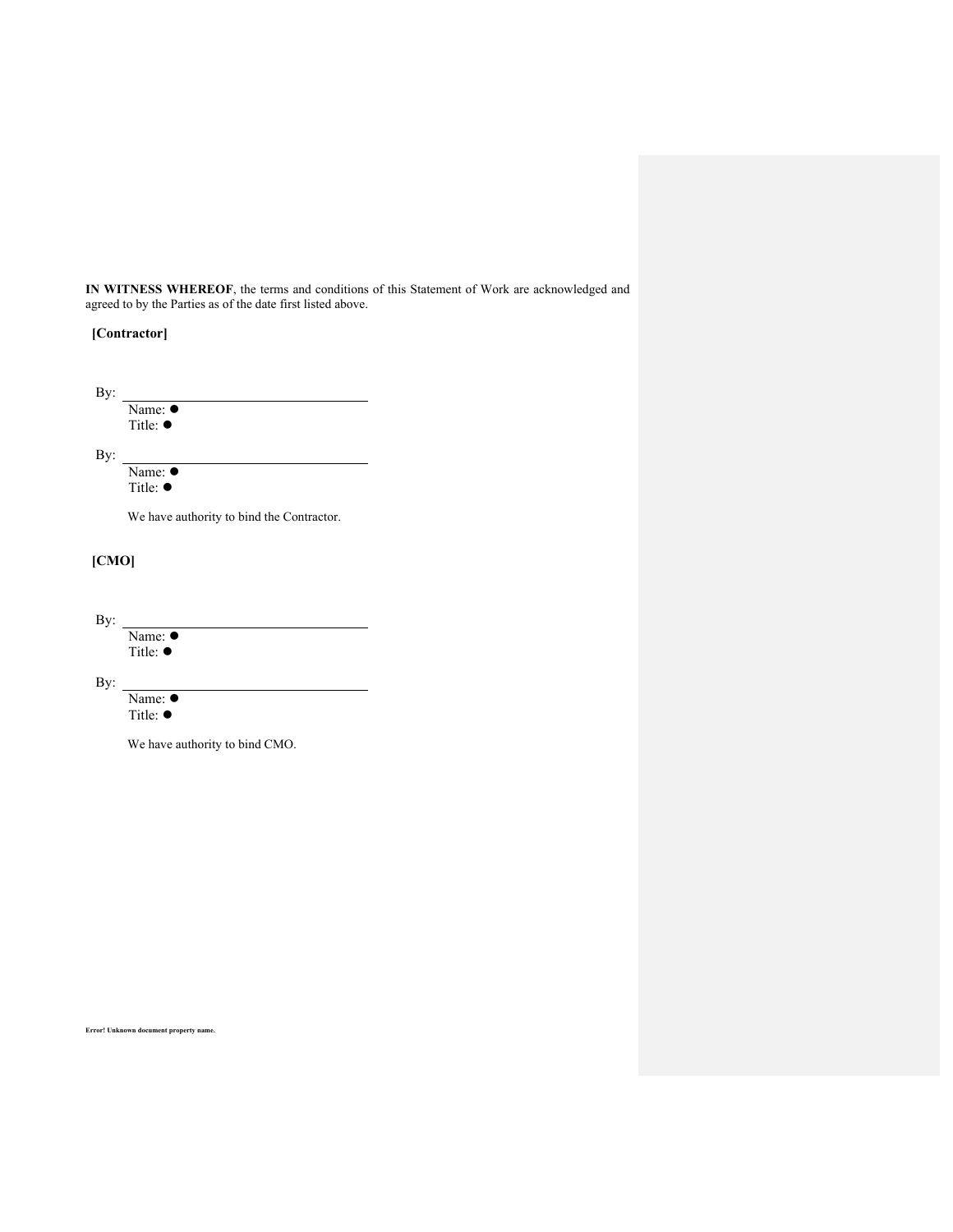#### **EXHIBIT 1: SCOPE OF WORK AND OTHER PROVISIONS**

### **ARTICLE 1 DEFINITIONS**

#### **1.1 Definitions**

"CMO IDENTIFIED NEW DEPOTS" has the meaning set forth in Section 3.2a) of this Exhibit 1.

"CMO IDENTIFIED NEW DEPOT EFFECTIVE DATE" has the meaning set forth in Section 3.2e) of this Exhibit 1.

"CMO IDENTIFIED REMOVED DEPOTS" means Depots included in Exhibits 2 and 3 that CMO has decided to remove.

"COLLECTION" means the receipt of Blue Box Material from an Eligible Source and delivery of the collected Blue Box Material to aan RF.

"COLLECTION SERVICES" means the portion of the Work required by this Statement of Work.

"CONTAMINATION" means material collected which are not Blue Box Material.

"DEPOT" means a Staffed Depot or an Unstaffed Depot- or a New Depot.

"ELIGIBLE SOURCE" has the meaning set outSOURCES" means, collectively, (i) eligible sources as defined in the Regulation- and (ii) sources agreed by the Parties to be eligible sources for the purposes of the MSA.

"NEW DEPOT" means a Depot (i) located within an Eligible Community listed in Exhibit 5 and (ii) that was not in existence on the applicable Statement of Work "NEW DEPOT" means a new depot as agreed to by the Parties for the purposes of this MSA.Eligible Community Service Commencement Date for Eligible Community.

"NON-BLUE BOX MATERIAL" means material that is not Blue Box Material.

"NON-ELIGIBLE SOURCE" means a source within an Eligible Community listed in Exhibit 5 that is not an Eligible Source.

"NON-ELIGIBLE SOURCE BLUE BOX MATERIAL PRICE" has the meaning set out in Exhibit 6.

"NON-ELIGIBLE SOURCE DEDUCTION" has the meaning set out in Section  $3.6\left(\frac{13}{a}\right)$  of Exhibit 1.

"RECEIVING FACILITY" or "RF" means any facility designated by CMO as the point where the Contractor is to unload Blue Box Material, including any alternate facilities identified by CMO for use when an RF is unable to accept Blue Box Material.

4

"RESIDENTIAL DEPOT COLLECTION COSTS" has the meaning set out in Exhibit 6.

"SINGLE STREAM" means Stream 1 and Stream 2 materials combined.

"SOW TERM" has the meaning set out in Section 3 of this Statement of Work.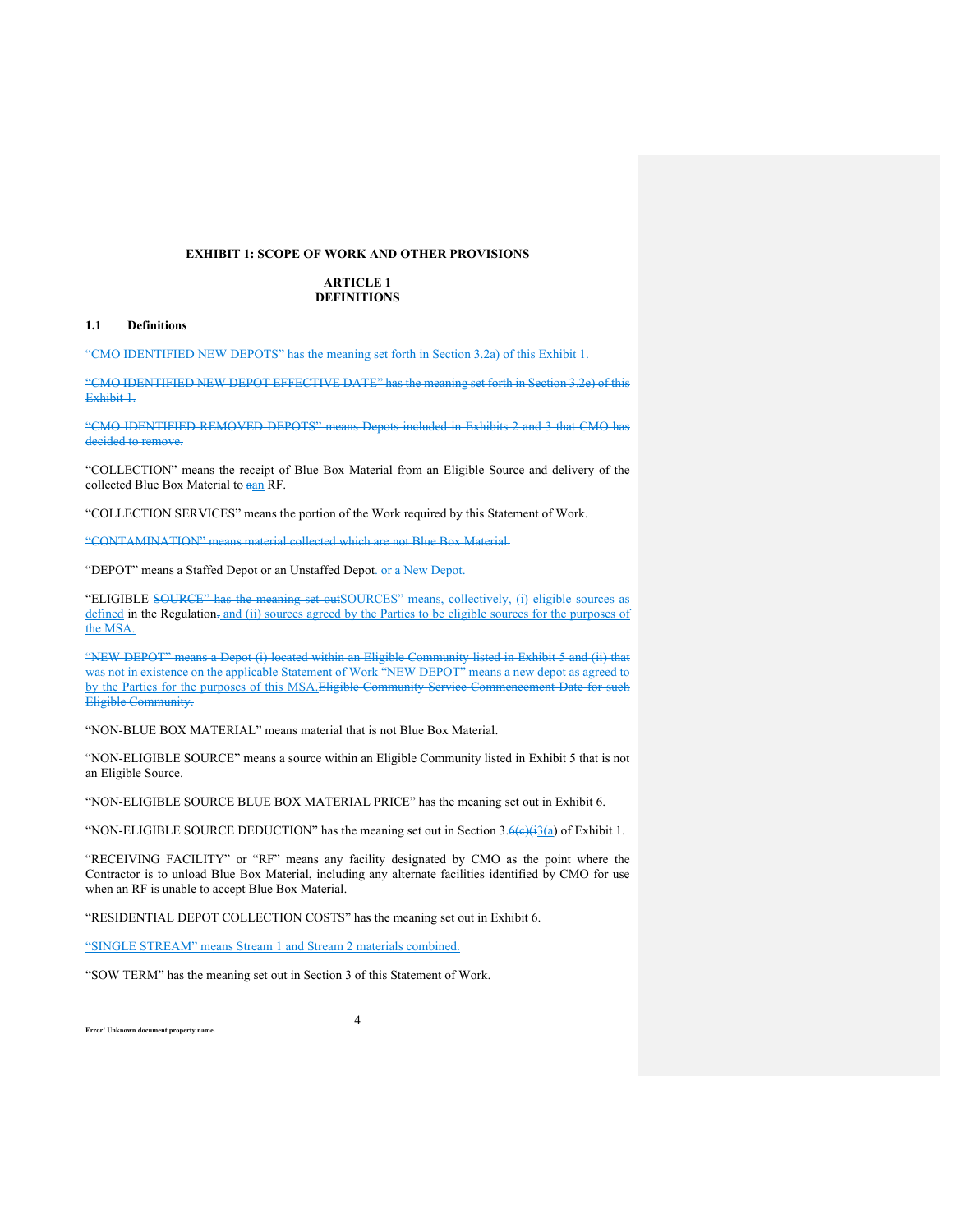"STATEMENT OF WORK EFFECTIVE DATE" has the meaning set out in the recitals to this Statement of Work.

"STAFFED DEPOT" means a facility listed in Exhibit 2.

"STREAM 1" has the meaning set out in Section 3.2(e)(i) of Exhibit 1 to this Statement of Work.

"STREAM 2" has the meaning set out in Section 3.2(e)(ii) of Exhibit 1 to this Statement of Work.

"TRANSITION DATE" means the transition date for an Eligible Community set forth in the document of the (Ontario) Ministry of Environment, Conservation and Parks entitled "Blue Box Transition Schedule" and dated June 1, 2021.

"UNSTAFFED DEPOT" means a facility listed in Exhibit 3.

"VALUATION TYPE" or "VALTYPE" means the source of Blue Box Material, including single-family residences, multi-family residences, long-term care homes, retirement homes, schools, depots and public spaces. The ValType willshall be recorded on weighscale tickets at aan RF.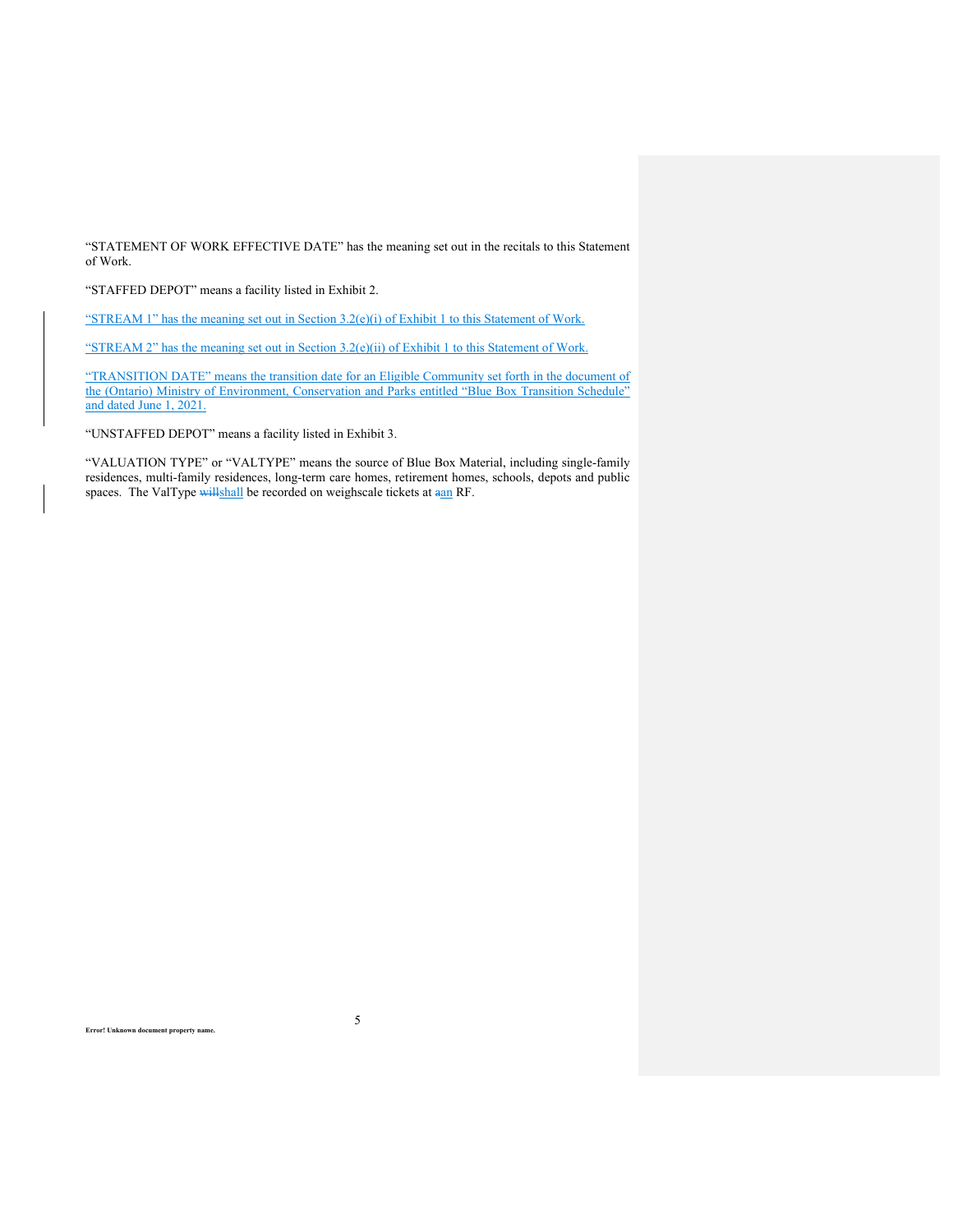# **ARTICLE 2 SCOPE OF COLLECTION SERVICES**

# **2.1 Scope of Collection Services**

- (a) The Contractor shall provide Collection Services, including receiving Blue Box Material from Eligible Sources, quality control of received Blue Box Material, storage of Blue Box Material, sorting as required, hauling of material to aan RF and unloading by material stream for Blue Box Material from all Depots listed, for each Depot in Exhibit 2a manner that meets or exceeds the standards, level, scope and Exhibit 3, plus all CMO Identifiedquality of collection services the Depot (or, for a New DepotsDepot, a similar Depot) received immediately prior to the Transition Date and less all CMO Identified Removed Depotscomplies with the terms of the MSA.
- (b) Without limiting the generality of the foregoing, the Collection Services shall meet the applicable requirements of the Regulation, including Sections 24 and 25.
- (c) The Contractor shall retain responsibility for, and control of, Blue Box Material from a Depot through to delivery to thean RF. Should
- (b)(d) Ownership of the Blue Box Material be lost or damaged during the act of collection and transport to the RF, the value of same shall be the responsibility of the accepted at a Depot by the Contractor. CMO will determine the value of such lost or damaged Blue Box Material and will deduct the value from payments due shall not transfer to the Contractor.
- $\left(\frac{e}{c}\right)$  CMO shall not be obligated to join or instigate litigation to protect the right of the Contractor. The Contractor may independently enforce its rights under this Statement of Work against third party violators, including but not limited to seeking injunctive relief.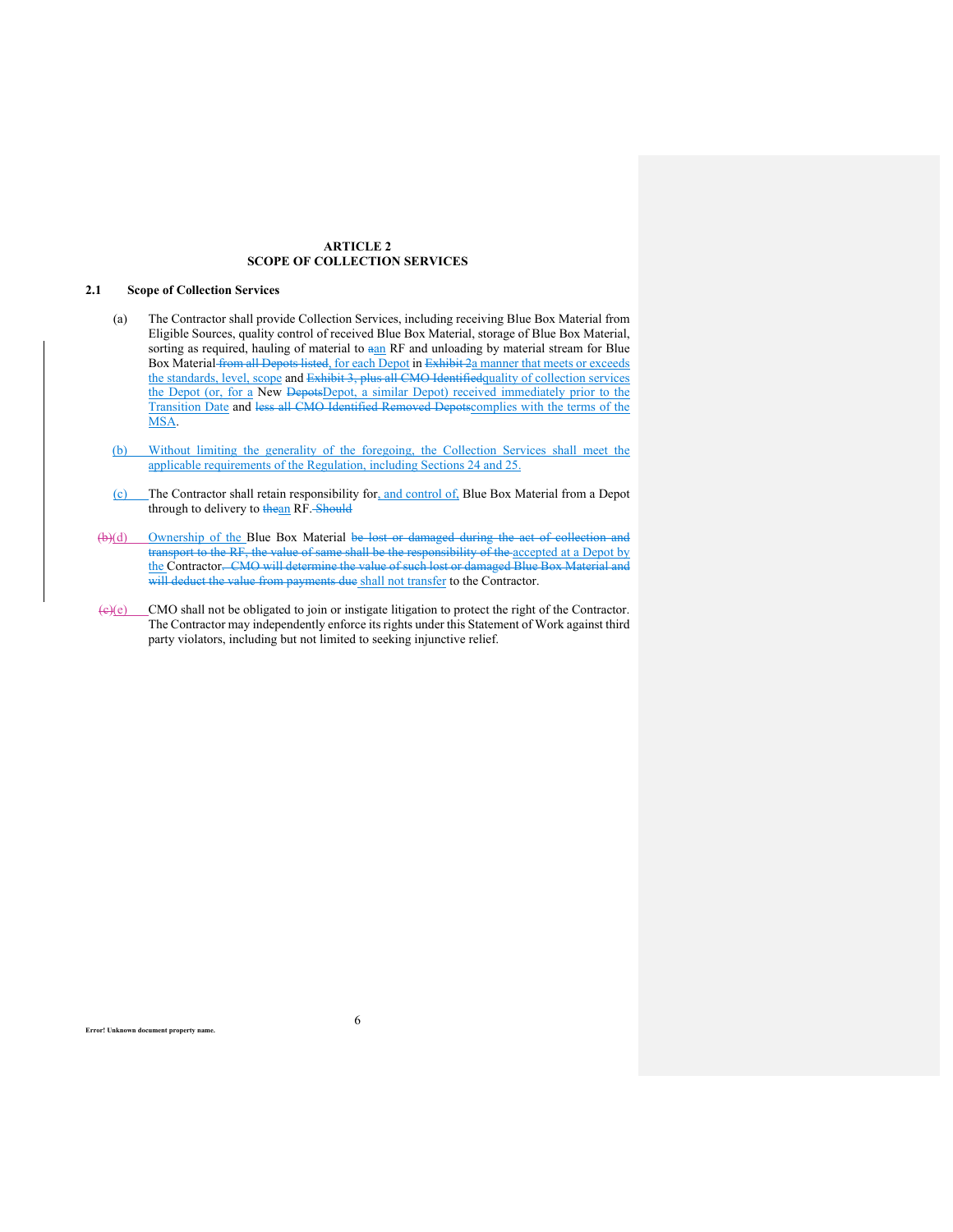# **ARTICLE 3 SERVICE PROVISION**

## **3.1 Depot Collection Services**

#### **3.1 TheAddition or Removal of Depots**

- (a) CMO and the Contractor shall be able to receive Blue Box Material from Eligible Sources at the Depots in accordance with this Statement of Work.
- (b) The Contractor shall not limit the quantity of Blue Box Material delivered to a Depot by an Eligible Source, provided such Eligible Source used the Blue Box Material for personal, family or household purposes.
- Contractor is responsible for providing and maintaining containers to be used to receive and store Blue Box Material at Depots and to be used to deliver Blue Box Material to the RF.
- (d) The Contractor shall obtain CMO's written approval prior to using a mobile, may add New Depots or transitory, location to collect Blue Box Material from Eligible Sources. The Contractor shall submit its written request for CMO's approval at least sixty (60) calendar days prior to its desired in-service date for the mobile, or transitory, location, which shall specify the location, date and hours of operation requested. Subject to receiving approval from CMO, the Contractor will perform Collection Services at the mobile, or transitory, location at the times, date and location set out in CMO's written approval. Blue Box Material collected at a mobile, or transitory, location will be transported, by the Contractor, to a Depot or directly to the RF.
- Allremove existing Depots will be maintained in a clean and sanitary manner, determined by CMO in its sole discretion.
- (f) All areas within Depots will have appropriate safety markings, in accordance with Applicable Laws and good industry practice.
- (g) All facilities and equipment used to provide Collection Services, including collecting and storing Blue Box Material, will be maintained in a condition compliant with all Applicable Laws, good industry practice, and satisfactory to CMO.
- (h) The Contractor will request prior written approval from CMO for all Depot signage, including Contractor labelling. The Contractor will place CMO-provided logos on Depots as directed by CMO and at no additional cost to CMO.
- (i) Blue Box Material collected by the Contractor will be completely contained within a Depot at all times. The Contractor will provide protection from the elements (e.g., sunshine and rain) for Stream 1 materials identified in Section 3.5f)i).
- 7 The Contractor shall ensure that all Staffed Depots are equipped with a broom, shovel, and supply of absorbent agents for the purpose of cleaning up any spills and safely disposing of all spilled liquid or debris. The Contractor will immediately clean up all spills of liquid or debris, at its own expense, and notify CMO within two (2) hours for regular spills, including Blue Box Material, and one (1) hour for spills of pollutants, including hydraulie oil, engine oil and any other type of oil or fuel. Contractor will keep accurate and complete records of each occurrence of spillage and of its clean up, including photographs, and will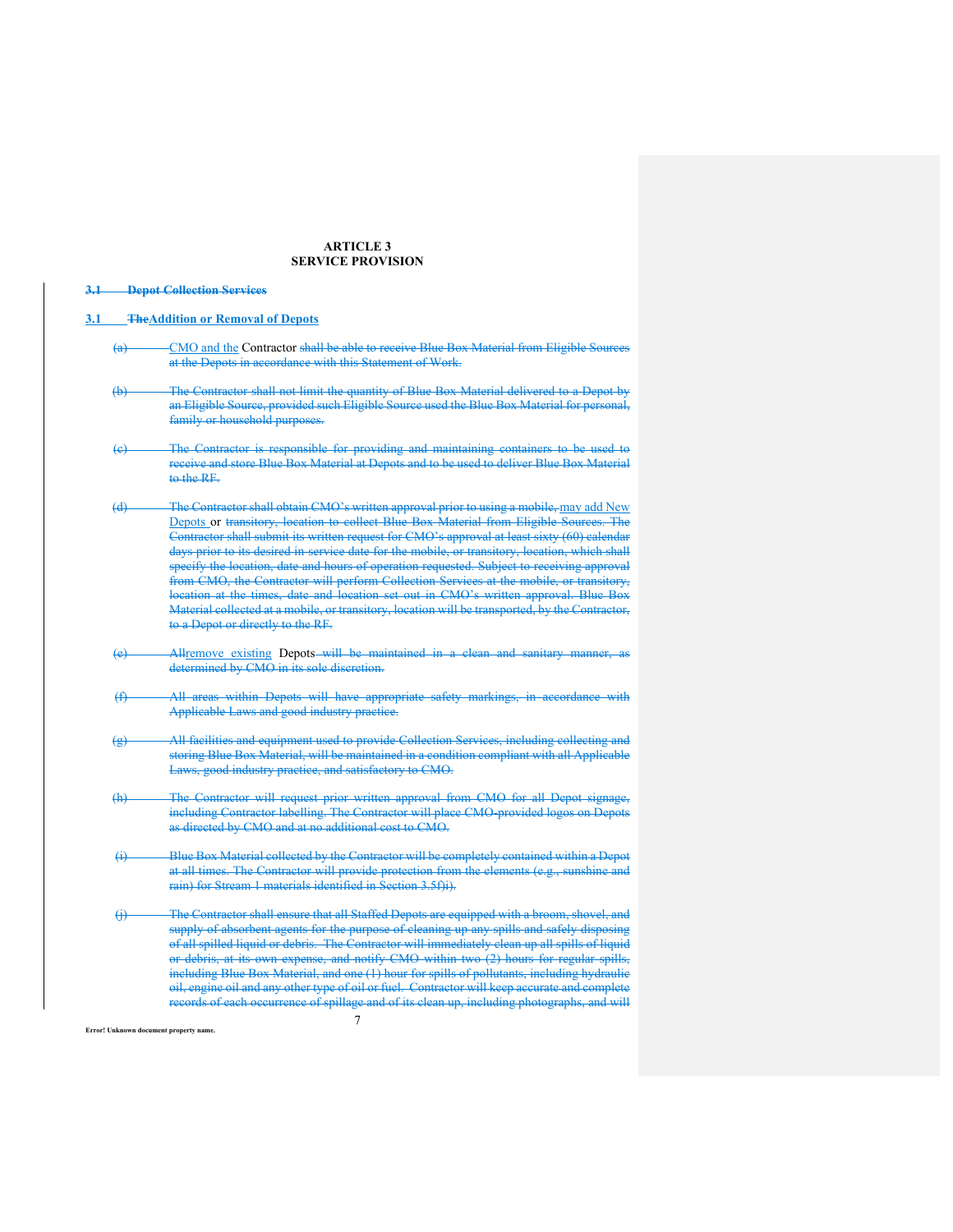, and make such records available to CMO on request, and, if requested by CMO, as part of a regular report to be delivered with such frequency as requested by CMO (but not more frequently than weekly). Contractor expressly acknowledges it is solely responsible for any violations of Applicable Law that may result from such spillage. The Contractor shall pay all costs related revisions to such clean up and safe disposal.

- (k) Without limiting Section 3.1l) of this Exhibit 1, any discharge of liquid hazardous wastes or oils that may occur will be promptly cleaned up and removedthe relevant exhibits, by Contractor and will be remediated by Contractor at its sole expense. Contractor will comply with all Applicable Laws in respect of ground water or drainage systems safety and standards. In the event of a spill or the disposal of pollutants and spill clean up materials, the Contractor shall immediately notify the Ministry of the Environment, Conservation and Parks (MECP) Spills Action Centre (SAC) at Toll-free: 1-800-268-6060 (24 hrs).
- (l) The Contractor will not scavenge or permit any person (including its employees) to scavenge any Blue Box Material that has been collected during Contractor's performance of the Work.

#### **3.2 Addition or Deletion of Depots**

- (a) The Contactor, upon sixty (60) calendar days' written notice by CMO, shall provide Collection Services at any New Depots identified by CMO (collectively, "CMO Identified New Depots"), in accordance with the provisions of the MSA including this Statement of Work. The Contractor shall have contingency capacity to manage all additional Depots without any delays in delivery of Collection Services at additional Depots. Exhibits 2 and 3, as applicable, shall be revised by CMO and the Contractor to reflect CMO Identified New Depots.
- (b) At least fourteen (14) calendar days prior to the start of each Quarter, the Contractor shall provide CMO with the following information in respect of each Eligible Community listed in Exhibit 5 (for CMO's review and acceptance):
	- (i) addresses, days of operation and hours of operation of proposed New Depots;
	- (ii) addresses of Depots proposed to be removed; and
	- (iii) proposed amendments to Exhibits 2 and 3 to give effect to the matters provided for in Sections 3.2b)i) and 3.2b)ii).
- The Parties shall meet to review and discuss the information provided by the ContractorChange Order, pursuant to Section 3.2b) within five (5) Business Days of CMO's receipt of such information. To the extent CMO agrees with the Contractor's proposed New Depots and Depots proposed to be removed, Exhibits 2 and 3 shall be revised to reflect such CMO Identified New Depots and CMO Identified Removed Depots. To the extent the Parties do not agree, the Parties shall settle their disagreement using the dispute resolution process described in Section 7.8 of the MSA and the resolution of such dispute shall be reflected in amendments to Exhibits 2 and 3.
- (d) CMO, at any time, may designate a Depot to be an CMO Identified Removed Depot by Change Directive and such Change Directive shall include the necessary amendments to Exhibits 2 and 3.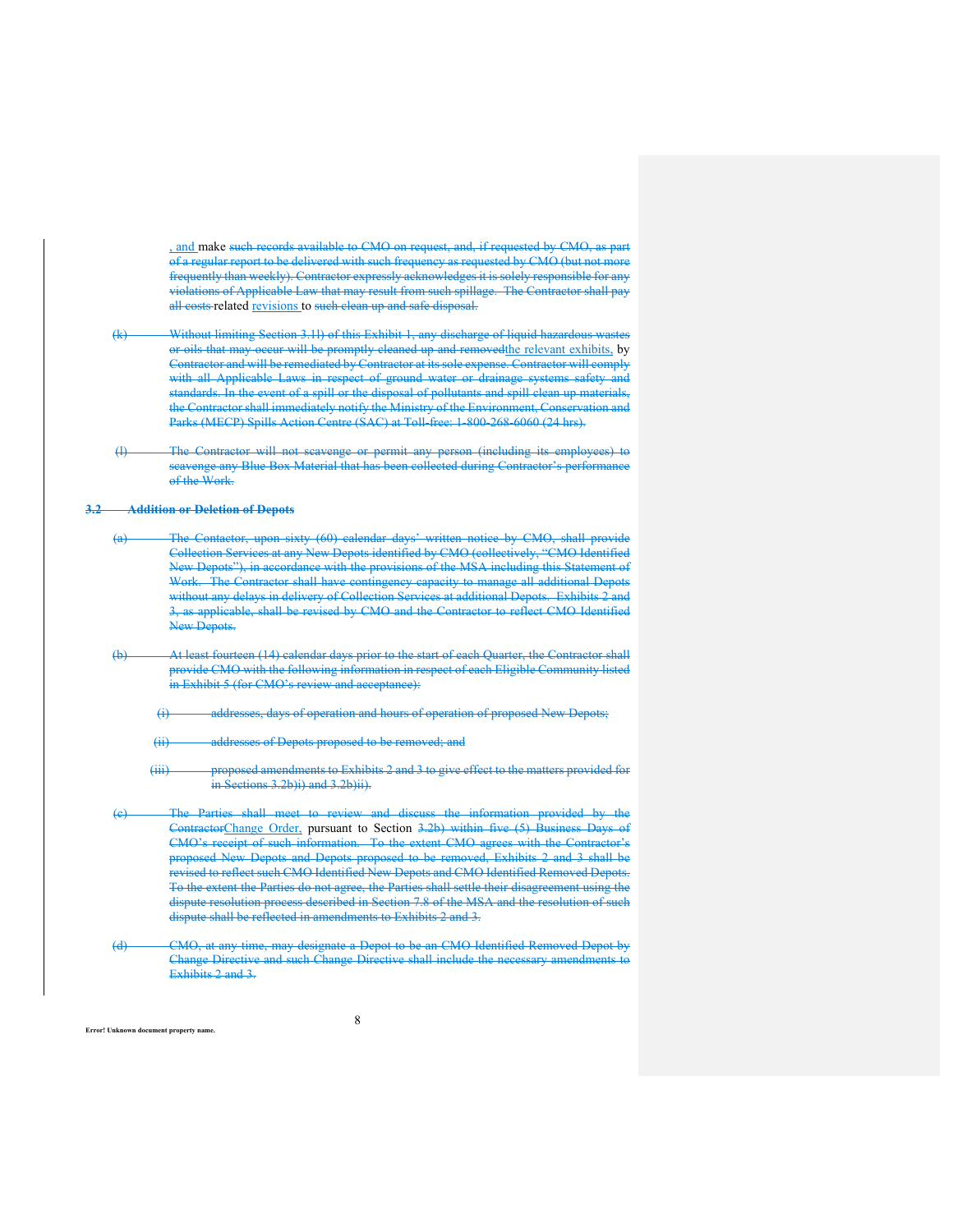- The Work for CMO Identified New Depots, and the payment for such Work, shall begin on the effective date provided in the written notice ("CMO Identified New Depot Effective Date") pursuant to Section 3.2a).
- **(f)** For an CMO Identified Removed Depot, payment shall cease as provided for in the Change Directive referred to in Section 3.2d) or in the Quarter immediately subsequent to the Quarter in which the Contractor provided the information pursuant to Section 3.2b).
- (g) New Depots shall utilize the same containers used by similar Depots in the applicable Eligible Community.
- (h) The Contractor will remove containers from an CMO Identified Removed Depot when Collection Services cease.

# **3.3 Depot Working Days and Hours**

- (a) The Contractor will provide Collection Services at Staffed Depots during the hours of operation set out in Exhibit 2, unless conditions are such that continued operation of a Staffed Depot would result in danger to the Contractor or any person or property. The Contractor will maintain accurate records of all disruptions to Collection Services, including the times that a Staffed Depot is closed.
- (b) Staffed Depots must be secured (e.g., fenced off and gates locked outside of hours of operation) to prevent unauthorized access.
- The Contractor may request a change to a Staffed Depot's hours of operation by submitting a written request to CMO at least forty-five (45) calendar days prior to the proposed implementation of the requested change. The Contractor's written request shall include a description of how the Contractor plans to notify Eligible Sources, located within the Eligible Communities served by the Staffed Depot, of the proposed change ("Notification Plan") should it be approved by CMO. If CMO provides the Contractor with a written notice approving the requested change, the Contractor will complete the execution of the Notification Plan a minimum of thirty (30) calendar days prior to the change to the hours of operation.
- (d) The Contractor shall bear, at its own expense, any additional or unforeseen costs including, but not limited to, such overtime, rates for extra forces, and cost for any additional requirement or services as may be necessary to ensure continuous and uninterrupted service in accordance with Contractor's obligations under the MSA.

### **3.4 Hauling Vehicles**

- (a) The Contractor shall always provide enough Hauling Vehicles. The Hauling Vehicles will be properly maintained and equipped to provide the level of services specified in or required by the MSA.
- $\mathbf Q$ (b) Without limiting the generality of any other provision in the MSA, the Contractor shall provide the required number of Hauling Vehicles to perform the Work for the Eligible Communities listed in Exhibit 5 and such Hauling Vehicles shall be dedicated to, and solely used for, the Work for the Eligible Communities listed in Exhibit 5. The Hauling Vehicles shall have a fully enclosed body of sufficient capacity and strength, capable of compacting and mechanically unloading all Blue Box Material, and designed to contain any debris and liquid from the Blue Box Material. The body of Hauling Vehicles shall be mounted on an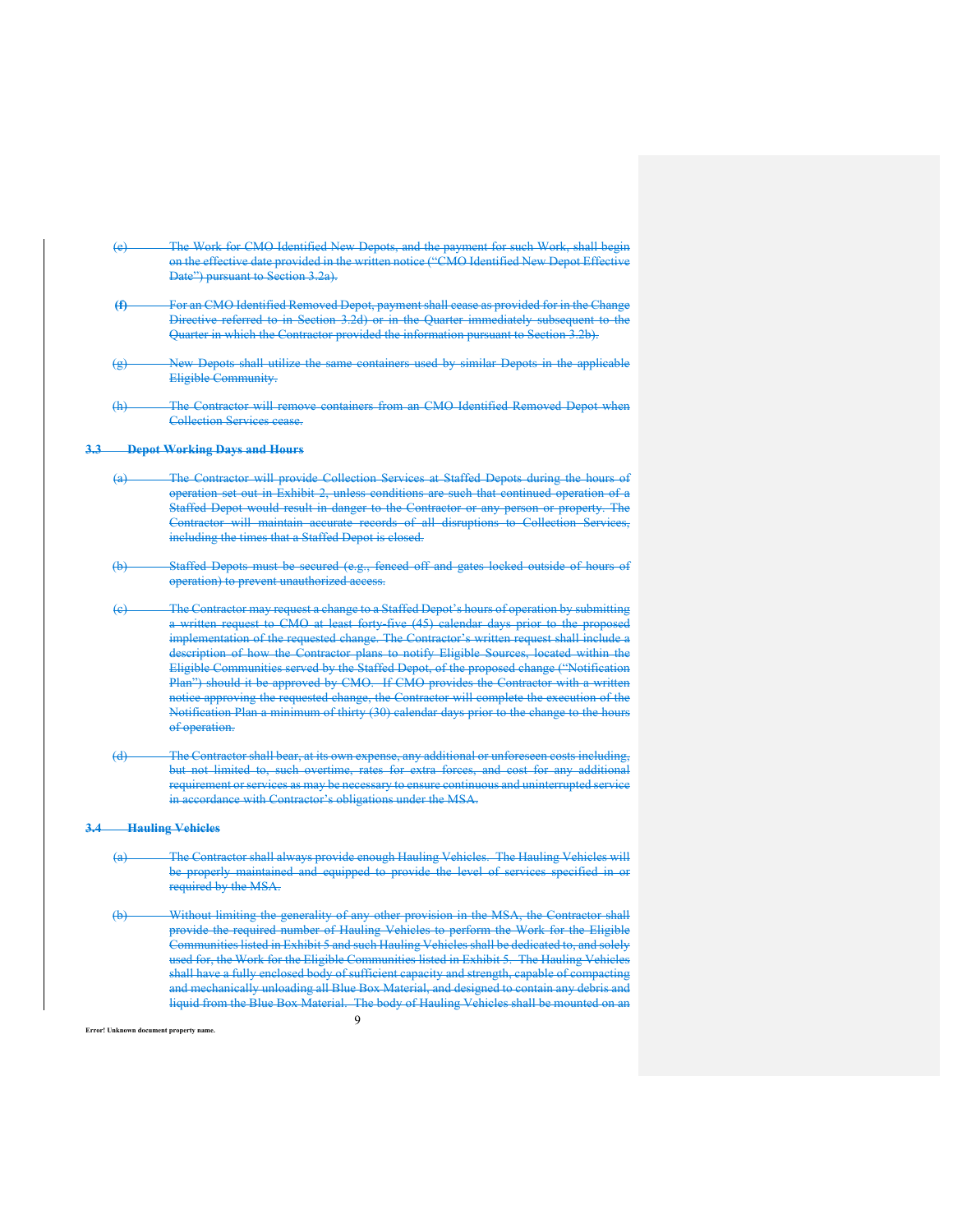adequate truck chassis. Hauling Vehicles that are split-body trucks must ensure there is no opportunity for cross-contamination of the two streams. **[NTD: revise if Contractor is collecting a single stream.]**

- Compaction on the Hauling Vehicles shall not exceed a ratio of 2.5:1, including on either compartment of split body trucks.
- (d) All Hauling Vehicles shall be painted the corporate colour of the Contractor or approved Subcontractor undertaking the Work.
- **A permanent numbering system and the Contractor's, or a Subcontractor's, company name** will be stencilled on the cab of all Hauling Vehicles to accommodate the necessary tracking system for vehicles entering a RF.
- (f) In the event of Hauling Vehicle breakdown, the Contractor will supply, at its own expense and without any unreasonable delay, sufficient alternative Hauling Vehicles to complete the required Work.
- (g) CMO may require the Contractor at any time after the Statement of Work Effective Date to increase the number of Hauling Vehicles dedicated to the performance of this Statement of Work to a number which will alleviate complaints received from residents within an Eligible Community listed in Exhibit 5. For clarity, any additional vehicles will be required to meet requirements for Hauling Vehicles under the MSA.
- (h) The Contractor shall keep the side body panels of all Hauling Vehicles used for this Statement of Work free of advertising. CMO may require the Contractor to post signs or logos proclaiming messages of public interest as approved by CMO or to promote any aspect of the Collection Services being delivered by CMO on the side body panels of any Hauling Vehicle. Any such signage or logos shall be provided by CMO and installed by the Contractor at no cost to CMO.
- The Contractor will ensure that all Hauling Vehicles are washed with a proper cleaning solution and that all Hauling Vehicles are disinfected inside and out on a weekly basis.
- (j) The Contractor will not allow or cause any Hauling Vehicles to be loaded beyond the legal limits as specified in the manufacturer's specifications, (Ontario) Highway Traffic Act or in any other Applicable Law. The Contractor will be responsible for all consequence Hauling Vehicle overloading.
- (k) Where in the opinion of CMO, Hauling Vehicles used by the Contractor are causing or are likely to cause damage to any public or private property or roadway, CMO may direct the Contractor to make changes or substitutions for such Hauling Vehicles at the Contractor's own expense.
- (l) Prior to the Statement of Work Effective Date, the Contractor will obtain and pay for all permits or licenses necessary to perform the Work required by this Statement of Work in accordance with all Applicable Law. The Contractor shall maintain all such licenses and permits throughout the SoW Term and shall provide copies to CMO forthwith upon request.
- (m) In addition to all legally required safety equipment, all Hauling Vehicles shall be equipped with Ontario Ministry of Transportation approved back up alert signals, a flashing amber caution light mounted on the rear, and a two-way radio.

10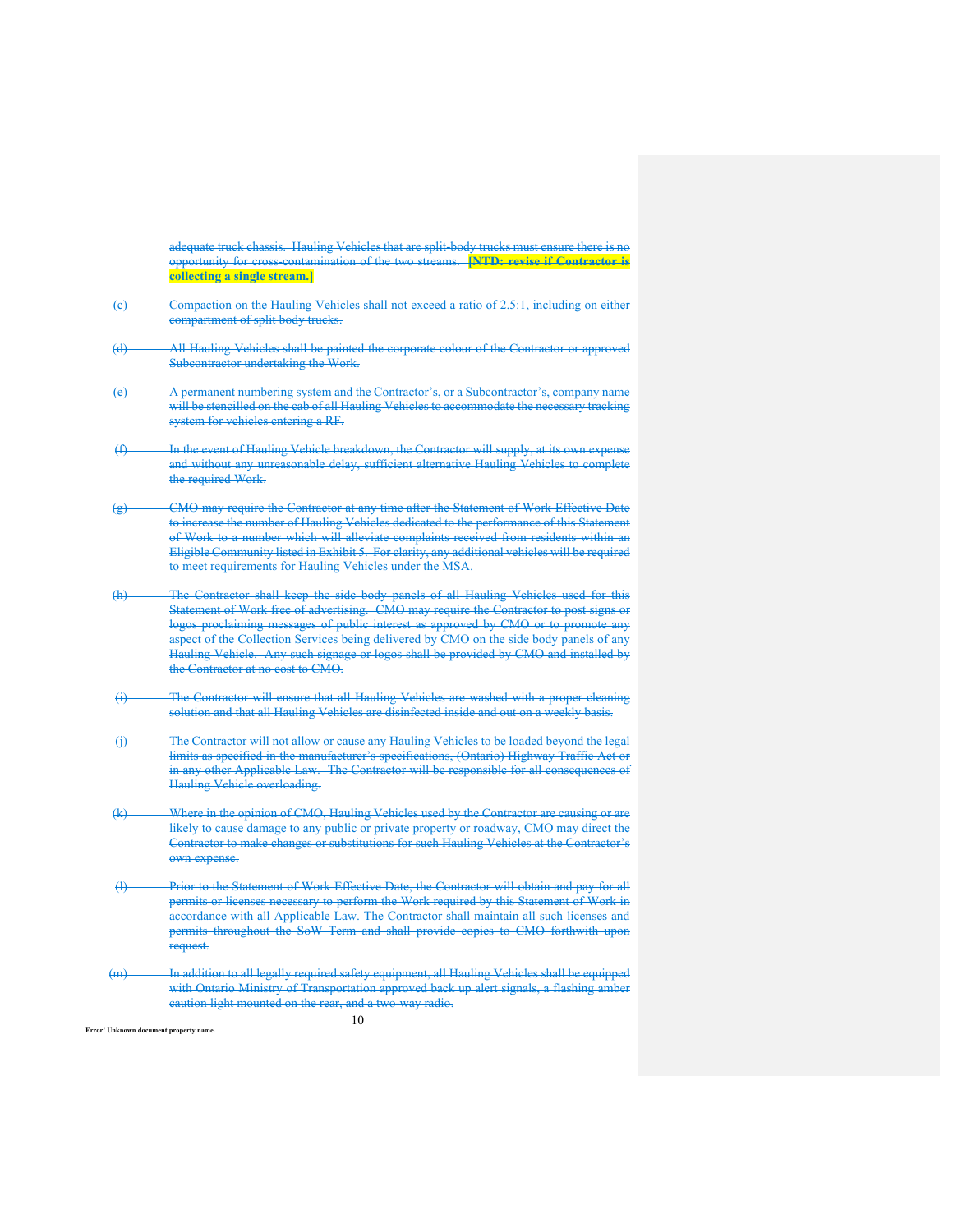- (n) The Contractor shall ensure that all Hauling Vehicles are equipped with a broom, shovel, and supply of absorbent agents for the purpose of eleaning up any spills and safely disposing of all spilled liquid or debris. The Contractor will immediately clean up all spills of liquid or debris, at its own expense, and notify CMO within two (2) hours for regular spills, including Blue Box Material, and one (1) hour for spills of pollutants, including hydraulic oil, engine oil and any other type of oil or fuel. Contractor will keep accurate and complete records of each occurrence of spillage and of its clean up, including photographs, and will make such records available to CMO on request, and, if requested by CMO, as part of a regular report to be delivered with such frequency as requested by CMO (but not more frequently than weekly). Contractor expressly acknowledges it is solely responsible for any violations of Applicable Law that may result from such spillage. The Contractor shall pay all costs related to such clean up and safe disposal.
- Without limiting Section 3.4p) of this Exhibit 1, any discharge of liquid hazardous wastes or oils that may occur will be promptly cleaned up and removed by Contractor and will be remediated by Contractor at its sole expense. Contractor will comply with all Applicable Laws in respect of ground water or drainage systems safety and standards. In the event of a spill or the disposal of pollutants and spill clean up materials, the Contractor shall immediately notify the Ministry of the Environment, Conservation and Parks (MECP) Spills Action Centre (SAC) at Toll-free: 1-800-268-6060 (24 hrs).
- (p) Hauling Vehicles shall be equipped to protect workers from any pinch point during the packing cycle operation. An Ontario Ministry of Labour approved system shall be installed and permanently maintained on all Hauling Vehicles
- (q) The Contractor shall be responsible for maintenance, repair and all other costs of the Hauling Vehicles, including, but not limited to fuel, licensing, insurance, washing and storage. The Contractor is obliged to maintain Hauling Vehicles in good order. Where, in the opinion of CMO, the condition of any Hauling Vehicle is not considered safe for use, the Contractor will, upon the written order of CMO, carry out the Work without the use of such Hauling Vehicles and no allowance will be made to the Contractor resulting from such restriction. The Contractor shall provide a replacement Hauling Vehicle meeting safety standards as outlined herein and the other requirements of the MSA.
- (r) The Contractor will maintain sufficient spare Hauling Vehicles for use in the event of Hauling Vehicle breakdown. Spare Hauling Vehicles may not be older than eleven (11) years at any time during the SoW Term and shall be maintained by the Contractor in accordance with the requirements of the MSA. Spare Hauling Vehicles may not be utilized for more than seventy five (75) calendar days in any year other than the final year of the SoW Term.
- Prior to commencement of the Work under this Statement of Work, the Contractor will provide CMO with documentation showing that the spare Hauling Vehicles have been maintained to all regulated safety standards and the other requirements of the MSA.
- (t) The Contractor must hold a valid Commercial Vehicle Operator's Registration (CVOR) and must keep the CVOR in good standing throughout the SoW Term. The Contractor shall provide a copy of the CVOR and a current CVOR abstract:

(i) within fourteen (14) calendar days after the Statement of Work Effective Date;

(ii) annually for the SoW Term; and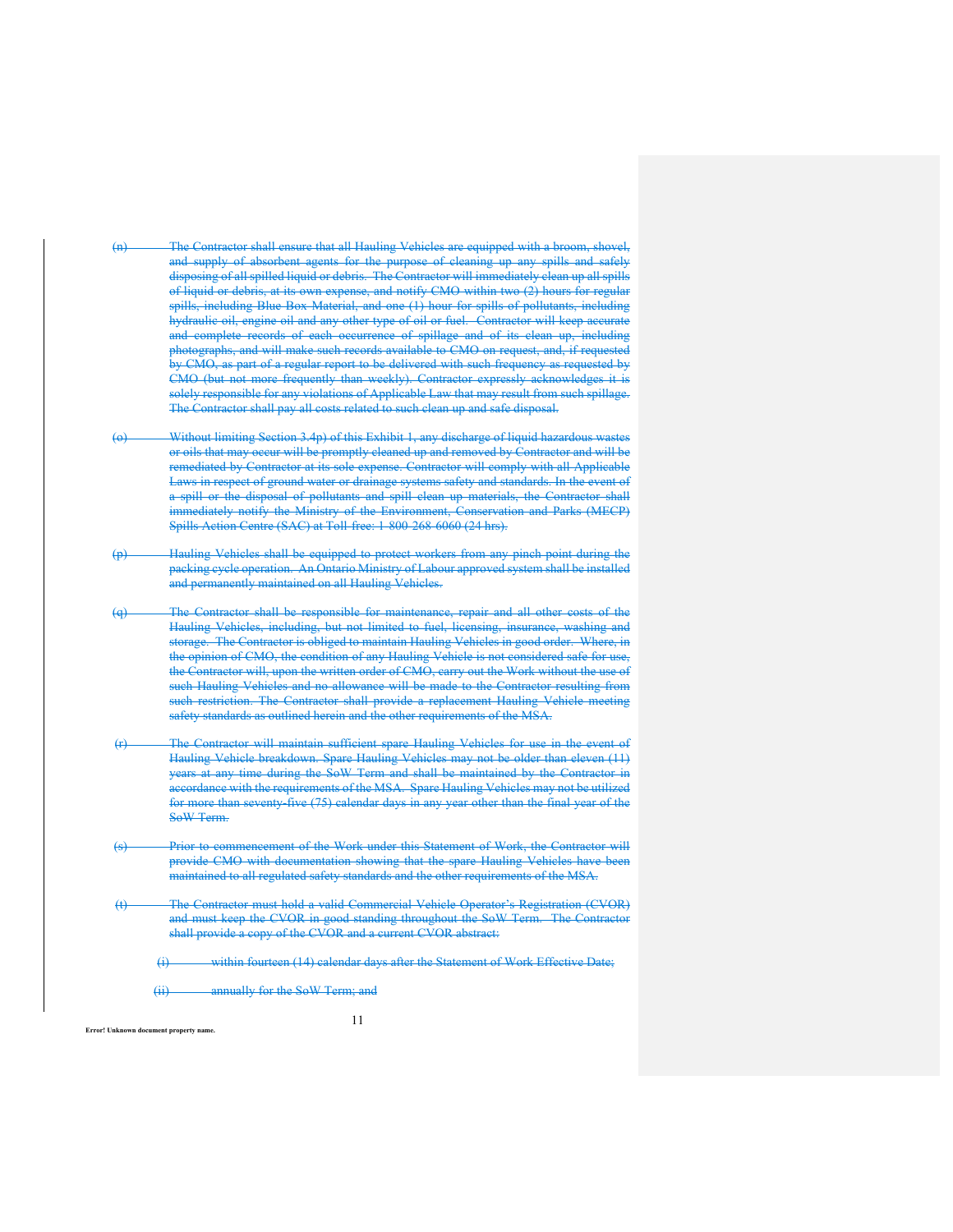(iii) immediately upon any change to the Contractor's CVOR safety rating.

- For all Hauling Vehieles, within fourteen (14) calendar days of the Statement of Work Effective Date and annually for the SoW Term, the Contractor must demonstrate:
	- (i) compliance with the Regulation 199, under the *Ontario Highway Traffic Act*, R.S.O. 1990, c. H.8.

(ii) periodic mandatory commercial vehicle inspections; and

- (iii) operation and maintenance in accordance with the current and projected standards of the Ontario Ministry of Transportation.
- (v) For all Hauling Vehicles used in the performance of Work, within fourteen (14) calendar days after the Statement of Work Effective Date and annually for the SoW Term, the Contactor will supply to CMO vehicle identification numbers, license plate numbers, age and ownership information. Should any Hauling Vehicle breakdown occur during performance of the Work, the Contractor shall immediately notify CMO of the Hauling Vehicle identification number and license plate number of the replacement Hauling Vehicle where a Hauling Vehicle other than a Hauling Vehicle already reported to CMO is being used.
- (w) For all Hauling Vehicles operators used in the performance of Work, within fourteen (14) calendar days after the Statement of Work Effective Date and annually for the SoW Term, the Contactor will supply to CMO names, licence numbers (confirming a minimum of a Class DZ licence), driver abstracts (current to within three (3) months) and evidence of compliance with Ontario Ministry of Transportation regulations, as applicable, for operator training and Equipment operation.
- (x) Hauling Vehicles will utilize a unique identifier (e.g., a QR code) assigned by CMO.

Should any Hauling Vehicles or Hauling Vehicle operators' information, reported pursuant to Sections 3.4s) through 3.4v) of this Exhibit 1, change during performance of the Work, the Contractor shall immediately notify CMO of the change and provide updated information8.8 of the MSA.

### **3.53.2 Blue Box Material to be Collected**

- (a) The Contractor will collect Blue Box Material listed in Exhibit 4 and delivered by Eligible Sources to a Depot.
- (b) The Contractor will monitoruse best efforts to reduce the qualityquantity of Blue Box Material received from Eligible Sources. Eligible Sources delivering non-Blue Box Material are to be instructed to remove these items from future deliveries of Blue Box Material. The Contractor may refuse to accept Non-Blue Box Material from Eligible Sources.
- (c)(b) Collected Blue Box Material may not contain more than four percent (4%) by weight of Non-Blue Box Material. Blue Box Material delivered to the RF will consist ofin collected Blue Box Material to no more than four percent (4%) by weight of Non-Blue Box Material. Hauling Vehicle loads exceeding four percent (4%) by weight of Non-Blue Box Material may be subject to rejection by the RF.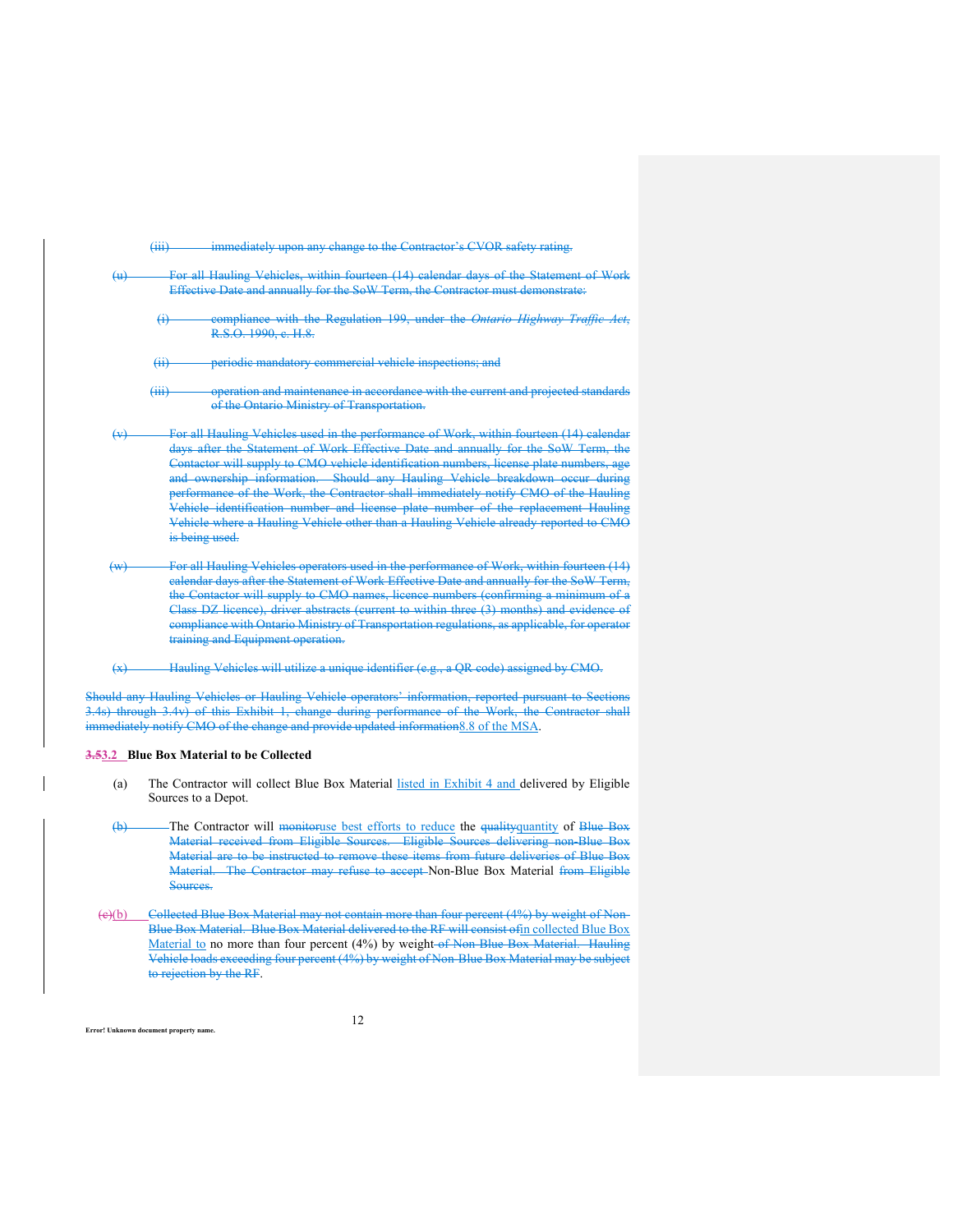- $(d)(c)$  If the average amount of Non-Blue Box Material in collected Blue Box Material delivered to the RF in any rolling six (6) month period exceeds four percent (4%), the Contractor will, within ninety (90) calendar days, prepare and submit to CMO for approval a remediation plan designed to reduce the amountthat includes identification of sources of Non-Blue Box Material below four percent (4%). Following approval of the remediation plan by CMO, Contractor will execute the plan.and strategies and supporting measures to mitigate the amounts of Non-Blue Box Material. The Contractor will implement the plan and provide monthlyquarterly reporting to CMO detailing the progress and outcomes of the remediation plan. If improvement does not occur within ninety (90) calendar days after the start of the plan execution, the Contractor will work with CMO to establish additional changes and to adopt best practices recommended by CMO.
- $(e)(d)$  The Contractor may not collect, and collected Blue Box Material may not contain, any packaging containing hazardous or special waste.
- $(f)(e)$  Blue Box Material is to be collected from Eligible Sources in the Eligible Communities listed in Exhibit 5 in a minimum of two streams as follows (as such terms are generally described in Exhibit 4): **[NTD: revise if Contractor is collecting a single stream.]**
	- (i) Stream 1 Paper Products and the following types of Paper Packaging:
		- paper laminates
		- ⁃ kraft paper carry-out bags
		- kraft paper non-laminated
		- corrugated cardboard
		- boxboard and other paper packaging
	- (ii) Stream 2 Plastic Packaging, Metal Packaging, Glass Packaging and the following types of Paper Packaging:
		- ⁃ gable top containers
		- aseptic containers
	- CMO reserves the right to add or delete materials from the list of Blue collected from time to time or as mandated by changes to legislation.
	- (h) Unless otherwise agreed with CMO, if Blue Box Material is streams at the Depot and if the Contractor is:
		- Baling printed paper, paper must be 600 kg per cubic meter;
		- Baling polyethylene film packaging, the minimum bale density must be 500 k cubic metre;
		- (iii) Baling polystyre cubic metrer; or
		- (iv) Densifying polystyrene foam packaging, white must be separated from coloured and the minimum biscuit density must be 275 kg per cubic metre.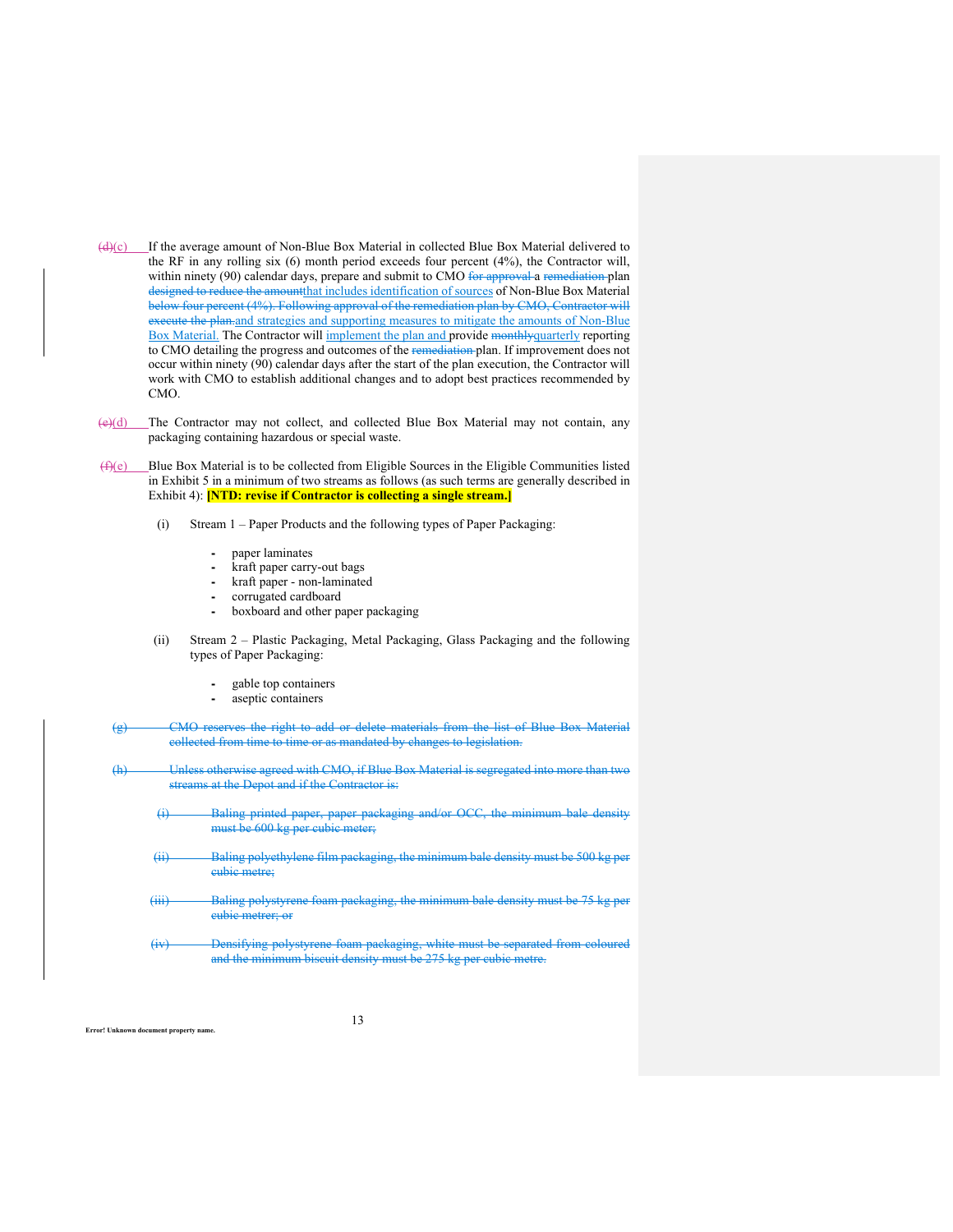#### **3.6 Blue Box Material from Non-Eligible Sources**

- Contractor will keep separate, and maintain separation of, Blue Box Material from Eligible Sources and Blue Box Material from Non-Eligible Sources.
- (b) Without prejudice to any other right or remedy that may be available to CMO, if Blue Box Material from Eligible Sources and Blue Box Material from Non-Eligible Sources are not kept separate the Contractor shall pay CMO its costs, and the costs of any producer responsibility organization, including costs for receiving, transferring, consolidating and managing Blue Box Material from Non-Eligible Sources, within ten (10) Business Days of being notified of such costs by CMO; and

#### **3.73.3 Non-Eligible Source Deduction:**

(a) Subject to Section  $3.6\left(\frac{13}{13}\right)$ , the non-eligible source deduction for each Quartercalendar month ("Non-Eligible Source Deduction") shall be twenty-five percent (25%) and such amount shall be used in the calculation of the Contract Price, pursuant to Exhibit  $6\frac{1}{2}$ .

#### (b) If:

- (i) the Contractor has submitted information and documents substantiating, to CMO's reasonable satisfaction, that the proportion of Blue Box Material from Non-Eligible Sources is less than twenty-five percent (25%), then, at CMO's discretion, CMO may reduce the Non-Eligible Source Deduction upon thirty (30) days written notice; or
- $(i)(ii)$  the amount of Blue Box Material collected for a Quarter differs from the amount expected by CMO, based on the typical capture rates of Blue Box Material and the estimated Blue Box Material available for collection, then, at CMO's discretion, CMO may adjustincrease the amount of the Non-Eligible Source Deduction, upon thirty (30) days written notice, to reflect the capture rate for Blue Box Material that is within the typical range of capture rates and such adjusted amount shall be used in the calculation of the Contract Price, pursuant to Exhibit 6. Notwithstanding any other provision in this MSA, the Non-Eligible Source Deduction shall never be less than twenty-five percent  $(25\%)$ .

(ii) CMO may monitor the amount of Blue Box Material collected at the Depots.

and, in either case, such adjusted amount shall be used in the calculation of the Contract Price for subsequent calendar months, pursuant to Exhibit 6.

#### **3.83.4 Unloading Blue Box Material**

- (a) The locations of the First-Point-of-Contact FacilitiesRFs for each Eligible Community will be provided by CMO no later than ninety (90) calendar days prior to the Statement of Work Eligible Community Service Commencement Date for the Eligible Community.
- (b) Contractor will deliver all collected Blue Box Material to the RF identified by CMO. The Contractor will not release Blue Box Material to anyone other than the RF or dispose of any collected Blue Box Material without prior written authorization from CMO.
- (c) Delivery to aan RF shall adhere to the following steps: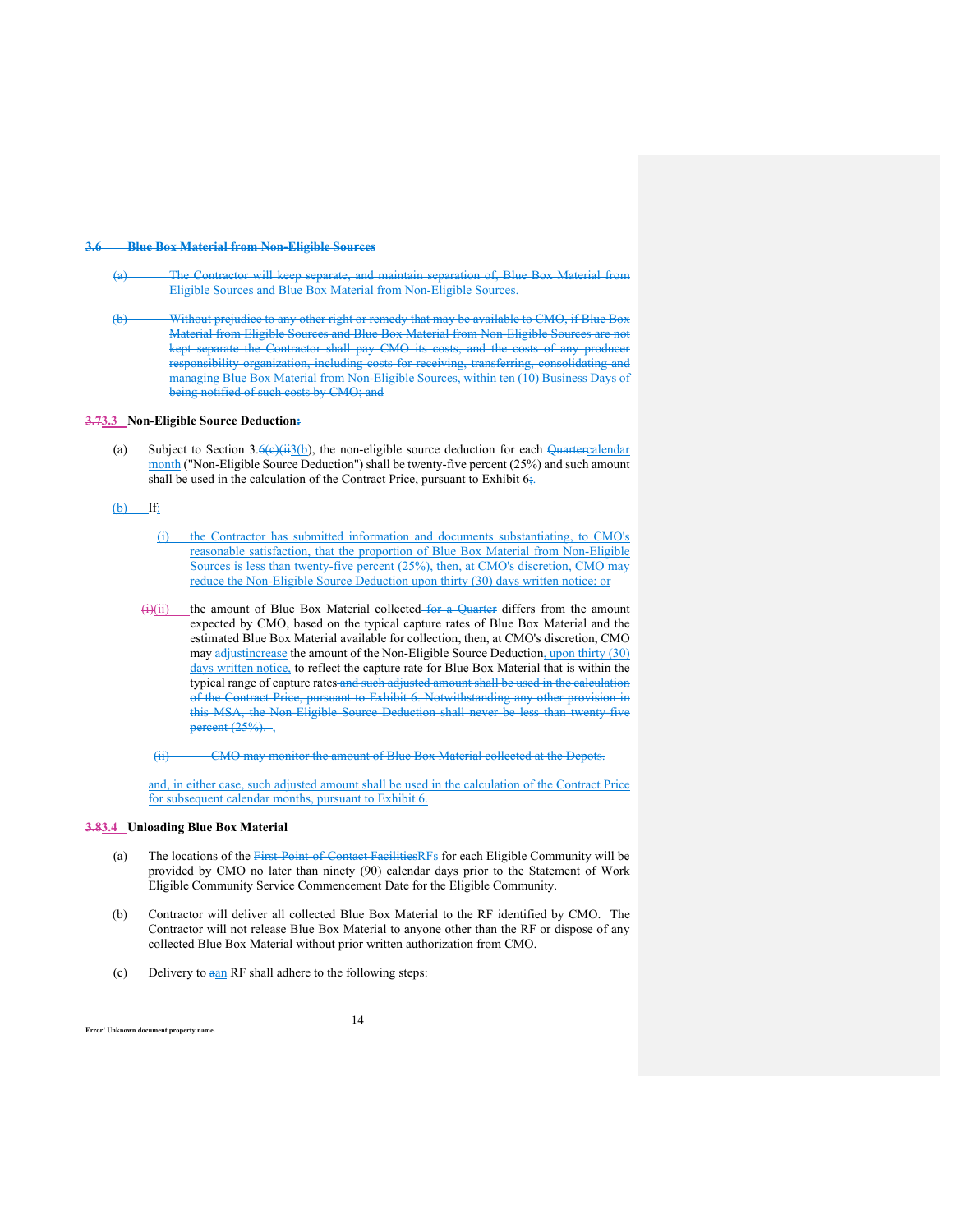- (i) The inbound Hauling Vehicle shall pass over the weighscale without exception. The operator of the Hauling Vehicle must provide information such that a weighscale ticket with all required data can be generated;
- (ii) The Hauling Vehicle shall go to the designated tipping floor area of the RF. Stream 1 and Stream 2, or each type of further segregated subcategories of Stream 1 and Stream 2, must be deposited into the appropriate tipping floor area. A Hauling Vehicle operator must take instruction from the tipping floor supervisor and only empty when permitted;
- (iii) Selected Hauling Vehicles will be directed to return to the weighscale after emptying the first compartment to get a split weight (estimated 10% of Hauling Vehicles by Eligible Community will be directed to split weigh). After split weighing, a Hauling Vehicle will return to the tipping floor area for the second compartment and empty the contents of the Hauling Vehicle. The Hauling Vehicle will then return to the weighscale to obtain a tare weight;
- (iv) The Hauling Vehicle must empty the fibre and container compartments on every trip to the RF. The Hauling Vehicle operator must ensure each compartment is completely emptied before moving to the next tipping floor area and before leaving the property. The Hauling Vehicle operator shall not clean out the Hauling Vehicle in a manner that causes or may cause fibre materials to be commingled with containers or vice versa;
- (v) If the Hauling Vehicle experiences a bulkhead failure, the Hauling Vehicle operator shall work with the tipping floor supervisor to separate the two streams;
- (vi) If the Hauling Vehicle is delivering segregated subcategories of Stream 1 and Stream 2, the Hauling Vehicle operator must take instruction from the tipping floor supervisor regarding unloading and weighing of the subcategories of Stream 1 and Stream 2. **[NTD: revise if Contractor is collecting a single stream.]**
- (vii) Every Hauling Vehicle must have a tare weight taken once every two months without exception. To alleviate the potential for backup and delays on the weighscale, tare weight timing will be staggered; and
- (viii) In the event aan RF is unable to accept Blue Box Material from a Hauling Vehicle, the Contractor shall immediately notify CMO and the Hauling Vehicle shall proceed to another RF as directed by CMO. Any costs incurred by the Contractor in delivering Blue Box Material to another RF are the responsibility of the Contractor.
- (d) The Hauling Vehicle operators shall comply with all requirements operational protocol and procedures of thean RF-

#### **3.9 Inspections**

- The Contractor is responsible for ensuring the following:
	- Employees are wearing appropriate safety equipment and otherwise observing all applicable occupational health and safety laws;
	- Hauling Vehieles are not speeding, obeying all traffic laws, and being operated in accordance with Applicable Law;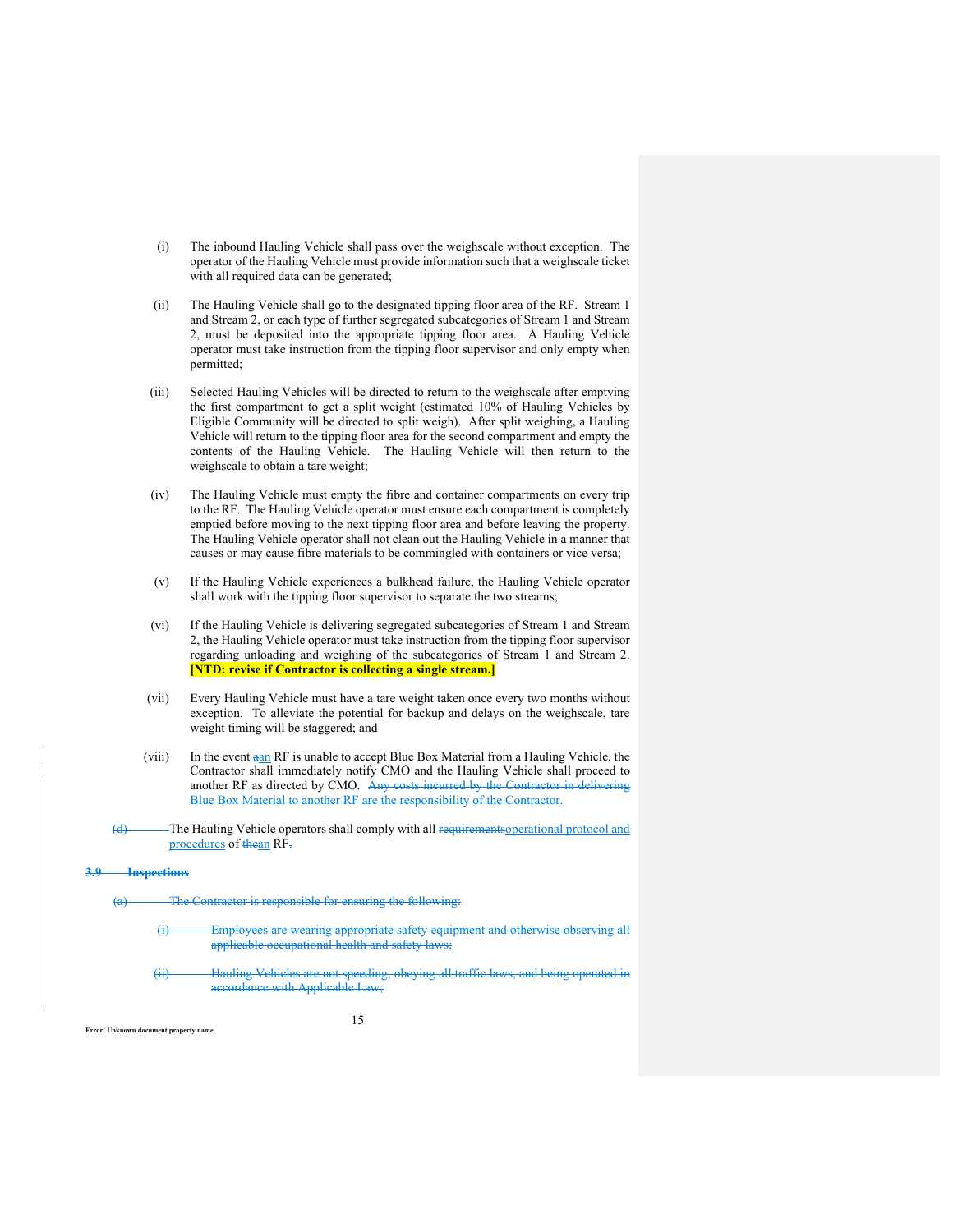|                           | $\overline{(+)}$             | Claims during unloading of damage to property are resolved within thirty (30)<br>ealendar days; and                                                                                                                                                                                                                                                                                                                                                                                                                                                                                                                                                                                                           |
|---------------------------|------------------------------|---------------------------------------------------------------------------------------------------------------------------------------------------------------------------------------------------------------------------------------------------------------------------------------------------------------------------------------------------------------------------------------------------------------------------------------------------------------------------------------------------------------------------------------------------------------------------------------------------------------------------------------------------------------------------------------------------------------|
|                           | $\overline{(+)}$             | CMO is informed of all incidents, problems, complaints, and corrective actions<br>taken daily.                                                                                                                                                                                                                                                                                                                                                                                                                                                                                                                                                                                                                |
| $\leftrightarrow$         |                              | The Contractor shall permit CMO to sample material delivered by Hauling Vehicles to a<br>RF. The process will be as follows:                                                                                                                                                                                                                                                                                                                                                                                                                                                                                                                                                                                  |
| $\leftrightarrow$ (d)     |                              | Each month, CMO will provide each RF with a list of Hauling Vehicles delivering Blue Box<br>Material from Depots from which samples will be taken.                                                                                                                                                                                                                                                                                                                                                                                                                                                                                                                                                            |
|                           | ↔                            | When a Hauling Vehicle arrives at the RF, if it is identified as a Hauling Vehicle<br>to be sampled, the weighscale operator will direct the Hauling Vehicle to a separate<br>tipping area. At no time will one Hauling Vehicle be required to provide a sample<br>of fibres and another of containers (i.e., only one material will be sampled on any<br>given date from one Hauling Vehicle).                                                                                                                                                                                                                                                                                                               |
|                           | $\overline{4i}$              | The Hauling Vehicle operator will carefully empty the contents into a pile such<br>that the material does not touch any other material on the tipping floor.                                                                                                                                                                                                                                                                                                                                                                                                                                                                                                                                                  |
|                           | $\overline{(\mathbf{iii})}$  | The Hauling Vehicle operator will empty the other compartment onto the<br>appropriate area of the tipping floor.                                                                                                                                                                                                                                                                                                                                                                                                                                                                                                                                                                                              |
|                           | $\overline{(+)}$             | No Hauling Vehicle will be asked to split weigh and be directed to take an audit<br>sample on the same inbound trip.                                                                                                                                                                                                                                                                                                                                                                                                                                                                                                                                                                                          |
|                           | <b>3.10 Customer Service</b> |                                                                                                                                                                                                                                                                                                                                                                                                                                                                                                                                                                                                                                                                                                               |
| (a)                       |                              | The Contractor will provide sufficient personnel at Staffed Depots to provide expedient<br>Collection Services and educate persons associated with Eligible Sources regarding the<br>distinctions between Blue Box Material and Non-Blue Box Material.                                                                                                                                                                                                                                                                                                                                                                                                                                                        |
| $\bigoplus$               |                              | The Contractor will place signage at Depots to assist persons associated with Eligible<br>Sources in placing Blue Box Material in the appropriate areas of the Depot. Signage is to<br>incorporate images and graphics available from CMO, should clearly state the Depot's<br>hours of operation and is subject to approval by CMO.                                                                                                                                                                                                                                                                                                                                                                          |
| $\left(\mathrm{e}\right)$ |                              | The Contractor shall provide a dedicated, toll free telephone number for the public, which<br>must have the capability of transferring calls between the Contractor's telephone system<br>and CMO's telephone system. The Contractor shall also provide CMO with contact<br>information, including telephone numbers and email addresses, to facilitate<br>communication between the Contractor, its supervisor, and CMO.                                                                                                                                                                                                                                                                                     |
| $\Theta$                  |                              | The Contractor shall maintain on all days when Work is performed, during the times listed<br>in Exhibit 2, a call centre with sufficient staff and facilities, including a two way radio and<br>digital scanner, determined at the sole discretion of CMO, to receive, record and resolve<br>complaints and inquiries from customers, Eligible Communities, and CMO via telephone,<br>email and live chat/instant messages. For each complaint or inquiry received, the<br>Contractor shall create a record of the time and date received, the name of the person, a<br>telephone number and/or email address, the nature of the complaint or inquiry and the<br>corrective action to address each complaint. |

16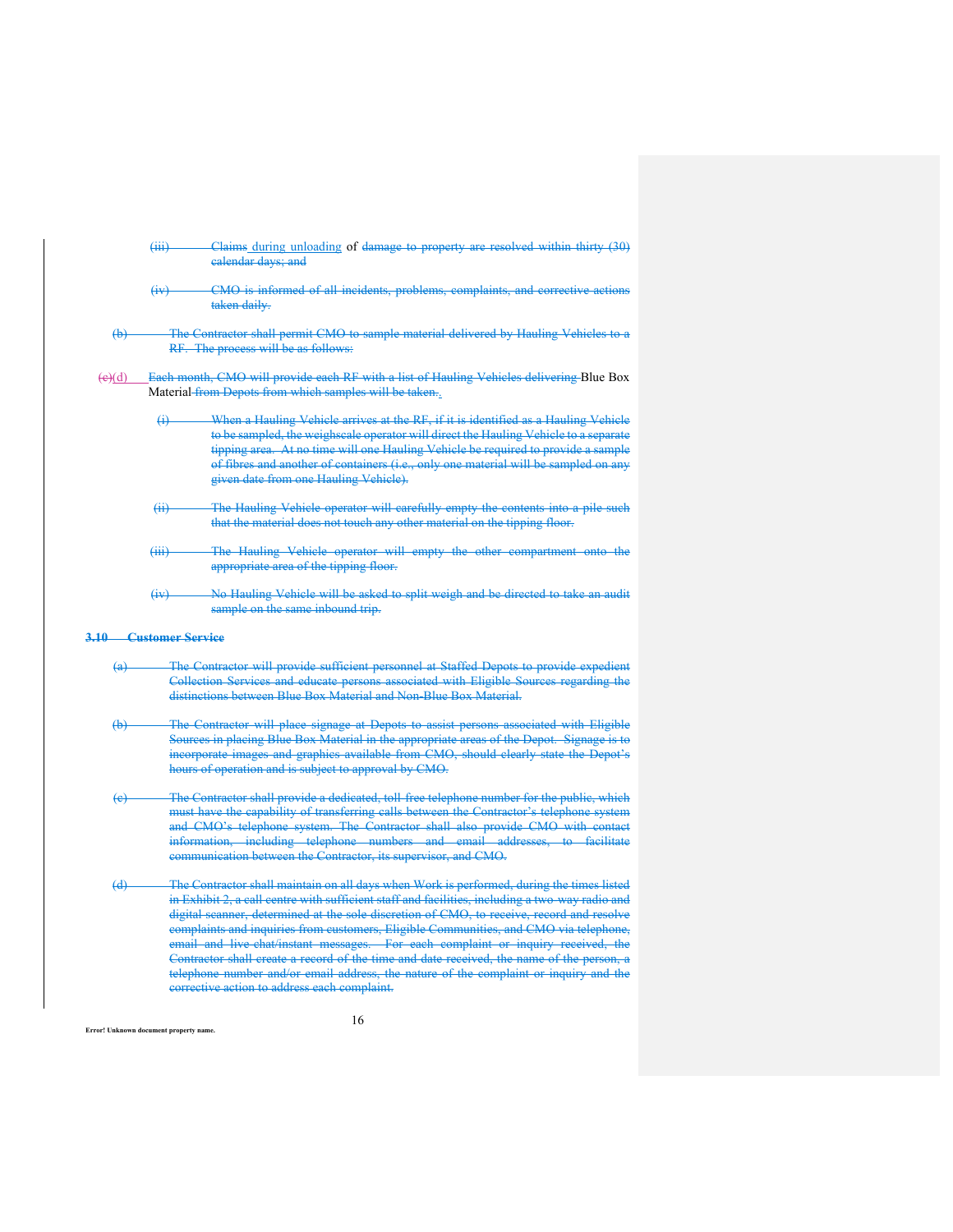- (e) A copy of the record for all complaints, inquiries and complaint resolutions, as described in Section 3.9d) of this Exhibit 1, shall be delivered to CMO substantially in the form provided in Exhibit 7.
- (f) The Contractor shall provide CMO with a copy of each claim for damage received, where damages have been sustained in relation to this Statement of Work, within two (2) Business Days of receipt of the claims and written confirmation that all claims for damage were resolved within thirty (30) calendar days of receipt.
- (g) At all times outside of the times listed in Exhibit 2, the Contractor shall maintain an employee designated as on-call to receive and respond to communications from CMO. The Contractor shall provide every on-call employee with a cellular telephone and email ability and shall provide contact information for on-call employees to CMO. An oncall employee shall respond to communications from CMO within fifteen (15) minutes of receiving the communication during the times listed in Exhibit 2 and within thirty (30) minutes of the start of the next day when Work is performed if the communication is received outside of the times listed in Exhibit 2.
- (h) All issues, and any corrective actions, that come to the attention of supervisors, whether identified by other persons or independently by supervisors, shall be included in the reports prepared pursuant to Section 3.9d) of this Exhibit 1.
- All non-routine issues that come to the attention of supervisors shall be included in the reports prepared pursuant to Section 3.9d) of this Exhibit 1 and reported to CMO within one (1) hour. The report shall include the proposed corrective action to be taken in response to the issue.
- (j) The Contractor shall act, and shall ensure that all persons involved in performing the Work act, courteously and appropriately at all times during the performance of the Work.
- (k) The Contractor will not charge persons associated with an Eligible Source a fee for delivering Blue Box Material to a Depot.

#### **3.11 Information**

CMO expressly disclaims any liability whatsoever from the Contractor's reliance or non-reliance on the data provided in this Statement of Work, including in Exhibits 2 and 3. The Contractor is responsible for his/her own due diligence, including determining staffing and Hauling Vehicle requirements and the exact number and location of Depots.

### **3.123.5 Insurance**

Without limiting the generality of Section 8.86 of the MSA, the Contractor shall obtain and maintain the "all risk" property insurance referred to in Section  $8.86(a)(iv)$  for all Depots.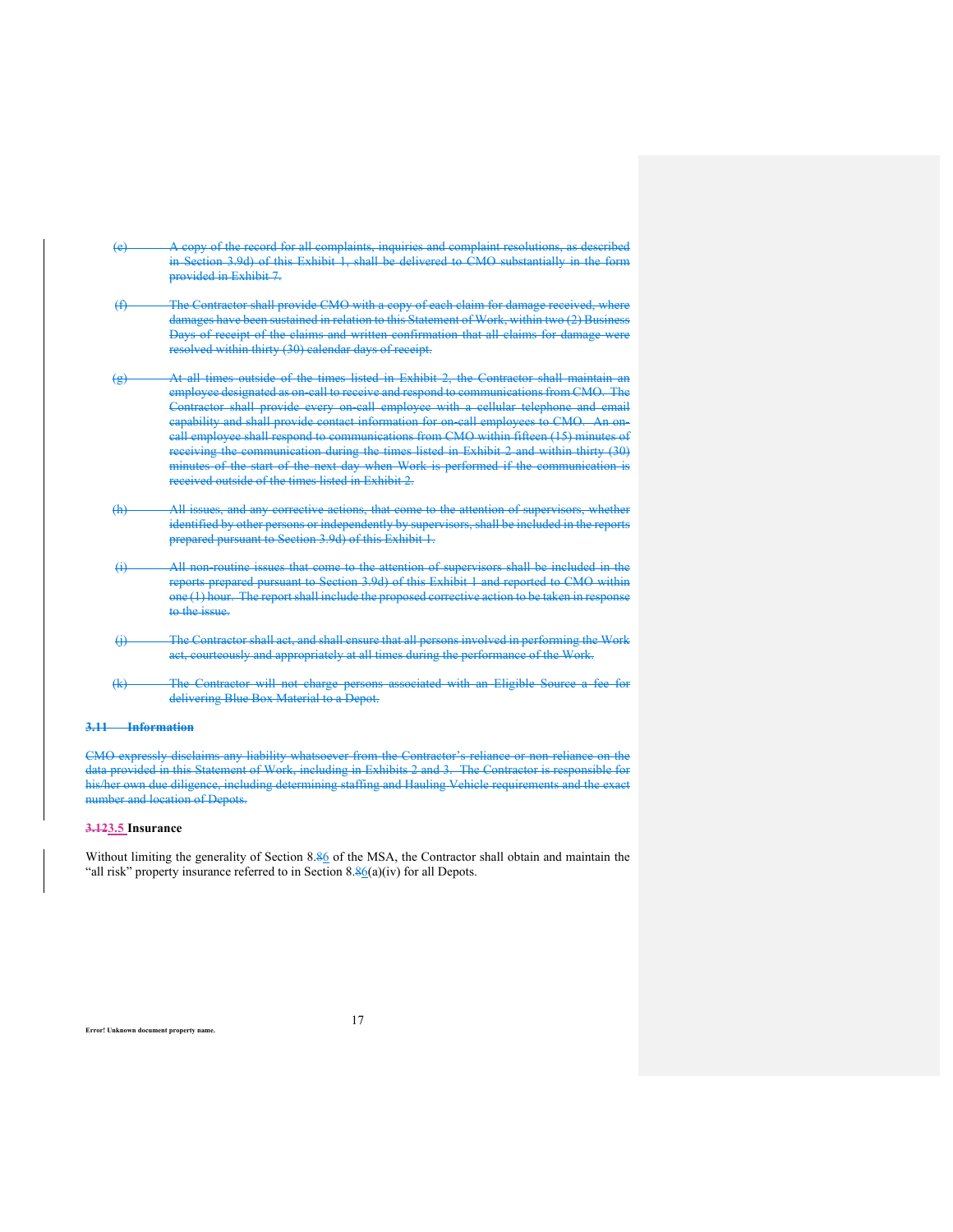## **ARTICLE 4 RECORD KEEPING AND REPORTING REQUIREMENTS**

#### **4.1 Record Keeping and Reporting Requirements**

- (a) The Contractor shall provide an inventory of equipment for each Depot.
- (b) The Hauling Vehicle operator will provide the necessary information to the RF representative such that the following data may be collected for each inbound vehicle:
	- (i) Date and time;
	- (ii) Originating Eligible Community ID number;
	- (iii) Valtype (i.e., Depot) as applicable to the load;
	- (iv) Blue Box Material onboard (e.g. Stream 1, Stream 2, or a singleSingle Stream material type);
	- (v) Contractor name<sup>ID</sup> number;
	- (vi) TruckHauling Vehicle number;
	- (vii) Scale ticket number;
	- (viii) Gross weight (tonnes);
	- (ix) Tare weight (tonnes, including by split load if applicable); and
	- (x) Net weight (tonnes; tonnes by compartment  $-$  Stream 1, Stream 2, where splitweighing occurs).
- (c) The Contractor shall ensure that detailed records are kept for the Blue Box Material that is collected and delivered to a RF including a record of the number of Hauling Vehicles emptied per day, the weight in metric tonnes of each load, and where the load was delivered such that a cross-correlation between RF records and Contractor records can be made.
- (d) Within sixty (60) calendar days of the end of a calendar year, the Contractor shall annually provide a report to CMO, in a form approved by CMO, outlining kilometres driven and fuel consumed by Hauling Vehicles in the delivery of the Work under this Statement of Work. The report will be organized to display information by Hauling Vehicle category and where Hauling Vehicles are used for a specific Valtype the information for Hauling Vehicles will be listed separately.
- (e) The Contractor shall, in addition to the records specified above, maintain, and provide to CMO, in a format acceptable to CMO, a monthly, summary report of Blue Box Material collected (by Depot) under this Statement of Work. This shall include, but not necessarily be limited to:
	- (i) Monthly Blue Box Material Collected Report: Collection summary showing tonnes of Blue Box Material Collected by Valtype, weight of each Hauling Vehicle, material stream (weigh scale receipts must be maintained and made available in a format and manner as requested by CMO); and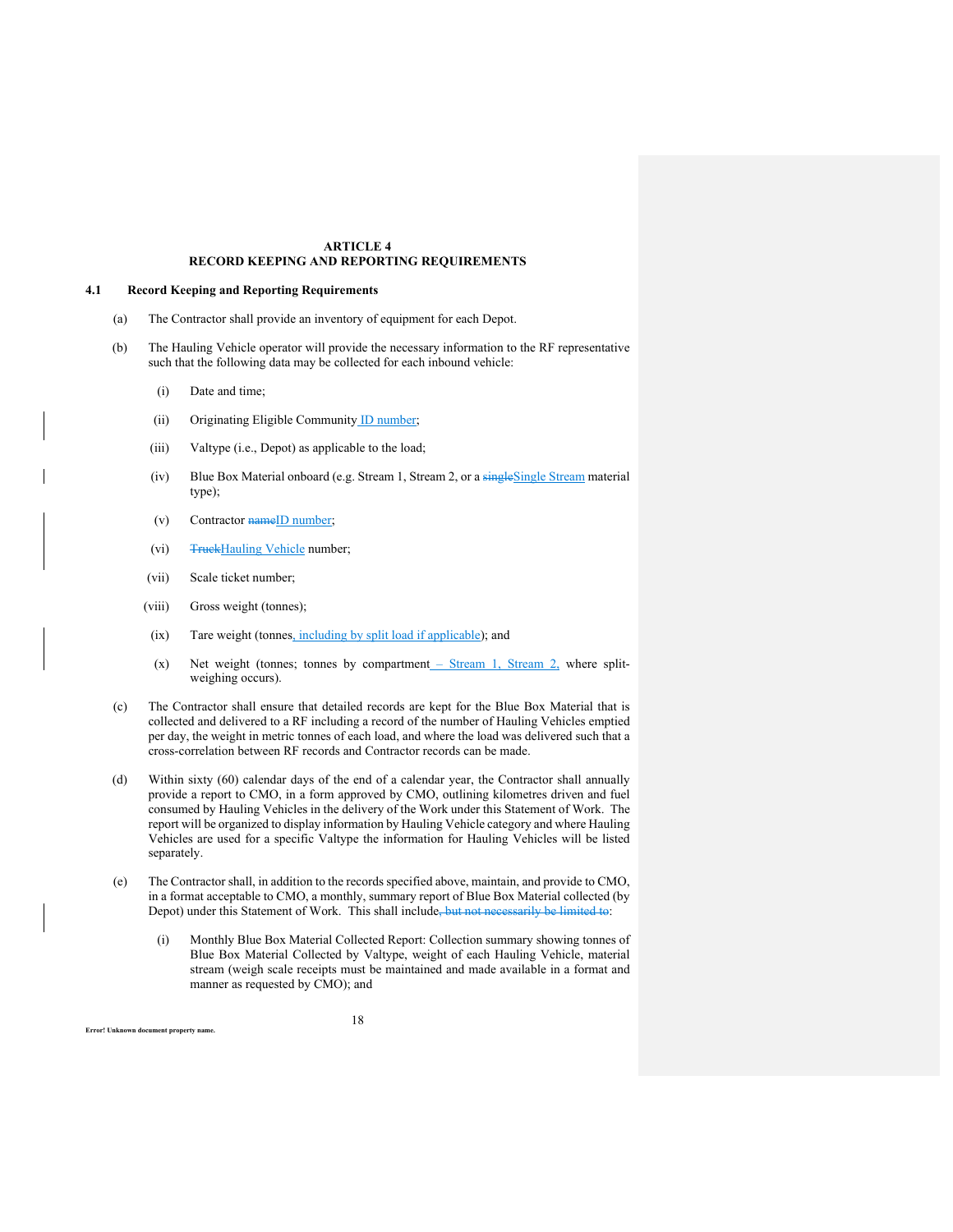- (ii) Changes to the inventory of equipment for each Depot.
- (f) Contractor shall make all records maintained pursuant to this Statement of Work available to CMO upon request, and if requested by CMO, will provide a regular (but no more frequently than weekly) report to CMO, in a format and by a method approved by CMO, setting out or summarizing (at CMO's discretion) such records as may be indicated by CMO for the reporting period.
- (g) Contractor shall, upon CMO's request, provide up to four ad-hoc reports each year, at no additional cost. These reports may include service database tabulations to identify specific participation patterns or other similar information. Reports will be provided in an CMOdefined format and software compatibility.

(h)(f) The Contractor shall:

- (i) electronically transfer all Collection Data to CMO; and
- (ii) make all Collection Data available for transfer to, and access by, CMO,

via an Application Programming Interface or web-based portal, in a format, and in accordance with other requirements, established by CMO.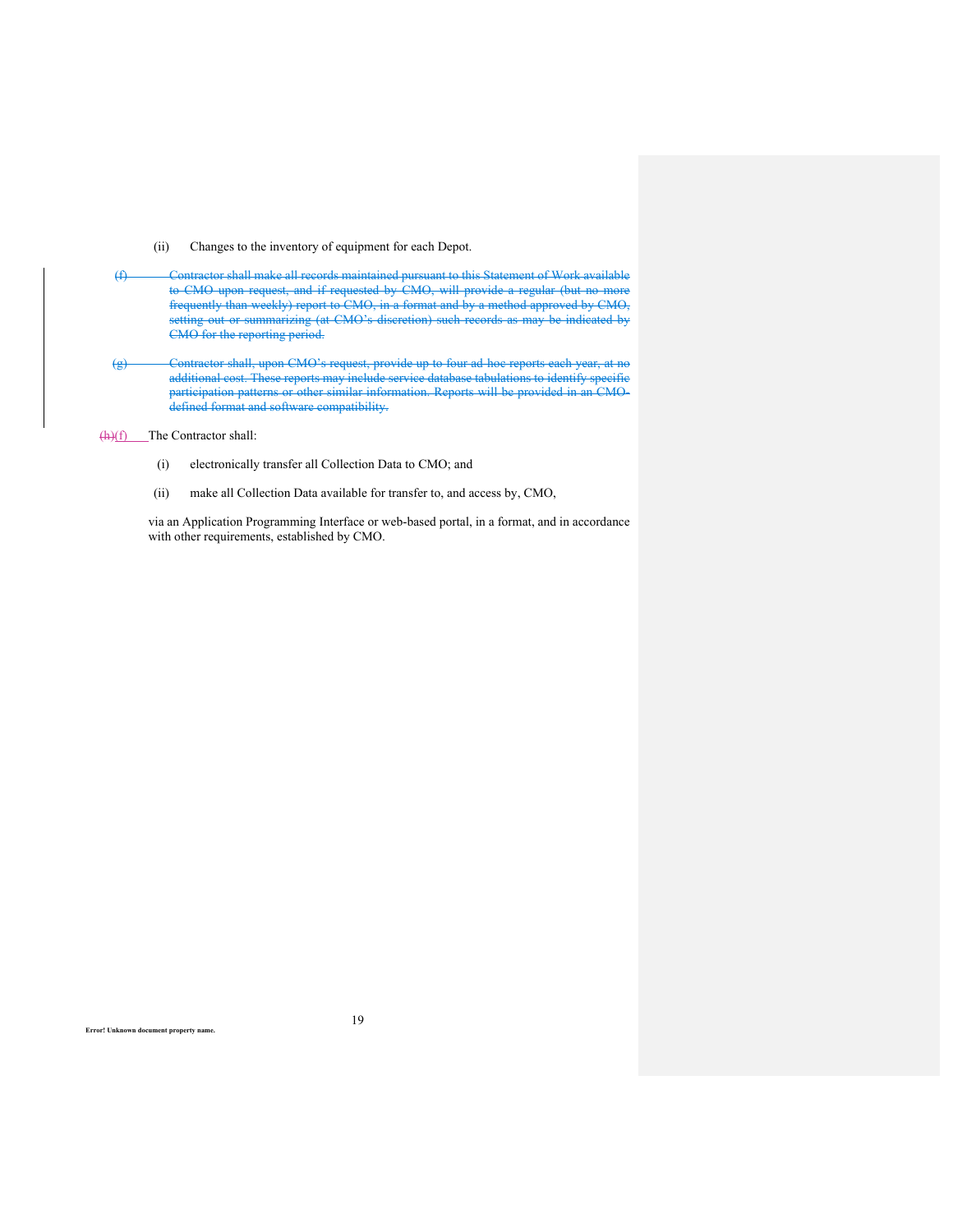# **ARTICLE 5 DOCUMENTATION AND PAYMENT**

# **5.1 Documentation and Payment**

- (a) Starting in the first calendar month after the Statement of Work Eligible Community Service Commencement Date for an Eligible Community, the Contractor shall submit to CMO a monthly work report for the Work performed in the prior calendar month for such Eligible Community. The monthly work report must be submitted within the first fourteen (14) calendar days after the start of the calendar month.
- (b) Each monthly work report submitted by the Contractor shall be in a form acceptable to CMO and, in accordance with Section 6.2c) of the MSA, shall include the following in respect of the period covered by the applicable monthly work report:
	- (i) Full Day Equivalent full day equivalent for each Staffed Depot in Exhibit 2; and
	- (ii) Blue Box Material collection summary report that complies with the requirements of Section 4. $\frac{1}{e}$  of this Exhibit 1;.
	- (iii) Inquiries, issues, complaints, and corrective actions report (Exhibit 7); and
- (c) If requested by CMO, the Contractor shall provide Hauling Vehicle weighscale records.
- (d) For clarity, the Contractor may only be paid for Work under this Statement of Work every three (3) calendar monthsmonth provided the Contractor has submitted monthly work reports in accordance with Section 5. $\frac{1}{a}$  of this Exhibit 1 for such three (3) calendar month period.
- (e) For greater certainty, except as expressly set out in the MSA there shall be no increase to the prices set out in the Statement of Work for any changes to the Contractor's responsibilities.

20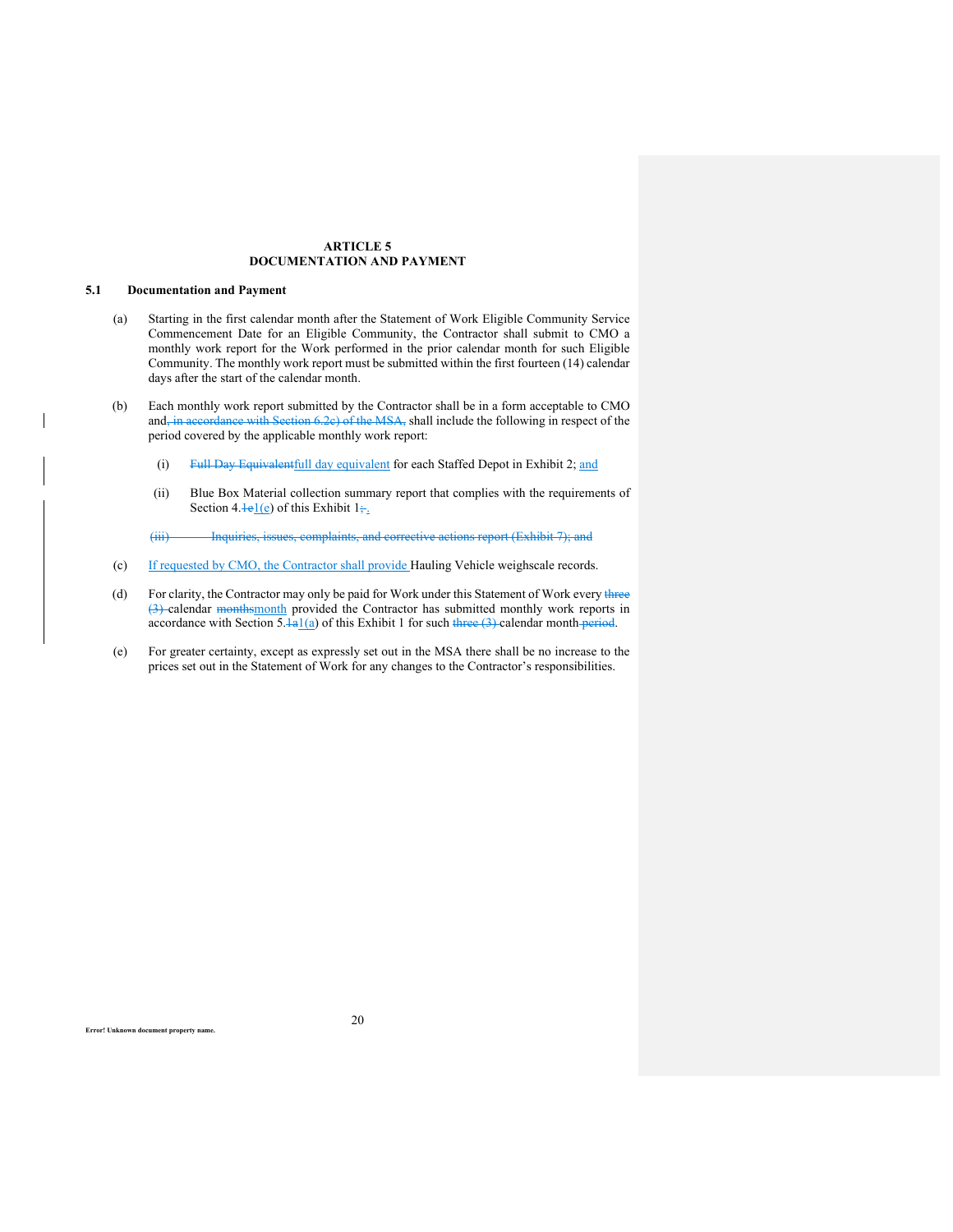## **Article 6 SERVICE LEVEL FAILURE CREDITS**

# **6.1 Service Level Failure Credits**

(a) In view of the difficulty of ascertaining the losses which CMO will suffer by reason of the occurrence of one of the infractions described in Table 6.1 (each an "Infraction"), it is hereby agreed upon, fixed and determined by the Parties hereto, as a genuine pre-estimate of the amount of service level failure credits required to compensate CMO for an Infraction, and not as a penalty; and CMO may deduct and retain the amounts of such service level failure credits out of the monies which may be due or become due to the Contractor under the MSA in accordance with Table 6.1 below:

**Table 6.1:** Service Level Failure Credits

| N <sub>a</sub>   | <b>Infraction</b>                                                                                                                                                                               | <b>Amount</b> | <b>Hnit</b>                                                                          |
|------------------|-------------------------------------------------------------------------------------------------------------------------------------------------------------------------------------------------|---------------|--------------------------------------------------------------------------------------|
| $+$              | Failure to perform collection during times specified (Exhibit 2)                                                                                                                                | \$500         | Per incident                                                                         |
| $\frac{2}{2}$    | Failure to behave courteously or appropriately (Section 3.9(i) of<br>this Exhibit 1)                                                                                                            | \$1,000       | Per incident                                                                         |
| $\frac{3}{2}$    | Failure to resolve a claim of damage to property within thirty (30)<br>ealendar days (Section 3.8(a)(iii) of this Exhibit 1)                                                                    | \$1,000       | Per calendar day<br>after the 30th<br>ealendar dav<br>antil the claim is<br>resolved |
| $\overline{4}$ . | Failure to submit a report within the required time (various<br>Sections of this Exhibit 1)                                                                                                     | \$500         | Per calendar day<br>until the report<br>is submitted                                 |
| $\sim$           | Submission of an inaccurate report (various Sections of this Exhibit<br>$\overline{+}$                                                                                                          | \$1,000       | Per inaccurate<br>report                                                             |
| $\epsilon$       | Failure to elean up spillage of pollutants, including oil and fuel,<br>within the time specified or promptly pay for clean up or disposal<br>eosts (Section 3.1(1) or 3.4(p) of this Exhibit 1) | \$5,000       | Per incident                                                                         |
| $\overline{+}$   | Failure to elean up regular spills, including Blue Box Material<br>within the time specified (Section 3.1(1) or $3.4(p)$ of this Exhibit 1)                                                     | \$500         | Per incident                                                                         |
| $\frac{8}{100}$  | Failure to provide necessary information to weighscale operator at<br>RF to complete weighscale ticket (Section 3.7(e) of this Exhibit 1)                                                       | \$500         | Per incident                                                                         |
| چو               | Failure to scale a Hauling Vehicle in and out of facility (Section<br>3.7(e) of this Exhibit 1)                                                                                                 | \$500         | Per incident                                                                         |
| $+0$ .           | Failure to prevent material scavenging (Section 3.1(n) of this<br>Exhibit 1)                                                                                                                    | \$1,000       | Per incident                                                                         |
| $++$             | Failure to prevent mixing of Blue Box Material from Eligible<br>Sources with Blue Box Material from Non-Eligible Sources<br>(Section 3.6(a) of this Exhibit 1)                                  | \$1,000       | Per incident                                                                         |
| $+2.$            | Unscheduled downtime affecting Depot operations                                                                                                                                                 | \$500         | Per incident                                                                         |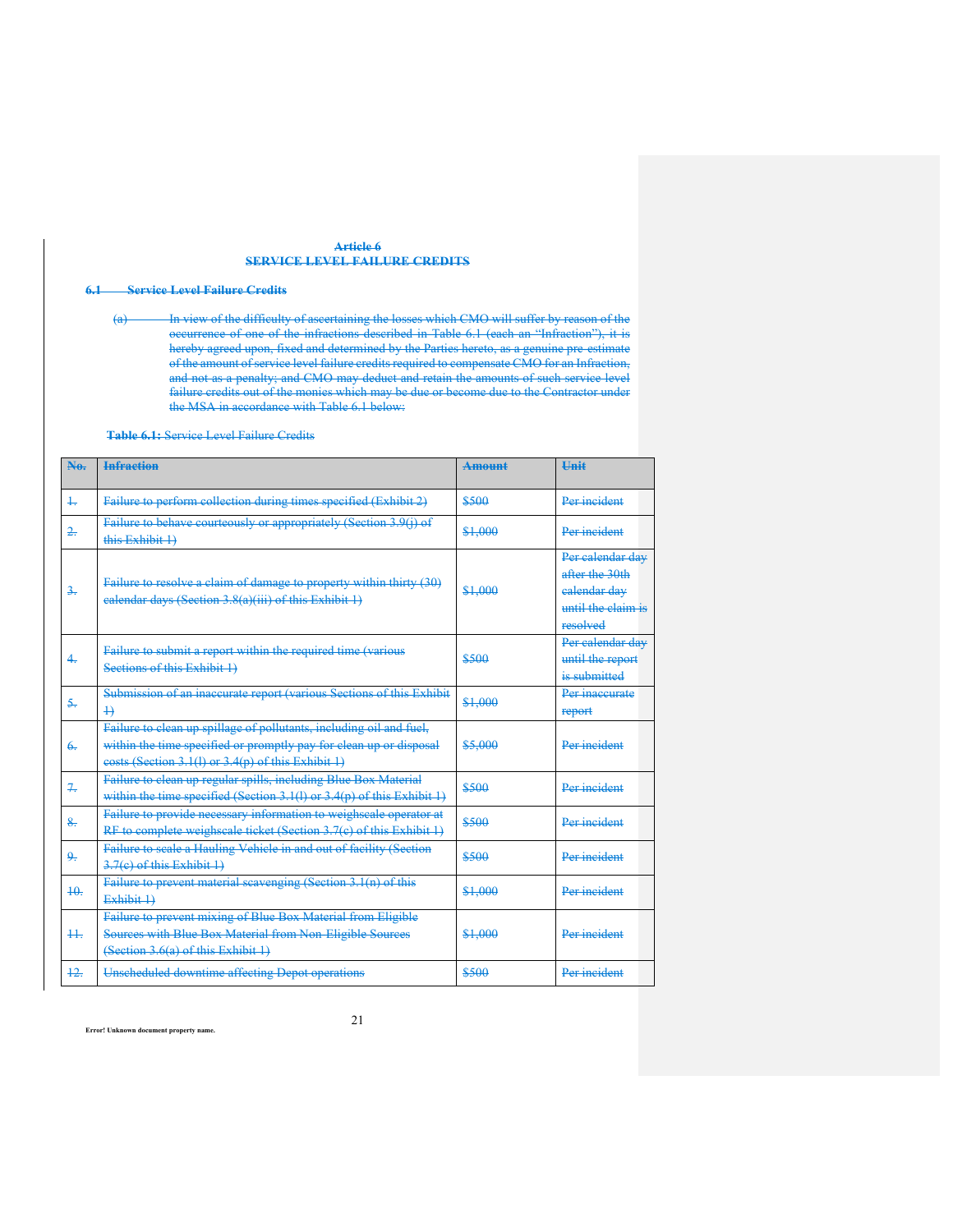| $\mathbf{A}$ | <b>Infraction</b>                                                                                                                                                                                                                                                                                                                                                                                   | <b>Amount</b> | Unit         |
|--------------|-----------------------------------------------------------------------------------------------------------------------------------------------------------------------------------------------------------------------------------------------------------------------------------------------------------------------------------------------------------------------------------------------------|---------------|--------------|
| $+3.$        | $F_{0}$ Foilure to provide requested reports/documentation within five $(5)$<br><b>E</b> THE REPORT OF RESERVANCE REPORT OF THE REPORT OF RESERVE THE REPORT OF REPORT OF RESERVE THE REPORT OF RESERVE THE REPORT OF REPORT OF REPORT OF REPORT OF REPORT OF REPORT OF REPORT OF REPORT OF REPORT OF REPORT OF REP<br><b>Buginess Dave (various Sections)</b><br><b>BUSHOSS BUYSHAULOUS SCOROL</b> | \$500         | Per incident |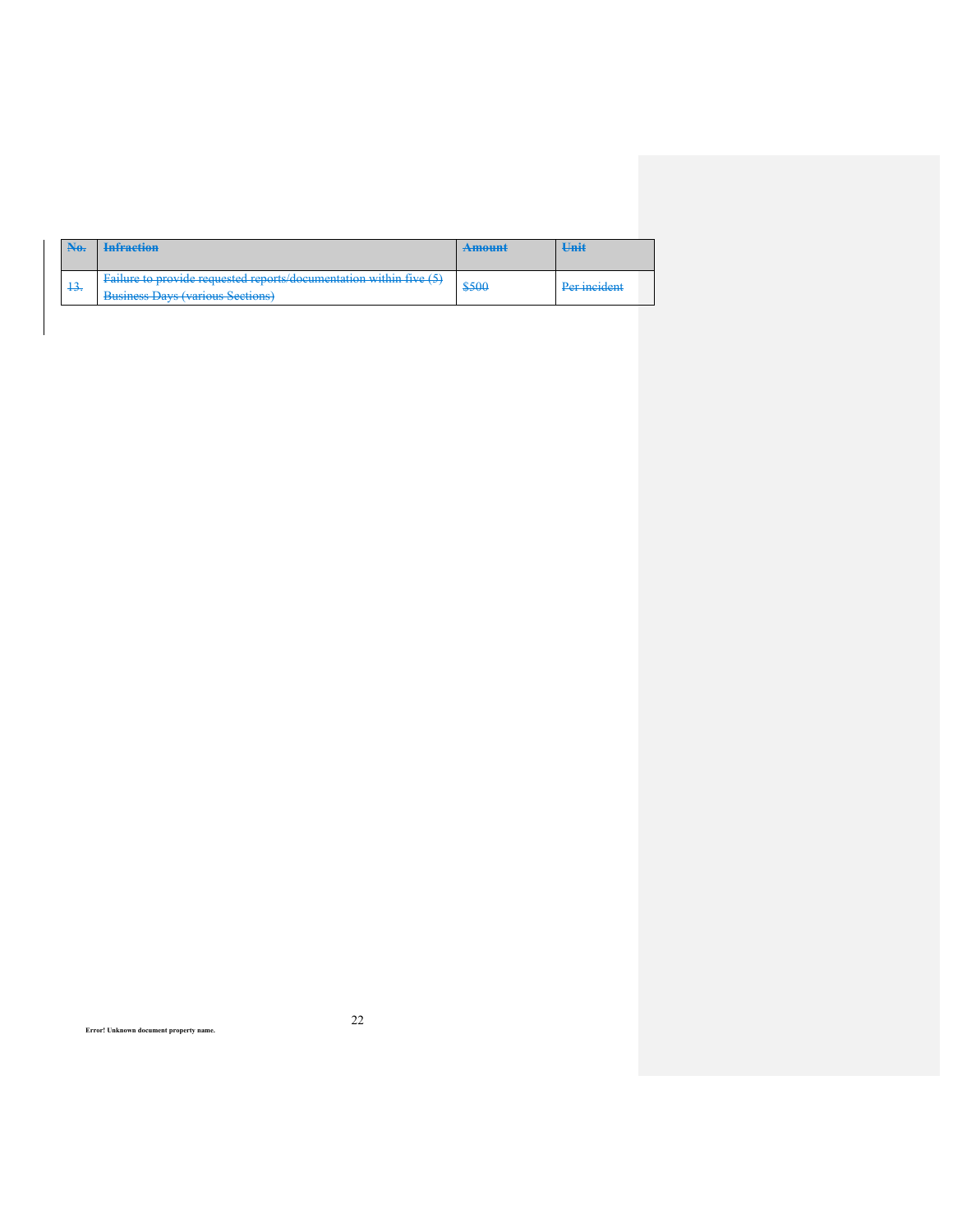|  |  | <b>EXHIBIT 2: STAFFED DEPOTS IN ELIGIBLE COMMUNITIES</b> |
|--|--|----------------------------------------------------------|
|  |  |                                                          |

| <b>Eligible</b><br>Community | <b>Depot Name</b> | Depot<br><b>Address</b> | Days of<br>Operation<br>per<br>Quarterca<br>lendar<br>month | <b>Hours</b> of<br>Operation | <b>Full Day</b><br>Equivalent<br>per<br><b>Quartercal</b><br>endar<br>month |
|------------------------------|-------------------|-------------------------|-------------------------------------------------------------|------------------------------|-----------------------------------------------------------------------------|
| А.                           |                   |                         |                                                             |                              |                                                                             |
| <b>B.</b>                    |                   |                         |                                                             |                              |                                                                             |
| C.                           |                   |                         |                                                             |                              |                                                                             |
| D.                           |                   |                         |                                                             |                              |                                                                             |

**\*NOTE: The Contractor is to complete this Exhibit with current information prior to execution of the Statement of Work. CMO holds no responsibility or liability for actual figures that are different from the figures presented in this Exhibit.**

**Error! Unknown document property name.**

 $\overline{\phantom{a}}$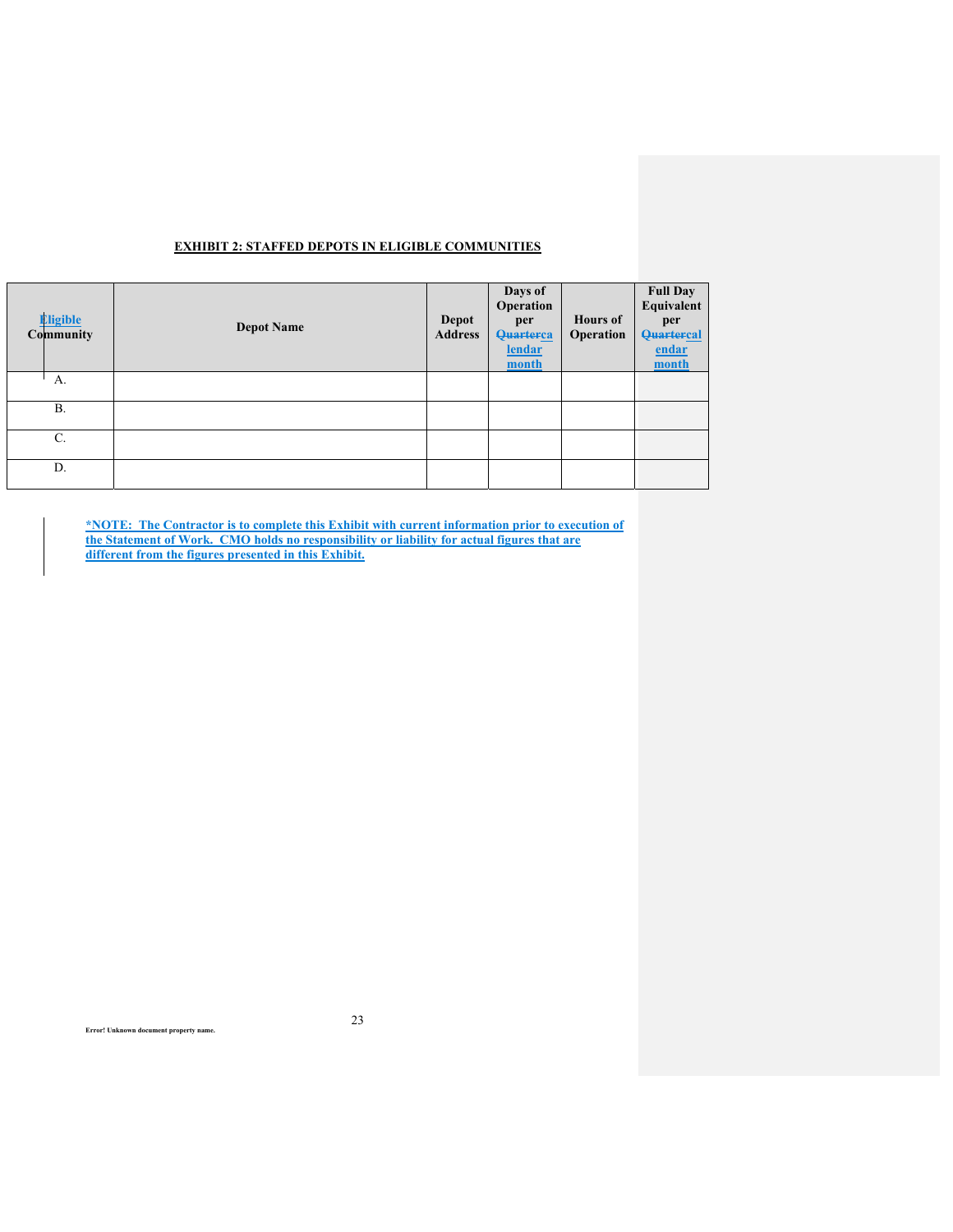# **EXHIBIT 3: UNSTAFFED DEPOTS IN ELIGIBLE COMMUNITIES**

| <b>Eligible</b><br>Community- | <b>Depot Name</b> | <b>Depot</b><br>Address |
|-------------------------------|-------------------|-------------------------|
| А.                            |                   |                         |
| В.                            |                   |                         |
| C.                            |                   |                         |
| D.                            |                   |                         |

**\*NOTE: The Contractor is to complete this Exhibit with current information prior to execution of the Statement of Work. CMO holds no responsibility or liability for actual figures that are different from the figures presented in this Exhibit.**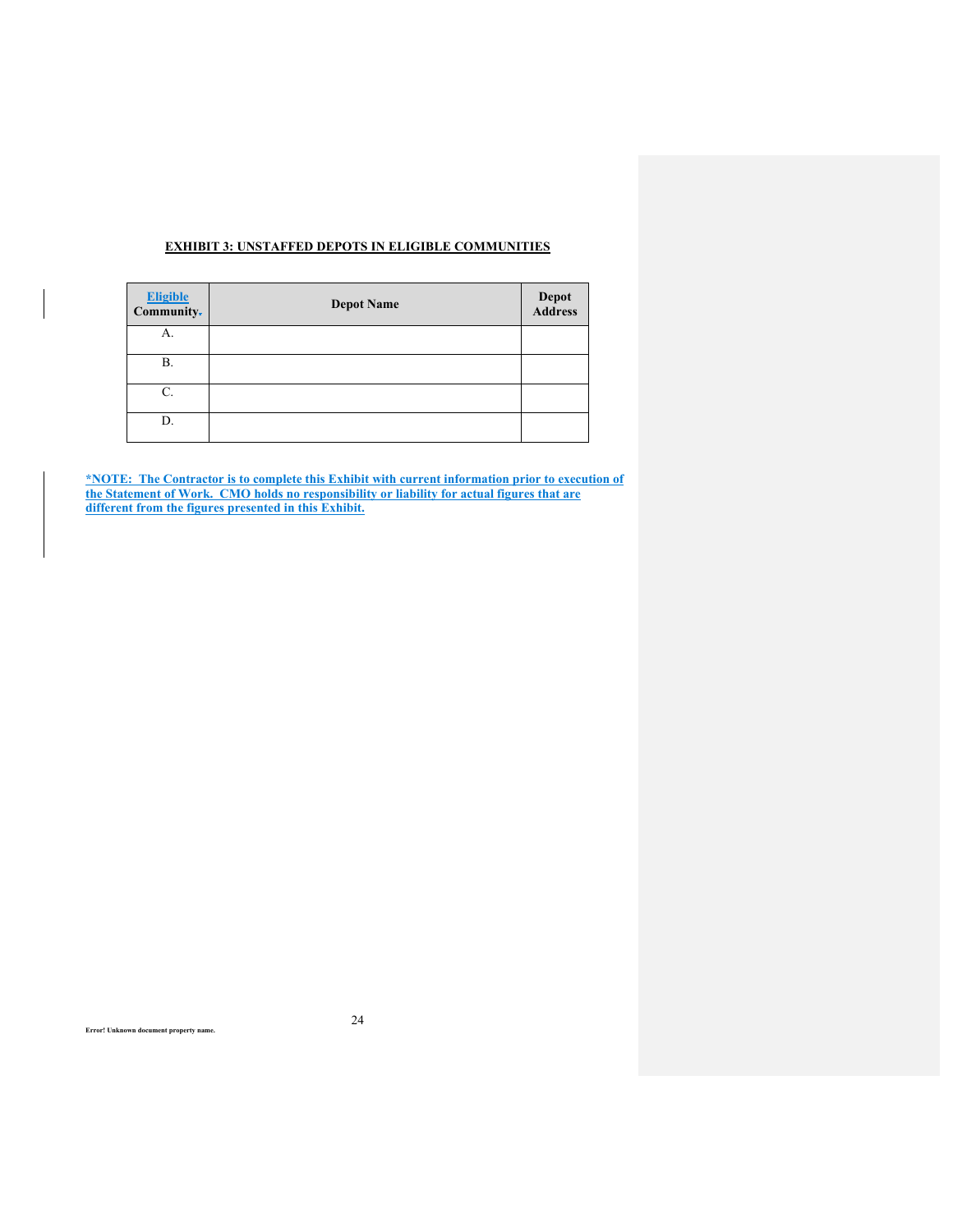

## **EXHIBIT 4: BLUE BOX MATERIAL ACCEPTED IN COLLECTION SYSTEM**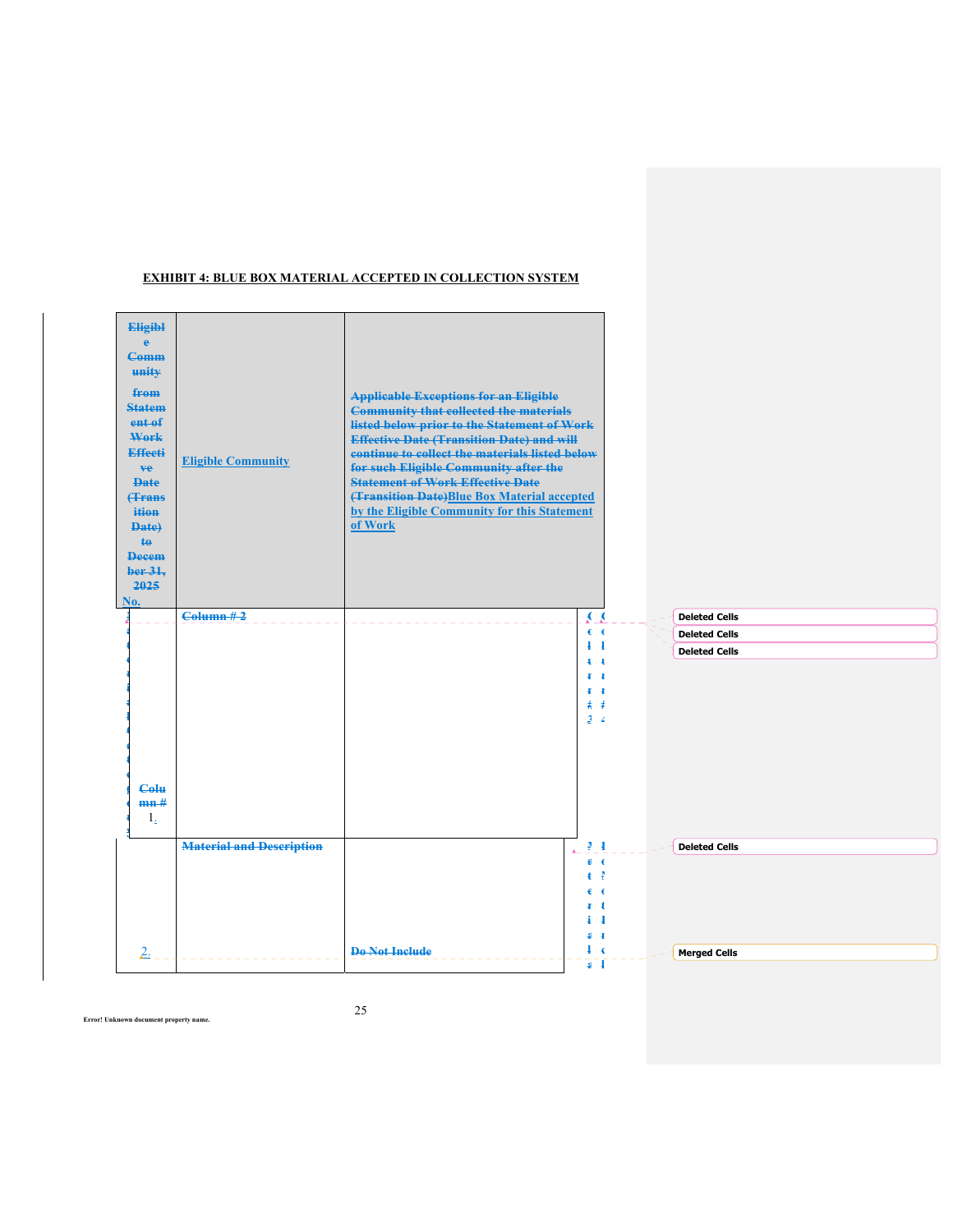| <b>Eligibl</b><br>ė<br><b>Comm</b><br>unity<br>from<br><b>Statem</b><br>ent <sub>ef</sub><br>Work<br>Effecti<br>ve.<br><b>Date</b><br><b>f</b> Frans<br>ition<br><b>Date)</b><br>te<br><b>Decem</b><br>ber 31.<br>2025<br>No. | <b>Eligible Community</b> |                           | <b>Statement of Work Effective Date</b><br>of Work | <b>Applicable Exceptions for an Eligible</b><br><b>Community that collected the materials</b><br>listed below prior to the Statement of Work<br><b>Effective Date (Transition Date) and will</b><br>continue to collect the materials listed below<br>for such Eligible Community after the<br>(Transition Date)Blue Box Material accepted<br>by the Eligible Community for this Statement |                                                                                                                                              |
|-------------------------------------------------------------------------------------------------------------------------------------------------------------------------------------------------------------------------------|---------------------------|---------------------------|----------------------------------------------------|--------------------------------------------------------------------------------------------------------------------------------------------------------------------------------------------------------------------------------------------------------------------------------------------------------------------------------------------------------------------------------------------|----------------------------------------------------------------------------------------------------------------------------------------------|
| <b>Paper Product</b>                                                                                                                                                                                                          |                           |                           | Newspapers, inserts and flyers                     | Plastic bags used to                                                                                                                                                                                                                                                                                                                                                                       | Ŧ<br>-4<br>c<br>$\epsilon$<br>Ιe<br>c<br>¥<br>Pla                                                                                            |
|                                                                                                                                                                                                                               |                           | and<br>advertising flyers | Daily and community newspapers                     | eover<br>newspaper/flyers<br>Rubber bands                                                                                                                                                                                                                                                                                                                                                  | stie<br><del>bа</del><br><del>gs</del><br>use<br>d<br>te<br>$e^{\theta}$<br><b>ver</b><br><b>ne</b><br><b>WS</b><br>pa<br>per<br>/fly<br>ers |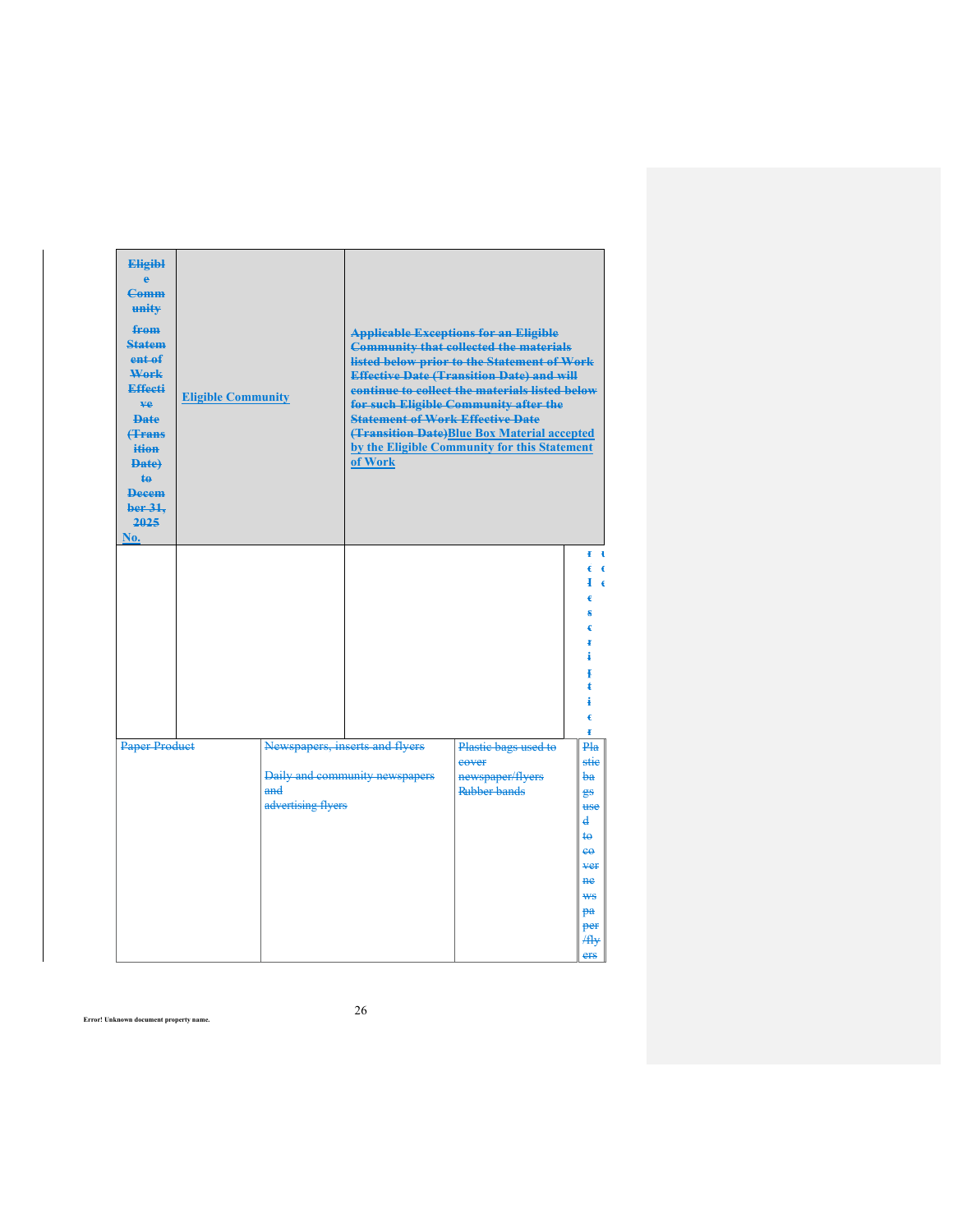| <b>Eligibl</b><br>è<br><b>Comm</b><br>unity<br>from<br><b>Statem</b><br>ent of<br>Work<br><b>Effecti</b><br>ve.<br><b>Date</b><br><b>(Trans</b><br>ition<br><b>Date</b><br>te<br><b>Decem</b><br>ber 31,<br>2025<br>No. | <b>Eligible Community</b> |                          | <b>Statement of Work Effective Date</b><br>of Work | <b>Applicable Exceptions for an Eligible</b><br><b>Community that collected the materials</b><br>listed below prior to the Statement of Work<br><b>Effective Date (Transition Date) and will</b><br>continue to collect the materials listed below<br>for such Eligible Community after the<br><b>(Transition Date)Blue Box Material accepted</b><br>by the Eligible Community for this Statement |                                                                                                                                                                                                                                   |
|-------------------------------------------------------------------------------------------------------------------------------------------------------------------------------------------------------------------------|---------------------------|--------------------------|----------------------------------------------------|---------------------------------------------------------------------------------------------------------------------------------------------------------------------------------------------------------------------------------------------------------------------------------------------------------------------------------------------------------------------------------------------------|-----------------------------------------------------------------------------------------------------------------------------------------------------------------------------------------------------------------------------------|
|                                                                                                                                                                                                                         |                           |                          |                                                    |                                                                                                                                                                                                                                                                                                                                                                                                   | Inc<br><b>lud</b><br>è<br>wit<br>ħ<br>pla<br>stie<br>$ba$<br>88<br>$a$ n<br>d<br>$\theta V$<br>er<br>₩f<br>a p;<br>$d\theta$<br>not<br>ine<br><b>lud</b><br>$\Delta$<br>wit<br>ħ<br><b>ne</b><br>₩ <sub>S</sub><br>pa<br>per<br>s |
| <b>Paper Product</b>                                                                                                                                                                                                    |                           | Magazines and catalogues |                                                    |                                                                                                                                                                                                                                                                                                                                                                                                   |                                                                                                                                                                                                                                   |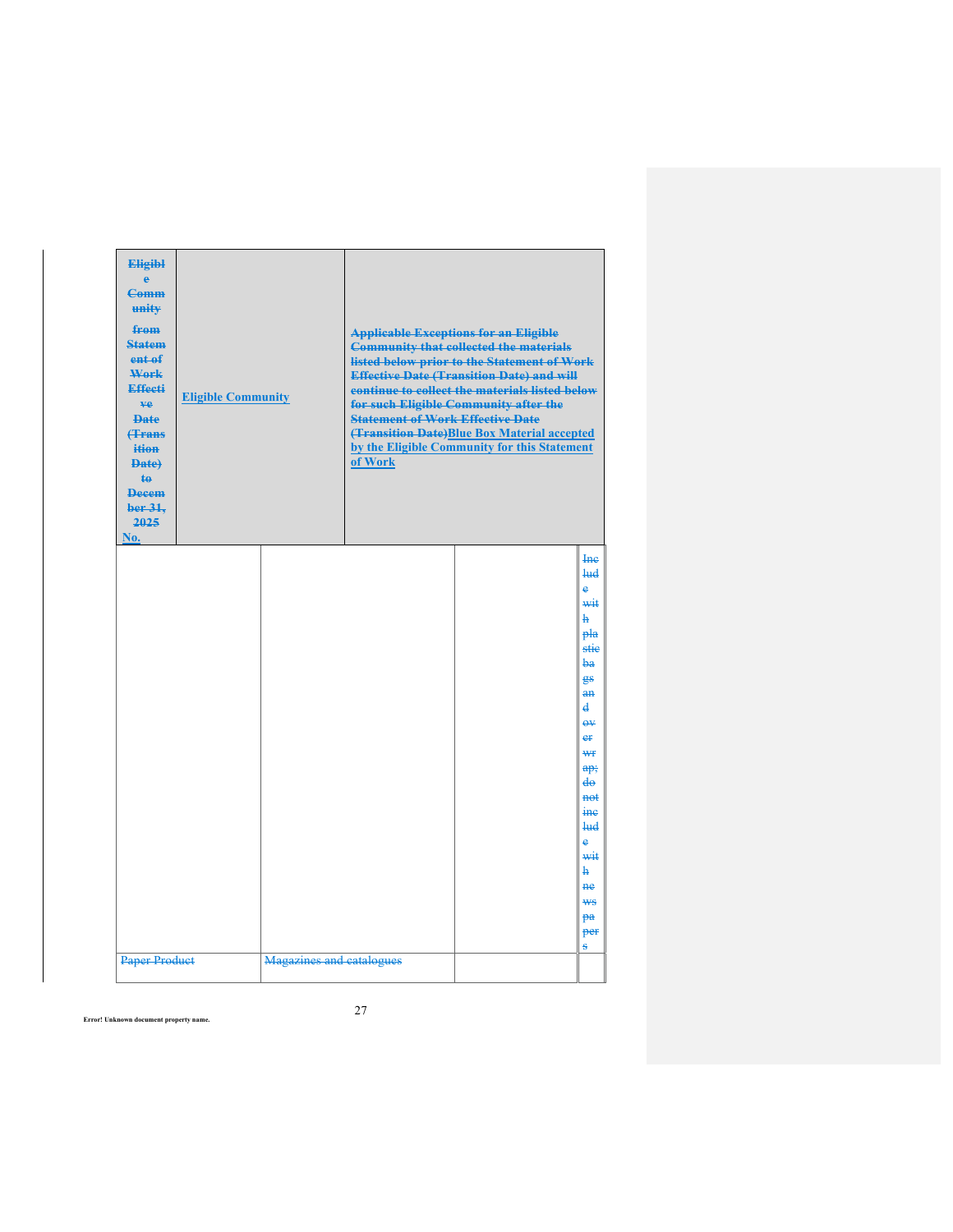| <b>Eligibl</b><br>è<br><b>Comm</b><br>unity<br>from<br><b>Statem</b><br>ent of<br>Work<br><b>Effecti</b><br>ve.<br><b>Date</b><br><b><i><u>f</u></i></b> Frans<br>ition<br><b>Date</b><br>te.<br><b>Decem</b><br>ber 31.<br>2025<br>No. | <b>Eligible Community</b> |                                                                                                                                                                                                                                                                                                       | <b>Statement of Work Effective Date</b><br>of Work                                                                                                                                  | <b>Applicable Exceptions for an Eligible</b><br><b>Community that collected the materials</b><br>listed below prior to the Statement of Work<br><b>Effective Date (Transition Date) and will</b><br>continue to collect the materials listed below<br>for such Eligible Community after the<br>(Transition Date)Blue Box Material accepted<br>by the Eligible Community for this Statement |            |
|-----------------------------------------------------------------------------------------------------------------------------------------------------------------------------------------------------------------------------------------|---------------------------|-------------------------------------------------------------------------------------------------------------------------------------------------------------------------------------------------------------------------------------------------------------------------------------------------------|-------------------------------------------------------------------------------------------------------------------------------------------------------------------------------------|--------------------------------------------------------------------------------------------------------------------------------------------------------------------------------------------------------------------------------------------------------------------------------------------------------------------------------------------------------------------------------------------|------------|
|                                                                                                                                                                                                                                         |                           | All types                                                                                                                                                                                                                                                                                             |                                                                                                                                                                                     |                                                                                                                                                                                                                                                                                                                                                                                            |            |
| <b>Paper Product</b>                                                                                                                                                                                                                    |                           | <b>Telephone books</b>                                                                                                                                                                                                                                                                                |                                                                                                                                                                                     | Hardcover or<br>paperback books                                                                                                                                                                                                                                                                                                                                                            |            |
|                                                                                                                                                                                                                                         |                           | Phone books, directories                                                                                                                                                                                                                                                                              |                                                                                                                                                                                     | (donate or sell)                                                                                                                                                                                                                                                                                                                                                                           |            |
| <b>Paper Product</b>                                                                                                                                                                                                                    |                           | Writing home/office paper,<br>correspondence, calendars,<br>product assembly<br>instructions, user guides,<br>warranty cards and safety<br>information; printed material<br>provided at point of sale;<br>statements from banks.<br>eredit card companies and<br>utility companies; greeting<br>eards |                                                                                                                                                                                     |                                                                                                                                                                                                                                                                                                                                                                                            |            |
|                                                                                                                                                                                                                                         |                           | eoloured computer copier and<br>paper<br>inside a paper bag or box (to                                                                                                                                                                                                                                | Note pads; loose leaf paper; white or<br>printer paper; printed paper; plain<br>and window envelopes; shredded<br>Place shredded paper securely<br>prevent litter) and include with |                                                                                                                                                                                                                                                                                                                                                                                            |            |
|                                                                                                                                                                                                                                         |                           | your paper recycling.                                                                                                                                                                                                                                                                                 |                                                                                                                                                                                     |                                                                                                                                                                                                                                                                                                                                                                                            |            |
| <b>Paper Packaging</b>                                                                                                                                                                                                                  |                           | Corrugated cardboard boxes                                                                                                                                                                                                                                                                            |                                                                                                                                                                                     | <b>Cardboard boxes</b><br>with wax coating                                                                                                                                                                                                                                                                                                                                                 | Car<br>dhe |
|                                                                                                                                                                                                                                         |                           | Shipping boxes, grocery and                                                                                                                                                                                                                                                                           |                                                                                                                                                                                     |                                                                                                                                                                                                                                                                                                                                                                                            | ard        |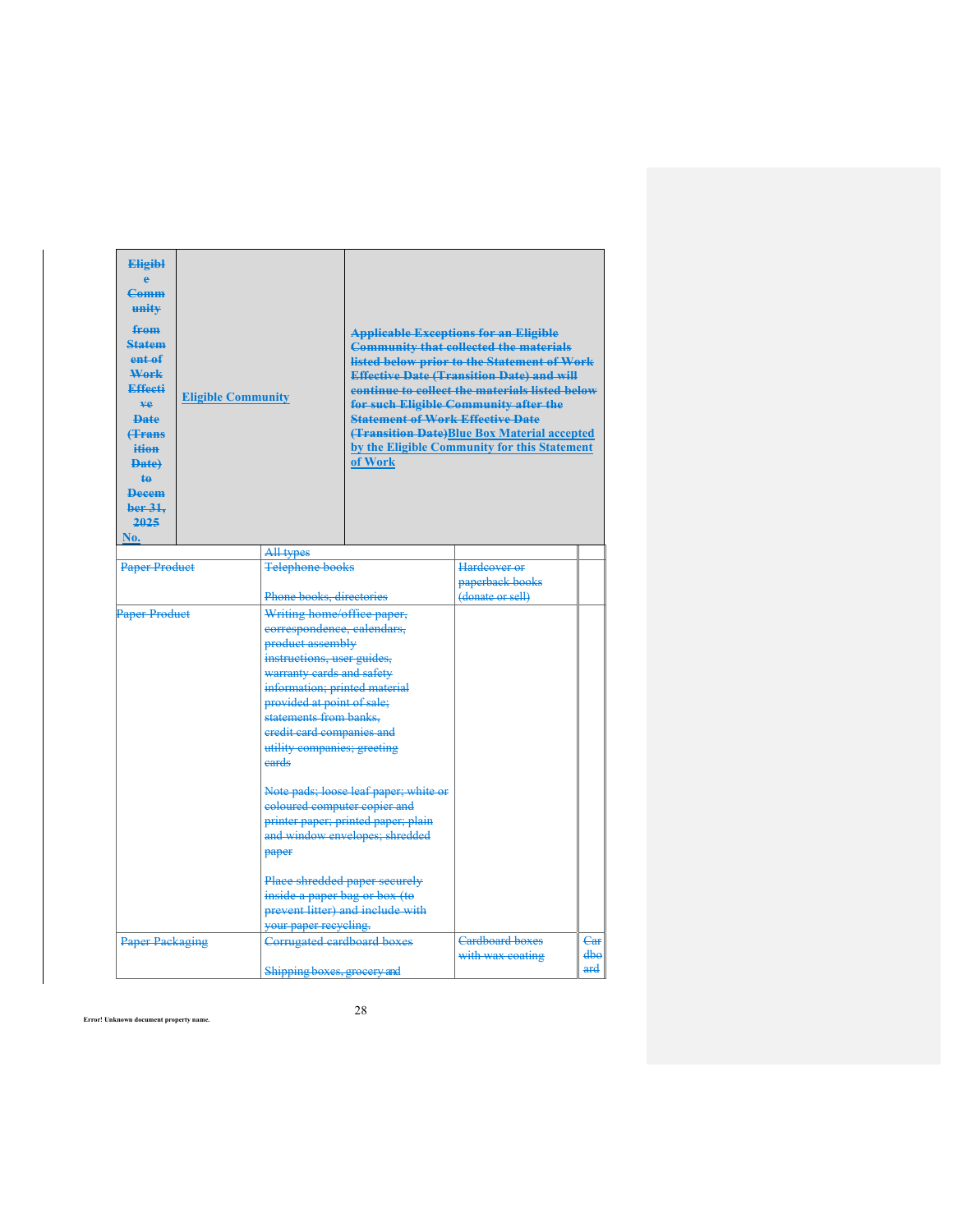| <b>Eligibl</b><br>è<br>$Comm$<br>unity<br>from<br><b>Statem</b><br>ent <sub>ef</sub><br>Work<br><b>Effecti</b><br>ve.<br><b>Date</b><br><b>(Trans</b><br>ition<br>Date)<br>$\ddagger$<br><b>Decem</b><br>ber <sub>31</sub><br>2025<br>No. | <b>Eligible Community</b> |                                                                       | <b>Statement of Work Effective Date</b><br>of Work | <b>Applicable Exceptions for an Eligible</b><br><b>Community that collected the materials</b><br>listed below prior to the Statement of Work<br><b>Effective Date (Transition Date) and will</b><br>continue to collect the materials listed below<br>for such Eligible Community after the<br><b>(Transition Date)Blue Box Material accepted</b><br>by the Eligible Community for this Statement |           |
|-------------------------------------------------------------------------------------------------------------------------------------------------------------------------------------------------------------------------------------------|---------------------------|-----------------------------------------------------------------------|----------------------------------------------------|---------------------------------------------------------------------------------------------------------------------------------------------------------------------------------------------------------------------------------------------------------------------------------------------------------------------------------------------------------------------------------------------------|-----------|
|                                                                                                                                                                                                                                           |                           | comigated boxes used to package<br>consumergoods, pizza boxes, etc.   |                                                    |                                                                                                                                                                                                                                                                                                                                                                                                   | box<br>es |
|                                                                                                                                                                                                                                           |                           |                                                                       |                                                    |                                                                                                                                                                                                                                                                                                                                                                                                   | wit       |
|                                                                                                                                                                                                                                           |                           | <b>Empty Boxes: Flatten large</b>                                     |                                                    |                                                                                                                                                                                                                                                                                                                                                                                                   | h         |
|                                                                                                                                                                                                                                           |                           | corrugated boxes and cut down to<br>no larger than 30" wide (78 cm) X |                                                    |                                                                                                                                                                                                                                                                                                                                                                                                   | ₩a<br>¥.  |
|                                                                                                                                                                                                                                           |                           | 30" tall (78 cm), staples and tape                                    |                                                    |                                                                                                                                                                                                                                                                                                                                                                                                   | coa       |
| $\overline{\Theta K}$                                                                                                                                                                                                                     |                           |                                                                       |                                                    |                                                                                                                                                                                                                                                                                                                                                                                                   | ting      |
| <b>Paper Packaging</b>                                                                                                                                                                                                                    |                           | Cardboard/boxboard                                                    |                                                    |                                                                                                                                                                                                                                                                                                                                                                                                   |           |
|                                                                                                                                                                                                                                           |                           | Boxes for cereal, shoes, tissues,                                     |                                                    |                                                                                                                                                                                                                                                                                                                                                                                                   |           |
|                                                                                                                                                                                                                                           |                           | pizza, frozen entrees, desserts,                                      |                                                    |                                                                                                                                                                                                                                                                                                                                                                                                   |           |
|                                                                                                                                                                                                                                           |                           |                                                                       | detergent, etc. Carrier trays for bulk             |                                                                                                                                                                                                                                                                                                                                                                                                   |           |
|                                                                                                                                                                                                                                           |                           |                                                                       | bottled water, soft drinks, cans, food,            |                                                                                                                                                                                                                                                                                                                                                                                                   |           |
|                                                                                                                                                                                                                                           |                           | ete-                                                                  |                                                    |                                                                                                                                                                                                                                                                                                                                                                                                   |           |
|                                                                                                                                                                                                                                           |                           | Cores for paper towel and toilet                                      |                                                    |                                                                                                                                                                                                                                                                                                                                                                                                   |           |
|                                                                                                                                                                                                                                           |                           | tissue.                                                               |                                                    |                                                                                                                                                                                                                                                                                                                                                                                                   |           |
|                                                                                                                                                                                                                                           |                           | Flatten and place boxboard                                            |                                                    |                                                                                                                                                                                                                                                                                                                                                                                                   |           |
|                                                                                                                                                                                                                                           |                           | directly into the collection                                          |                                                    |                                                                                                                                                                                                                                                                                                                                                                                                   |           |
|                                                                                                                                                                                                                                           |                           | container, not inside another box                                     |                                                    |                                                                                                                                                                                                                                                                                                                                                                                                   |           |
|                                                                                                                                                                                                                                           |                           |                                                                       |                                                    |                                                                                                                                                                                                                                                                                                                                                                                                   |           |
|                                                                                                                                                                                                                                           |                           | Moulded boxboard packaging                                            | Remove liner bags and food residue                 | Dirt in garden pots                                                                                                                                                                                                                                                                                                                                                                               |           |
| <b>Paper Packaging</b>                                                                                                                                                                                                                    |                           |                                                                       |                                                    |                                                                                                                                                                                                                                                                                                                                                                                                   |           |
|                                                                                                                                                                                                                                           |                           | Egg cartons, take-out beverage                                        |                                                    |                                                                                                                                                                                                                                                                                                                                                                                                   |           |
|                                                                                                                                                                                                                                           |                           | trays, empty paper based garden                                       |                                                    |                                                                                                                                                                                                                                                                                                                                                                                                   |           |
|                                                                                                                                                                                                                                           |                           | pots, etc                                                             |                                                    |                                                                                                                                                                                                                                                                                                                                                                                                   |           |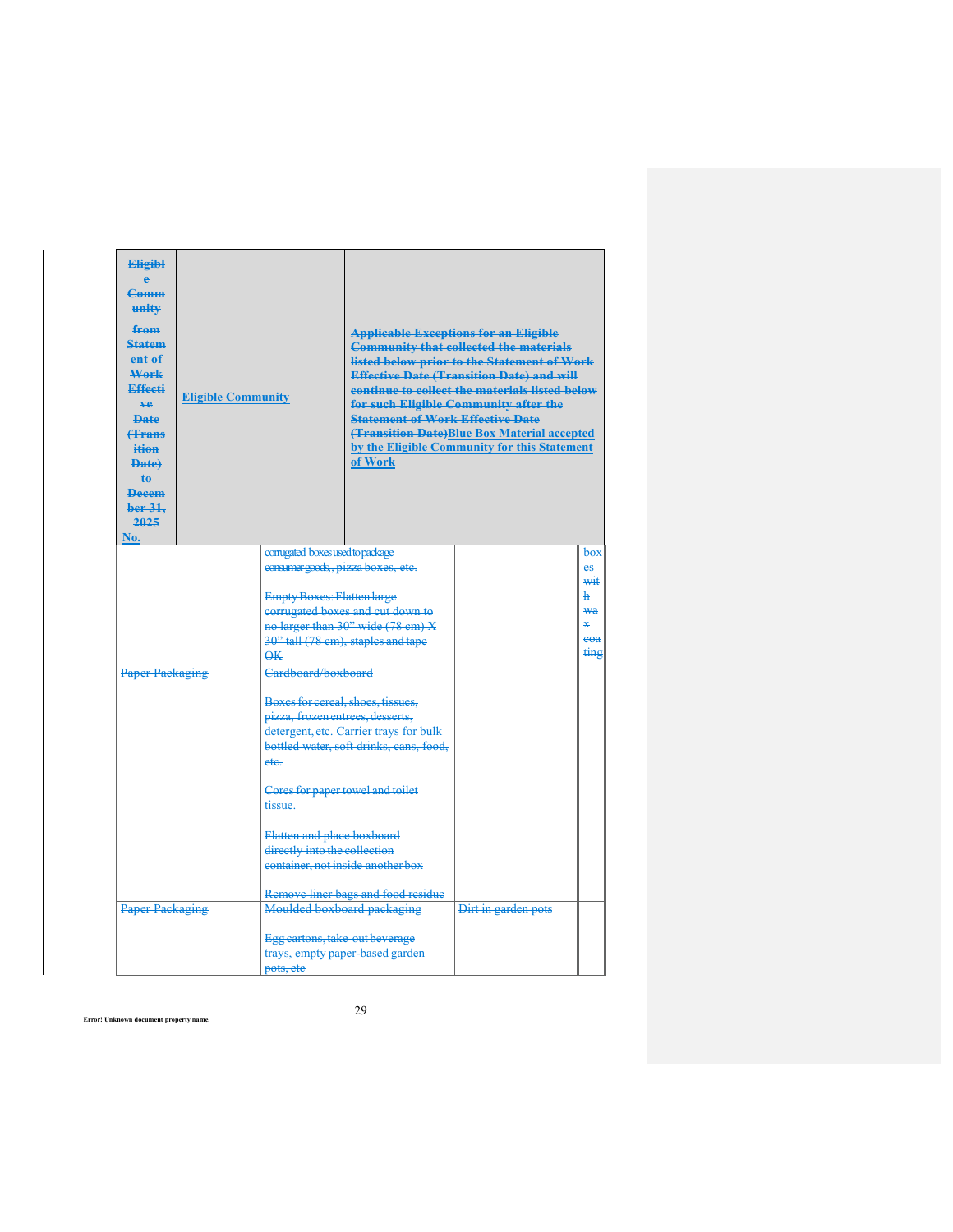| <b>Eligibl</b><br><b>Comm</b><br>unity<br>from<br><b>Statem</b><br>ent of<br>Work<br><b>Effecti</b><br>ve.<br><b>Date</b><br><b><i><u>frans</u></i></b><br>ition<br>Date)<br>$\ddagger$<br><b>Decem</b><br>ber 31,<br>2025<br>No. | <b>Eligible Community</b> |                                                                                  | <b>Statement of Work Effective Date</b><br>of Work | <b>Applicable Exceptions for an Eligible</b><br><b>Community that collected the materials</b><br>listed below prior to the Statement of Work<br><b>Effective Date (Transition Date) and will</b><br>continue to collect the materials listed below<br>for such Eligible Community after the<br>(Transition Date)Blue Box Material accepted<br>by the Eligible Community for this Statement |                                                                                                                                                                                                                                                                                              |
|-----------------------------------------------------------------------------------------------------------------------------------------------------------------------------------------------------------------------------------|---------------------------|----------------------------------------------------------------------------------|----------------------------------------------------|--------------------------------------------------------------------------------------------------------------------------------------------------------------------------------------------------------------------------------------------------------------------------------------------------------------------------------------------------------------------------------------------|----------------------------------------------------------------------------------------------------------------------------------------------------------------------------------------------------------------------------------------------------------------------------------------------|
| Paper Packaging                                                                                                                                                                                                                   |                           | Paper bags (kraft paper)<br>Any colour, including brown<br>bags, brown envelopes | grocery sacks, white prescription                  | Paddedenvelopes<br>filled with material<br>other than paper, foil-<br>linedbags (e.g.,<br>packagedcookies)                                                                                                                                                                                                                                                                                 | Pad<br>ded<br>e <sub>H</sub><br>$e$ ło<br>pes<br>fille<br>d<br>wit<br>ħ<br>mat<br>eria<br>$\mathbf 1$<br>eth<br>er<br><del>tha</del><br>Ĥ<br>pap<br>$er_{\tau}$<br>foil<br>line<br>d<br>bag<br>۸<br>$\theta$ .g<br>$\overline{\mathbf{u}}$<br>pae<br><del>kag</del><br>ed<br>e <sub>00</sub> |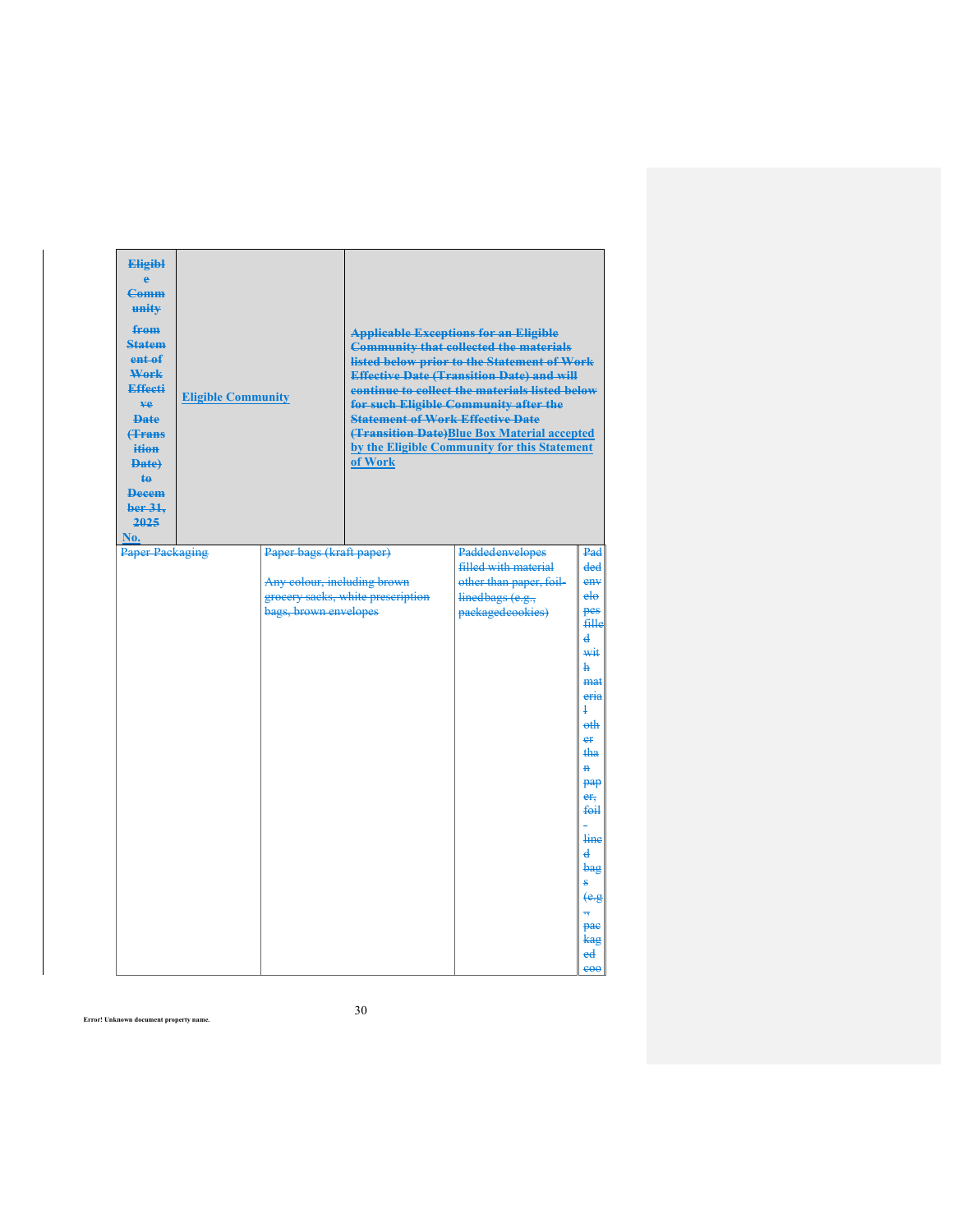| <b>Eligibl</b><br>$\ddot{\textbf{e}}$<br><b>Comm</b><br>unity<br>from<br><b>Statem</b><br>ent of<br>Work<br><b>Effecti</b><br><b>ve</b><br><b>Date</b><br><b>(Trans</b><br>ition<br><b>Date</b><br>$\ddagger$<br><b>Decem</b><br>ber 31,<br>2025<br>No. | <b>Eligible Community</b> |                                                                                                    | <b>Statement of Work Effective Date</b><br>of Work | <b>Applicable Exceptions for an Eligible</b><br><b>Community that collected the materials</b><br>listed below prior to the Statement of Work<br><b>Effective Date (Transition Date) and will</b><br>continue to collect the materials listed below<br>for such Eligible Community after the<br>(Transition Date) Blue Box Material accepted<br>by the Eligible Community for this Statement |                                                                                                                                                                                                |                                                                      |  |
|---------------------------------------------------------------------------------------------------------------------------------------------------------------------------------------------------------------------------------------------------------|---------------------------|----------------------------------------------------------------------------------------------------|----------------------------------------------------|---------------------------------------------------------------------------------------------------------------------------------------------------------------------------------------------------------------------------------------------------------------------------------------------------------------------------------------------------------------------------------------------|------------------------------------------------------------------------------------------------------------------------------------------------------------------------------------------------|----------------------------------------------------------------------|--|
| <b>Paper Packaging</b>                                                                                                                                                                                                                                  |                           | Multi-layer paper bags<br>sugar, etc.                                                              | Multi-layered paper bags for flour,                | Bags with a foil layer,<br>bags with a plastic<br>layer                                                                                                                                                                                                                                                                                                                                     | kies<br>$\rightarrow$<br>Bag<br>ŝ.<br>wit<br>h a<br>foil<br>laye<br>÷,<br>bag<br>Ŝ.<br>wit<br>h a<br>plas<br><del>tie</del><br>laye<br>r,<br>plas<br>tie-<br>line<br>$\mathbf{d}$<br>pap<br>er |                                                                      |  |
| <b>Items</b><br>in.<br>Colum<br>n#3<br>Ħ<br>accept                                                                                                                                                                                                      | transition                | Items in Column # 4 if items in<br>$Column$ # 3 were accepted by<br>an eligible community prior to |                                                    |                                                                                                                                                                                                                                                                                                                                                                                             | J.<br>€<br>$\mathbf f$<br>€<br>Ŧ<br>€                                                                                                                                                          | <b>Deleted Cells</b><br><b>Deleted Cells</b><br><b>Deleted Cells</b> |  |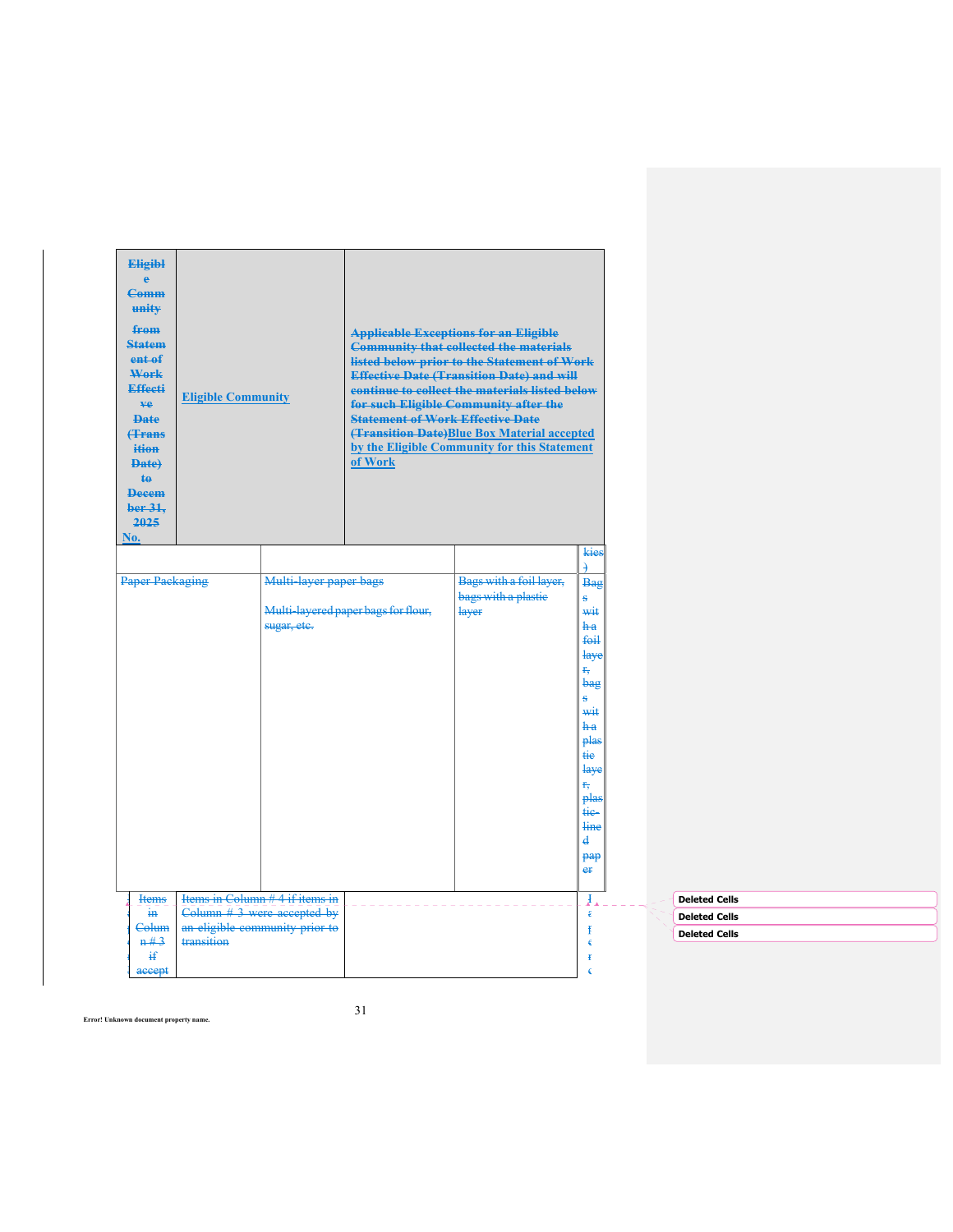| <b>Eligibl</b><br>ė<br><b>Comm</b><br>unity<br>from<br><b>Statem</b><br>ent of<br>Work<br><b>Effecti</b><br>ve.<br><b>Date</b><br><b>(Trans</b><br>ition<br>Date)<br>$\mathbf{t}\mathbf{e}$<br><b>Decem</b><br>ber 31,<br>2025<br>No. | <b>Eligible Community</b> | <b>Applicable Exceptions for an Eligible</b><br><b>Community that collected the materials</b><br>listed below prior to the Statement of Work<br><b>Effective Date (Transition Date) and will</b><br>continue to collect the materials listed below<br>for such Eligible Community after the<br><b>Statement of Work Effective Date</b><br>(Transition Date)Blue Box Material accepted<br>by the Eligible Community for this Statement<br>of Work |
|---------------------------------------------------------------------------------------------------------------------------------------------------------------------------------------------------------------------------------------|---------------------------|--------------------------------------------------------------------------------------------------------------------------------------------------------------------------------------------------------------------------------------------------------------------------------------------------------------------------------------------------------------------------------------------------------------------------------------------------|
| $ed$ by                                                                                                                                                                                                                               |                           | ¥                                                                                                                                                                                                                                                                                                                                                                                                                                                |
| $\mathbf{a}$ n<br>eligibl                                                                                                                                                                                                             |                           | ŧ<br>ķ.                                                                                                                                                                                                                                                                                                                                                                                                                                          |
| e                                                                                                                                                                                                                                     |                           | €                                                                                                                                                                                                                                                                                                                                                                                                                                                |
| eomm                                                                                                                                                                                                                                  |                           | ŧ                                                                                                                                                                                                                                                                                                                                                                                                                                                |
| unity<br>prior                                                                                                                                                                                                                        |                           | 4                                                                                                                                                                                                                                                                                                                                                                                                                                                |
| $t\Theta$                                                                                                                                                                                                                             |                           |                                                                                                                                                                                                                                                                                                                                                                                                                                                  |
| transit                                                                                                                                                                                                                               |                           | ŧ                                                                                                                                                                                                                                                                                                                                                                                                                                                |
| $\frac{1}{100}$ .                                                                                                                                                                                                                     |                           | ı                                                                                                                                                                                                                                                                                                                                                                                                                                                |
|                                                                                                                                                                                                                                       |                           |                                                                                                                                                                                                                                                                                                                                                                                                                                                  |
|                                                                                                                                                                                                                                       |                           | ٤                                                                                                                                                                                                                                                                                                                                                                                                                                                |
|                                                                                                                                                                                                                                       |                           |                                                                                                                                                                                                                                                                                                                                                                                                                                                  |
|                                                                                                                                                                                                                                       |                           | €<br>€                                                                                                                                                                                                                                                                                                                                                                                                                                           |
|                                                                                                                                                                                                                                       |                           | é                                                                                                                                                                                                                                                                                                                                                                                                                                                |
|                                                                                                                                                                                                                                       |                           | 1                                                                                                                                                                                                                                                                                                                                                                                                                                                |
|                                                                                                                                                                                                                                       |                           |                                                                                                                                                                                                                                                                                                                                                                                                                                                  |
|                                                                                                                                                                                                                                       |                           |                                                                                                                                                                                                                                                                                                                                                                                                                                                  |
|                                                                                                                                                                                                                                       |                           |                                                                                                                                                                                                                                                                                                                                                                                                                                                  |
|                                                                                                                                                                                                                                       |                           | ŧ                                                                                                                                                                                                                                                                                                                                                                                                                                                |
|                                                                                                                                                                                                                                       |                           | €                                                                                                                                                                                                                                                                                                                                                                                                                                                |
|                                                                                                                                                                                                                                       |                           | ŧ                                                                                                                                                                                                                                                                                                                                                                                                                                                |
|                                                                                                                                                                                                                                       |                           | é                                                                                                                                                                                                                                                                                                                                                                                                                                                |
|                                                                                                                                                                                                                                       |                           |                                                                                                                                                                                                                                                                                                                                                                                                                                                  |
|                                                                                                                                                                                                                                       |                           | $\ddot{\ddagger}$                                                                                                                                                                                                                                                                                                                                                                                                                                |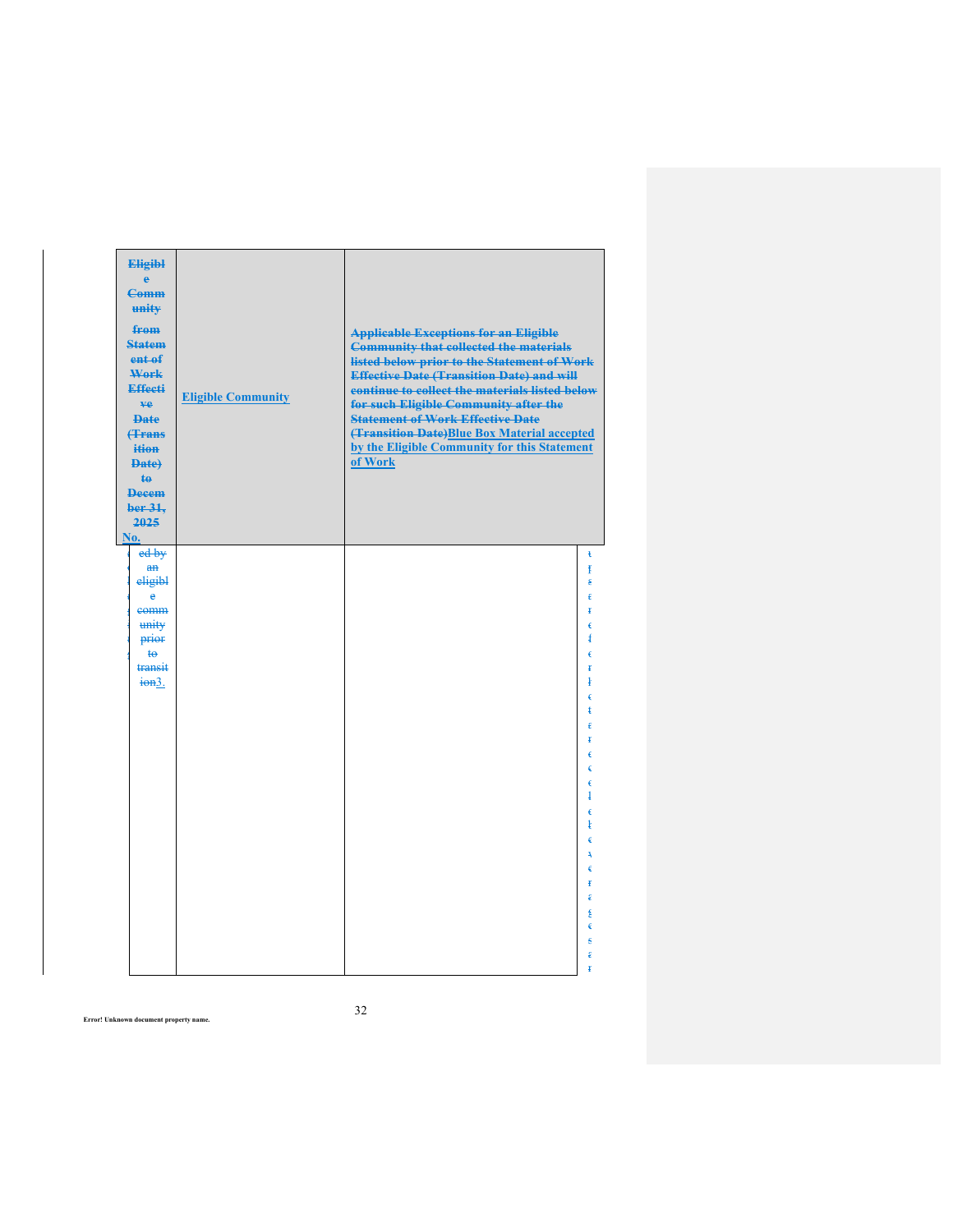| <b>Eligibl</b><br>ė<br><b>Comm</b><br>unity<br>from<br><b>Statem</b><br>ent of<br>Work<br><b>Effecti</b><br>ve.<br><b>Date</b><br><b><i><u>frans</u></i></b><br>ition<br>Date)<br>$\ddagger$<br><b>Decem</b><br>ber 31,<br>2025<br>No. | <b>Eligible Community</b> | <b>Applicable Exceptions for an Eligible</b><br><b>Community that collected the materials</b><br>listed below prior to the Statement of Work<br><b>Effective Date (Transition Date) and will</b><br>continue to collect the materials listed below<br>for such Eligible Community after the<br><b>Statement of Work Effective Date</b><br>(Transition Date) Blue Box Material accepted<br>by the Eligible Community for this Statement<br>of Work |
|----------------------------------------------------------------------------------------------------------------------------------------------------------------------------------------------------------------------------------------|---------------------------|---------------------------------------------------------------------------------------------------------------------------------------------------------------------------------------------------------------------------------------------------------------------------------------------------------------------------------------------------------------------------------------------------------------------------------------------------|
|                                                                                                                                                                                                                                        |                           | €                                                                                                                                                                                                                                                                                                                                                                                                                                                 |
|                                                                                                                                                                                                                                        |                           | ŧ<br>ļ                                                                                                                                                                                                                                                                                                                                                                                                                                            |
|                                                                                                                                                                                                                                        |                           | €                                                                                                                                                                                                                                                                                                                                                                                                                                                 |
|                                                                                                                                                                                                                                        |                           | é<br>ŧ                                                                                                                                                                                                                                                                                                                                                                                                                                            |
|                                                                                                                                                                                                                                        |                           | 4                                                                                                                                                                                                                                                                                                                                                                                                                                                 |
|                                                                                                                                                                                                                                        |                           | €<br>ś                                                                                                                                                                                                                                                                                                                                                                                                                                            |
|                                                                                                                                                                                                                                        |                           | ŧ                                                                                                                                                                                                                                                                                                                                                                                                                                                 |
|                                                                                                                                                                                                                                        |                           | Ŧ                                                                                                                                                                                                                                                                                                                                                                                                                                                 |
|                                                                                                                                                                                                                                        |                           |                                                                                                                                                                                                                                                                                                                                                                                                                                                   |
|                                                                                                                                                                                                                                        |                           |                                                                                                                                                                                                                                                                                                                                                                                                                                                   |
|                                                                                                                                                                                                                                        |                           |                                                                                                                                                                                                                                                                                                                                                                                                                                                   |
|                                                                                                                                                                                                                                        |                           | ŧ<br>ŧ                                                                                                                                                                                                                                                                                                                                                                                                                                            |
|                                                                                                                                                                                                                                        |                           | ŧ                                                                                                                                                                                                                                                                                                                                                                                                                                                 |
|                                                                                                                                                                                                                                        |                           | Ą<br>€                                                                                                                                                                                                                                                                                                                                                                                                                                            |
|                                                                                                                                                                                                                                        |                           | ŧ                                                                                                                                                                                                                                                                                                                                                                                                                                                 |
|                                                                                                                                                                                                                                        |                           | ŧ                                                                                                                                                                                                                                                                                                                                                                                                                                                 |
|                                                                                                                                                                                                                                        |                           |                                                                                                                                                                                                                                                                                                                                                                                                                                                   |
|                                                                                                                                                                                                                                        |                           | ŧ                                                                                                                                                                                                                                                                                                                                                                                                                                                 |
|                                                                                                                                                                                                                                        |                           |                                                                                                                                                                                                                                                                                                                                                                                                                                                   |
|                                                                                                                                                                                                                                        |                           |                                                                                                                                                                                                                                                                                                                                                                                                                                                   |
|                                                                                                                                                                                                                                        |                           |                                                                                                                                                                                                                                                                                                                                                                                                                                                   |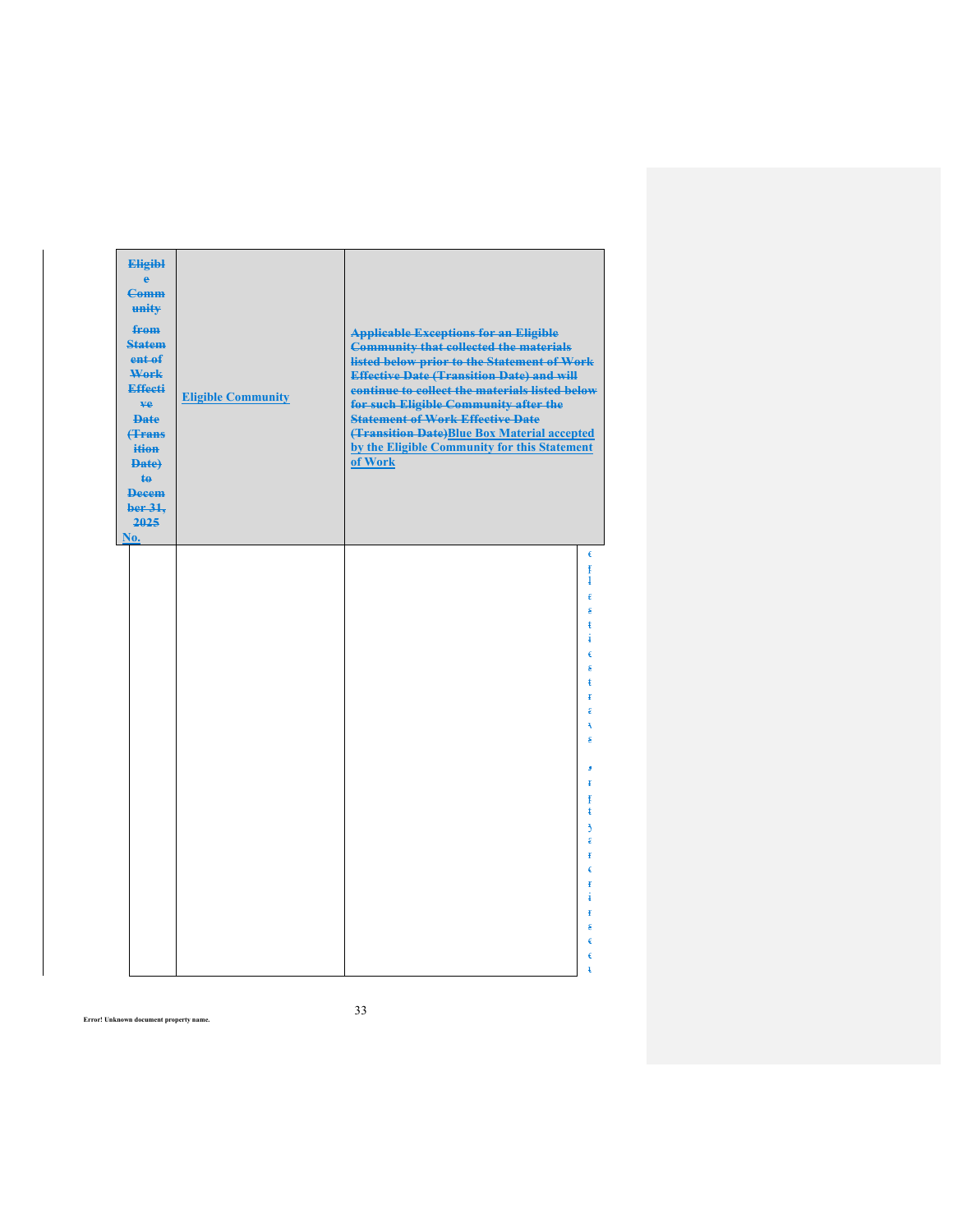| <b>Eligibl</b><br>ė<br><b>Comm</b><br>unity<br>from<br><b>Statem</b><br>ent of<br>Work<br><b>Effecti</b><br>ve.<br><b>Date</b><br><b><i><u>frans</u></i></b><br>ition<br>Date)<br>$\ddagger$<br><b>Decem</b><br>ber 31,<br>2025 | <b>Eligible Community</b> | <b>Applicable Exceptions for an Eligible</b><br><b>Community that collected the materials</b><br>listed below prior to the Statement of Work<br><b>Effective Date (Transition Date) and will</b><br>continue to collect the materials listed below<br>for such Eligible Community after the<br><b>Statement of Work Effective Date</b><br>(Transition Date) Blue Box Material accepted<br>by the Eligible Community for this Statement<br>of Work |
|---------------------------------------------------------------------------------------------------------------------------------------------------------------------------------------------------------------------------------|---------------------------|---------------------------------------------------------------------------------------------------------------------------------------------------------------------------------------------------------------------------------------------------------------------------------------------------------------------------------------------------------------------------------------------------------------------------------------------------|
| No.                                                                                                                                                                                                                             |                           | ŧ<br>£<br>Į<br>€<br>€<br>ð<br>€<br>1<br>€<br>ŧ<br>€<br>ŧ<br>é<br>ż<br>ś<br>4<br>k<br>é<br>ŧ<br>€<br>$\mathbf{1}$                                                                                                                                                                                                                                                                                                                                  |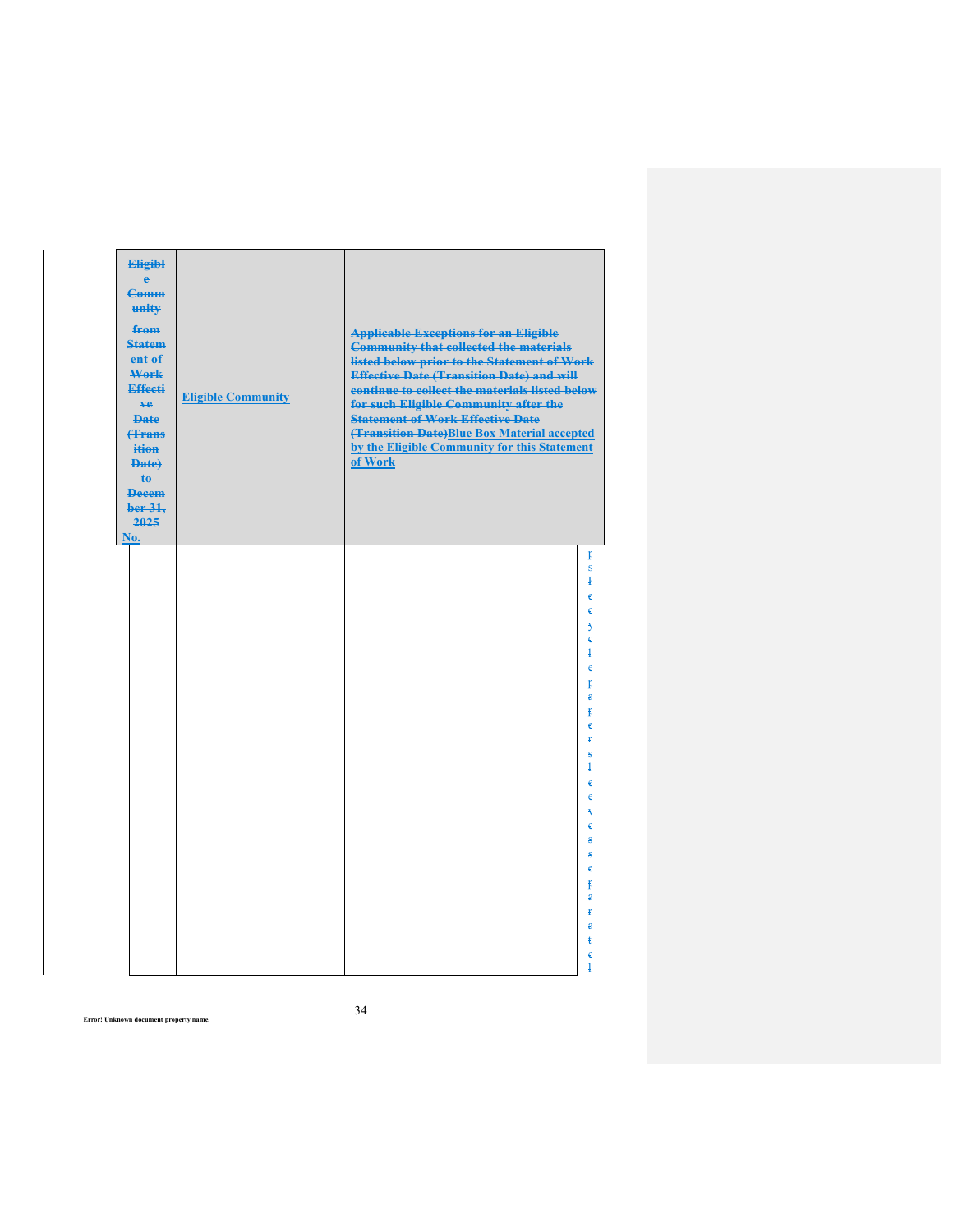| <b>Eligibl</b><br><b>Comm</b><br>unity<br>from<br><b>Statem</b><br>ent <sub>ef</sub><br>Work<br>Effecti<br>ve.<br><b>Date</b><br><b><i><u>Hrans</u></i></b><br>ition<br><b>Date</b><br><b>te</b><br><b>Decem</b><br>ber 31.<br>2025<br>No. | <b>Eligible Community</b> |                                                                             | <b>Statement of Work Effective Date</b><br>of Work                                                                                                                                                            | <b>Applicable Exceptions for an Eligible</b><br><b>Community that collected the materials</b><br>listed below prior to the Statement of Work<br><b>Effective Date (Transition Date) and will</b><br>continue to collect the materials listed below<br>for such Eligible Community after the<br><b>(Transition Date)</b> Blue Box Material accepted<br>by the Eligible Community for this Statement | ð                                                                                                                                                                                    |
|--------------------------------------------------------------------------------------------------------------------------------------------------------------------------------------------------------------------------------------------|---------------------------|-----------------------------------------------------------------------------|---------------------------------------------------------------------------------------------------------------------------------------------------------------------------------------------------------------|----------------------------------------------------------------------------------------------------------------------------------------------------------------------------------------------------------------------------------------------------------------------------------------------------------------------------------------------------------------------------------------------------|--------------------------------------------------------------------------------------------------------------------------------------------------------------------------------------|
| <b>Paper Packaging</b>                                                                                                                                                                                                                     |                           | Gable top cartons                                                           |                                                                                                                                                                                                               |                                                                                                                                                                                                                                                                                                                                                                                                    |                                                                                                                                                                                      |
| Paper Packaging                                                                                                                                                                                                                            |                           | cream, substitute eggs, sugar,<br>molasses, etc.<br>Empty and rinse cartons | For non-alcoholic beverages, dairy,<br>Aseptic boxes or cartons and straws Stand-up pouches<br>For non alcoholic beverages as well<br>as cream, soup, broth, sauces, etc.<br>Add loose to recycling container |                                                                                                                                                                                                                                                                                                                                                                                                    | <b>Sta</b><br>nd-<br><del>up</del><br><b>boue</b><br>hes<br>$He+$<br>ude<br>wit<br>ħ.<br>$\Theta$ th<br>er<br>Fle<br>xibl<br>Ä<br>Pla<br>stie<br>Pae<br>kag<br>$\frac{mg}{m}$<br>Sta |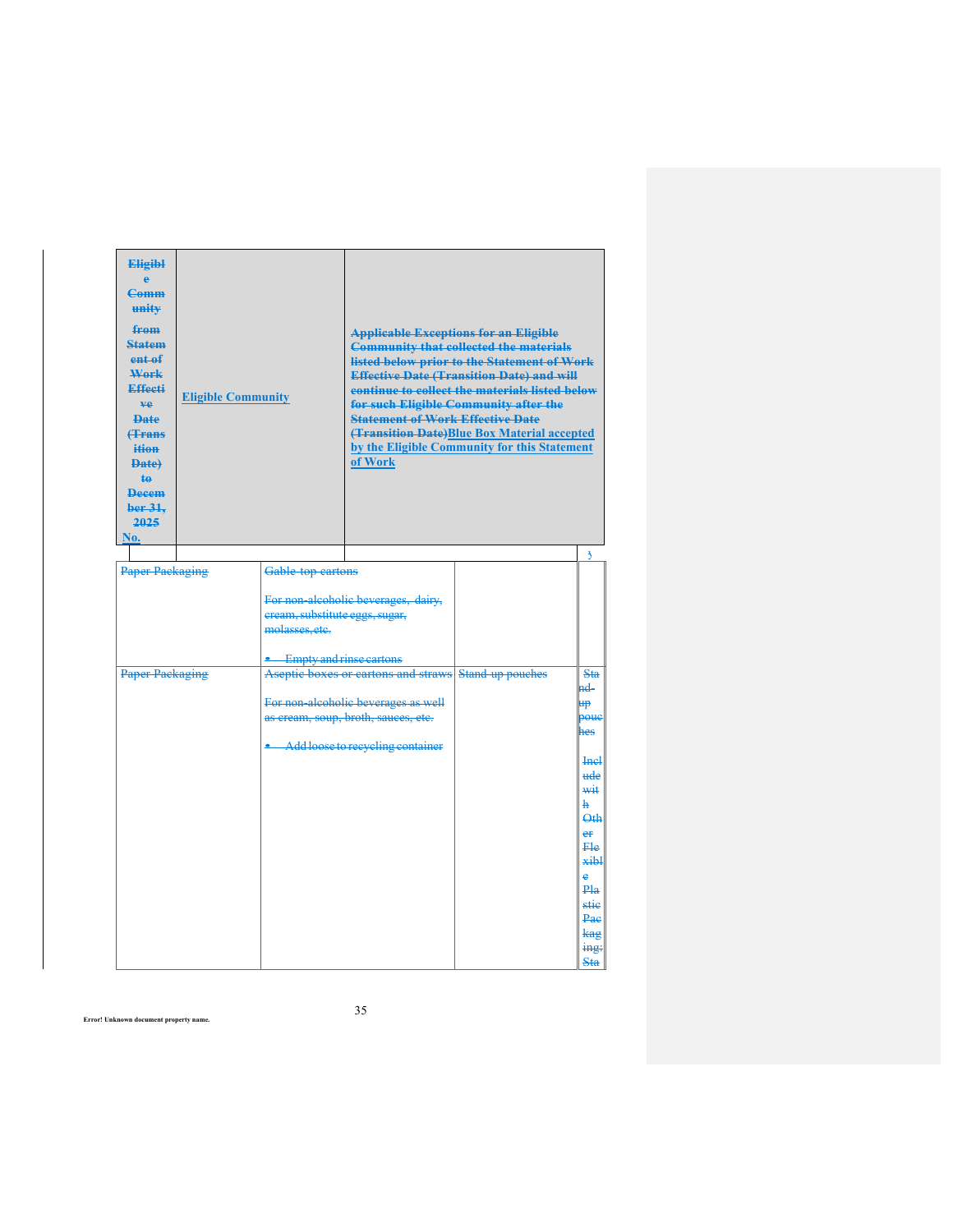| No. | <b>Eligibl</b><br>$\mathbf{a}$<br><b>Comm</b><br>unity<br>from<br><b>Statem</b><br>ent of<br>Work<br><b>Effecti</b><br>ve.<br><b>Date</b><br><b>f</b> Frans<br>ition<br><b>Date</b><br><b>te</b><br><b>Decem</b><br>ber <sub>31</sub><br>2025 | <b>Eligible Community</b> |                                              | <b>Statement of Work Effective Date</b><br>of Work | <b>Applicable Exceptions for an Eligible</b><br><b>Community that collected the materials</b><br>listed below prior to the Statement of Work<br><b>Effective Date (Transition Date) and will</b><br>continue to collect the materials listed below<br>for such Eligible Community after the<br>(Transition Date)Blue Box Material accepted<br>by the Eligible Community for this Statement |                                                                                                                                                                                                                                                                                                             |
|-----|-----------------------------------------------------------------------------------------------------------------------------------------------------------------------------------------------------------------------------------------------|---------------------------|----------------------------------------------|----------------------------------------------------|--------------------------------------------------------------------------------------------------------------------------------------------------------------------------------------------------------------------------------------------------------------------------------------------------------------------------------------------------------------------------------------------|-------------------------------------------------------------------------------------------------------------------------------------------------------------------------------------------------------------------------------------------------------------------------------------------------------------|
|     |                                                                                                                                                                                                                                               | <b>Paper Packaging</b>    | an eligible community prior to<br>transition | Items in Column #3 if accepted by                  | Items in Column<br>$#4$ if items in<br>Column # 3 were<br>accepted by an<br>eligible<br>community prior<br>to transition                                                                                                                                                                                                                                                                   | nd<br><b>up</b><br>a <del>nd</del><br>$\mathcal{Z}_{\mathbf{ip}}$<br>per<br>Loe<br>Ł<br>P <sub>OH</sub><br>ehe<br>Ą.<br><b>Fro</b><br>$7.0+$<br>des<br>sert<br>pap<br>$e_{\rm f}$<br>tub<br>e,<br>and<br>box<br>es,<br>pap<br>e₽<br>take<br>$  -$<br>$box$<br>es<br>f <del>or</del><br><del>qui</del><br>ek |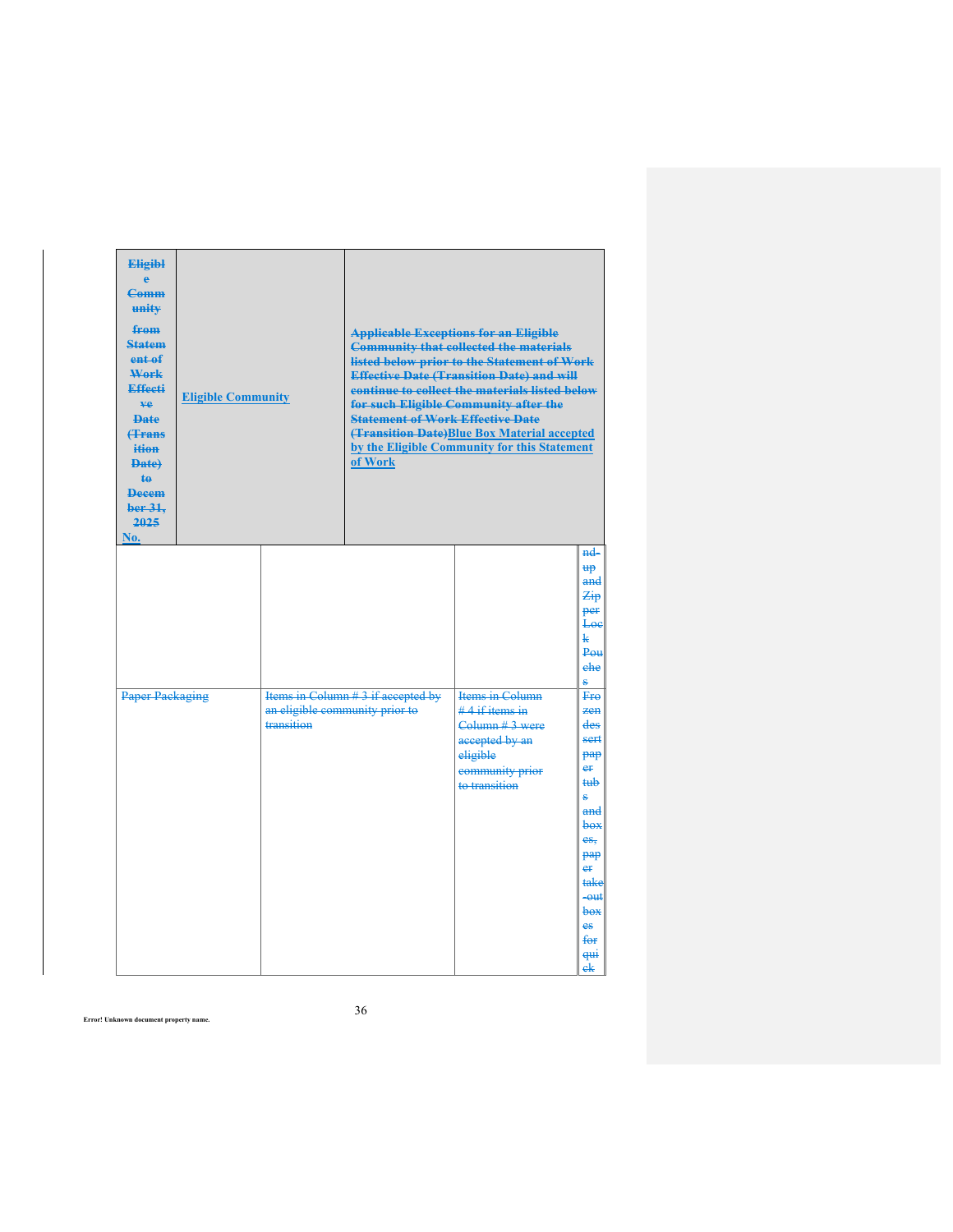| <b>Eligibl</b><br><b>Comm</b><br>unity<br>from<br><b>Statem</b><br>ent of<br>Work<br>Effecti<br>ve.<br><b>Date</b><br><b><i><u>frans</u></i></b><br>ition<br><b>Date</b><br>$\overline{40}$<br><b>Decem</b><br>ber 31.<br>2025<br>No. | <b>Eligible Community</b> |  | <b>Statement of Work Effective Date</b><br>of Work                                                                      | <b>Applicable Exceptions for an Eligible</b><br><b>Community that collected the materials</b><br>listed below prior to the Statement of Work<br><b>Effective Date (Transition Date) and will</b><br>continue to collect the materials listed below<br>for such Eligible Community after the<br>(Transition Date)Blue Box Material accepted<br>by the Eligible Community for this Statement |                                                                                                                                                                |
|---------------------------------------------------------------------------------------------------------------------------------------------------------------------------------------------------------------------------------------|---------------------------|--|-------------------------------------------------------------------------------------------------------------------------|--------------------------------------------------------------------------------------------------------------------------------------------------------------------------------------------------------------------------------------------------------------------------------------------------------------------------------------------------------------------------------------------|----------------------------------------------------------------------------------------------------------------------------------------------------------------|
|                                                                                                                                                                                                                                       |                           |  |                                                                                                                         |                                                                                                                                                                                                                                                                                                                                                                                            | sery<br>iee<br>fee<br>ds<br>For<br>iee<br>crea<br>m <sub>r</sub><br>froz<br>en<br><b>YOR</b><br>urt,<br>ete.<br>Em<br>pty<br>and<br>rins<br>è<br>eart<br>$ons$ |
| Items in Column # 3 if accepted<br><b>Metal Packaging</b><br>by an eligible community prior<br>to transition                                                                                                                          |                           |  | Items in Column<br>$#4$ if items in<br>Column #3 were<br>accepted by an<br>eligible<br>community prior<br>to transition | <del>Em</del><br>pty<br>aer<br>$-$<br>ł<br>eon<br>tain<br>ers                                                                                                                                                                                                                                                                                                                              |                                                                                                                                                                |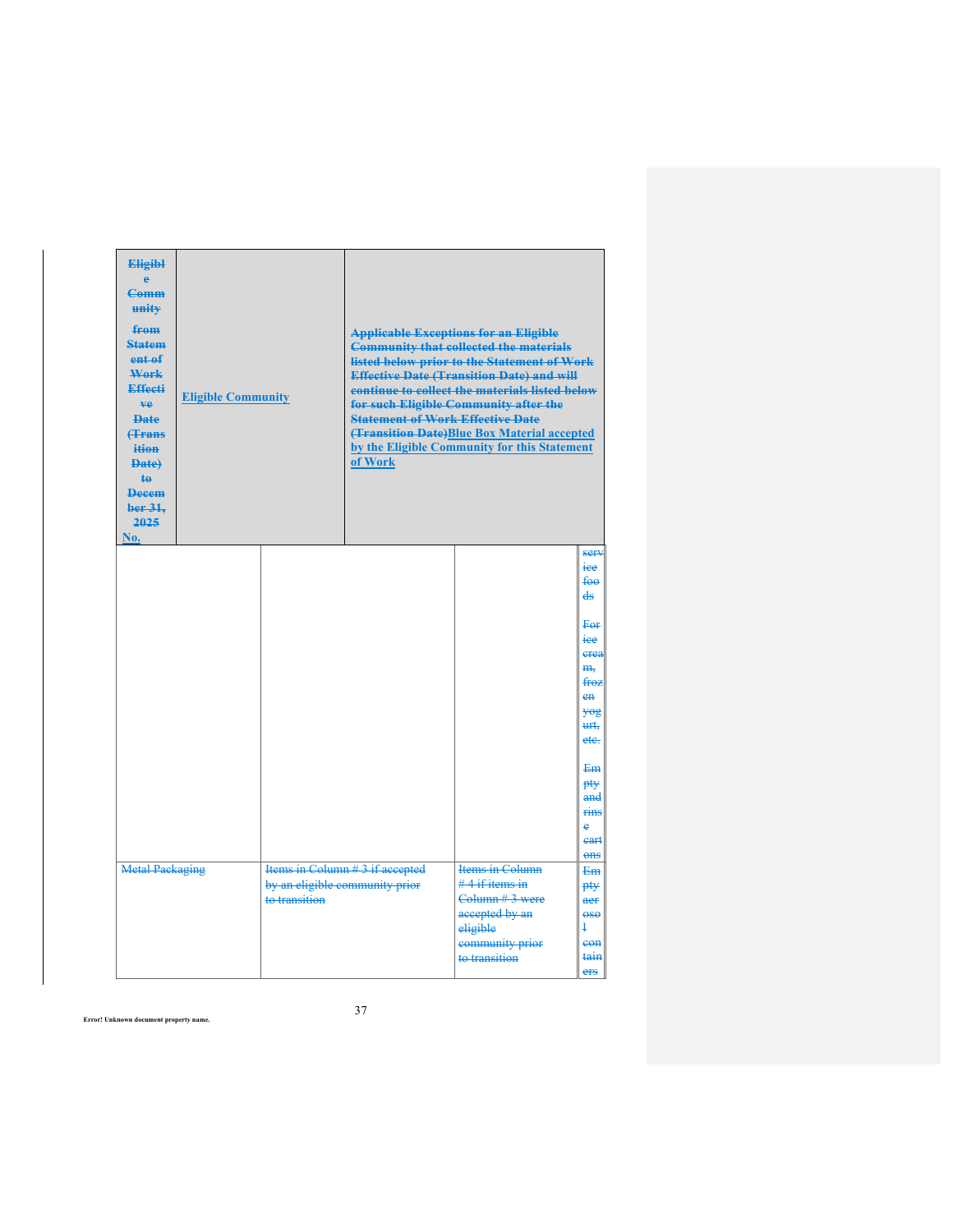| <b>Eligibl</b><br>ė<br><b>Comm</b><br>unity<br>from<br><b>Statem</b><br>ent of<br>Work<br>Effecti<br>ve.<br><b>Date</b><br><b>(Trans</b><br>ition<br>Date)<br>te<br><b>Decem</b><br>ber 31.<br>2025<br>No. | <b>Eligible Community</b> |  | <b>Statement of Work Effective Date</b><br>of Work | <b>Applicable Exceptions for an Eligible</b><br><b>Community that collected the materials</b><br>listed below prior to the Statement of Work<br><b>Effective Date (Transition Date) and will</b><br>continue to collect the materials listed below<br>for such Eligible Community after the<br>(Transition Date)Blue Box Material accepted<br>by the Eligible Community for this Statement |                                                                                                                                                                                                                  |
|------------------------------------------------------------------------------------------------------------------------------------------------------------------------------------------------------------|---------------------------|--|----------------------------------------------------|--------------------------------------------------------------------------------------------------------------------------------------------------------------------------------------------------------------------------------------------------------------------------------------------------------------------------------------------------------------------------------------------|------------------------------------------------------------------------------------------------------------------------------------------------------------------------------------------------------------------|
|                                                                                                                                                                                                            |                           |  |                                                    |                                                                                                                                                                                                                                                                                                                                                                                            | <b>Fe</b><br>Ŧ.<br>$f_{\Theta}$<br>ed<br>air<br>fre<br>طو<br>$en$<br>ers<br>sh<br>æ¥<br>$\frac{1}{10}$<br>용<br>er<br>ea<br>m <sub>z</sub><br>de<br>ed<br>$\theta$<br>$an$<br>ŧ<br>ha<br>irs<br>pr<br>a y,<br>ete |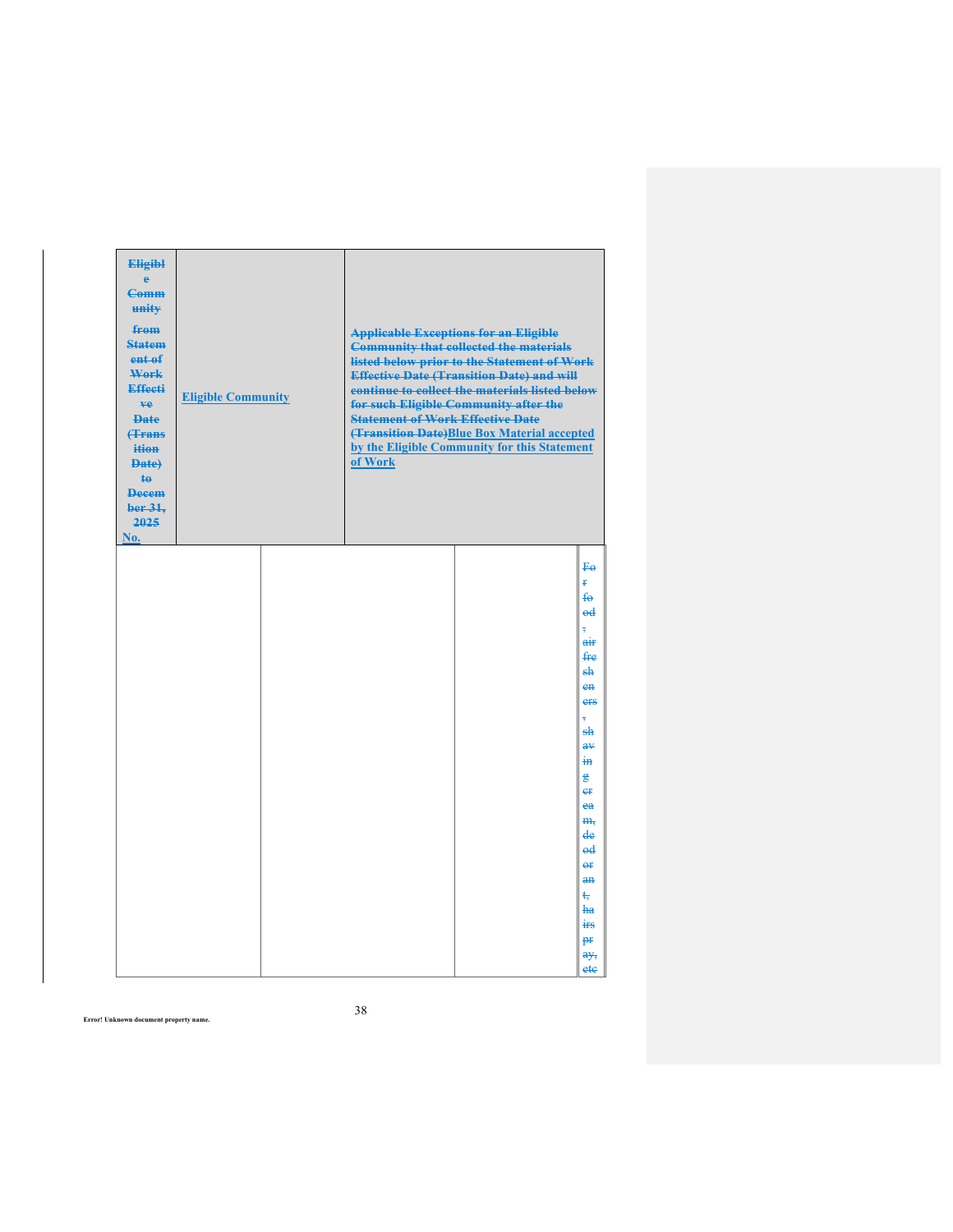| <b>Eligibl</b><br>ė<br><b>Comm</b><br>unity<br>from<br><b>Statem</b><br>ent of<br>Work<br><b>Effecti</b><br>ve.<br><b>Date</b><br><b>(Trans</b><br>ition<br>Date)<br>$\ddagger$<br><b>Decem</b><br>ber 31,<br>2025<br>No. | <b>Eligible Community</b> | <b>Statement of Work Effective Date</b><br>of Work | <b>Applicable Exceptions for an Eligible</b><br><b>Community that collected the materials</b><br>listed below prior to the Statement of Work<br><b>Effective Date (Transition Date) and will</b><br>continue to collect the materials listed below<br>for such Eligible Community after the<br>(Transition Date)Blue Box Material accepted<br>by the Eligible Community for this Statement |   |
|---------------------------------------------------------------------------------------------------------------------------------------------------------------------------------------------------------------------------|---------------------------|----------------------------------------------------|--------------------------------------------------------------------------------------------------------------------------------------------------------------------------------------------------------------------------------------------------------------------------------------------------------------------------------------------------------------------------------------------|---|
|                                                                                                                                                                                                                           |                           |                                                    |                                                                                                                                                                                                                                                                                                                                                                                            | ÷ |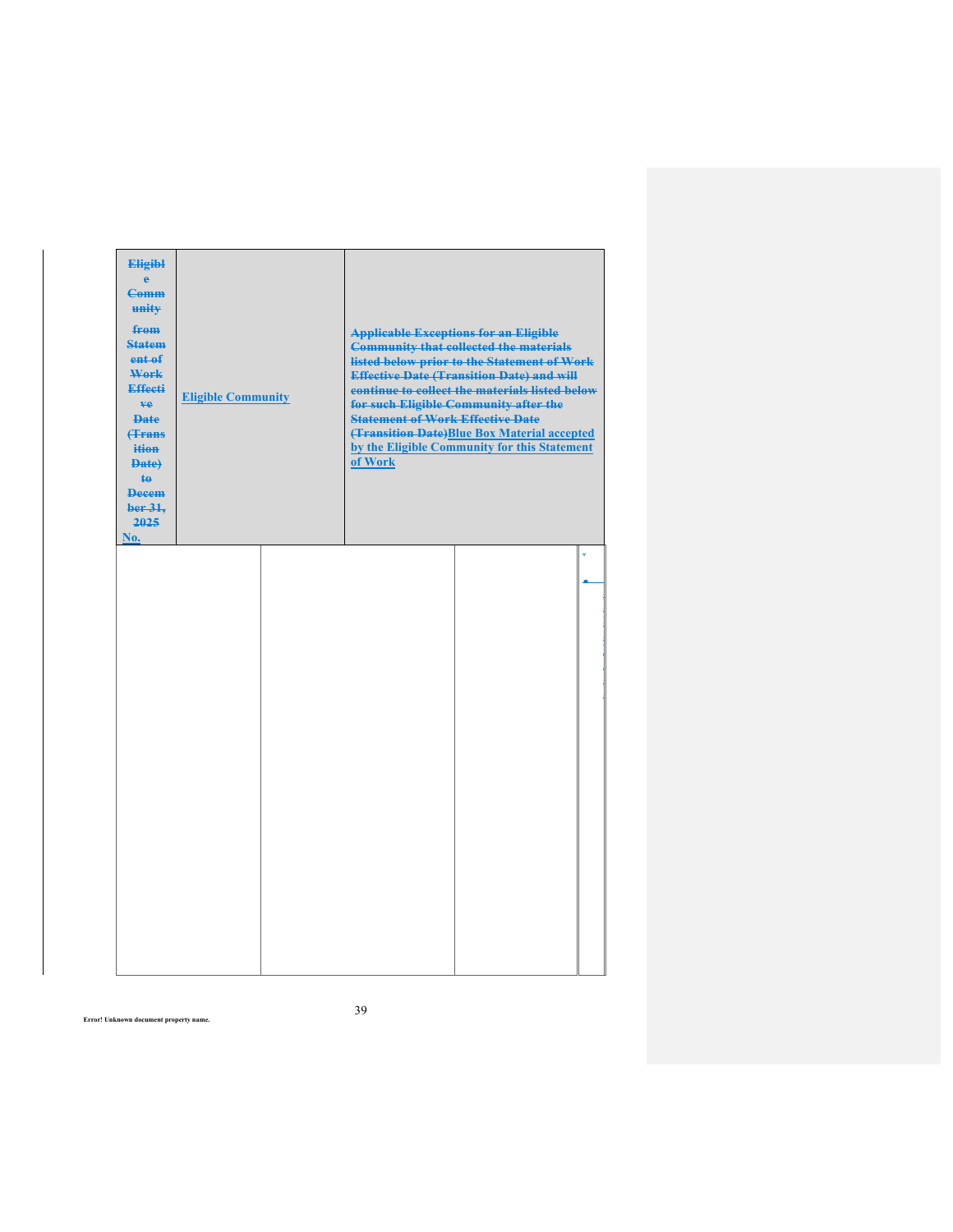| <b>Eligibl</b><br>$\Delta$<br>Comm<br>unity<br>from<br><b>Statem</b><br>ent of<br>Work<br><b>Effecti</b><br>ve.<br><b>Date</b><br><b><i><u>fFrans</u></i></b><br>ition<br><b>Date</b><br><b>te</b><br><b>Decem</b><br>ber 31.<br>2025<br>No. | <b>Eligible Community</b> |                                                                                                                                                    | <b>Statement of Work Effective Date</b><br>of Work                       | <b>Applicable Exceptions for an Eligible</b><br><b>Community that collected the materials</b><br>listed below prior to the Statement of Work<br><b>Effective Date (Transition Date) and will</b><br>continue to collect the materials listed below<br>for such Eligible Community after the<br><b>(Transition Date)</b> Blue Box Material accepted<br>by the Eligible Community for this Statement |  |
|----------------------------------------------------------------------------------------------------------------------------------------------------------------------------------------------------------------------------------------------|---------------------------|----------------------------------------------------------------------------------------------------------------------------------------------------|--------------------------------------------------------------------------|----------------------------------------------------------------------------------------------------------------------------------------------------------------------------------------------------------------------------------------------------------------------------------------------------------------------------------------------------------------------------------------------------|--|
| <b>Metal Packaging</b>                                                                                                                                                                                                                       |                           |                                                                                                                                                    | Spiral wound cans and metal lids                                         |                                                                                                                                                                                                                                                                                                                                                                                                    |  |
|                                                                                                                                                                                                                                              |                           | eoffee, nuts, baby formula, etc.                                                                                                                   | For frozen juice concentrate, potato<br>chips, cookie and pastry dough,  |                                                                                                                                                                                                                                                                                                                                                                                                    |  |
| <b>Metal Packaging</b>                                                                                                                                                                                                                       |                           | Steel cans and lids<br>include metal lid<br><b>Empty and rinse cans</b><br>$\bullet$ Labels OK<br>Put metal lid inside can<br>and squeeze slightly | For food including pet food; tins<br>for cookies, tea, chocolates, etc.; | Steel paint cans,<br>coat hangers<br>(return to dry<br>eleaners), pots,<br>pans and baking<br>trays, propane<br>eylinders, butane<br>evlinders, CO <sub>2</sub><br>eartridges, metal<br>toys, appliances,<br>metal hardware or<br>other scrap metal,<br>wiring or metal<br>cords, extension<br>eords                                                                                               |  |
| <b>Metal Packaging</b>                                                                                                                                                                                                                       |                           | Aluminum cans and lids                                                                                                                             | For non alcoholic beverages, food,                                       | Propane cylinders,<br>butane cylinders, CO <sub>2</sub><br>eartridges, deposit                                                                                                                                                                                                                                                                                                                     |  |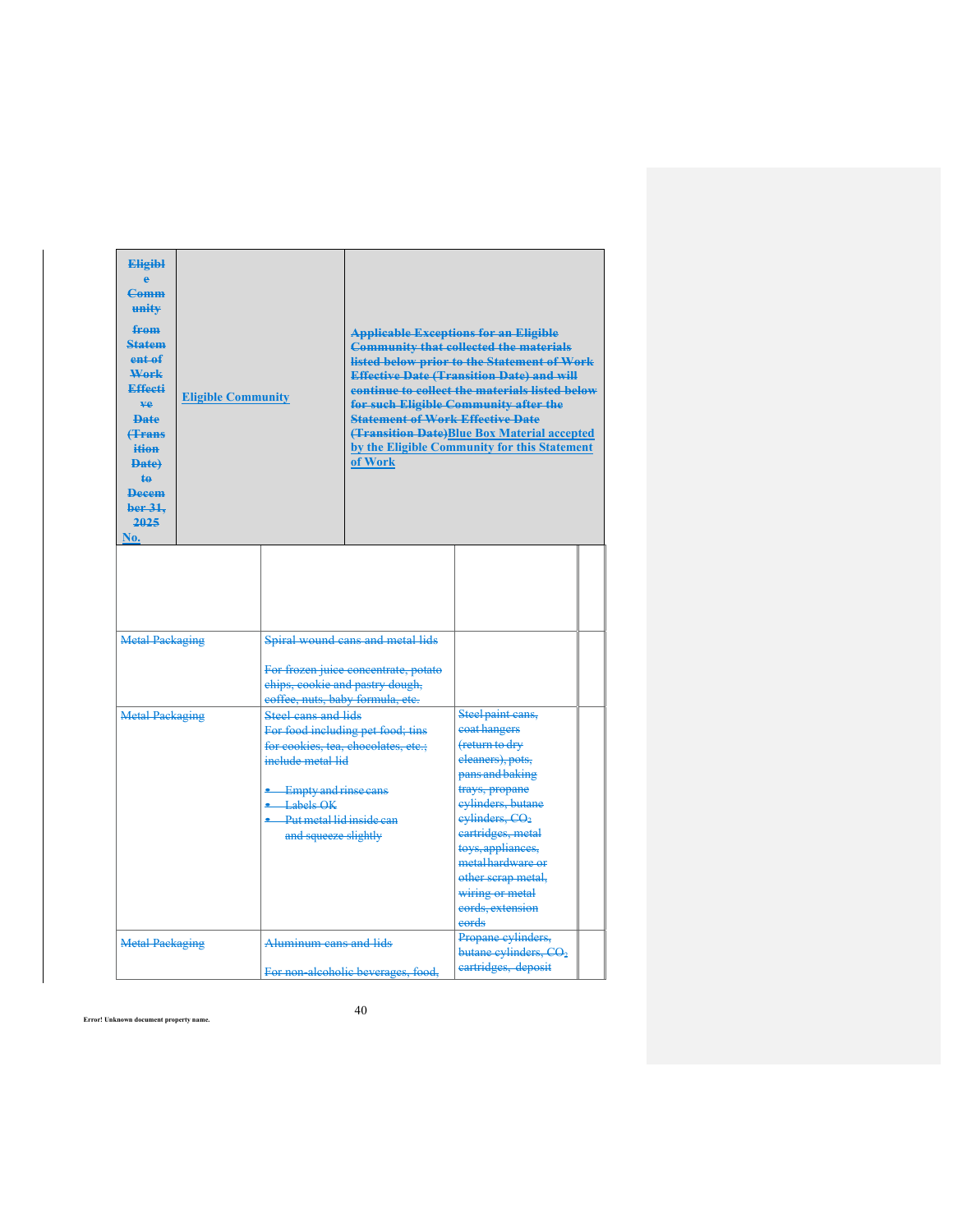| <b>Eligibl</b><br><b>Comm</b><br>unity<br>from<br><b>Statem</b><br>ent of<br>Work<br>Effecti<br>ve.<br><b>Date</b><br><b>(Trans</b><br>ition<br><b>Date</b><br><b>te</b><br><b>Decem</b><br>ber 31.<br>2025<br>No. | <b>Eligible Community</b>                                                           |  | <b>Statement of Work Effective Date</b><br>of Work                                                                                                                                                                                                | <b>Applicable Exceptions for an Eligible</b><br><b>Community that collected the materials</b><br>listed below prior to the Statement of Work<br><b>Effective Date (Transition Date) and will</b><br>continue to collect the materials listed below<br>for such Eligible Community after the<br><b>(Transition Date)Blue Box Material accepted</b><br>by the Eligible Community for this Statement |                                                                                                                                                                             |
|--------------------------------------------------------------------------------------------------------------------------------------------------------------------------------------------------------------------|-------------------------------------------------------------------------------------|--|---------------------------------------------------------------------------------------------------------------------------------------------------------------------------------------------------------------------------------------------------|---------------------------------------------------------------------------------------------------------------------------------------------------------------------------------------------------------------------------------------------------------------------------------------------------------------------------------------------------------------------------------------------------|-----------------------------------------------------------------------------------------------------------------------------------------------------------------------------|
|                                                                                                                                                                                                                    | $\bullet$ Labels OK<br><b>Metal Packaging</b><br>aut containers<br>food trays, etc. |  | e.g. seafood, cat food, etc.<br><b>Empty and rinse cans</b><br>Put metallid inside can<br>and squeeze slightly<br>Aluminum foil and foil take-<br>Foil wrap and take-out<br>containers including pie plates,<br><b>Empty and rinse containers</b> | cans (return for deposit<br>refund)<br>Chip or foil bags,<br>foil wrap with<br>paper backing for<br>butter, eigarettes,<br>etc., foil lined<br>eardboard take-out<br>containers or lids                                                                                                                                                                                                           | Chi<br>$p_{0f}$<br>$f0$ il<br>bag<br>s,<br>f <sub>theta</sub><br>wra<br>Ð<br>wit<br>ħ<br>pap<br>er<br>bae<br>kin<br>e.<br>for<br>butt<br>er,<br>eig<br>aret<br>tes.<br>ete. |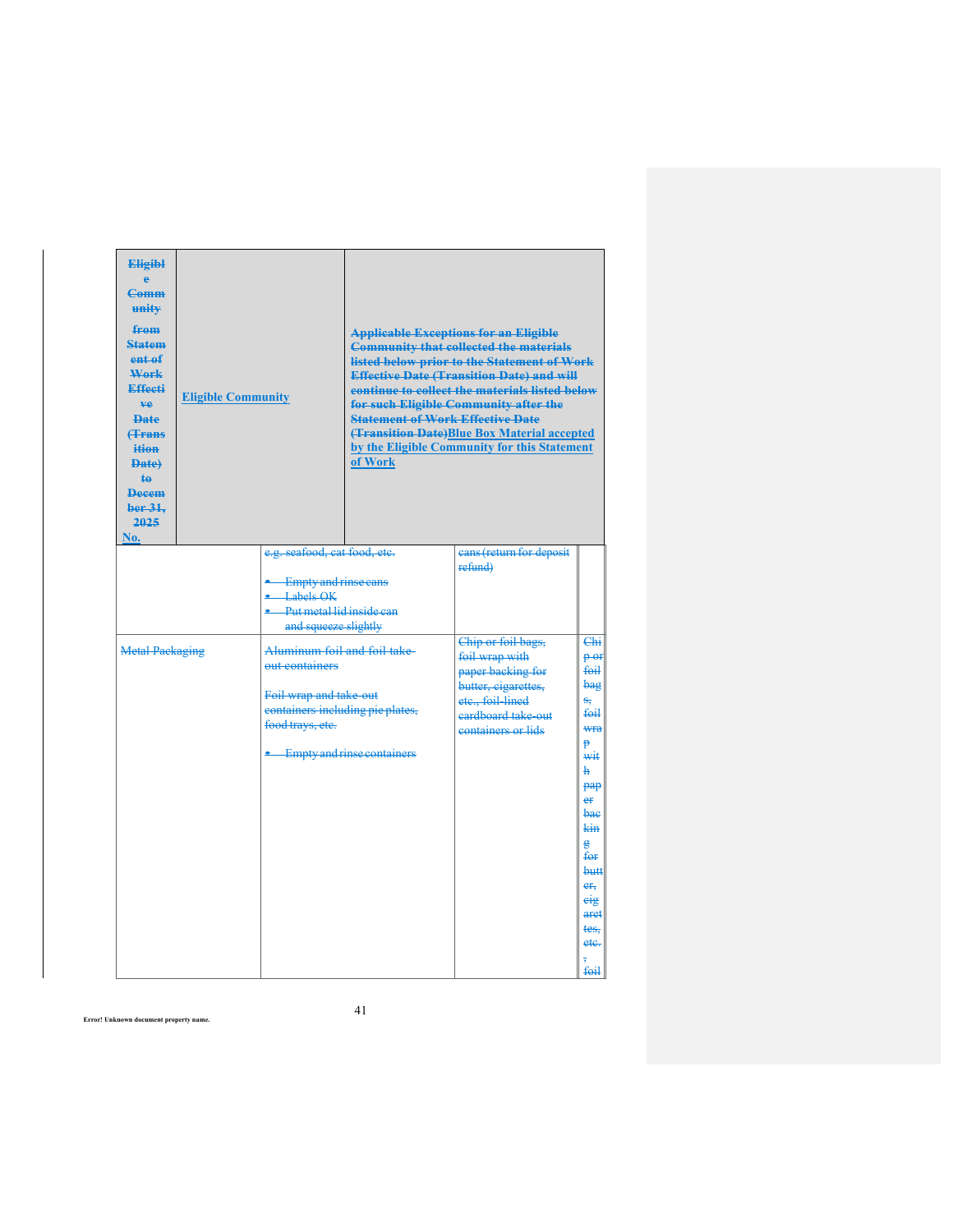| <b>Eligibl</b><br>$\Delta$<br>Comm<br>unity<br>from<br><b>Statem</b><br>ent <sub>af</sub><br>Work<br>Effecti<br>ve.<br><b>Date</b><br><b><i><u>frans</u></i></b><br>ition<br><b>Date</b><br>ta.<br><b>Decem</b><br>ber 31.<br>2025<br>No. | <b>Eligible Community</b> |                                             | <b>Statement of Work Effective Date</b><br>of Work                          | <b>Applicable Exceptions for an Eligible</b><br><b>Community that collected the materials</b><br>listed below prior to the Statement of Work<br><b>Effective Date (Transition Date) and will</b><br>continue to collect the materials listed below<br>for such Eligible Community after the<br><b>(Transition Date)</b> Blue Box Material accepted<br>by the Eligible Community for this Statement |                                                                                                       |
|-------------------------------------------------------------------------------------------------------------------------------------------------------------------------------------------------------------------------------------------|---------------------------|---------------------------------------------|-----------------------------------------------------------------------------|----------------------------------------------------------------------------------------------------------------------------------------------------------------------------------------------------------------------------------------------------------------------------------------------------------------------------------------------------------------------------------------------------|-------------------------------------------------------------------------------------------------------|
|                                                                                                                                                                                                                                           |                           | Plastic jugs with screw tops                |                                                                             | Containers for motor                                                                                                                                                                                                                                                                                                                                                                               | line<br>$\mathbf{A}$<br>ear<br>dhe<br>ard<br>tak<br>e.<br>$ent$<br>eon<br>tain<br>ers<br>and<br>عاءنه |
| <b>Plastic Packaging</b><br>ete.                                                                                                                                                                                                          |                           | <b>Empty and rinse jugs</b><br>$-Labels OK$ | For eooking oil, laundry detergent,<br>fabric softener, body care products, | oil. vehicle lubricant.<br>solvents, pesticides or<br>antifreeze products<br>Containers with<br>hazardous contents                                                                                                                                                                                                                                                                                 |                                                                                                       |
| <b>Plastic Packaging</b>                                                                                                                                                                                                                  |                           | <b>Plastic clamshells</b>                   | For baked goods, fruit, produce,<br>eggs, etc. Containers are clear with    | Packaging labelled<br>biodegradable or<br>compostable, liquid-<br>absorbing pads                                                                                                                                                                                                                                                                                                                   |                                                                                                       |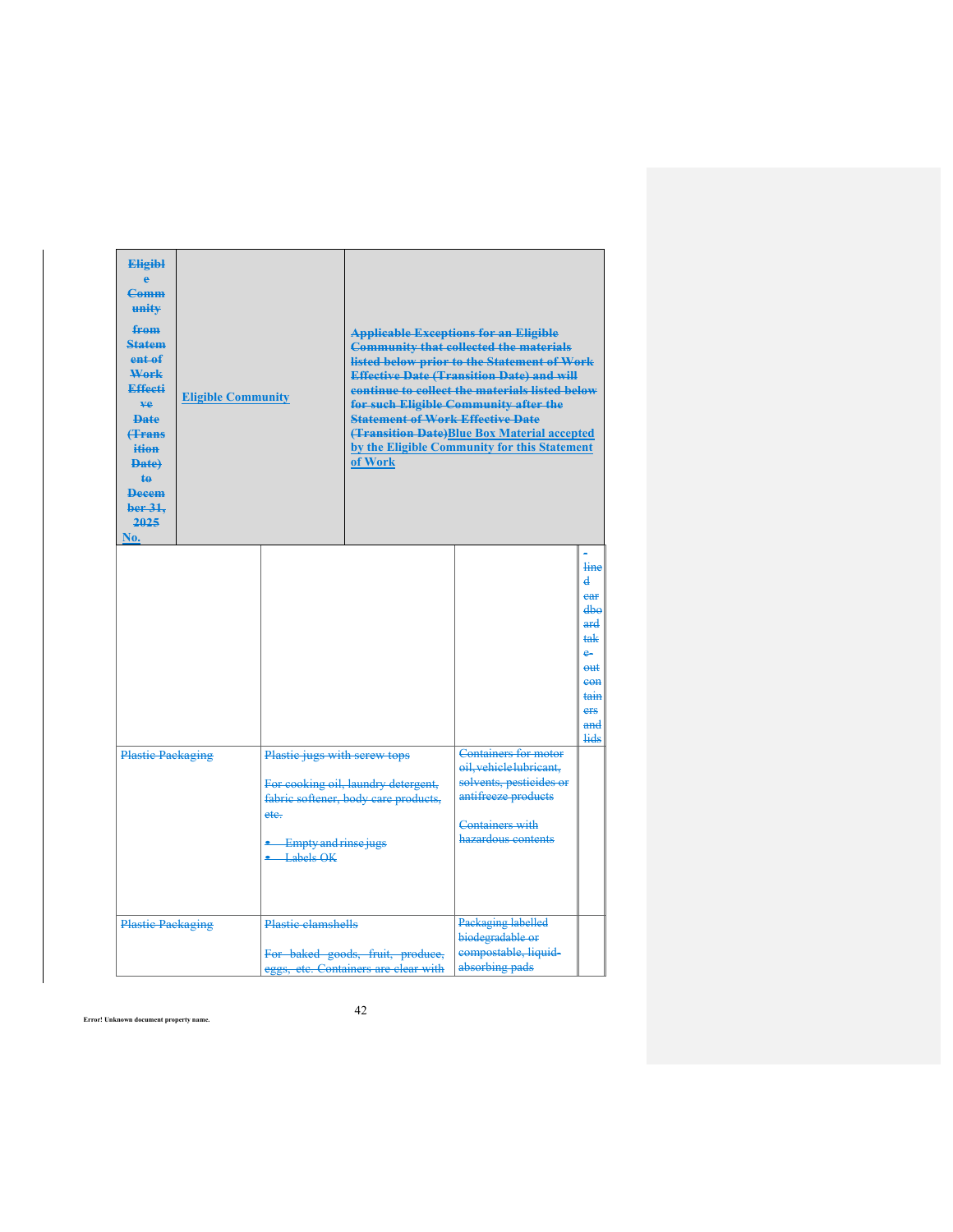| <b>Eligibl</b><br>ë<br><b>Comm</b><br>unity<br>from<br><b>Statem</b><br>ent <sub>af</sub><br>Work<br><b>Effecti</b><br>ve.<br><b>Date</b><br><b><i><u>f</u></i></b> Frans<br>ition<br><b>Date</b><br><b>te</b><br><b>Decem</b><br>ber 31,<br>2025<br>No. | <b>Eligible Community</b> |                                                                                                                                                                                                                                                                  | <b>Statement of Work Effective Date</b><br>of Work                     | <b>Applicable Exceptions for an Eligible</b><br><b>Community that collected the materials</b><br>listed below prior to the Statement of Work<br><b>Effective Date (Transition Date) and will</b><br>continue to collect the materials listed below<br>for such Eligible Community after the<br><b>(Transition Date)Blue Box Material accepted</b><br>by the Eligible Community for this Statement |                                                                                                                                                                                                                |
|----------------------------------------------------------------------------------------------------------------------------------------------------------------------------------------------------------------------------------------------------------|---------------------------|------------------------------------------------------------------------------------------------------------------------------------------------------------------------------------------------------------------------------------------------------------------|------------------------------------------------------------------------|---------------------------------------------------------------------------------------------------------------------------------------------------------------------------------------------------------------------------------------------------------------------------------------------------------------------------------------------------------------------------------------------------|----------------------------------------------------------------------------------------------------------------------------------------------------------------------------------------------------------------|
| <b>Plastic Packaging</b>                                                                                                                                                                                                                                 |                           | hinged or click-closed tops.<br>• Empty and rinse containers<br>$-Labels OK$<br>Plastic jars and lids<br>For peanut butter, jam, nuts,<br>eondiments, vitamins and<br>and cosmetics, etc.<br>with screw-top lids<br><b>Empty and rinse jars</b><br>$-$ Labels OK | supplements, personal care products<br>- Plastic jars have wide mouths | Plastic deposit bottles<br>(return for deposit<br>refund), stand-up<br>pouches, containers<br>for motor oil, vehicle<br>lubricant, solvents,<br>pesticides or<br>antifreeze products                                                                                                                                                                                                              | <b>Incl</b><br>ude<br>wit<br>ħ.<br><b>Oth</b><br>er<br>Fle<br>xibl<br>è<br>Pla<br>stie<br>Pae<br><del>kag</del><br>ing:<br>Sta<br>$nd-$<br>₩,<br>and<br>Zip<br>per<br>Loe<br>k.<br>P <sub>OH</sub><br>ehe<br>Ŝ |
|                                                                                                                                                                                                                                                          |                           | Plastic bottles and caps                                                                                                                                                                                                                                         |                                                                        | Plastic deposit bottles                                                                                                                                                                                                                                                                                                                                                                           | <b>Sta</b>                                                                                                                                                                                                     |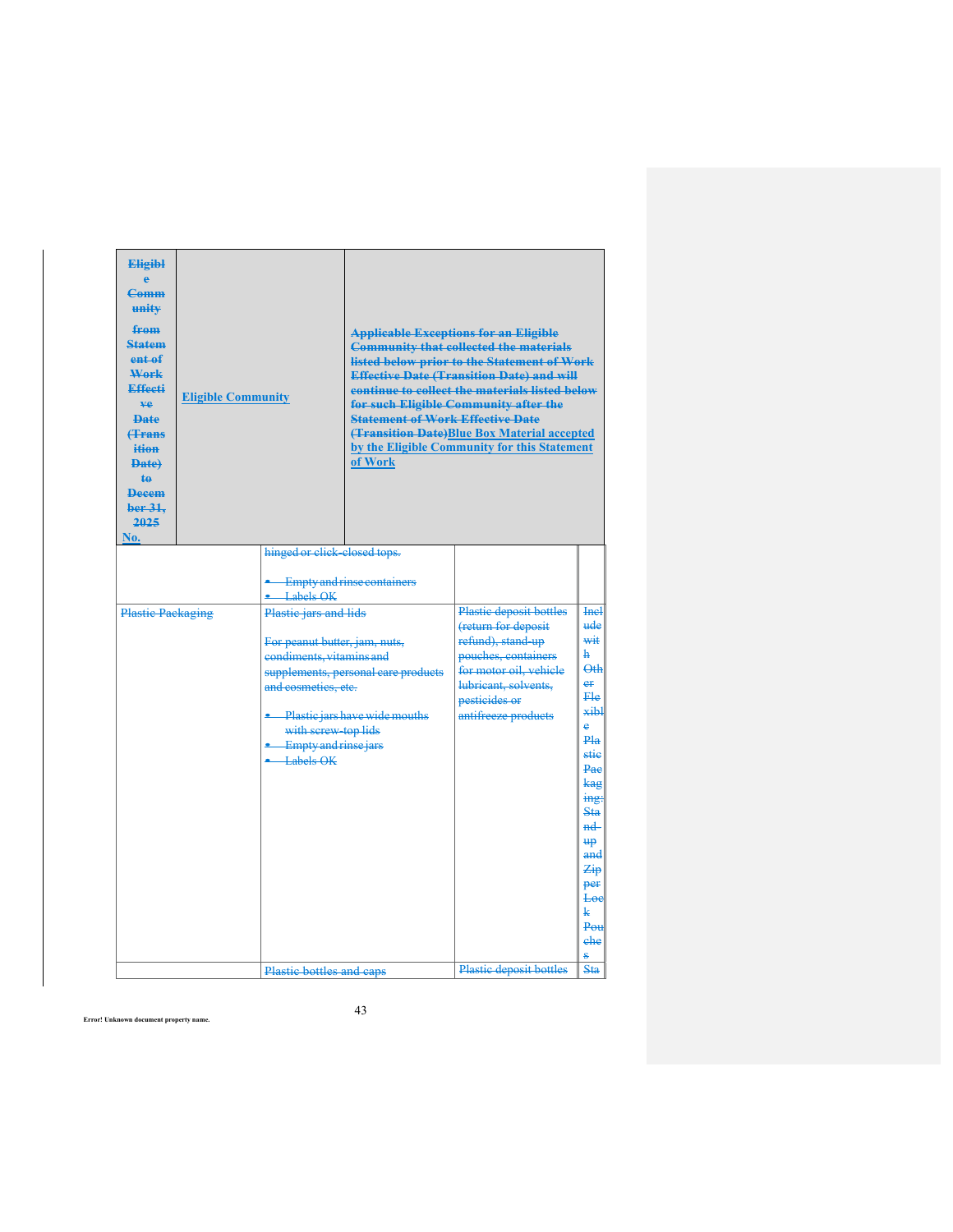| <b>Eligibl</b><br>Ā<br>Comm<br>unity<br>from<br><b>Statem</b><br>ent of<br>Work<br><b>Effecti</b><br>ve.<br><b>Date</b><br><b><i><u>Hrans</u></i></b><br>ition<br>Date)<br>$\ddagger$<br><b>Decem</b><br>ber 31,<br>2025<br>No. | <b>Eligible Community</b> |                                                        | <b>Statement of Work Effective Date</b><br>of Work                                                                                                                                                                                                | <b>Applicable Exceptions for an Eligible</b><br><b>Community that collected the materials</b><br>listed below prior to the Statement of Work<br><b>Effective Date (Transition Date) and will</b><br>continue to collect the materials listed below<br>for such Eligible Community after the<br><b>(Transition Date)Blue Box Material accepted</b><br>by the Eligible Community for this Statement |                                                                                                                                                                                                                                         |
|---------------------------------------------------------------------------------------------------------------------------------------------------------------------------------------------------------------------------------|---------------------------|--------------------------------------------------------|---------------------------------------------------------------------------------------------------------------------------------------------------------------------------------------------------------------------------------------------------|---------------------------------------------------------------------------------------------------------------------------------------------------------------------------------------------------------------------------------------------------------------------------------------------------------------------------------------------------------------------------------------------------|-----------------------------------------------------------------------------------------------------------------------------------------------------------------------------------------------------------------------------------------|
|                                                                                                                                                                                                                                 |                           | • Plastic bottles have screw<br>up tops<br>• Labels OK | For non-alcoholic beverages, food,<br>dish soap, mouthwash, shampoos,<br>conditioners and other personal<br>eare products, vitamins, laundry<br>products, household cleaners, etc.<br>eaps, spray pump or pull-<br><b>Empty and rinse bottles</b> | (return for deposit<br>refund), stand up<br>pouches, containers for<br>motor oil, vehicle<br>lubricant, solvents.<br>pesticides or antifreeze<br><b>products</b>                                                                                                                                                                                                                                  | $nd-$<br><b>up</b><br>pou<br>ehe<br>ġ.<br><b>Incl</b><br>ude<br>wit<br>ħ<br>$\Theta$ th<br>er<br>Ele<br>xihl<br>ė<br>Pla<br>stie<br>Pae<br>kag<br>ing:<br>Sta<br>$nd -$<br><del>up</del><br>and<br>Zip<br>per<br>Loe<br>k<br>Pou<br>ehe |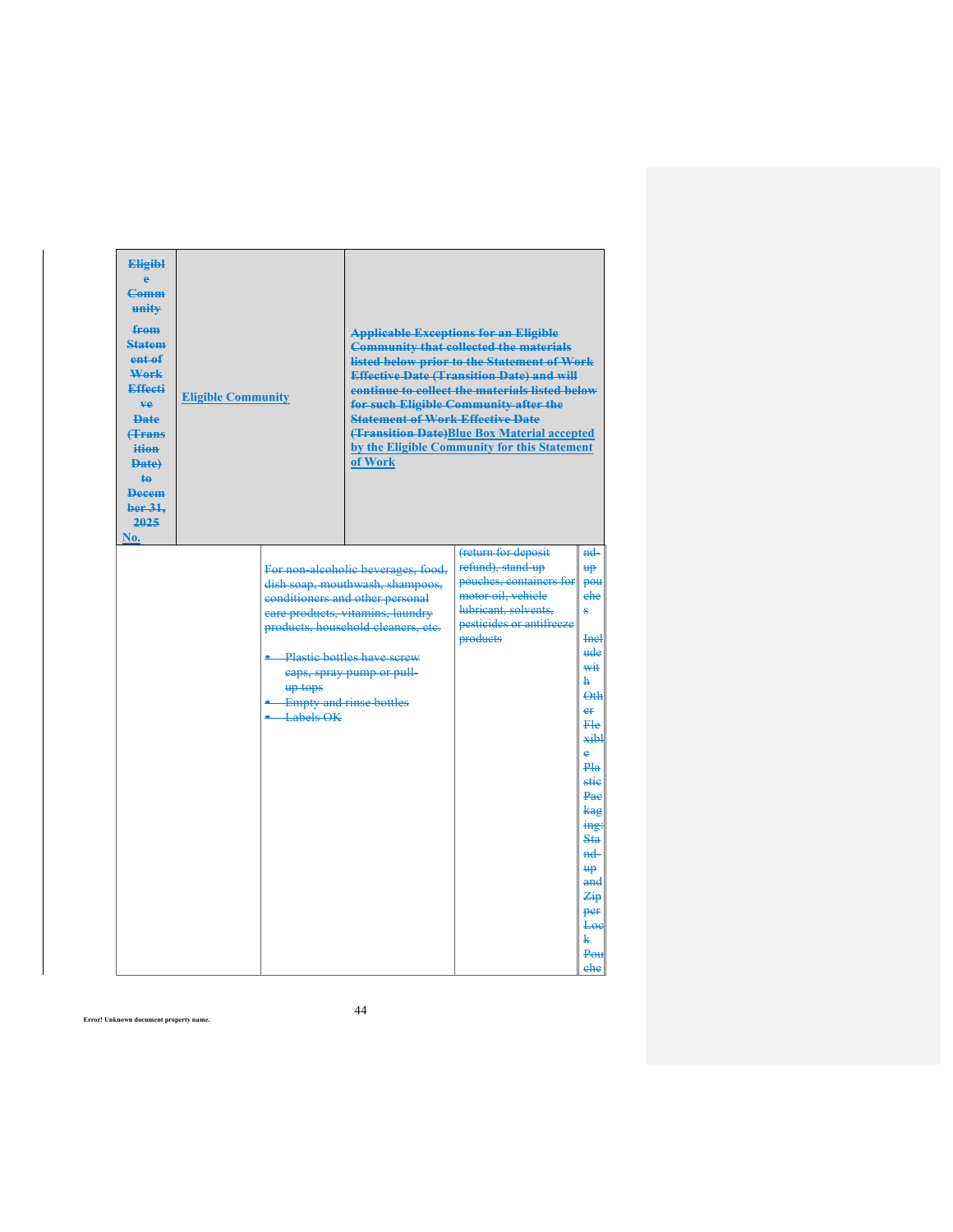| <b>Eligibl</b><br><b>Comm</b><br>unity<br>from<br><b>Statem</b><br>ent of<br>Work<br><b>Effecti</b><br>ve.<br><b>Date</b><br><b><i><u>f</u></i></b> Frans<br>ition<br><b>Date</b><br>$\ddagger$<br><b>Decem</b><br>ber 31.<br>2025<br>No. | <b>Eligible Community</b> |                                                                                                          | <b>Statement of Work Effective Date</b><br>of Work                                                                                                                     | <b>Applicable Exceptions for an Eligible</b><br><b>Community that collected the materials</b><br>listed below prior to the Statement of Work<br><b>Effective Date (Transition Date) and will</b><br>continue to collect the materials listed below<br>for such Eligible Community after the<br><b>(Transition Date)</b> Blue Box Material accepted<br>by the Eligible Community for this Statement |                                                                                                                                                                                                                                                                               |
|-------------------------------------------------------------------------------------------------------------------------------------------------------------------------------------------------------------------------------------------|---------------------------|----------------------------------------------------------------------------------------------------------|------------------------------------------------------------------------------------------------------------------------------------------------------------------------|----------------------------------------------------------------------------------------------------------------------------------------------------------------------------------------------------------------------------------------------------------------------------------------------------------------------------------------------------------------------------------------------------|-------------------------------------------------------------------------------------------------------------------------------------------------------------------------------------------------------------------------------------------------------------------------------|
| Plastie<br>Packaging                                                                                                                                                                                                                      |                           | For deli chicken, single serve<br>meals, prepared foods, baked<br>elear domes<br>• Empty and rinse trays | Plastic trays and tops and cutlery<br>goods, housewares and hardware,<br>e.g. serews, picture hangers, etc.<br>Containers are clear or have<br>black bottom trays with | White, black or colour<br>foam trays, soft plastic<br>packaging for<br>perishable foods, e.g.<br>meat, poultry, fish or<br>cheese, etc., plastic/foil<br>packaging for items<br>like chewing gum and<br>pills                                                                                                                                                                                      | Wh<br>ite.<br>bla<br>ek<br>$\overline{e}$<br>e <sub>θ</sub><br>$_{\text{out}}$<br>foa<br>H <sub>H</sub><br>tray<br>s,<br>soft<br>plas<br>tie<br>pae<br><del>kag</del><br>ing<br>for<br>peri<br>sha<br><b>ble</b><br><del>foo</del><br>ds.<br>e.g.<br>me<br>at,<br>pou<br>ltr¥ |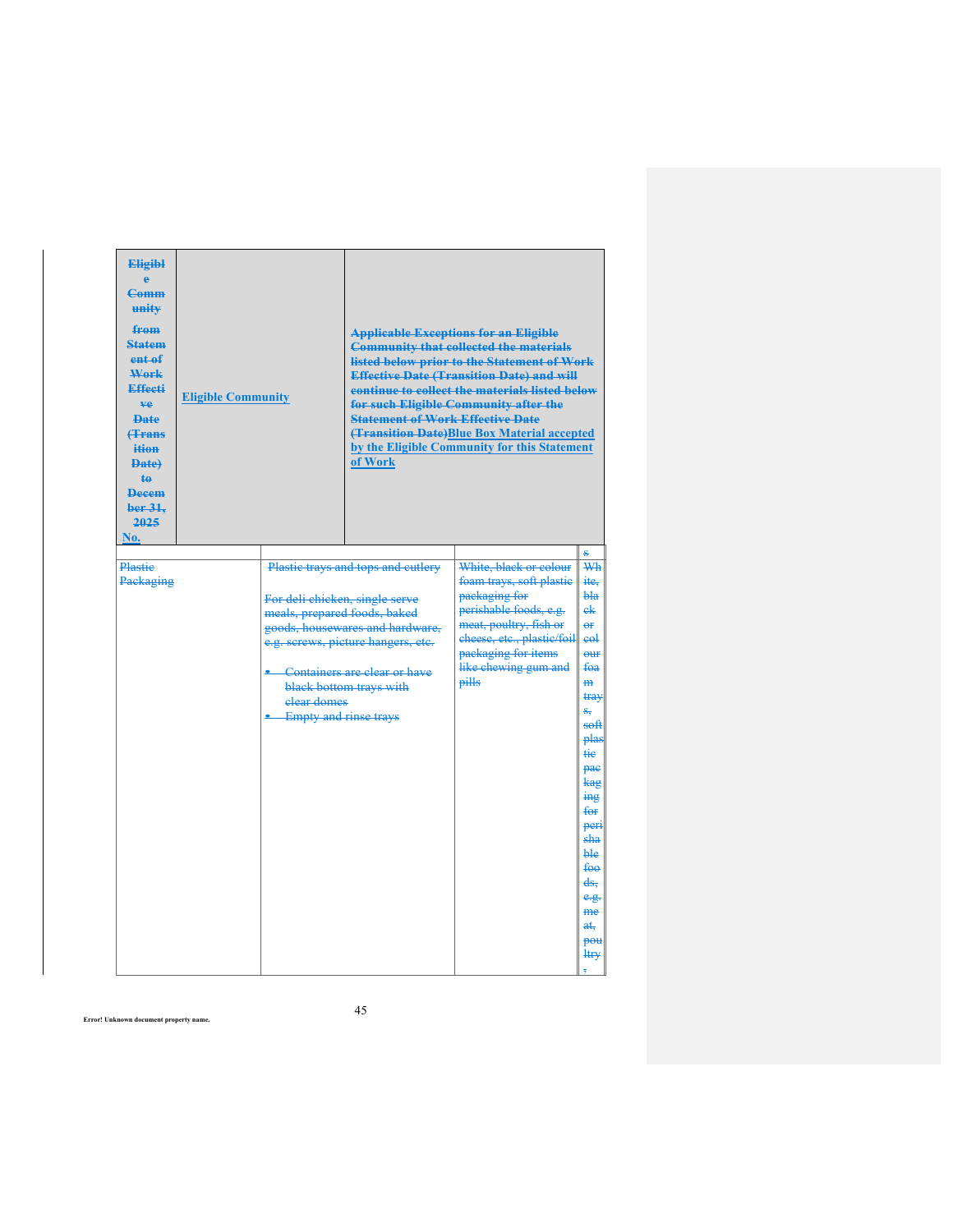| <b>Eligibl</b><br><b>Comm</b><br>unity<br>from<br><b>Statem</b><br>ent of<br>Work<br><b>Effecti</b><br>ve.<br><b>Date</b><br><b><i><u>f</u></i></b> Frans<br>ition<br><b>Date)</b><br><b>te</b><br><b>Decem</b><br>ber 31.<br>2025<br>No. | <b>Eligible Community</b> |                                      | <b>Statement of Work Effective Date</b><br>of Work                 | <b>Applicable Exceptions for an Eligible</b><br><b>Community that collected the materials</b><br>listed below prior to the Statement of Work<br><b>Effective Date (Transition Date) and will</b><br>continue to collect the materials listed below<br>for such Eligible Community after the<br><b>(Transition Date)Blue Box Material accepted</b><br>by the Eligible Community for this Statement |                                                                                                                                                                                                                           |
|-------------------------------------------------------------------------------------------------------------------------------------------------------------------------------------------------------------------------------------------|---------------------------|--------------------------------------|--------------------------------------------------------------------|---------------------------------------------------------------------------------------------------------------------------------------------------------------------------------------------------------------------------------------------------------------------------------------------------------------------------------------------------------------------------------------------------|---------------------------------------------------------------------------------------------------------------------------------------------------------------------------------------------------------------------------|
|                                                                                                                                                                                                                                           |                           |                                      |                                                                    |                                                                                                                                                                                                                                                                                                                                                                                                   | fish<br>$\overline{e}$<br>ehe<br>ese.<br>ete.<br>plas<br>tie/f<br>$\overline{eh}$<br>pae<br>kag<br>$\frac{1}{2}$<br>$f_{\Theta}$<br>ite.<br>ms<br><b>like</b><br>ehe<br>win<br>g<br>H<br>$\mathbf{m}$<br>and<br>pill<br>s |
| <b>Plastic Packaging</b>                                                                                                                                                                                                                  |                           | Plastic tubs and lids<br>eream, etc. | For margarine, spreads, yogurt,<br>eottage cheese, sour cream, ice | Packaging labelled<br>biodegradable or<br>compostable, coffee<br>grounds (include with<br>green waste, if<br>applicable)                                                                                                                                                                                                                                                                          |                                                                                                                                                                                                                           |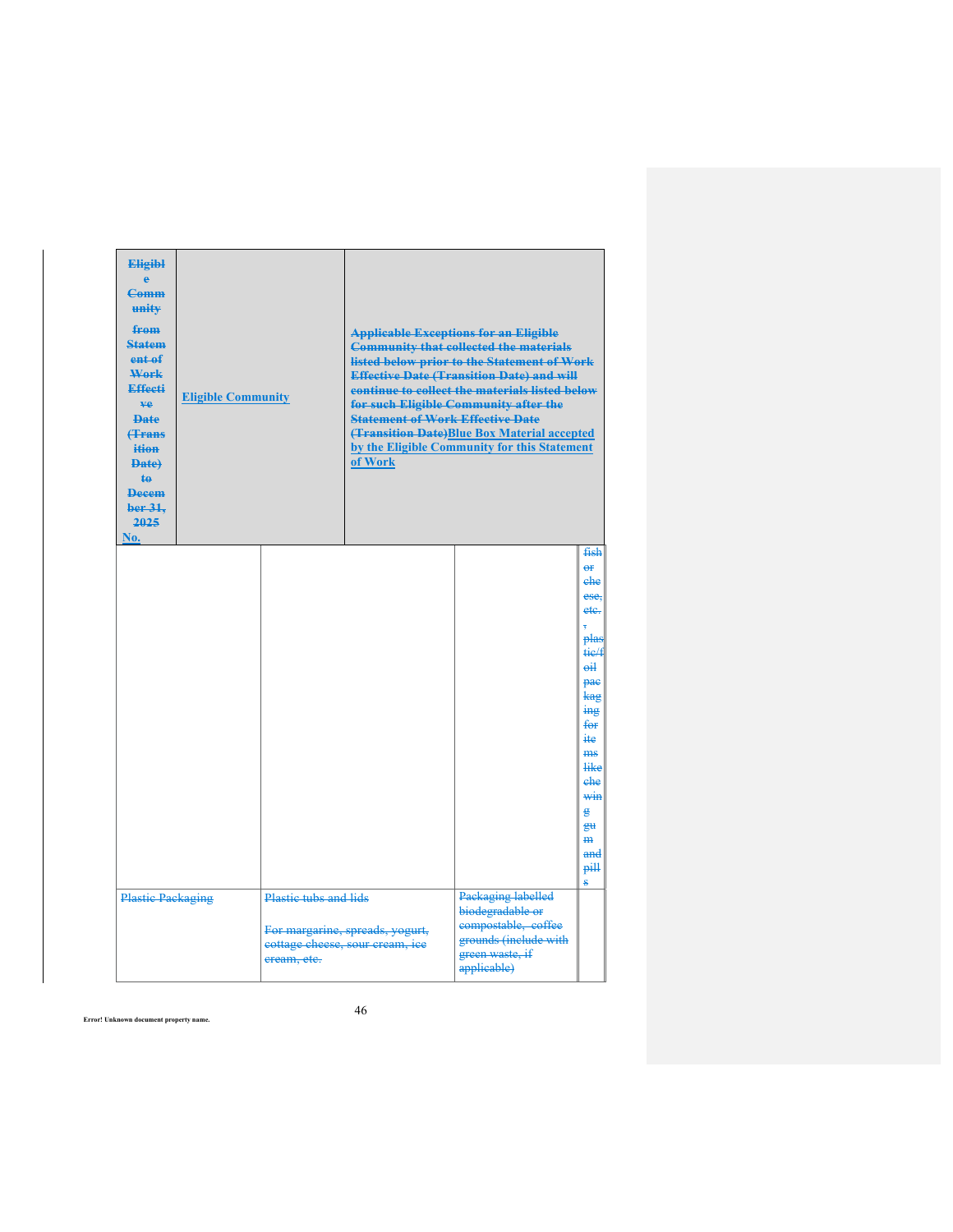| <b>Eligibl</b><br>ĕ<br>C <sub>amm</sub><br>unity<br>from<br><b>Statem</b><br>ent <sub>ef</sub><br>Work<br>Effecti<br>ve.<br><b>Date</b><br><b><i><u>Hrans</u></i></b><br>ition<br><b>Date</b><br>te.<br><b>Decem</b><br>ber <sub>31</sub><br>2025<br>No. | <b>Eligible Community</b> |                                                                                                             | <b>Statement of Work Effective Date</b><br>of Work                                                                               | <b>Applicable Exceptions for an Eligible</b><br><b>Community that collected the materials</b><br>listed below prior to the Statement of Work<br><b>Effective Date (Transition Date) and will</b><br>continue to collect the materials listed below<br>for such Eligible Community after the<br>(Transition Date) Blue Box Material accepted<br>by the Eligible Community for this Statement |            |
|----------------------------------------------------------------------------------------------------------------------------------------------------------------------------------------------------------------------------------------------------------|---------------------------|-------------------------------------------------------------------------------------------------------------|----------------------------------------------------------------------------------------------------------------------------------|---------------------------------------------------------------------------------------------------------------------------------------------------------------------------------------------------------------------------------------------------------------------------------------------------------------------------------------------------------------------------------------------|------------|
|                                                                                                                                                                                                                                                          | <b>Plastic Packaging</b>  |                                                                                                             | <b>Empty and rinse tubs</b><br>For single-use coffee and tea<br>pods: Empty and rinse pods.<br>Plastic cold drink cups with lids | Packaging labelled<br>biodegradable or                                                                                                                                                                                                                                                                                                                                                      |            |
|                                                                                                                                                                                                                                                          |                           | Beverage take out cups                                                                                      |                                                                                                                                  | compostable, napkins<br>(include with green<br>waste, if applicable)                                                                                                                                                                                                                                                                                                                        |            |
| <b>Plastic Packaging</b>                                                                                                                                                                                                                                 |                           | <b>E</b> Empty and rinse cups<br>Plastic garden pots and trays                                              |                                                                                                                                  | Ceramic plant pots,                                                                                                                                                                                                                                                                                                                                                                         |            |
|                                                                                                                                                                                                                                                          |                           | For bedding plants,<br>seedlings, vegetable                                                                 |                                                                                                                                  | lawn edging, tarps,<br>plastic furniture or<br>toys, garden hoses,                                                                                                                                                                                                                                                                                                                          |            |
|                                                                                                                                                                                                                                                          |                           | plants, etc.<br>Removeremaining soil from<br>garden pots and trays.                                         |                                                                                                                                  | plastic string or rope                                                                                                                                                                                                                                                                                                                                                                      |            |
| <b>Plastic Packaging</b>                                                                                                                                                                                                                                 |                           | <b>Plastic Pails</b><br>For laundry detergent, ice cream,<br>pet food, etc.<br>Pails that are less than 25L |                                                                                                                                  | Plastic pails larger<br>than 25L, pails for<br>lubricants, oils<br>solvents.<br>pesticides and<br>paint                                                                                                                                                                                                                                                                                     |            |
| <b>Plastic Packaging</b>                                                                                                                                                                                                                                 |                           |                                                                                                             | Microwavable bowls and cups and                                                                                                  | Pails with<br>eontents<br>remaining<br><b>Bowls with metal</b>                                                                                                                                                                                                                                                                                                                              | <b>Bow</b> |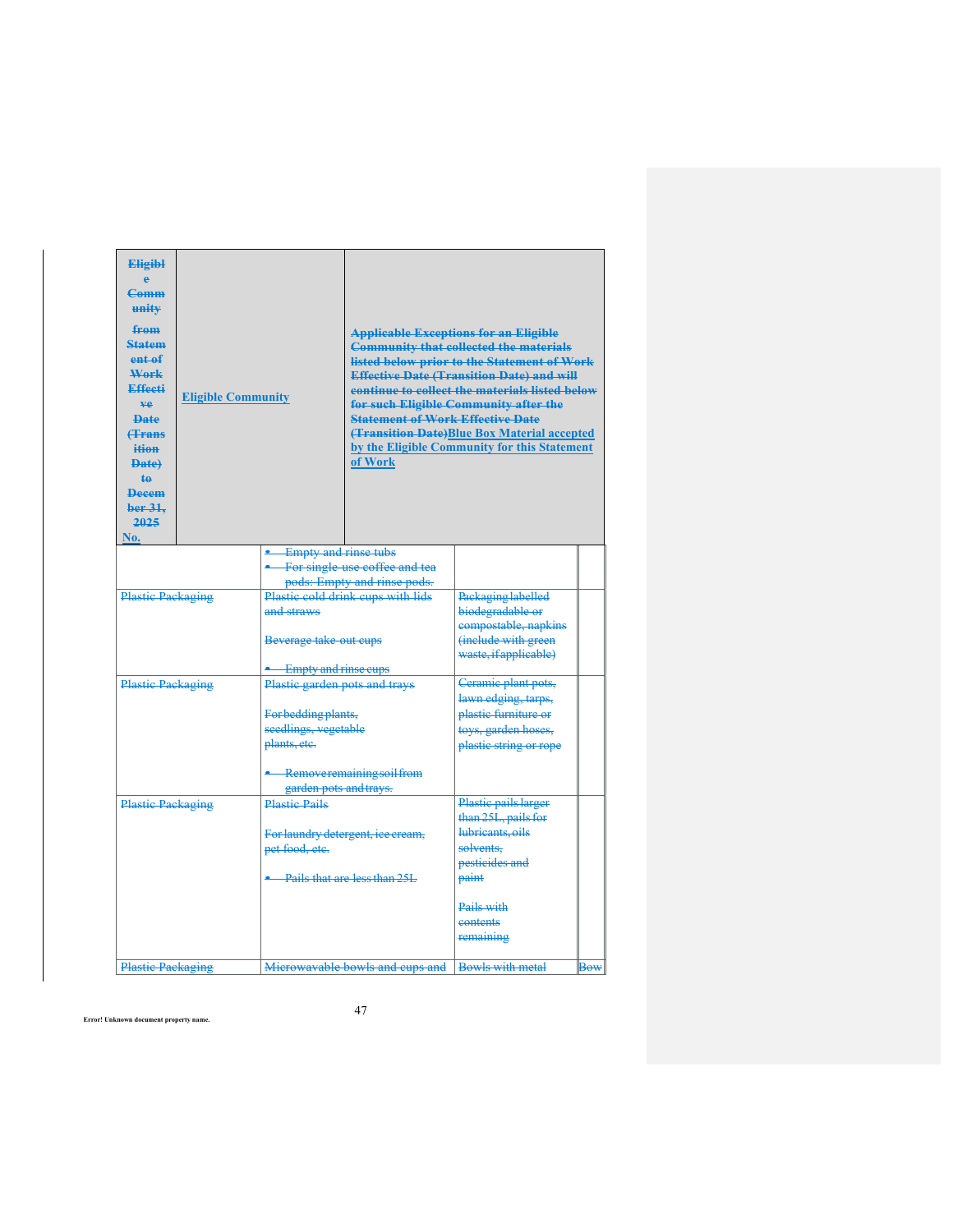| <b>Eligibl</b><br>Ā<br><b>Comm</b><br>unity<br>from<br><b>Statem</b><br>ent of<br>Work<br>Effecti<br>ve.<br><b>Date</b><br><b><i><u>Hrans</u></i></b><br>ition<br><b>Date</b><br><b>te</b><br><b>Decem</b><br>ber 31.<br>2025<br>No. | <b>Eligible Community</b> |                                                                                                                                                                                          | <b>Statement of Work Effective Date</b><br>of Work | <b>Applicable Exceptions for an Eligible</b><br><b>Community that collected the materials</b><br>listed below prior to the Statement of Work<br><b>Effective Date (Transition Date) and will</b><br>continue to collect the materials listed below<br>for such Eligible Community after the<br><b>(Transition Date)Blue Box Material accepted</b><br>by the Eligible Community for this Statement |                                                                                                                |
|--------------------------------------------------------------------------------------------------------------------------------------------------------------------------------------------------------------------------------------|---------------------------|------------------------------------------------------------------------------------------------------------------------------------------------------------------------------------------|----------------------------------------------------|---------------------------------------------------------------------------------------------------------------------------------------------------------------------------------------------------------------------------------------------------------------------------------------------------------------------------------------------------------------------------------------------------|----------------------------------------------------------------------------------------------------------------|
|                                                                                                                                                                                                                                      |                           | plastic cutlery<br>For soups and entrees                                                                                                                                                 |                                                    | rims, napkins<br>(include with green<br>waste, if applicable)                                                                                                                                                                                                                                                                                                                                     | with<br>meta<br>rims                                                                                           |
| <b>Glass Packaging</b>                                                                                                                                                                                                               |                           | Glass bottles and jars<br>Clear or coloured. Check with<br>your recycling collector for<br>instructions<br>Empty and rinse bottles and<br>jars. Labels OK<br>Include lids with container |                                                    | Drinking glasses,<br>dishes, cookware,<br>whole or broken<br>window glass or<br>mirrors, ceramic mugs<br>or other ceramic<br>products, deposit glass<br>bottles (return for<br>deposit refund), light<br>bulbs and light fixtures                                                                                                                                                                 |                                                                                                                |
| Plastie<br>Packaging                                                                                                                                                                                                                 |                           | reeveling<br>an eligible community prior to<br>transition                                                                                                                                | Items in Column #3 if accepted by                  | Items in Column #4<br>if items in Column $#3$<br>were accepted by an<br>eligible community<br>prior to transition                                                                                                                                                                                                                                                                                 | Pla<br>مننه<br>bag<br>Ŕ,<br>and<br>$e$ ve<br><b>rwr</b><br>$a\mathbf{p}$<br>$\mathbf{p}_1$<br>as-<br>tie<br>ba |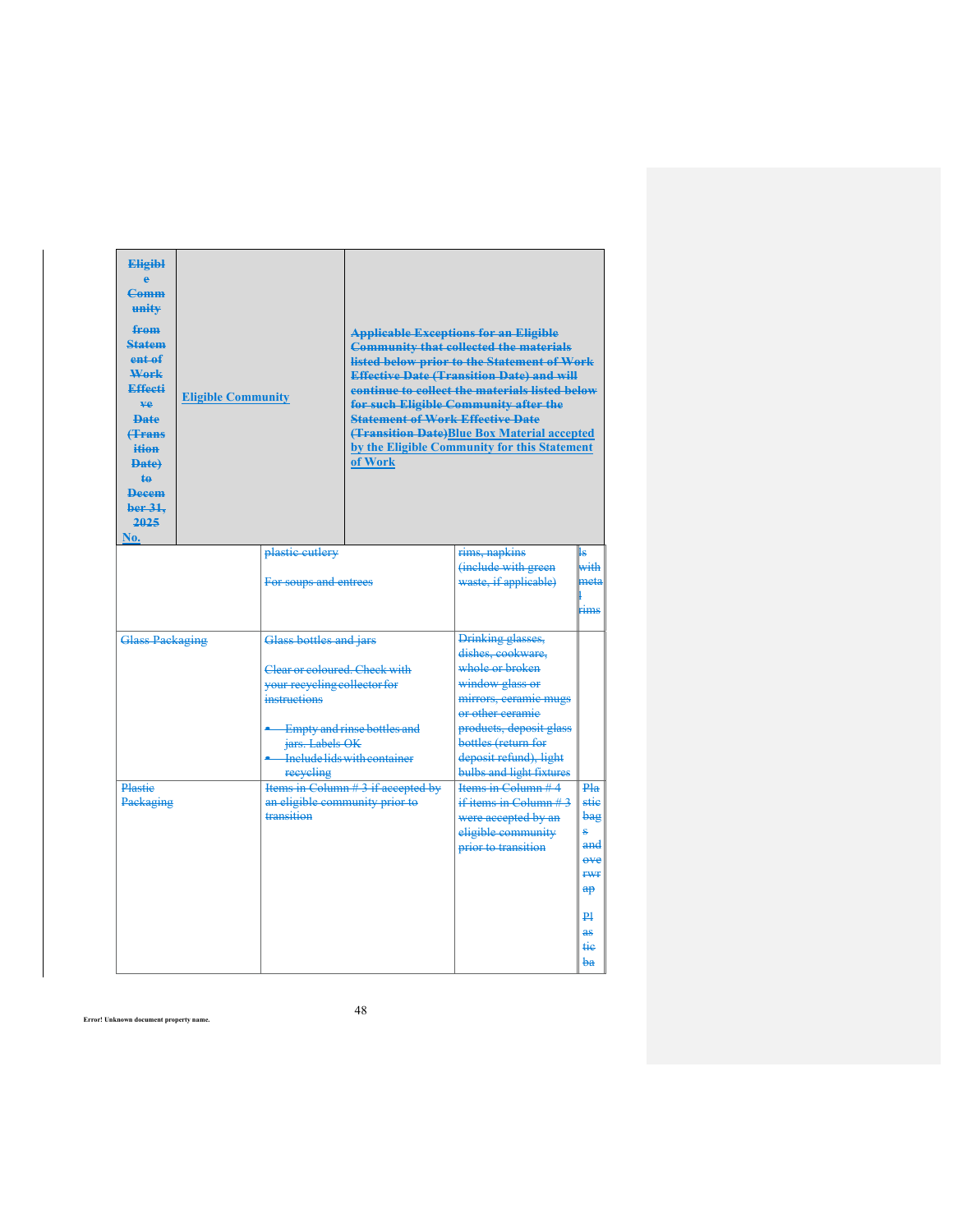| <b>Eligibl</b><br>ė<br><b>Comm</b><br>unity<br>from<br><b>Statem</b><br>ent of<br>Work<br>Effecti<br>ve.<br><b>Date</b><br><b><i><u>frans</u></i></b><br>ition<br>Date)<br>te<br><b>Decem</b><br>ber 31.<br>2025<br>No. | <b>Eligible Community</b> | <b>Statement of Work Effective Date</b><br>of Work | <b>Applicable Exceptions for an Eligible</b><br><b>Community that collected the materials</b><br>listed below prior to the Statement of Work<br><b>Effective Date (Transition Date) and will</b><br>continue to collect the materials listed below<br>for such Eligible Community after the<br>(Transition Date)Blue Box Material accepted<br>by the Eligible Community for this Statement |                                                                                                                                                                                                                                                                                       |
|-------------------------------------------------------------------------------------------------------------------------------------------------------------------------------------------------------------------------|---------------------------|----------------------------------------------------|--------------------------------------------------------------------------------------------------------------------------------------------------------------------------------------------------------------------------------------------------------------------------------------------------------------------------------------------------------------------------------------------|---------------------------------------------------------------------------------------------------------------------------------------------------------------------------------------------------------------------------------------------------------------------------------------|
|                                                                                                                                                                                                                         |                           |                                                    |                                                                                                                                                                                                                                                                                                                                                                                            | gs<br>$f_{\Theta}$<br>¥.<br>₽Ŧ<br>$\overline{ee}$<br>er<br>٠e<br>$S_{\overline{N}}$<br>d₽<br>ÿ<br>еł<br>ea<br>$\overline{m}$<br>ng<br>$\overline{\phantom{a}}$<br>₩<br>ea<br>ď.<br><b>ne</b><br>₩<br>$\theta$<br>$a$ p<br>er<br>g,<br>AR<br>$\overline{\mathbf{d}}$<br>₽<br>¥e<br>rs; |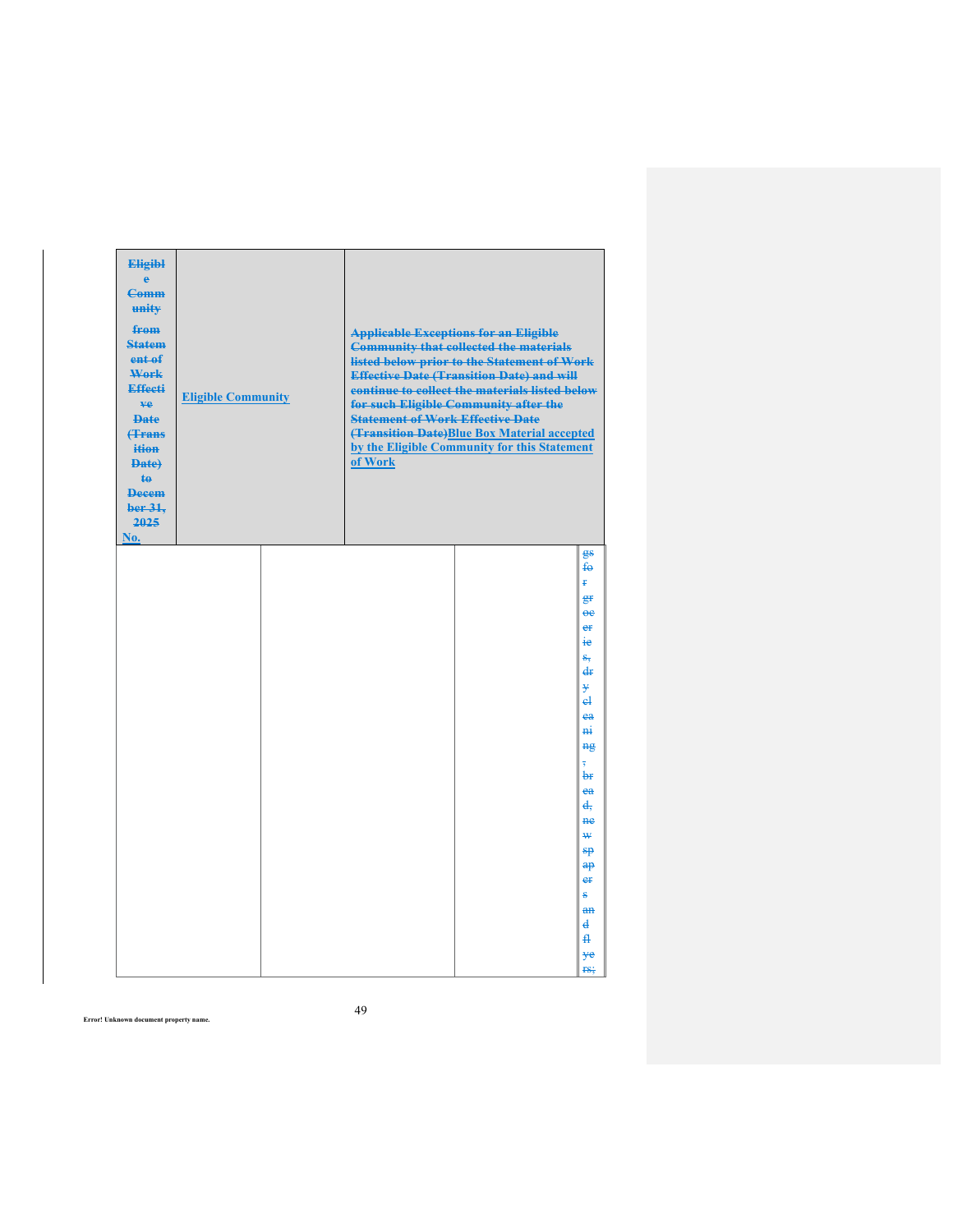| <b>Eligibl</b><br>ė<br><b>Comm</b><br>unity<br>from<br><b>Statem</b><br>ent of<br>Work<br>Effecti<br>ve<br><b>Date</b><br><b><i><u>frans</u></i></b><br>ition<br>Date)<br>$\mathbf{t}$<br><b>Decem</b><br>ber 31.<br>2025<br>No. | <b>Eligible Community</b> | <b>Statement of Work Effective Date</b><br>of Work | <b>Applicable Exceptions for an Eligible</b><br><b>Community that collected the materials</b><br>listed below prior to the Statement of Work<br><b>Effective Date (Transition Date) and will</b><br>continue to collect the materials listed below<br>for such Eligible Community after the<br>(Transition Date)Blue Box Material accepted<br>by the Eligible Community for this Statement |                                                                                                                                                                                                                                                                           |
|----------------------------------------------------------------------------------------------------------------------------------------------------------------------------------------------------------------------------------|---------------------------|----------------------------------------------------|--------------------------------------------------------------------------------------------------------------------------------------------------------------------------------------------------------------------------------------------------------------------------------------------------------------------------------------------------------------------------------------------|---------------------------------------------------------------------------------------------------------------------------------------------------------------------------------------------------------------------------------------------------------------------------|
|                                                                                                                                                                                                                                  |                           |                                                    |                                                                                                                                                                                                                                                                                                                                                                                            | ba<br>gs<br>for<br><b>PF</b><br>$_{\text{ed}}$<br><b>He</b><br>$e_{\tau}$<br>₫₽<br>¥<br>bн<br>₩<br>$f_{\Theta}$<br>$_{\text{ed}}$<br>$S_{\overline{N}}$<br>$an$<br>d<br>m<br>est<br><del>fro</del><br>7e<br>₩<br>¥e<br>$e^e$<br>ŧa<br><b>L</b><br>es;<br>$0$<br>ter<br>ba |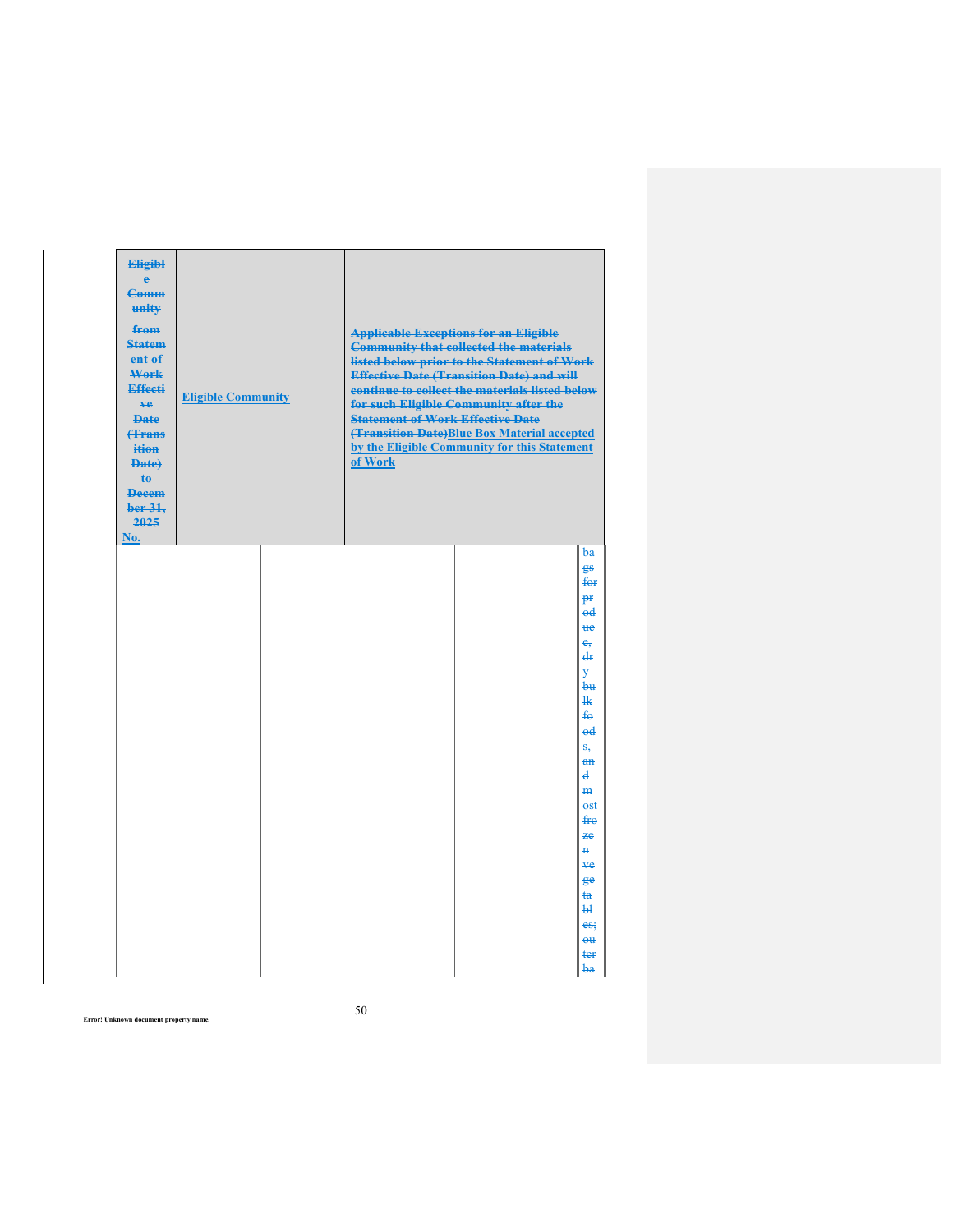| <b>Eligibl</b><br>ė<br><b>Comm</b><br>unity<br>from<br><b>Statem</b><br>ent of<br>Work<br>Effecti<br>ve.<br><b>Date</b><br><b>(Trans</b><br>ition<br>Date)<br>ŧθ<br><b>Decem</b><br>ber 31.<br>2025<br>No. | <b>Eligible Community</b> | <b>Statement of Work Effective Date</b><br>of Work | <b>Applicable Exceptions for an Eligible</b><br><b>Community that collected the materials</b><br>listed below prior to the Statement of Work<br><b>Effective Date (Transition Date) and will</b><br>continue to collect the materials listed below<br>for such Eligible Community after the<br>(Transition Date) Blue Box Material accepted<br>by the Eligible Community for this Statement |                                                                                                                                                                                                                                               |
|------------------------------------------------------------------------------------------------------------------------------------------------------------------------------------------------------------|---------------------------|----------------------------------------------------|---------------------------------------------------------------------------------------------------------------------------------------------------------------------------------------------------------------------------------------------------------------------------------------------------------------------------------------------------------------------------------------------|-----------------------------------------------------------------------------------------------------------------------------------------------------------------------------------------------------------------------------------------------|
|                                                                                                                                                                                                            |                           |                                                    |                                                                                                                                                                                                                                                                                                                                                                                             | gs<br>$\mathbf{a}$ n<br>d<br>₩₽<br>$a$ p<br>f⊖r<br>di<br>$a\mathbf{p}$<br>ers<br>Ŧ<br>£e<br>m <sub>i</sub><br>mi<br>ne<br>h¥<br>件<br>$en$<br>e<br>pr<br>$_{\text{ed}}$<br><b>He</b><br>ŧs.<br>pa<br>pe<br>Ŧ.<br>ŧ⊖<br><b>we</b><br>łs,<br>tis |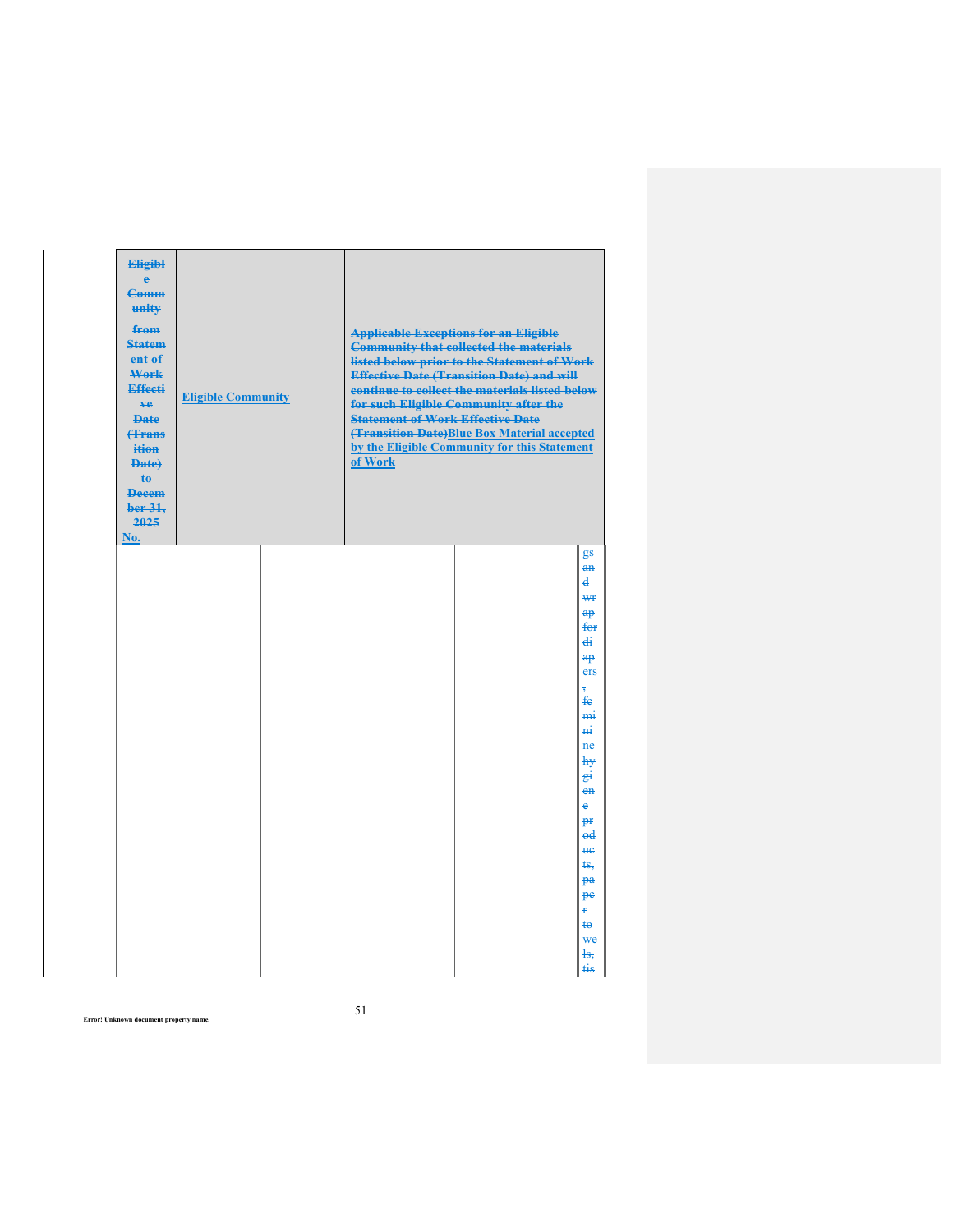| <b>Eligibl</b><br>ė<br><b>Comm</b><br>unity<br>from<br><b>Statem</b><br>ent of<br>Work<br>Effecti<br>ve<br><b>Date</b><br><b><i><u>frans</u></i></b><br>ition<br>Date)<br>$\mathbf{t}$<br><b>Decem</b><br>ber 31.<br>2025<br>No. | <b>Eligible Community</b> | <b>Statement of Work Effective Date</b><br>of Work | <b>Applicable Exceptions for an Eligible</b><br><b>Community that collected the materials</b><br>listed below prior to the Statement of Work<br><b>Effective Date (Transition Date) and will</b><br>continue to collect the materials listed below<br>for such Eligible Community after the<br>(Transition Date)Blue Box Material accepted<br>by the Eligible Community for this Statement |                                                                                                                                                                                          |
|----------------------------------------------------------------------------------------------------------------------------------------------------------------------------------------------------------------------------------|---------------------------|----------------------------------------------------|--------------------------------------------------------------------------------------------------------------------------------------------------------------------------------------------------------------------------------------------------------------------------------------------------------------------------------------------------------------------------------------------|------------------------------------------------------------------------------------------------------------------------------------------------------------------------------------------|
|                                                                                                                                                                                                                                  |                           |                                                    |                                                                                                                                                                                                                                                                                                                                                                                            | es,<br>80<br>₽<br>dri<br>nk<br>ea<br>$\mathbf{H}$<br>fla<br>ts:<br>łж<br>gs<br>for<br><b>wa</b><br>ter<br><del>so</del><br><b>fte</b><br><del>ne</del><br>ŧ<br>sal<br>÷<br>₩<br>$\theta$ |
|                                                                                                                                                                                                                                  |                           |                                                    |                                                                                                                                                                                                                                                                                                                                                                                            | d<br>pe<br>He<br>ts<br>$an$<br>d                                                                                                                                                         |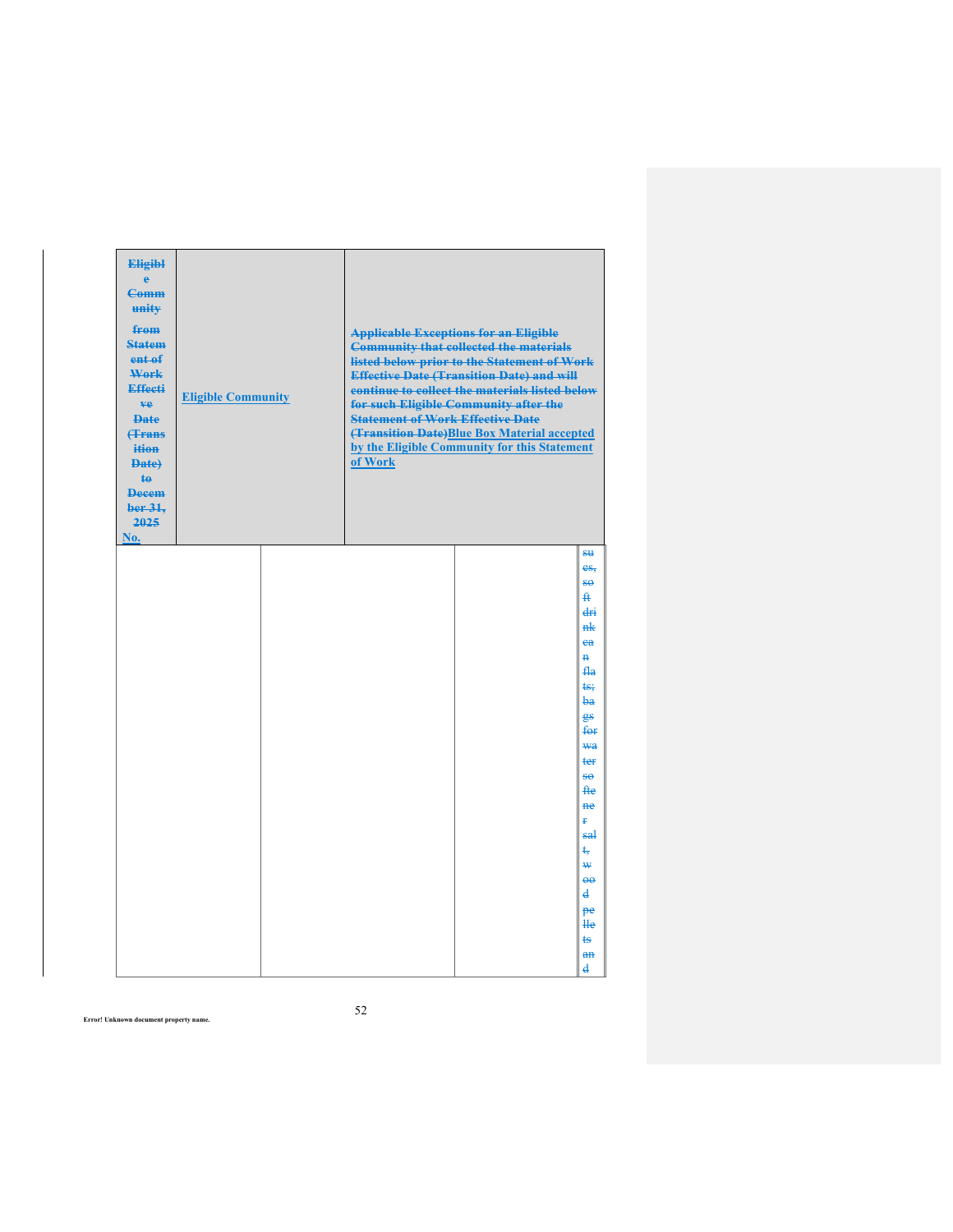| <b>Eligibl</b><br>ė<br><b>Comm</b><br>unity<br>from<br><b>Statem</b><br>ent of<br>Work<br>Effecti<br>ve<br><b>Date</b><br><b><i><u>frans</u></i></b><br>ition<br>Date)<br>te<br><b>Decem</b><br>ber 31.<br>2025<br>No. | <b>Eligible Community</b> | <b>Statement of Work Effective Date</b><br>of Work | <b>Applicable Exceptions for an Eligible</b><br><b>Community that collected the materials</b><br>listed below prior to the Statement of Work<br><b>Effective Date (Transition Date) and will</b><br>continue to collect the materials listed below<br>for such Eligible Community after the<br>(Transition Date)Blue Box Material accepted<br>by the Eligible Community for this Statement |                                                                                                                                                                                                                                                                                  |
|------------------------------------------------------------------------------------------------------------------------------------------------------------------------------------------------------------------------|---------------------------|----------------------------------------------------|--------------------------------------------------------------------------------------------------------------------------------------------------------------------------------------------------------------------------------------------------------------------------------------------------------------------------------------------------------------------------------------------|----------------------------------------------------------------------------------------------------------------------------------------------------------------------------------------------------------------------------------------------------------------------------------|
|                                                                                                                                                                                                                        |                           |                                                    |                                                                                                                                                                                                                                                                                                                                                                                            | ga<br><del>rd</del><br>en<br>pf<br>$_{\text{ed}}$<br>њe<br>ts:<br>$\overline{\Theta V}$<br>er<br>₩f<br>$\theta$<br>$0$<br>m<br>a#<br>res<br>se<br>s,<br><del>fur</del><br>nit<br>₩<br>$\ddot{\textbf{e}}$<br>an<br>$\mathbf{d}$<br>ele<br>$e$ fr<br>$eh$<br>ie<br>$\mathbf{e}$ q |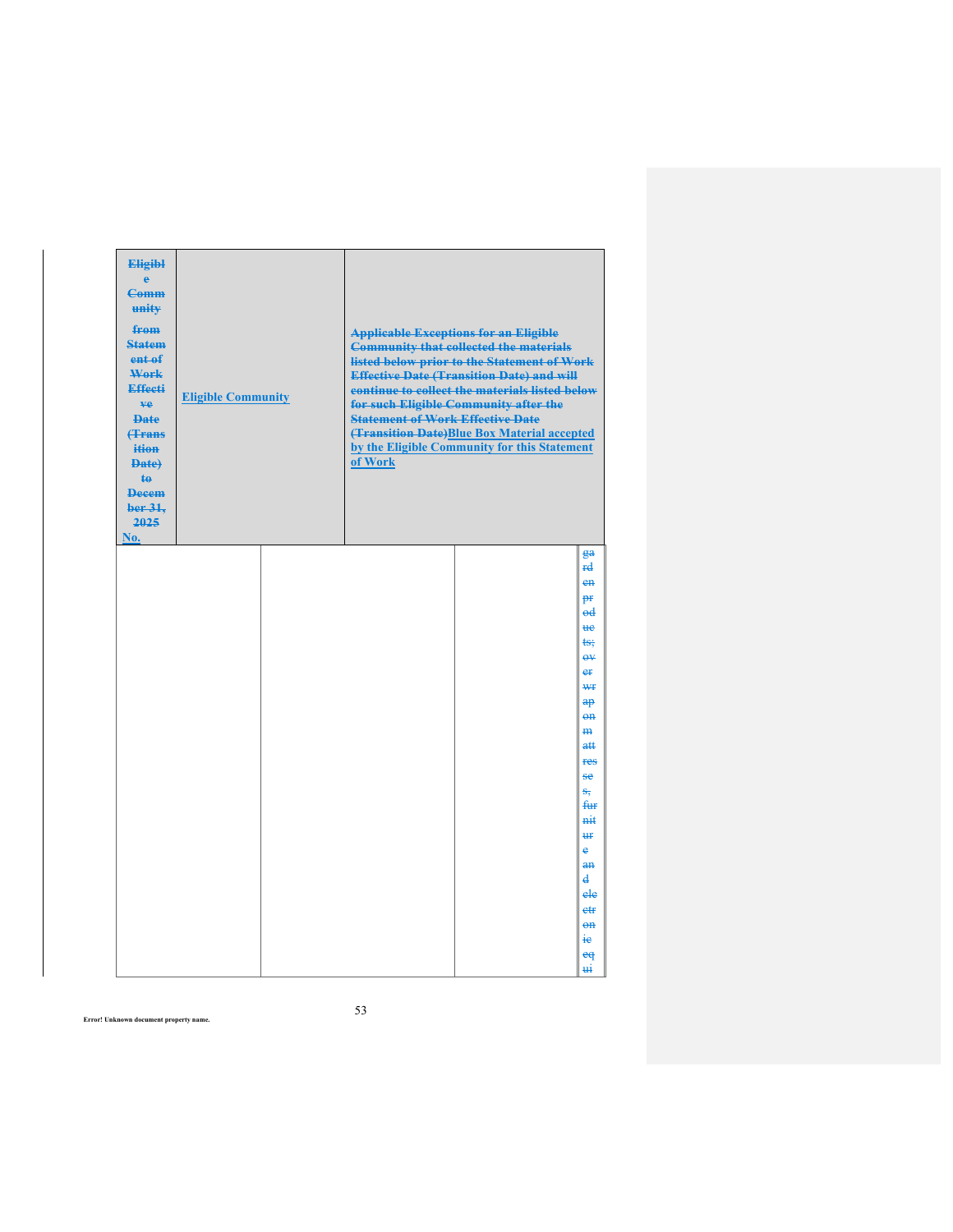| <b>Eligibl</b><br>ė<br><b>Comm</b><br>unity<br>from<br><b>Statem</b><br>ent of<br>Work<br><b>Effecti</b><br>ve<br><b>Date</b><br><b>(Trans</b><br>ition<br>Date)<br>te.<br><b>Decem</b><br>ber 31.<br>2025<br>No. | <b>Eligible Community</b> | <b>Statement of Work Effective Date</b><br>of Work | <b>Applicable Exceptions for an Eligible</b><br><b>Community that collected the materials</b><br>listed below prior to the Statement of Work<br><b>Effective Date (Transition Date) and will</b><br>continue to collect the materials listed below<br>for such Eligible Community after the<br>(Transition Date)Blue Box Material accepted<br>by the Eligible Community for this Statement |                                                                                                                                                                                                                                 |
|-------------------------------------------------------------------------------------------------------------------------------------------------------------------------------------------------------------------|---------------------------|----------------------------------------------------|--------------------------------------------------------------------------------------------------------------------------------------------------------------------------------------------------------------------------------------------------------------------------------------------------------------------------------------------------------------------------------------------|---------------------------------------------------------------------------------------------------------------------------------------------------------------------------------------------------------------------------------|
|                                                                                                                                                                                                                   |                           |                                                    |                                                                                                                                                                                                                                                                                                                                                                                            | p<br>H <sub>H</sub><br>$e$ n<br>ŧ<br>€<br>ŧ<br>ŧ<br>$\mathbf{H}$<br>k<br>ł<br>¥<br>è<br>ė<br>₩<br>$\ddot{\theta}$<br>P<br>ħ<br>$\ddot{\mathbf{a}}$<br>$\overline{a}$<br>è<br>₩<br>ŧ<br>$\mathbf{a}$<br>P<br>$\overline{5}$<br>£ |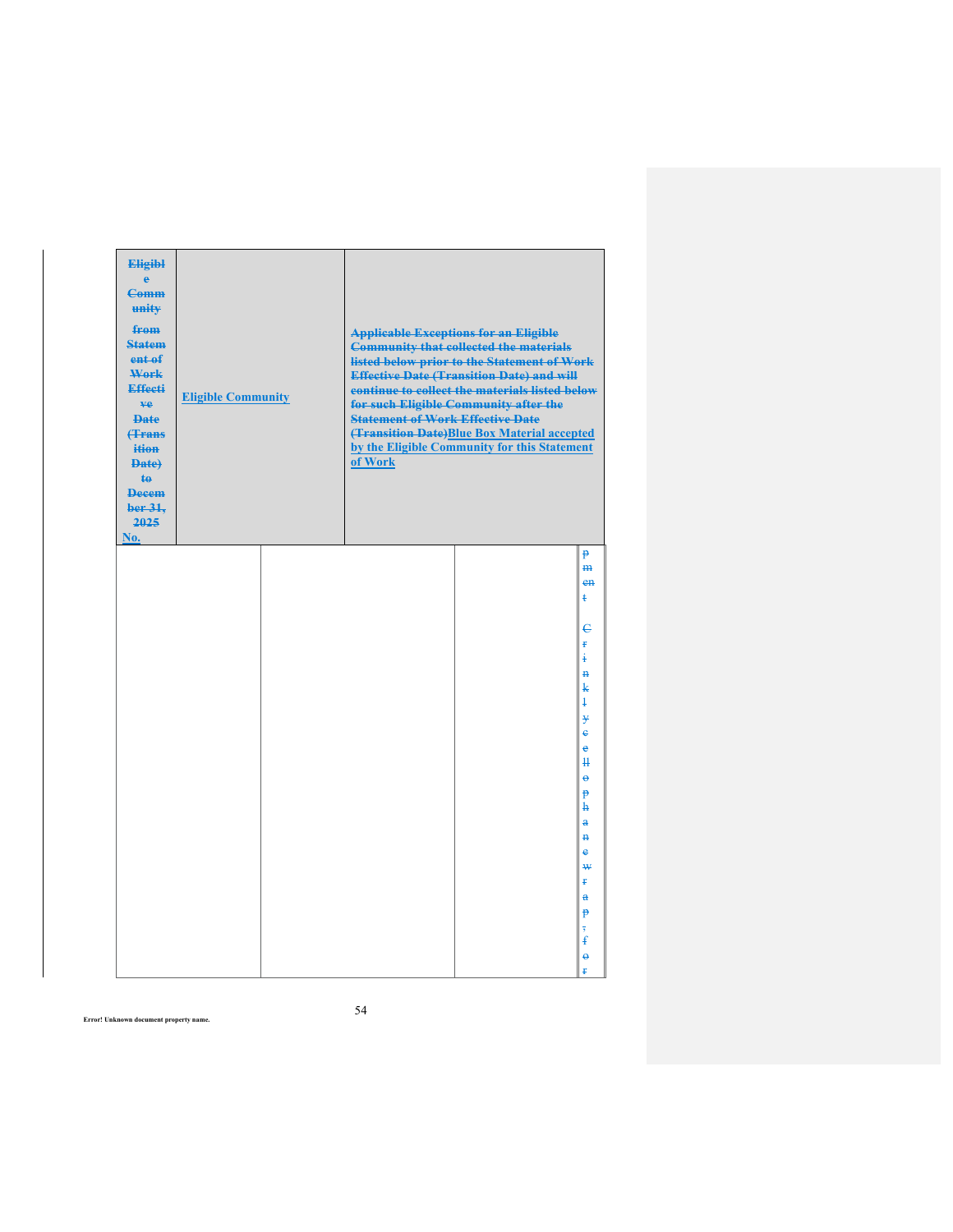| <b>Eligibl</b><br>è<br><b>Comm</b><br>unity<br>from<br><b>Statem</b><br>ent of<br>Work<br><b>Effecti</b><br>ve<br><b>Date</b><br><b>(Trans</b><br>ition<br>Date)<br>te<br><b>Decem</b><br>ber 31.<br>2025<br>No. | <b>Eligible Community</b> | <b>Statement of Work Effective Date</b><br>of Work | <b>Applicable Exceptions for an Eligible</b><br><b>Community that collected the materials</b><br>listed below prior to the Statement of Work<br><b>Effective Date (Transition Date) and will</b><br>continue to collect the materials listed below<br>for such Eligible Community after the<br>(Transition Date)Blue Box Material accepted<br>by the Eligible Community for this Statement |                                                                                                                                                                                                           |
|------------------------------------------------------------------------------------------------------------------------------------------------------------------------------------------------------------------|---------------------------|----------------------------------------------------|--------------------------------------------------------------------------------------------------------------------------------------------------------------------------------------------------------------------------------------------------------------------------------------------------------------------------------------------------------------------------------------------|-----------------------------------------------------------------------------------------------------------------------------------------------------------------------------------------------------------|
|                                                                                                                                                                                                                  |                           |                                                    |                                                                                                                                                                                                                                                                                                                                                                                            | ŧ<br>$\ddot{\textbf{e}}$<br>a<br>$\overline{5}$<br>$\pmb{\mathrm{f}}$<br>$\mathbf{1}$<br>$\ddot{\mathbf{e}}$<br>ŧ<br>$\ddot{\mathbf{a}}$<br>ł<br>$\ddot{\mathbf{a}}$<br>ŧ<br>¥.<br>å<br>$\mathbf{H}$<br>g |
|                                                                                                                                                                                                                  |                           |                                                    |                                                                                                                                                                                                                                                                                                                                                                                            | è<br>m<br>ĕ<br>$\overline{\mathbf{H}}$<br>ŧ<br>s<br>$\overline{5}$<br>è<br>ŧ<br>ė<br>75<br>ŝ<br>ŧ                                                                                                         |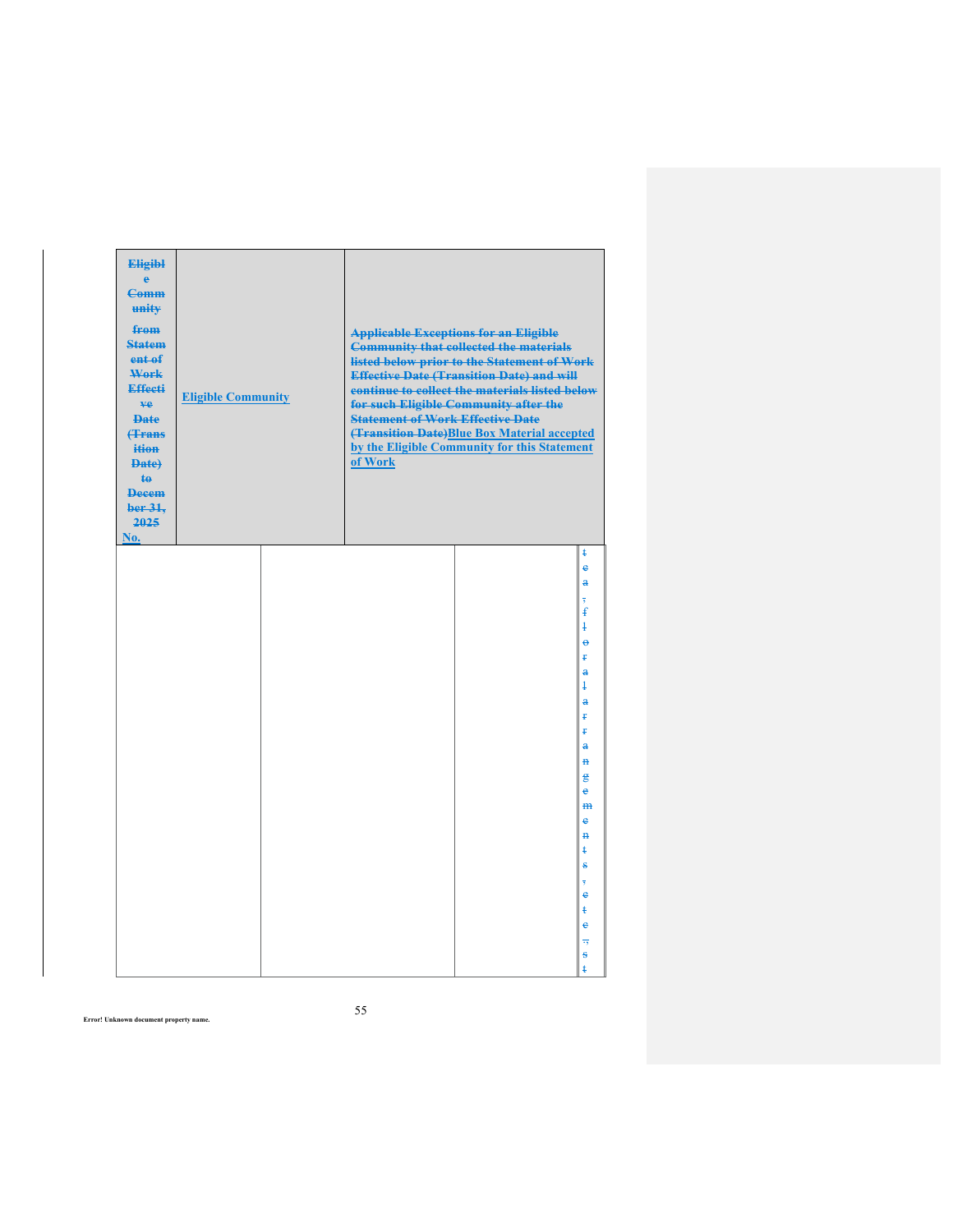| <b>Eligibl</b><br>è<br><b>Comm</b><br>unity<br>from<br><b>Statem</b><br>ent <sub>ef</sub><br>Work<br><b>Effecti</b><br>ve<br><b>Date</b><br><b>(Trans</b><br>ition<br>Date)<br><b>te</b><br><b>Decem</b><br>ber 31.<br>2025<br>No. | <b>Eligible Community</b> | <b>Statement of Work Effective Date</b><br>of Work | <b>Applicable Exceptions for an Eligible</b><br><b>Community that collected the materials</b><br>listed below prior to the Statement of Work<br><b>Effective Date (Transition Date) and will</b><br>continue to collect the materials listed below<br>for such Eligible Community after the<br>(Transition Date)Blue Box Material accepted<br>by the Eligible Community for this Statement |                                                       |
|------------------------------------------------------------------------------------------------------------------------------------------------------------------------------------------------------------------------------------|---------------------------|----------------------------------------------------|--------------------------------------------------------------------------------------------------------------------------------------------------------------------------------------------------------------------------------------------------------------------------------------------------------------------------------------------------------------------------------------------|-------------------------------------------------------|
|                                                                                                                                                                                                                                    |                           |                                                    |                                                                                                                                                                                                                                                                                                                                                                                            | $\overline{a}$<br>$\mathbf{H}$<br>$\overline{d}$<br>u |
|                                                                                                                                                                                                                                    |                           |                                                    |                                                                                                                                                                                                                                                                                                                                                                                            | p<br>P<br>$\ddot{\theta}$<br>₩<br>e<br>h              |
|                                                                                                                                                                                                                                    |                           |                                                    |                                                                                                                                                                                                                                                                                                                                                                                            | e<br>s<br>÷<br>b<br>$\ddot{\mathbf{a}}$               |
|                                                                                                                                                                                                                                    |                           |                                                    |                                                                                                                                                                                                                                                                                                                                                                                            | 鲁<br>$\ddot{\mathbf{s}}$<br>ŧ<br>$\ddot{\theta}$<br>ŧ |
|                                                                                                                                                                                                                                    |                           |                                                    |                                                                                                                                                                                                                                                                                                                                                                                            | p<br>ŧ<br>$\ddot{\textbf{e}}$<br>₩                    |
|                                                                                                                                                                                                                                    |                           |                                                    |                                                                                                                                                                                                                                                                                                                                                                                            | $\mathbf{a}$<br>s<br>$\mathbf{h}$                     |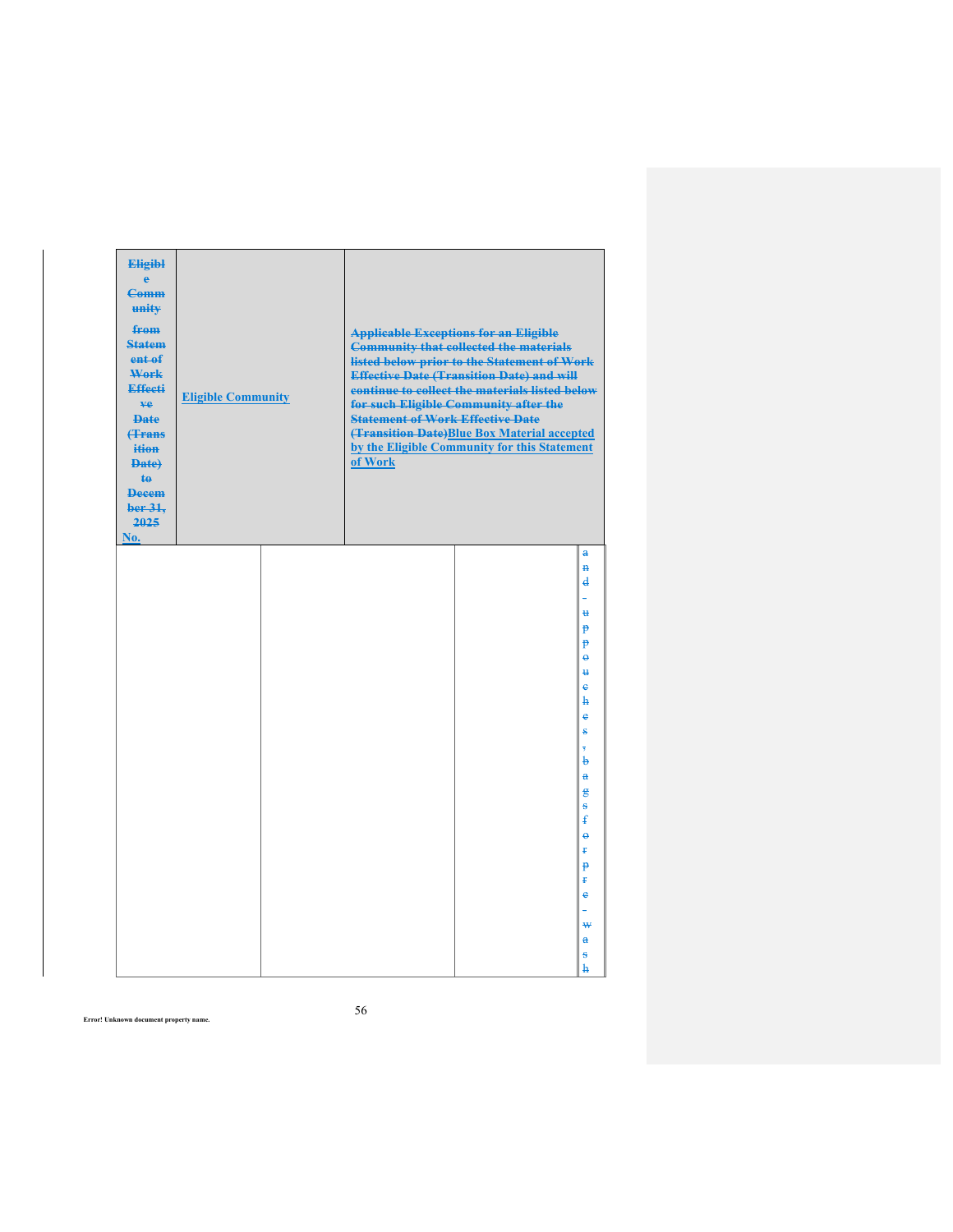| <b>Eligibl</b><br>ė<br><b>Comm</b><br>unity<br>from<br><b>Statem</b><br>ent of<br>Work<br><b>Effecti</b><br>ve<br><b>Date</b><br><b>(Trans</b><br>ition<br>Date)<br>te.<br><b>Decem</b><br>ber 31.<br>2025<br>No. | <b>Eligible Community</b> | <b>Statement of Work Effective Date</b><br>of Work | <b>Applicable Exceptions for an Eligible</b><br><b>Community that collected the materials</b><br>listed below prior to the Statement of Work<br><b>Effective Date (Transition Date) and will</b><br>continue to collect the materials listed below<br>for such Eligible Community after the<br>(Transition Date)Blue Box Material accepted<br>by the Eligible Community for this Statement |                                                                                                                                                                                                                                                                                  |
|-------------------------------------------------------------------------------------------------------------------------------------------------------------------------------------------------------------------|---------------------------|----------------------------------------------------|--------------------------------------------------------------------------------------------------------------------------------------------------------------------------------------------------------------------------------------------------------------------------------------------------------------------------------------------------------------------------------------------|----------------------------------------------------------------------------------------------------------------------------------------------------------------------------------------------------------------------------------------------------------------------------------|
|                                                                                                                                                                                                                   |                           |                                                    |                                                                                                                                                                                                                                                                                                                                                                                            | e<br>$\overline{\mathbf{d}}$<br>ŝ<br>$\ddot{\textbf{a}}$<br>ļ<br>$\mathbf{a}$<br>$\overline{\mathbf{d}}$<br>$\overline{5}$<br>k<br>Ħ<br>è<br>ħ<br>ė<br>$\overline{P}$<br>Ŝ<br>ŧ<br>ŧ<br>ė<br>ŧ<br>ė<br>ħ<br>₩<br>ŧ<br>$\ddot{\mathbf{a}}$<br>p<br>$\ddot{\theta}$<br>ŧ<br>P<br>ł |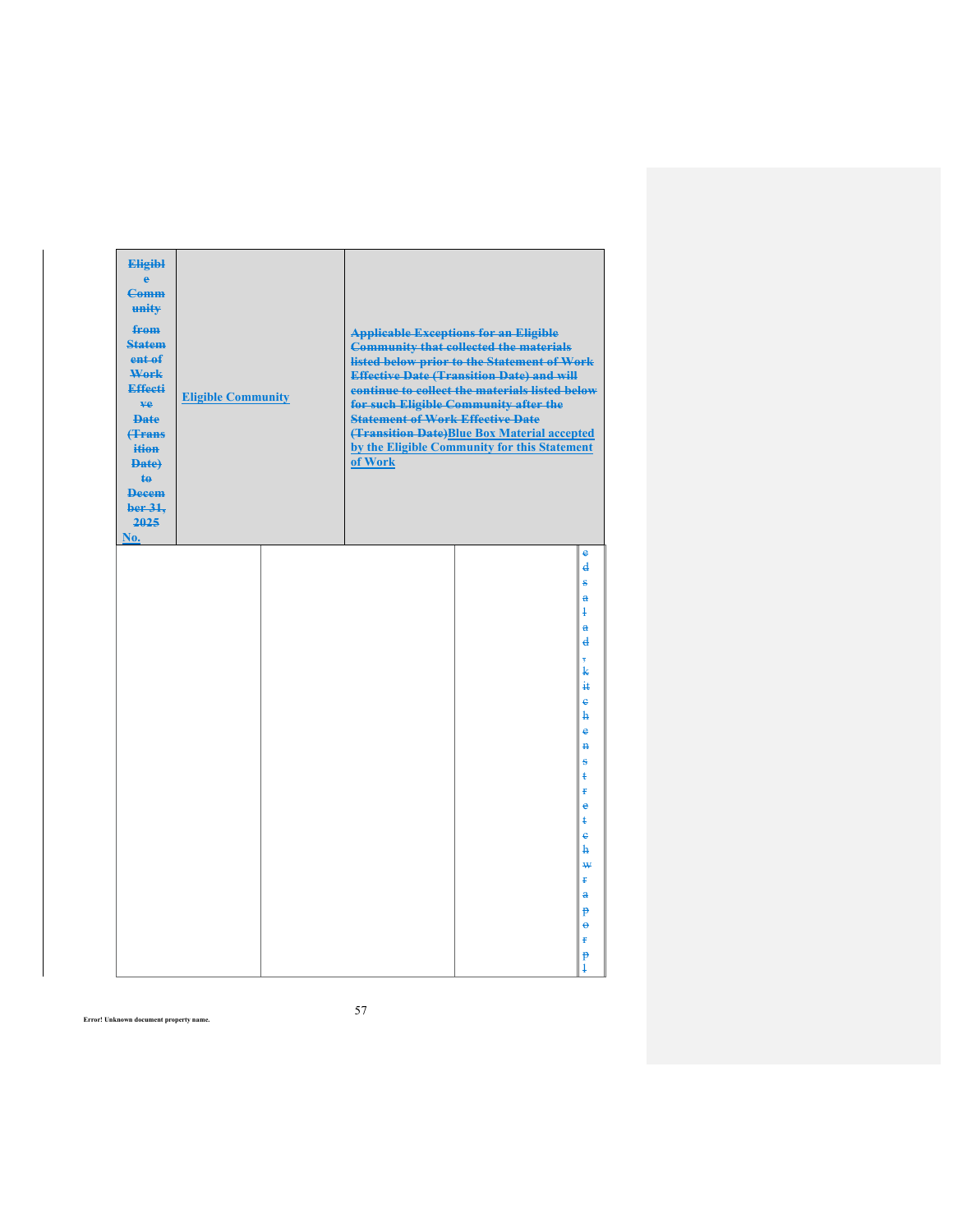| <b>Eligibl</b><br>è<br><b>Comm</b><br>unity<br>from<br><b>Statem</b><br>ent of<br>Work<br><b>Effecti</b><br>ve.<br><b>Date</b><br><b>(Trans</b><br>ition<br>Date)<br>te.<br><b>Decem</b><br>ber 31.<br>2025<br>No. | <b>Eligible Community</b> | <b>Statement of Work Effective Date</b><br>of Work | <b>Applicable Exceptions for an Eligible</b><br><b>Community that collected the materials</b><br>listed below prior to the Statement of Work<br><b>Effective Date (Transition Date) and will</b><br>continue to collect the materials listed below<br>for such Eligible Community after the<br>(Transition Date)Blue Box Material accepted<br>by the Eligible Community for this Statement |                                                                                                                                                                                                                                              |
|--------------------------------------------------------------------------------------------------------------------------------------------------------------------------------------------------------------------|---------------------------|----------------------------------------------------|--------------------------------------------------------------------------------------------------------------------------------------------------------------------------------------------------------------------------------------------------------------------------------------------------------------------------------------------------------------------------------------------|----------------------------------------------------------------------------------------------------------------------------------------------------------------------------------------------------------------------------------------------|
|                                                                                                                                                                                                                    |                           |                                                    |                                                                                                                                                                                                                                                                                                                                                                                            | a<br>ŝ<br>ti<br>ė<br>₩<br>ŧ<br>$\ddot{\textbf{a}}$<br>p<br>ŧ<br>$\ddot{\theta}$<br>¥.<br>H <sub>H</sub><br>ė<br>å<br>ŧ,<br>P<br>$\ddot{\mathbf{e}}$<br>$\mathbf{H}$<br>łŧ<br>ŧ<br>y<br>$\overline{5}$<br>€<br>ŧ<br>s<br>ħ<br>$\ddot{\theta}$ |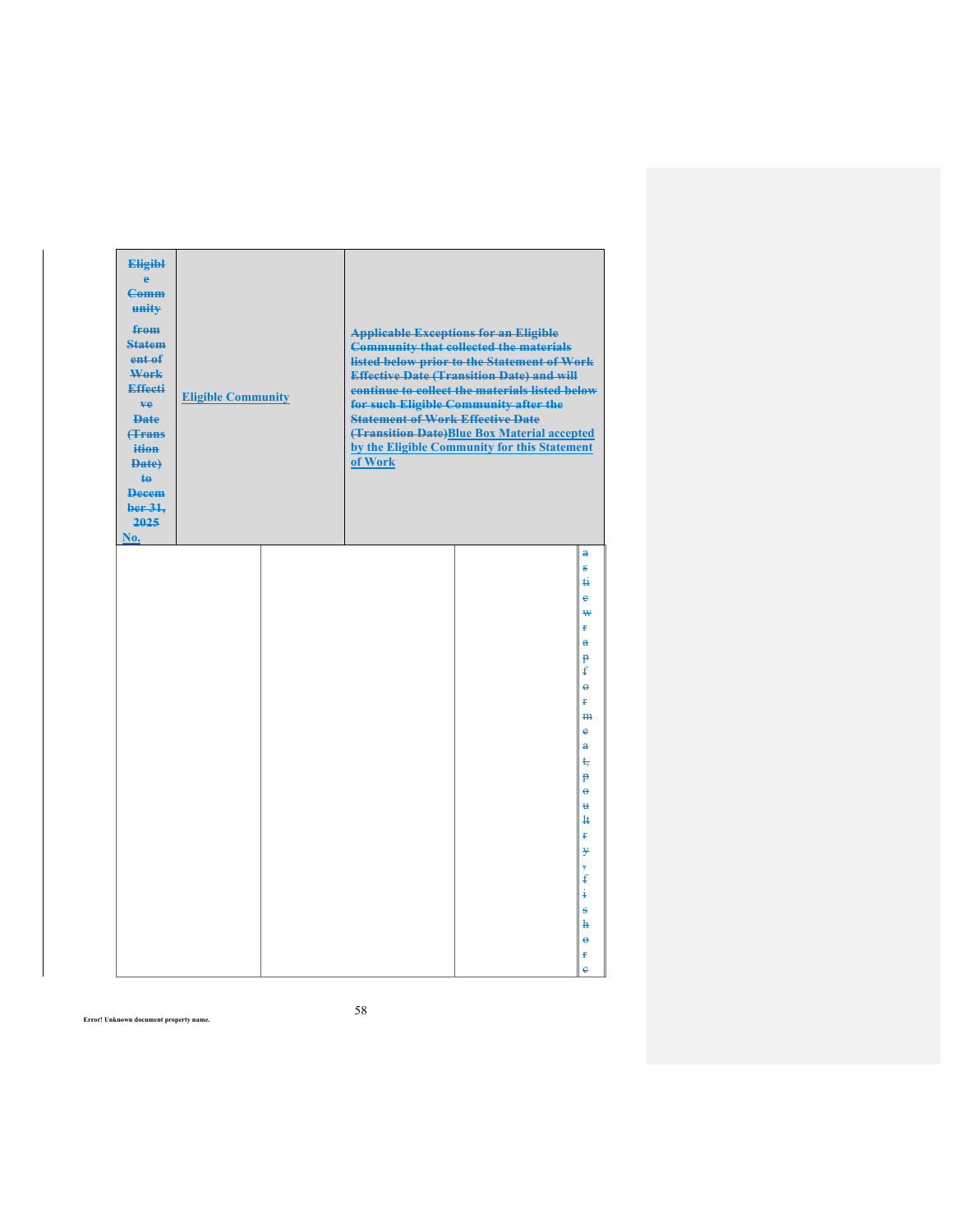| <b>Eligibl</b><br>è<br><b>Comm</b><br>unity<br>from<br><b>Statem</b><br>ent of<br>Work<br><b>Effecti</b><br>ve<br><b>Date</b><br><b>(Trans</b><br>ition<br>Date)<br><b>te</b><br><b>Decem</b><br>ber 31.<br>2025<br>No. | <b>Eligible Community</b> | <b>Statement of Work Effective Date</b><br>of Work | <b>Applicable Exceptions for an Eligible</b><br><b>Community that collected the materials</b><br>listed below prior to the Statement of Work<br><b>Effective Date (Transition Date) and will</b><br>continue to collect the materials listed below<br>for such Eligible Community after the<br>(Transition Date)Blue Box Material accepted<br>by the Eligible Community for this Statement |                                                                                                                                                                                                                |
|-------------------------------------------------------------------------------------------------------------------------------------------------------------------------------------------------------------------------|---------------------------|----------------------------------------------------|--------------------------------------------------------------------------------------------------------------------------------------------------------------------------------------------------------------------------------------------------------------------------------------------------------------------------------------------------------------------------------------------|----------------------------------------------------------------------------------------------------------------------------------------------------------------------------------------------------------------|
|                                                                                                                                                                                                                         |                           |                                                    |                                                                                                                                                                                                                                                                                                                                                                                            | ħ<br>è<br>ė<br>s<br>ė<br>$\overline{5}$<br>è<br>ħ<br>ŧ<br>$\mathbf{p}$<br>$\ddot{\theta}$<br>Ŧ<br>Š<br>$\overline{P}$<br>a<br>e<br>k<br>b<br>$\mathbf{a}$<br>g<br>ŝ<br>$\overline{5}$<br>丢<br>ŧ<br>p<br>p<br>e |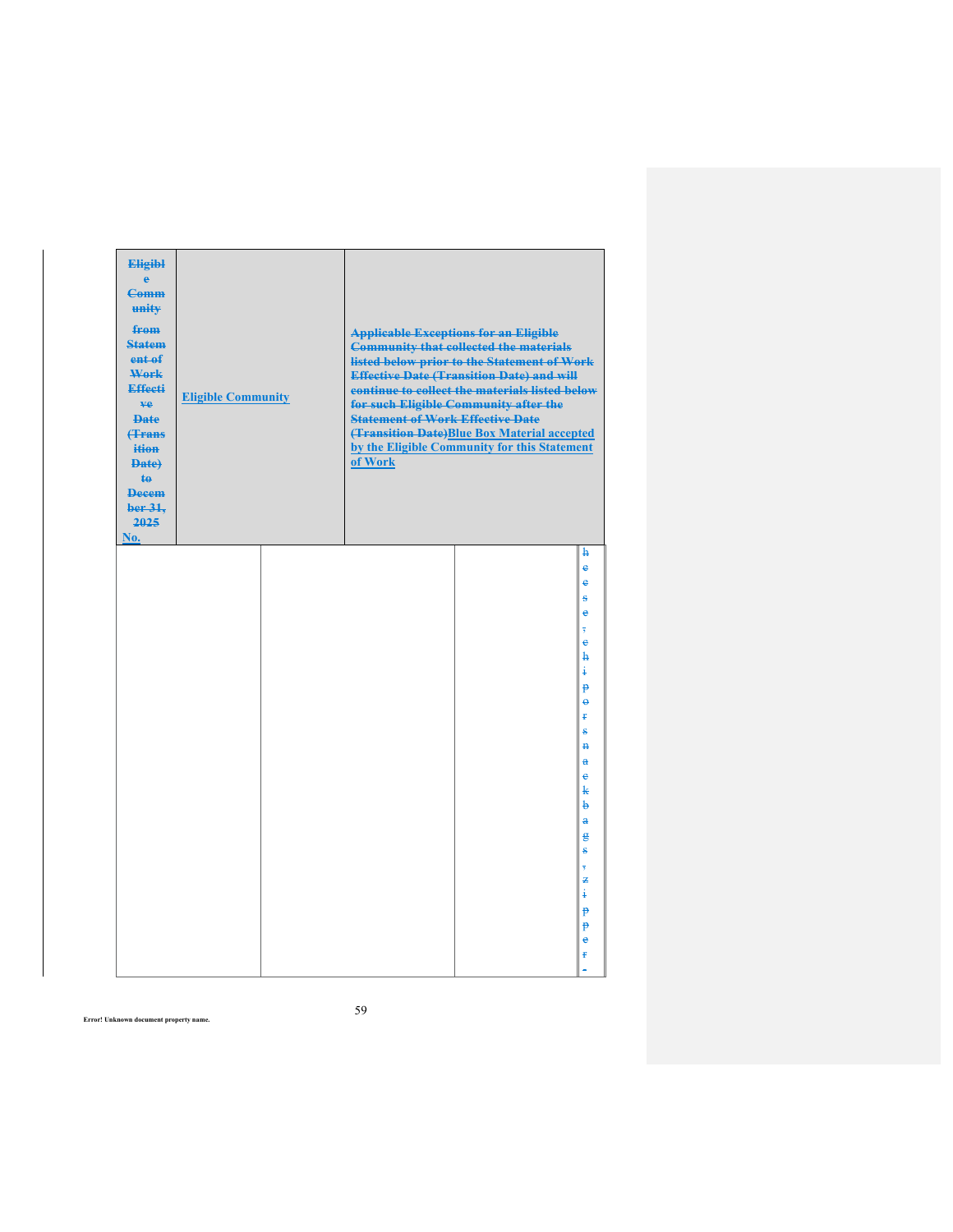| <b>Eligibl</b><br>è<br><b>Comm</b><br>unity<br>from<br><b>Statem</b><br>ent of<br>Work<br><b>Effecti</b><br>ve<br><b>Date</b><br><b>(Trans</b><br>ition<br>Date)<br><b>te</b><br><b>Decem</b><br>ber 31.<br>2025<br>No. | <b>Eligible Community</b> | <b>Statement of Work Effective Date</b><br>of Work | <b>Applicable Exceptions for an Eligible</b><br><b>Community that collected the materials</b><br>listed below prior to the Statement of Work<br><b>Effective Date (Transition Date) and will</b><br>continue to collect the materials listed below<br>for such Eligible Community after the<br>(Transition Date)Blue Box Material accepted<br>by the Eligible Community for this Statement |                                                                                                                                                                                                                                                                                       |
|-------------------------------------------------------------------------------------------------------------------------------------------------------------------------------------------------------------------------|---------------------------|----------------------------------------------------|--------------------------------------------------------------------------------------------------------------------------------------------------------------------------------------------------------------------------------------------------------------------------------------------------------------------------------------------------------------------------------------------|---------------------------------------------------------------------------------------------------------------------------------------------------------------------------------------------------------------------------------------------------------------------------------------|
|                                                                                                                                                                                                                         |                           |                                                    |                                                                                                                                                                                                                                                                                                                                                                                            | ł<br>$\ddot{\mathbf{e}}$<br>ė<br>k<br>ŝ<br>$\mathbf{a}$<br>$\overline{\mathbf{H}}$<br>$\mathbf{d}$<br>₩<br>ŧ<br>è<br>ħ<br>$\overline{a}$<br>$\overline{P}$<br>$\mathbf{d}$<br>£<br>ŧ<br>è<br>è<br>z<br>è<br>ŧ<br>b<br>$\ddot{\mathbf{a}}$<br>$\mathbf{g}$<br>ŝ<br>$\overline{5}$<br>P |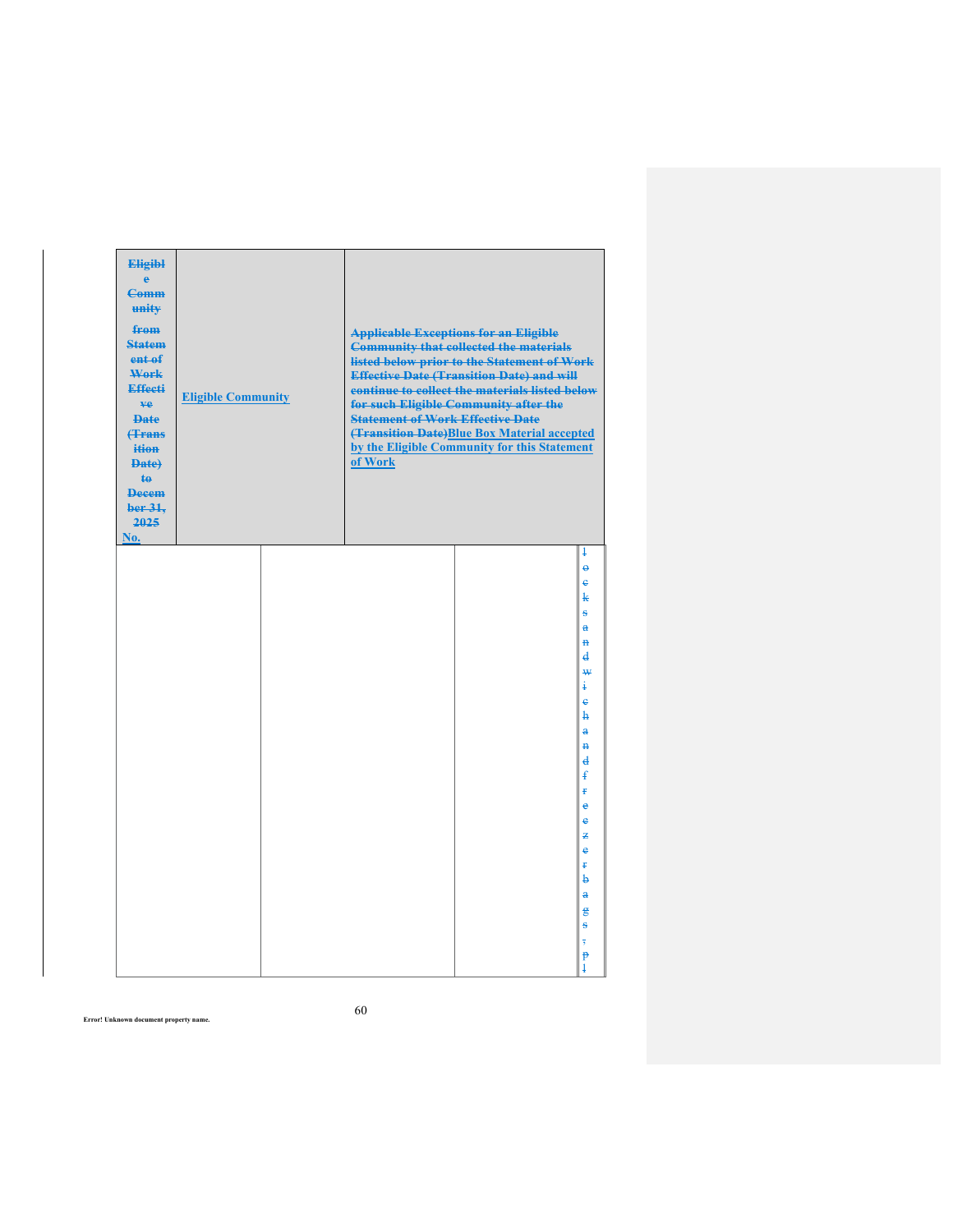| <b>Eligibl</b><br>ė<br><b>Comm</b><br>unity<br>from<br><b>Statem</b><br>ent of<br>Work<br><b>Effecti</b><br>ve.<br><b>Date</b><br><b>(Trans</b><br>ition<br>Date)<br>$\mathbf{t}$<br><b>Decem</b><br>ber 31,<br>2025<br>No. | <b>Eligible Community</b> | <b>Statement of Work Effective Date</b><br>of Work | <b>Applicable Exceptions for an Eligible</b><br><b>Community that collected the materials</b><br>listed below prior to the Statement of Work<br><b>Effective Date (Transition Date) and will</b><br>continue to collect the materials listed below<br>for such Eligible Community after the<br>(Transition Date)Blue Box Material accepted<br>by the Eligible Community for this Statement |                                                                           |
|-----------------------------------------------------------------------------------------------------------------------------------------------------------------------------------------------------------------------------|---------------------------|----------------------------------------------------|--------------------------------------------------------------------------------------------------------------------------------------------------------------------------------------------------------------------------------------------------------------------------------------------------------------------------------------------------------------------------------------------|---------------------------------------------------------------------------|
|                                                                                                                                                                                                                             |                           |                                                    |                                                                                                                                                                                                                                                                                                                                                                                            | a<br>ŝ<br>$\ddot{H}$<br>ė<br>ŝ<br>$\mathbf{h}$                            |
|                                                                                                                                                                                                                             |                           |                                                    |                                                                                                                                                                                                                                                                                                                                                                                            | ŧ<br>P<br>P<br>$\ddagger$<br>$\ddot{H}$                                   |
|                                                                                                                                                                                                                             |                           |                                                    |                                                                                                                                                                                                                                                                                                                                                                                            | $\mathbf{g}$<br>ė<br>$\ddot{a}$<br>$\ddot{\mathbf{v}}$<br>è<br>$\ddagger$ |
|                                                                                                                                                                                                                             |                           |                                                    |                                                                                                                                                                                                                                                                                                                                                                                            | $\ddot{\theta}$<br>P<br>e<br>s                                            |
|                                                                                                                                                                                                                             |                           |                                                    |                                                                                                                                                                                                                                                                                                                                                                                            | S<br>$\ddot{\mathbf{e}}$<br>£<br>ŧ<br>p<br>$\mathbf{a}$<br>è              |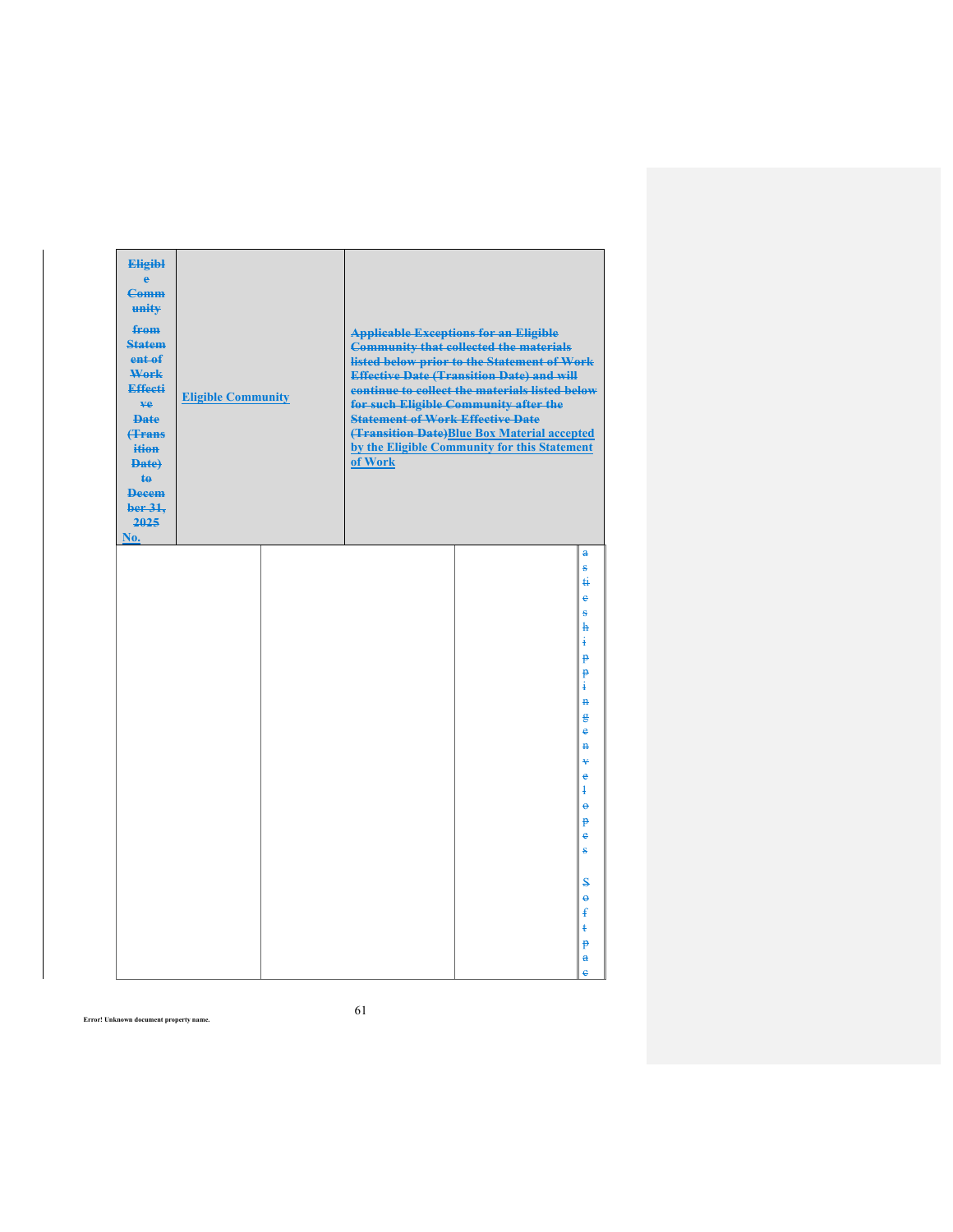| <b>Eligibl</b><br>è<br><b>Comm</b><br>unity<br>from<br><b>Statem</b><br>ent of<br>Work<br><b>Effecti</b><br>ve<br><b>Date</b><br><b>(Trans</b><br>ition<br>Date)<br><b>te</b><br><b>Decem</b><br>ber 31,<br>2025<br>No. | <b>Eligible Community</b> | <b>Statement of Work Effective Date</b><br>of Work | <b>Applicable Exceptions for an Eligible</b><br><b>Community that collected the materials</b><br>listed below prior to the Statement of Work<br><b>Effective Date (Transition Date) and will</b><br>continue to collect the materials listed below<br>for such Eligible Community after the<br>(Transition Date)Blue Box Material accepted<br>by the Eligible Community for this Statement |                                                                            |
|-------------------------------------------------------------------------------------------------------------------------------------------------------------------------------------------------------------------------|---------------------------|----------------------------------------------------|--------------------------------------------------------------------------------------------------------------------------------------------------------------------------------------------------------------------------------------------------------------------------------------------------------------------------------------------------------------------------------------------|----------------------------------------------------------------------------|
|                                                                                                                                                                                                                         |                           |                                                    |                                                                                                                                                                                                                                                                                                                                                                                            | k<br>$\ddot{\textbf{a}}$<br>g<br>ŧ<br>$\mathbf{H}$<br>$\mathbf{g}$         |
|                                                                                                                                                                                                                         |                           |                                                    |                                                                                                                                                                                                                                                                                                                                                                                            | ŧ<br>$\ddot{\theta}$<br>ŧ<br>p<br>$\ddot{\textbf{e}}$<br>ť                 |
|                                                                                                                                                                                                                         |                           |                                                    |                                                                                                                                                                                                                                                                                                                                                                                            | i<br>g,<br>h<br>$\ddot{\mathbf{a}}$<br>þ<br>ł                              |
|                                                                                                                                                                                                                         |                           |                                                    |                                                                                                                                                                                                                                                                                                                                                                                            | $\mathbf e$<br>£<br>$\ddot{\mathbf{e}}$<br>$\ddot{\theta}$<br>$\mathbf{d}$ |
|                                                                                                                                                                                                                         |                           |                                                    |                                                                                                                                                                                                                                                                                                                                                                                            | s<br>$\overline{5}$<br>$\ddot{\textbf{e}}$<br>÷<br>g                       |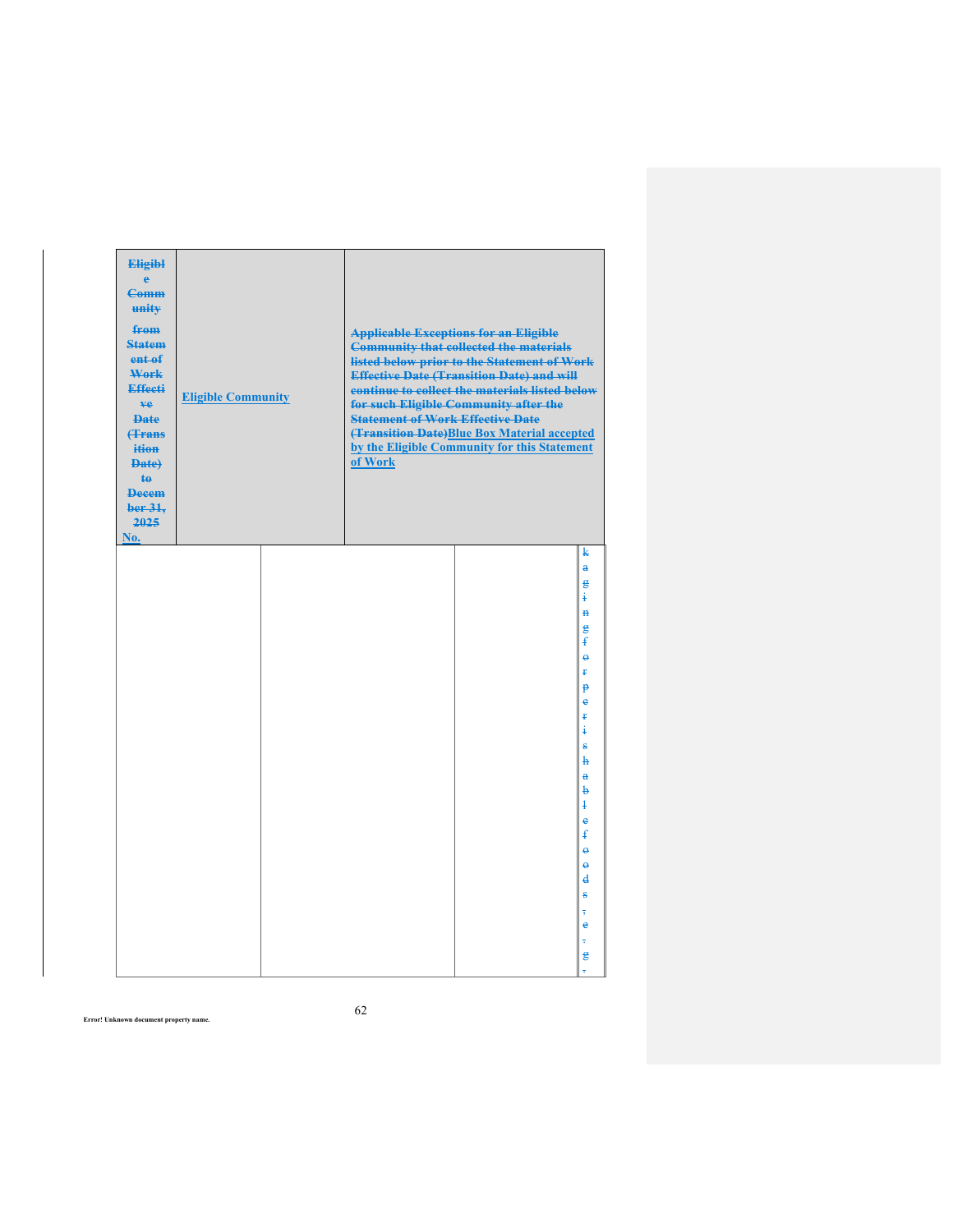| <b>Eligibl</b><br>è<br><b>Comm</b><br>unity<br>from<br><b>Statem</b><br>ent of<br>Work<br><b>Effecti</b><br>ve<br><b>Date</b><br><b>(Trans</b><br>ition<br>Date)<br><b>te</b><br><b>Decem</b><br>ber 31,<br>2025<br>No. | <b>Eligible Community</b> | <b>Statement of Work Effective Date</b><br>of Work | <b>Applicable Exceptions for an Eligible</b><br><b>Community that collected the materials</b><br>listed below prior to the Statement of Work<br><b>Effective Date (Transition Date) and will</b><br>continue to collect the materials listed below<br>for such Eligible Community after the<br>(Transition Date)Blue Box Material accepted<br>by the Eligible Community for this Statement |                                                                                                                                                                                                                                                 |
|-------------------------------------------------------------------------------------------------------------------------------------------------------------------------------------------------------------------------|---------------------------|----------------------------------------------------|--------------------------------------------------------------------------------------------------------------------------------------------------------------------------------------------------------------------------------------------------------------------------------------------------------------------------------------------------------------------------------------------|-------------------------------------------------------------------------------------------------------------------------------------------------------------------------------------------------------------------------------------------------|
|                                                                                                                                                                                                                         |                           |                                                    |                                                                                                                                                                                                                                                                                                                                                                                            | þ<br>å<br>ė<br>$\ddot{\mathbf{e}}$<br>$\overline{B}$<br>$\overline{5}$<br>d<br>è<br>4<br>H <sub>H</sub><br>è<br>$\ddot{\mathbf{a}}$<br>ŧ<br>S<br>$\overline{5}$<br>$\ddot{\textbf{e}}$<br>ħ<br>è<br>è<br>$\bf{s}$<br>è<br>ŝ<br>4<br>ė<br>è<br>s |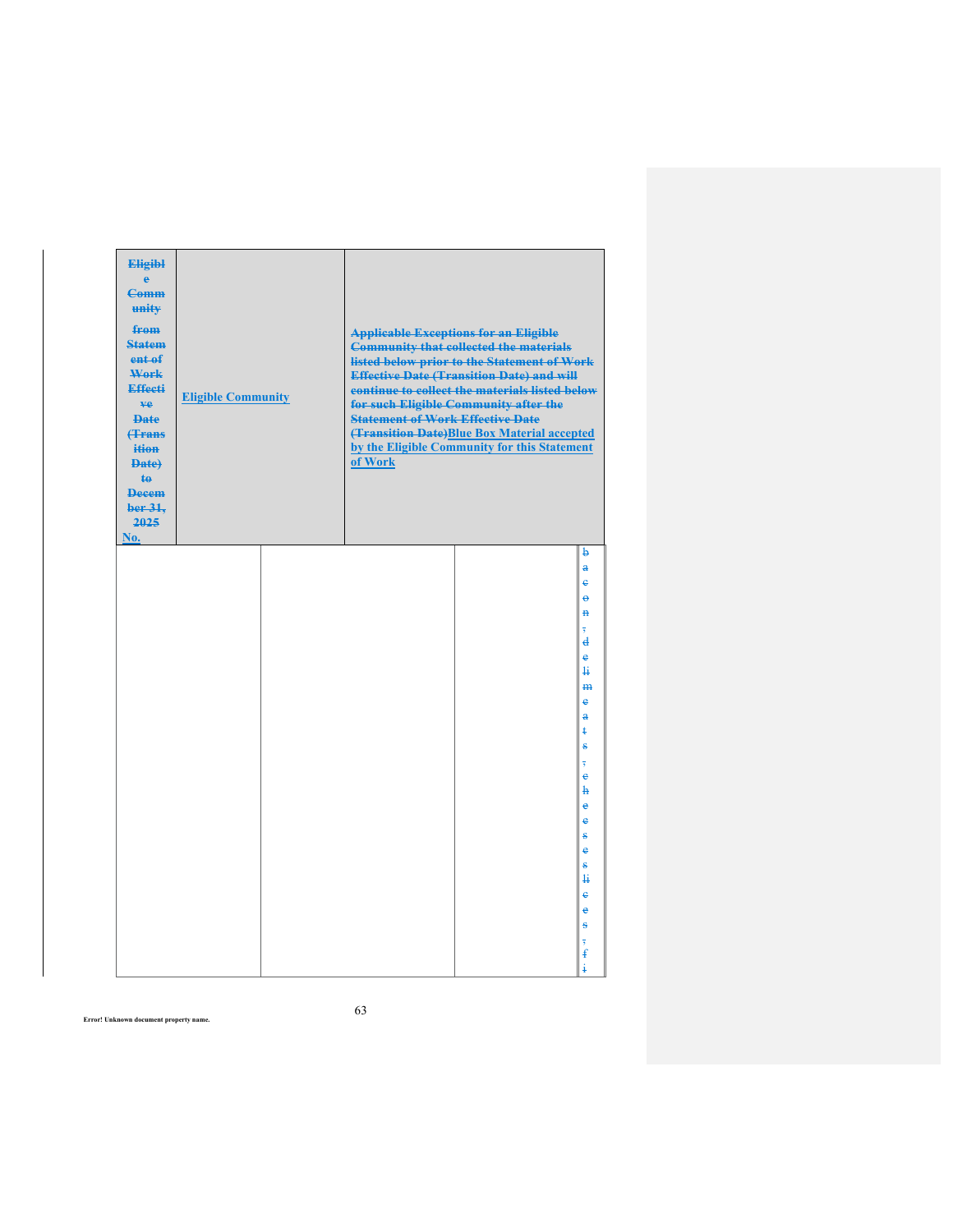| <b>Eligibl</b><br>ė<br><b>Comm</b><br>unity<br>from<br><b>Statem</b><br>ent of<br>Work<br><b>Effecti</b><br>ve.<br><b>Date</b><br><b>(Trans</b><br>ition<br>Date)<br>$\ddagger$<br><b>Decem</b><br>ber 31.<br>2025<br>No. | <b>Eligible Community</b> |  | <b>Applicable Exceptions for an Eligible</b><br><b>Community that collected the materials</b><br>listed below prior to the Statement of Work<br><b>Effective Date (Transition Date) and will</b><br>continue to collect the materials listed below<br>for such Eligible Community after the<br><b>Statement of Work Effective Date</b><br>(Transition Date) Blue Box Material accepted<br>by the Eligible Community for this Statement<br>of Work |  |                                                            |
|---------------------------------------------------------------------------------------------------------------------------------------------------------------------------------------------------------------------------|---------------------------|--|---------------------------------------------------------------------------------------------------------------------------------------------------------------------------------------------------------------------------------------------------------------------------------------------------------------------------------------------------------------------------------------------------------------------------------------------------|--|------------------------------------------------------------|
|                                                                                                                                                                                                                           |                           |  |                                                                                                                                                                                                                                                                                                                                                                                                                                                   |  | s<br>ħ<br>$\overline{5}$<br>è<br>ŧ<br>è<br>$\overline{17}$ |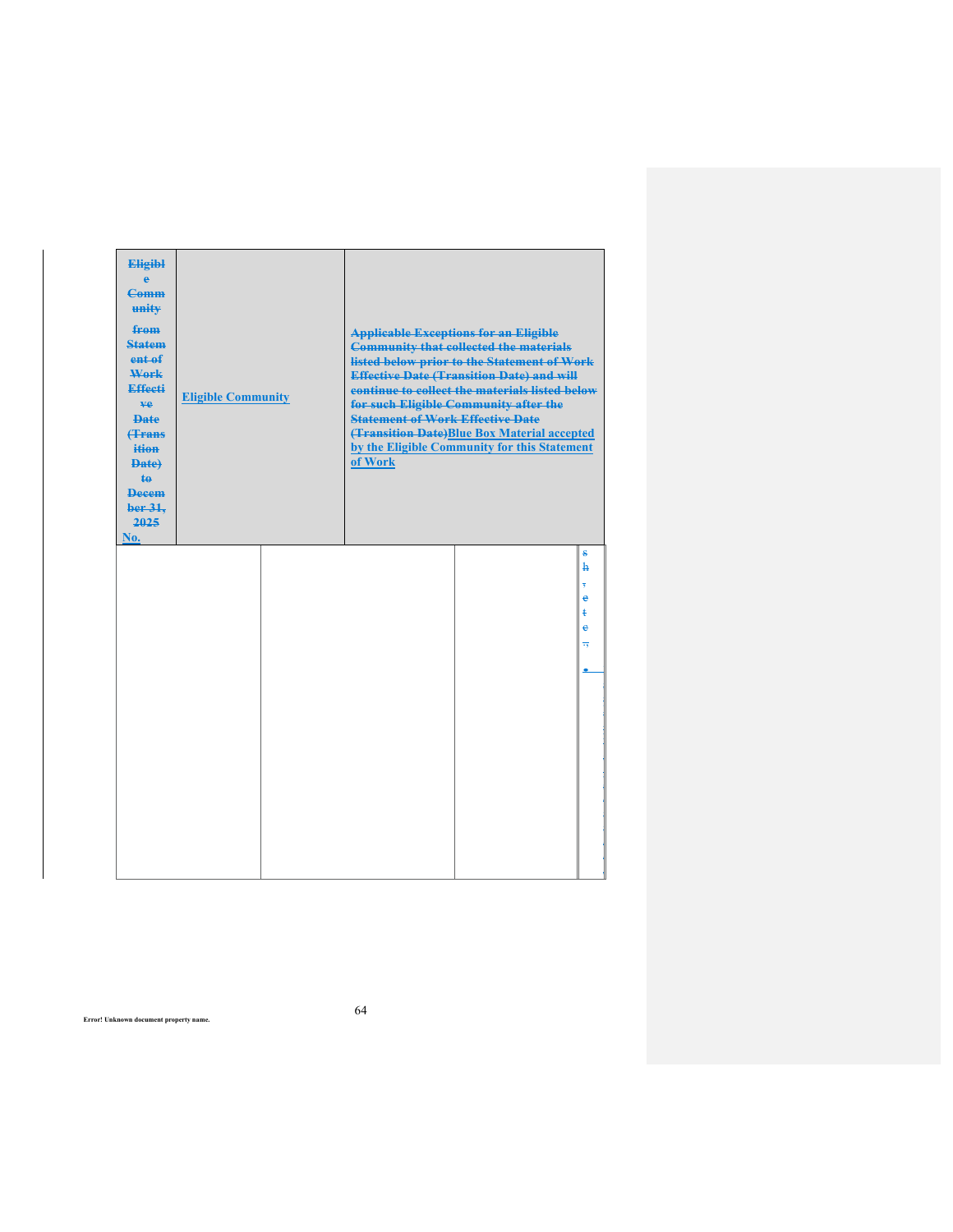| <b>Eligibl</b><br>ė<br><b>Comm</b><br>unity<br>from<br><b>Statem</b><br>ent <sub>ef</sub><br>Work<br><b>Effecti</b><br>ve.<br><b>Date</b><br><b>(Trans</b><br>ition<br>Date)<br><b>te</b><br><b>Decem</b><br>ber 31.<br>2025<br>No.<br><b>Plastic Packaging</b> | <b>Eligible Community</b> |            | <b>Statement of Work Effective Date</b><br>of Work                  | <b>Applicable Exceptions for an Eligible</b><br><b>Community that collected the materials</b><br>listed below prior to the Statement of Work<br><b>Effective Date (Transition Date) and will</b><br>continue to collect the materials listed below<br>for such Eligible Community after the<br><b>(Transition Date)</b> Blue Box Material accepted<br>by the Eligible Community for this Statement<br>Items in Column # |                                                                        |
|-----------------------------------------------------------------------------------------------------------------------------------------------------------------------------------------------------------------------------------------------------------------|---------------------------|------------|---------------------------------------------------------------------|-------------------------------------------------------------------------------------------------------------------------------------------------------------------------------------------------------------------------------------------------------------------------------------------------------------------------------------------------------------------------------------------------------------------------|------------------------------------------------------------------------|
|                                                                                                                                                                                                                                                                 |                           | transition | Items in Column #3 if accepted by<br>an eligible community prior to | $4$ if items in<br>Column # 3 were<br>accepted by an<br>eligible community<br>prior to transition                                                                                                                                                                                                                                                                                                                       | Fea<br>m <sub>1</sub><br>$f_{\Theta\Theta}$<br>d<br>eon<br>tain<br>ers |
|                                                                                                                                                                                                                                                                 |                           |            |                                                                     |                                                                                                                                                                                                                                                                                                                                                                                                                         | and<br>tray<br>s<br>$\mathbf{M}$                                       |
|                                                                                                                                                                                                                                                                 |                           |            |                                                                     |                                                                                                                                                                                                                                                                                                                                                                                                                         | e<br>å<br>ŧ<br>ŧ                                                       |
|                                                                                                                                                                                                                                                                 |                           |            |                                                                     |                                                                                                                                                                                                                                                                                                                                                                                                                         | ŧ<br>$\ddot{\textbf{a}}$<br>¥<br>Ŝ                                     |
|                                                                                                                                                                                                                                                                 |                           |            |                                                                     |                                                                                                                                                                                                                                                                                                                                                                                                                         | ŧ<br>$\ddot{\theta}$<br>ê<br>m                                         |
|                                                                                                                                                                                                                                                                 |                           |            |                                                                     |                                                                                                                                                                                                                                                                                                                                                                                                                         | è<br>g<br>g<br>ė                                                       |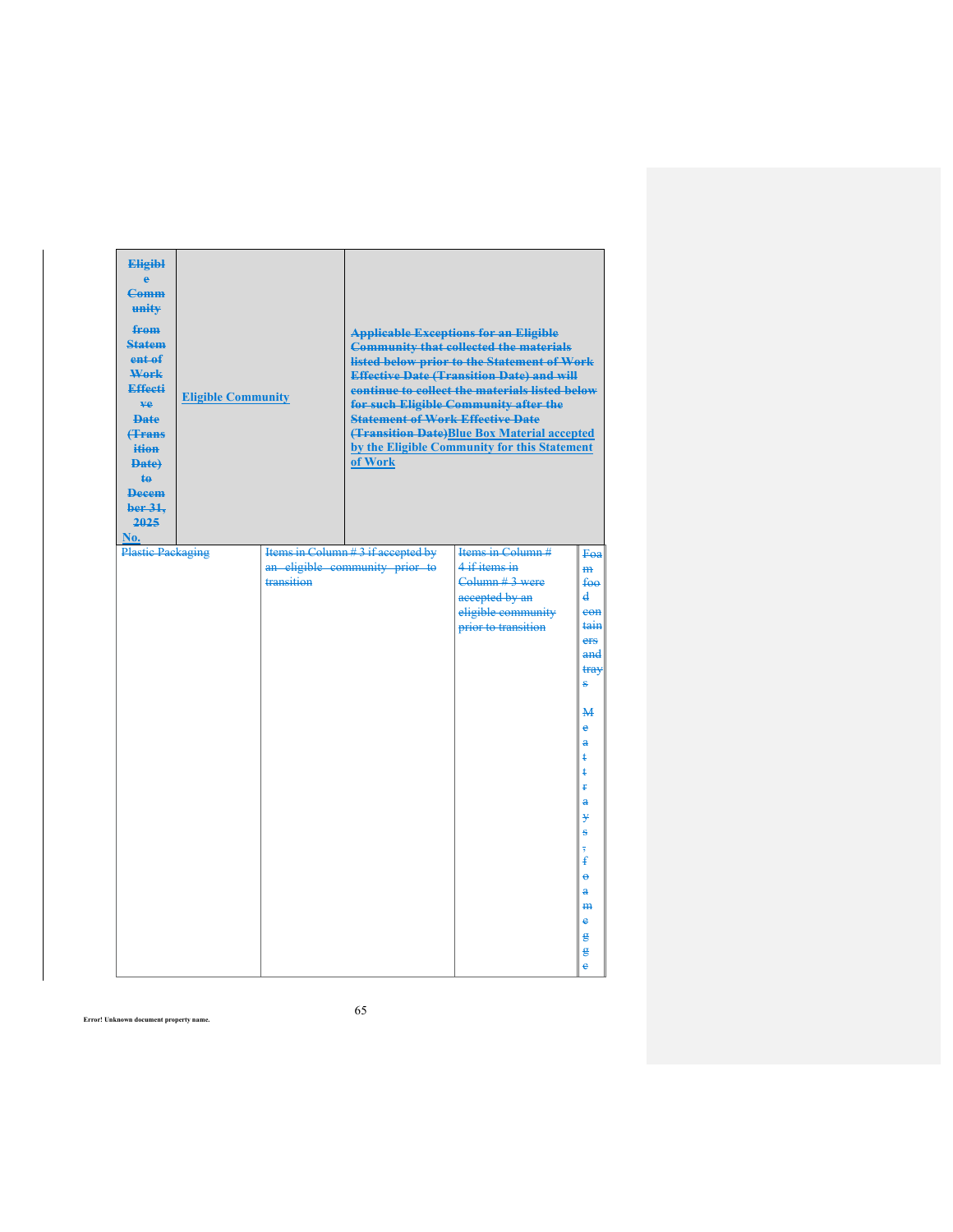| <b>Eligibl</b><br>ė<br><b>Comm</b><br>unity<br>from<br><b>Statem</b><br>ent of<br>Work<br><b>Effecti</b><br>ve.<br><b>Date</b><br><b>(Trans</b><br>ition<br>Date)<br>te<br><b>Decem</b><br>ber 31.<br>2025<br>No. | <b>Eligible Community</b> | <b>Statement of Work Effective Date</b><br>of Work | <b>Applicable Exceptions for an Eligible</b><br><b>Community that collected the materials</b><br>listed below prior to the Statement of Work<br><b>Effective Date (Transition Date) and will</b><br>continue to collect the materials listed below<br>for such Eligible Community after the<br>(Transition Date) Blue Box Material accepted<br>by the Eligible Community for this Statement |                                                                                                                                                     |
|-------------------------------------------------------------------------------------------------------------------------------------------------------------------------------------------------------------------|---------------------------|----------------------------------------------------|---------------------------------------------------------------------------------------------------------------------------------------------------------------------------------------------------------------------------------------------------------------------------------------------------------------------------------------------------------------------------------------------|-----------------------------------------------------------------------------------------------------------------------------------------------------|
|                                                                                                                                                                                                                   |                           |                                                    |                                                                                                                                                                                                                                                                                                                                                                                             | $\mathbf{a}$<br>ŧ<br>ŧ<br>$\ddot{\mathbf{e}}$<br>$\overline{B}$<br>s<br>$\overline{5}$<br>£<br>$\ddot{\mathbf{e}}$<br>$\ddot{\mathrm{a}}$<br>m<br>e |
|                                                                                                                                                                                                                   |                           |                                                    |                                                                                                                                                                                                                                                                                                                                                                                             | ļ<br>å<br>m<br>s<br>ħ<br>è<br>ŧ<br>ł<br>s<br>$\overline{5}$<br>£                                                                                    |
|                                                                                                                                                                                                                   |                           |                                                    |                                                                                                                                                                                                                                                                                                                                                                                             | $\ddot{\theta}$<br>$\mathbf{a}$<br>H <sub>H</sub><br>e<br>u<br>Ð                                                                                    |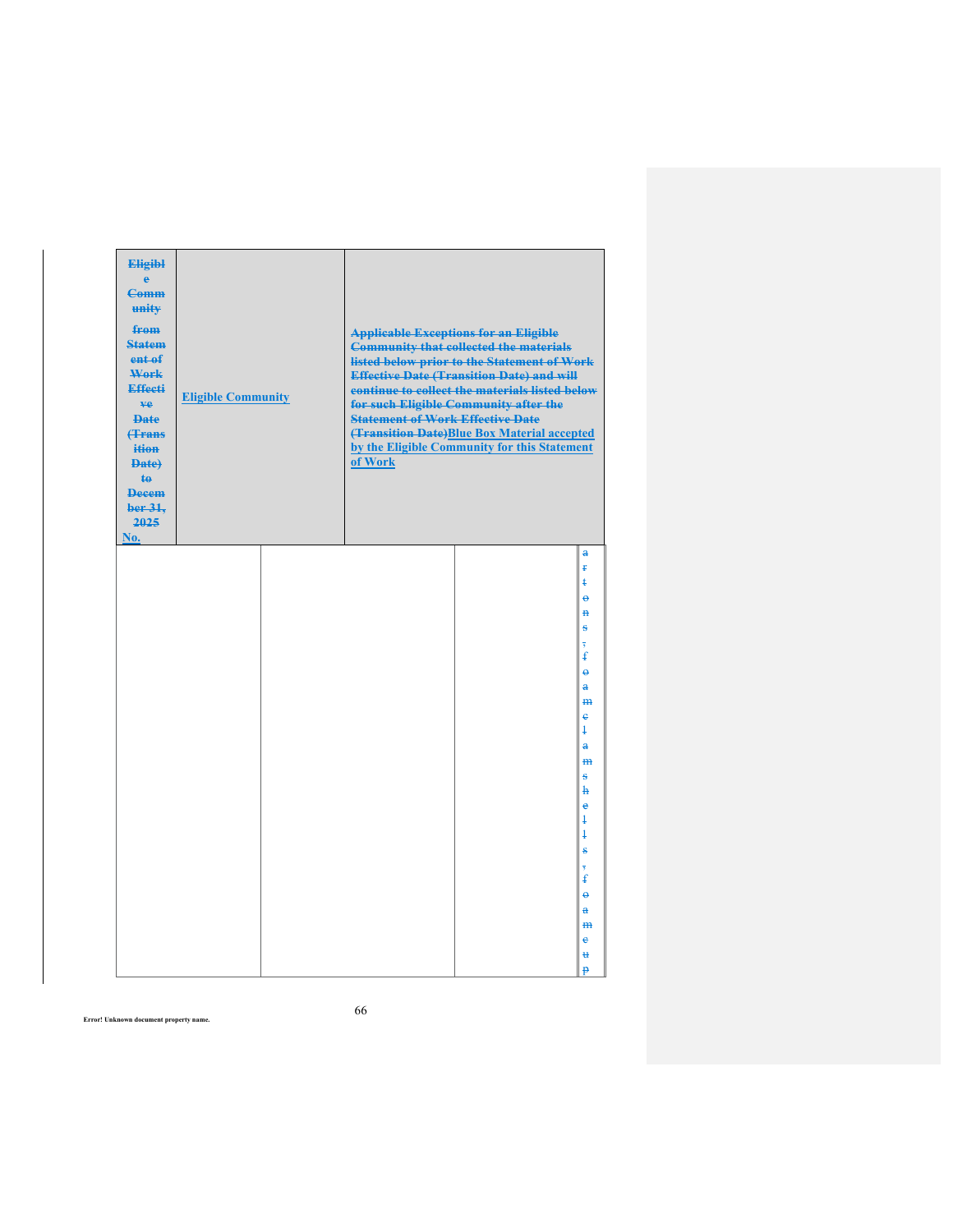| <b>Eligibl</b><br>è<br><b>Comm</b><br>unity<br>from<br><b>Statem</b><br>ent of<br>Work<br><b>Effecti</b><br>ve.<br><b>Date</b><br><b>(Trans</b><br>ition<br>Date)<br><b>te</b><br><b>Decem</b><br>ber 31.<br>2025<br>No. | <b>Eligible Community</b> | <b>Statement of Work Effective Date</b><br>of Work | <b>Applicable Exceptions for an Eligible</b><br><b>Community that collected the materials</b><br>listed below prior to the Statement of Work<br><b>Effective Date (Transition Date) and will</b><br>continue to collect the materials listed below<br>for such Eligible Community after the<br>(Transition Date)Blue Box Material accepted<br>by the Eligible Community for this Statement |                                                                          |
|--------------------------------------------------------------------------------------------------------------------------------------------------------------------------------------------------------------------------|---------------------------|----------------------------------------------------|--------------------------------------------------------------------------------------------------------------------------------------------------------------------------------------------------------------------------------------------------------------------------------------------------------------------------------------------------------------------------------------------|--------------------------------------------------------------------------|
|                                                                                                                                                                                                                          |                           |                                                    |                                                                                                                                                                                                                                                                                                                                                                                            | ŝ<br>$\ddot{\mathbf{a}}$<br>$\overline{\mathbf{a}}$<br>$\mathbf{d}$<br>þ |
|                                                                                                                                                                                                                          |                           |                                                    |                                                                                                                                                                                                                                                                                                                                                                                            | $\ddot{\theta}$<br>₩<br>ł<br>s<br>ŧ                                      |
|                                                                                                                                                                                                                          |                           |                                                    |                                                                                                                                                                                                                                                                                                                                                                                            | $\ddot{\theta}$<br>ŧ<br>ŧ<br>å                                           |
|                                                                                                                                                                                                                          |                           |                                                    |                                                                                                                                                                                                                                                                                                                                                                                            | k<br>$\ddot{\phantom{1}}$<br>$\ddot{\mathbf{e}}$<br>$\mathbf{H}$         |
|                                                                                                                                                                                                                          |                           |                                                    |                                                                                                                                                                                                                                                                                                                                                                                            | ŧ<br>ŧ<br>$\ddot{\theta}$<br>$\ddot{\theta}$<br>$\mathbf{d}$             |
|                                                                                                                                                                                                                          |                           |                                                    |                                                                                                                                                                                                                                                                                                                                                                                            | $\frac{1}{2}$<br>$\ddot{\textbf{e}}$<br>ŧ<br>ė                           |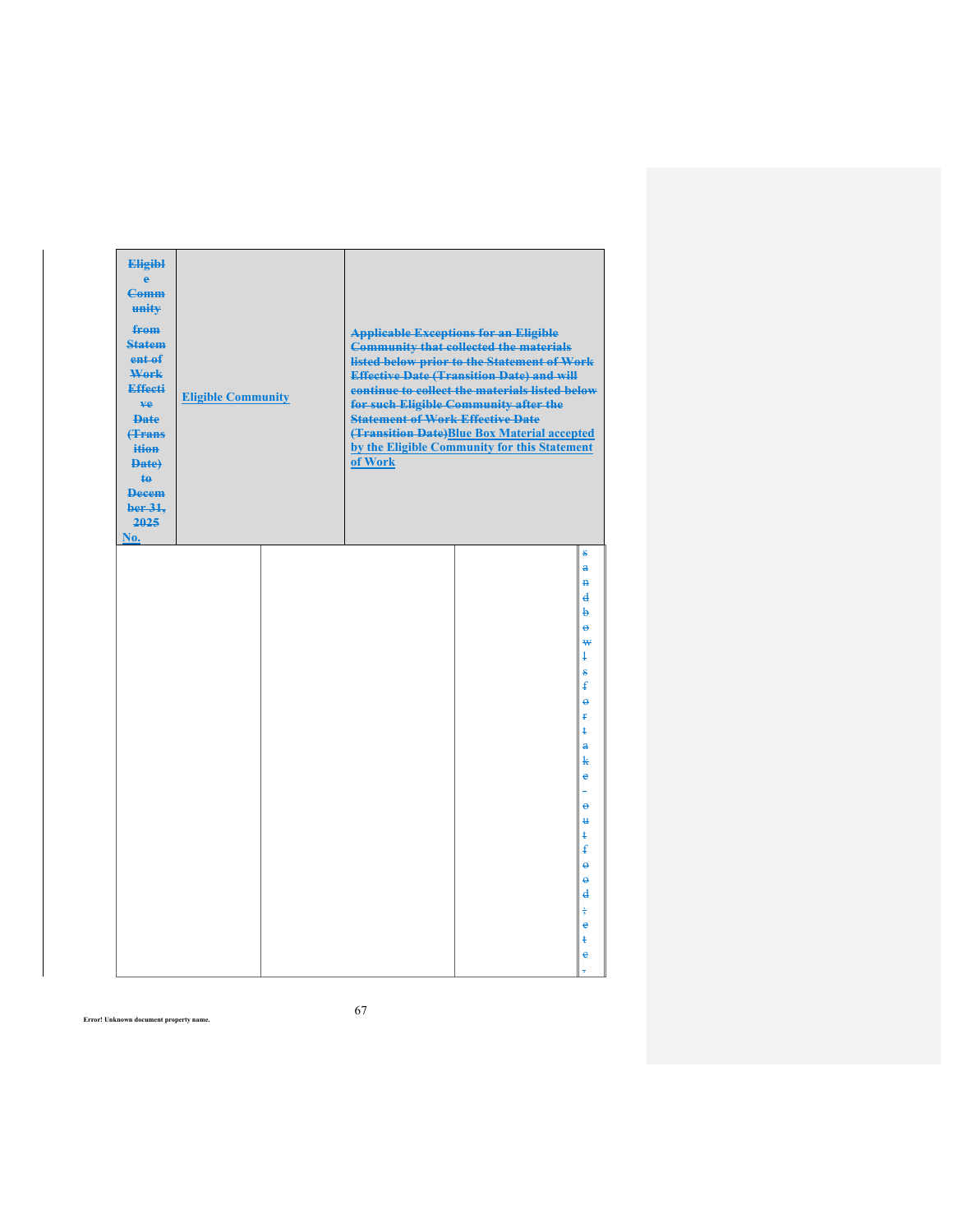| <b>Eligibl</b><br>ė<br><b>Comm</b><br>unity<br>from<br><b>Statem</b><br>ent of<br>Work<br><b>Effecti</b><br>ve.<br><b>Date</b><br><b><i><u>frans</u></i></b><br>ition<br>Date)<br>$\ddagger$<br><b>Decem</b><br>ber 31.<br>2025<br>No. | <b>Eligible Community</b> | <b>Statement of Work Effective Date</b><br>of Work | <b>Applicable Exceptions for an Eligible</b><br><b>Community that collected the materials</b><br>listed below prior to the Statement of Work<br><b>Effective Date (Transition Date) and will</b><br>continue to collect the materials listed below<br>for such Eligible Community after the<br>(Transition Date) Blue Box Material accepted<br>by the Eligible Community for this Statement |  |
|----------------------------------------------------------------------------------------------------------------------------------------------------------------------------------------------------------------------------------------|---------------------------|----------------------------------------------------|---------------------------------------------------------------------------------------------------------------------------------------------------------------------------------------------------------------------------------------------------------------------------------------------------------------------------------------------------------------------------------------------|--|
|                                                                                                                                                                                                                                        |                           |                                                    |                                                                                                                                                                                                                                                                                                                                                                                             |  |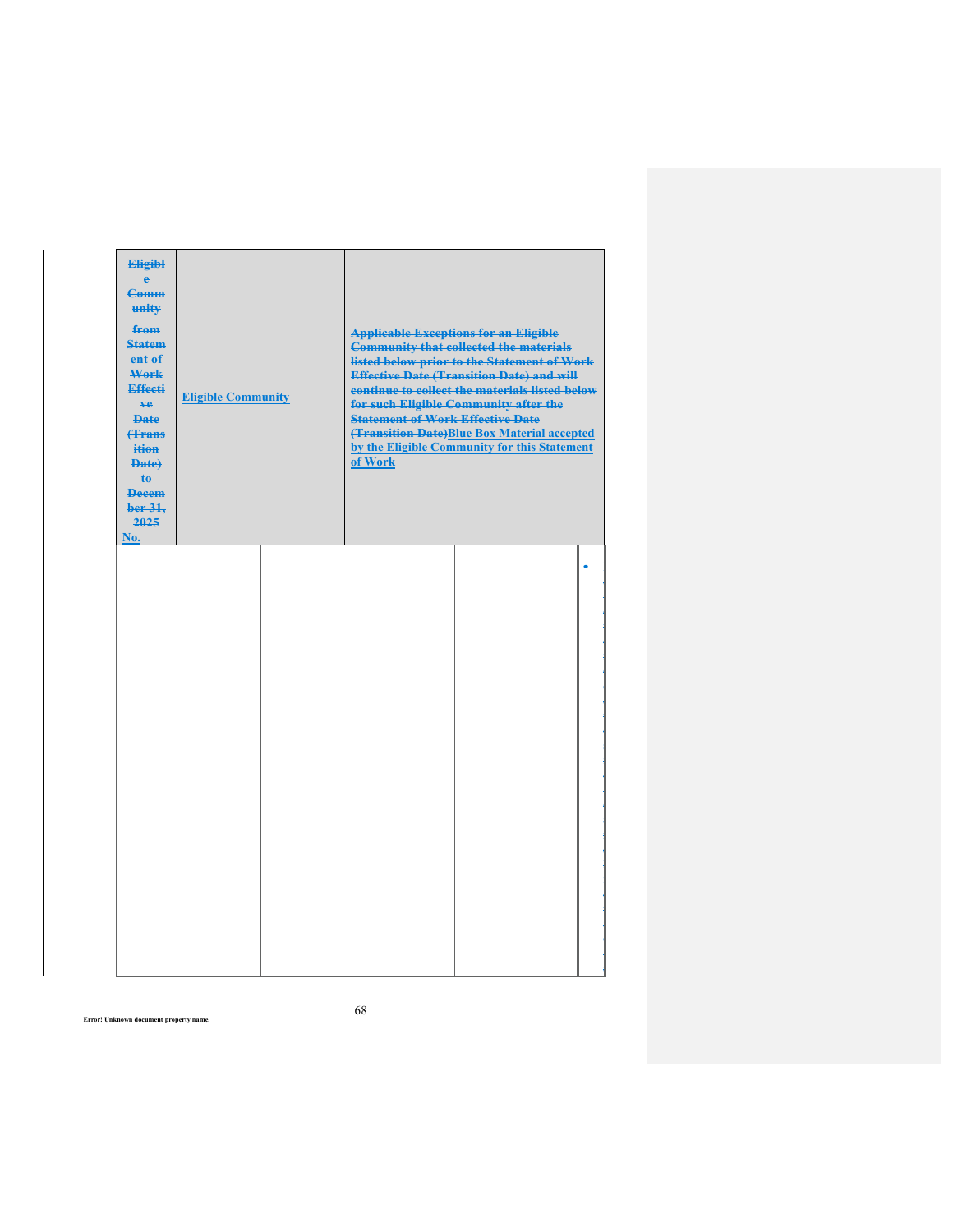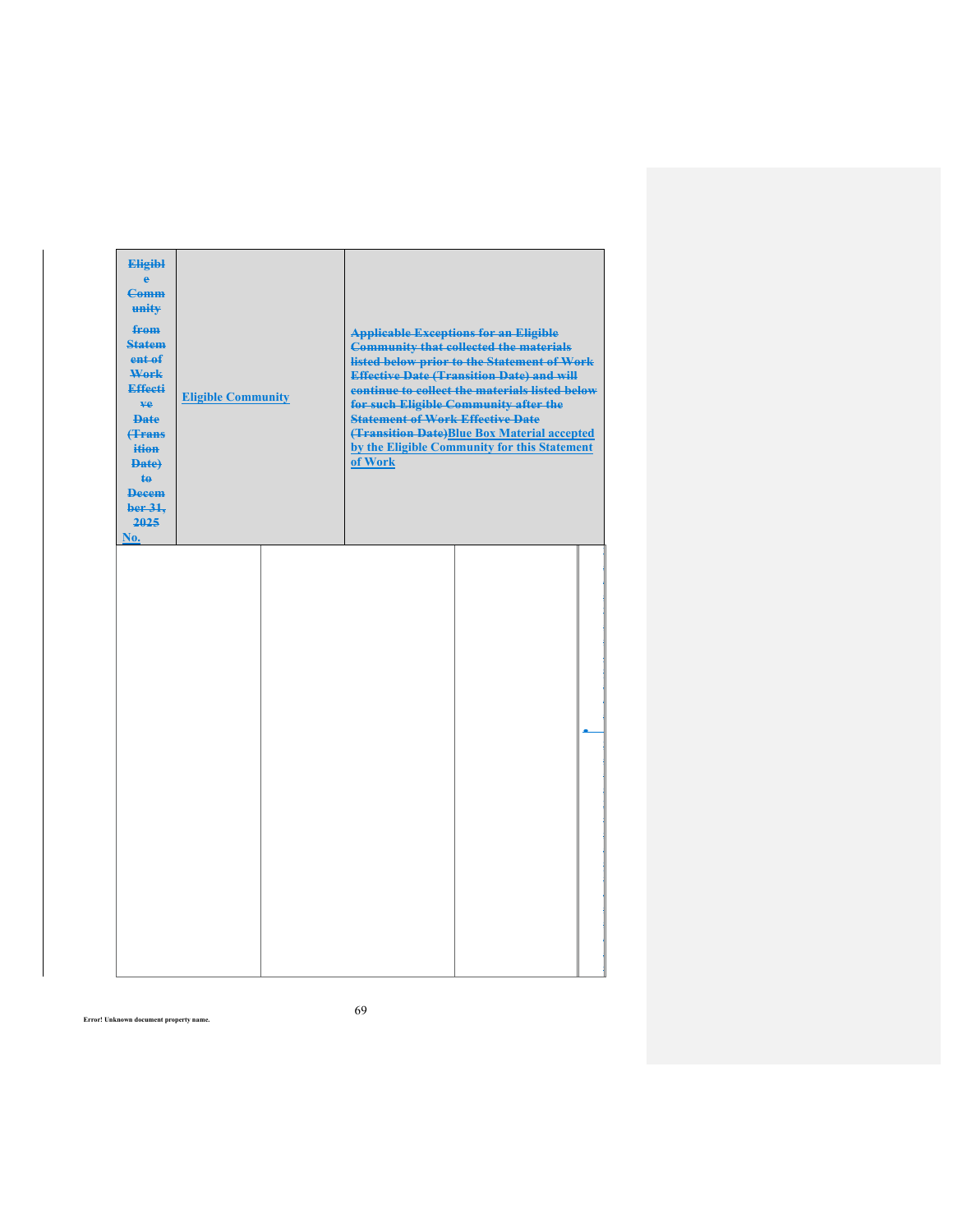| <b>Eligibl</b><br>ê<br><b>Comm</b><br>unity<br>from<br><b>Statem</b><br>ent of<br>Work<br>Effecti<br>ve.<br><b>Date</b><br><b>(Trans</b> )<br>ition<br>Date)<br>te.<br><b>Decem</b><br>ber 31,<br>2025<br>No. | <b>Eligible Community</b> | <b>Applicable Exceptions for an Eligible</b><br><b>Statement of Work Effective Date</b><br>of Work | <b>Community that collected the materials</b><br>listed below prior to the Statement of Work<br><b>Effective Date (Transition Date) and will</b><br>continue to collect the materials listed below<br>for such Eligible Community after the<br>(Transition Date) Blue Box Material accepted<br>by the Eligible Community for this Statement |  |
|---------------------------------------------------------------------------------------------------------------------------------------------------------------------------------------------------------------|---------------------------|----------------------------------------------------------------------------------------------------|---------------------------------------------------------------------------------------------------------------------------------------------------------------------------------------------------------------------------------------------------------------------------------------------------------------------------------------------|--|
|                                                                                                                                                                                                               |                           |                                                                                                    |                                                                                                                                                                                                                                                                                                                                             |  |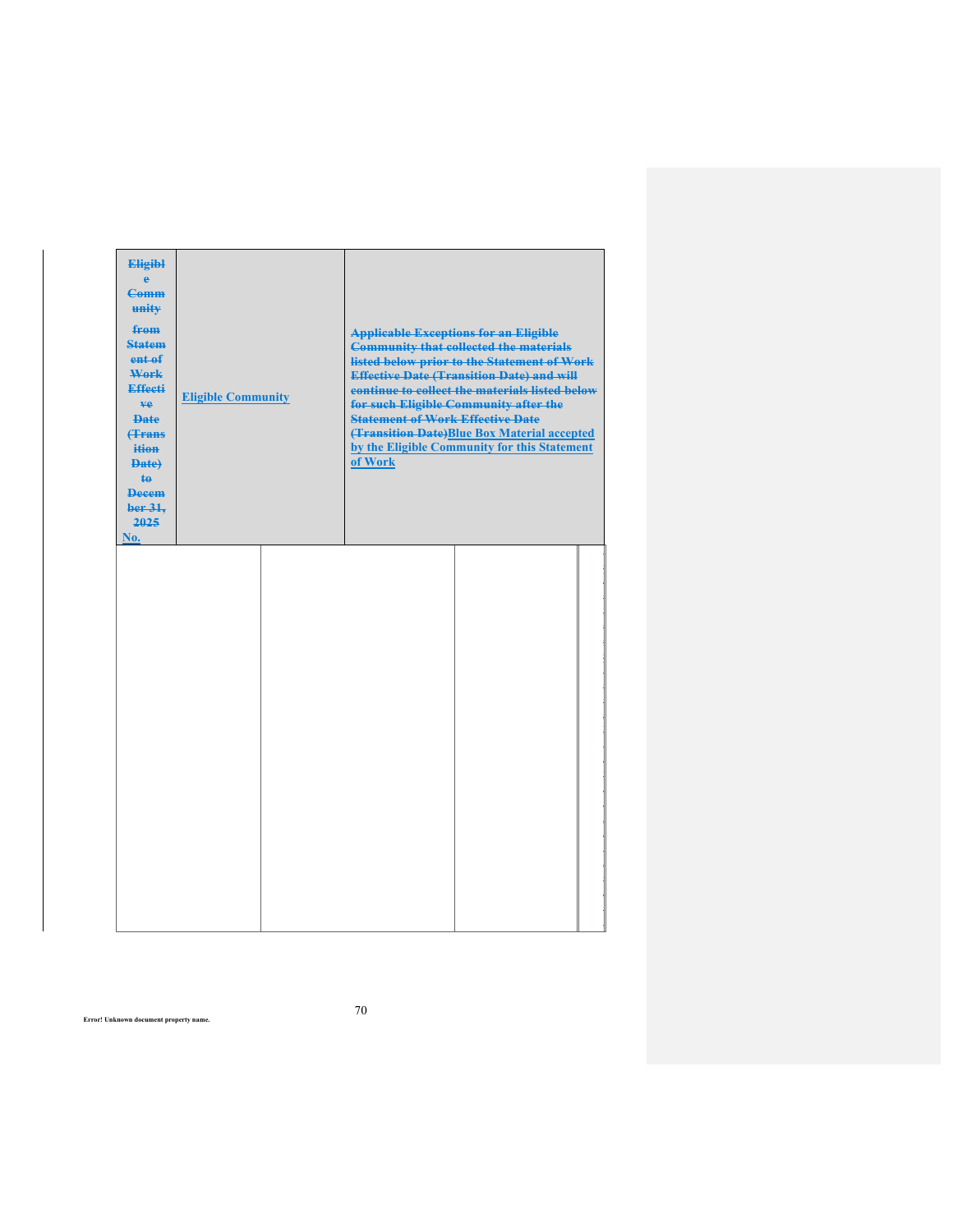| <b>Eligibl</b><br>A<br>$Camm$<br>unity<br>from<br><b>Statem</b><br>entaf<br>Work<br>Effecti<br><b>ve</b><br><b>Date</b><br><b>(Trans</b><br>ition<br><b>Date)</b><br>$\ddagger$<br><b>Decem</b><br>ber 31.<br>2025<br>No. | <b>Eligible Community</b> |            | <b>Applicable Exceptions for an Eligible</b><br><b>Community that collected the materials</b><br>listed below prior to the Statement of Work<br><b>Effective Date (Transition Date) and will</b><br>continue to collect the materials listed below<br>for such Eligible Community after the<br><b>Statement of Work Effective Date</b><br><b>(Transition Date)Blue Box Material accepted</b><br>by the Eligible Community for this Statement<br>of Work |                         |                     |  |  |
|---------------------------------------------------------------------------------------------------------------------------------------------------------------------------------------------------------------------------|---------------------------|------------|---------------------------------------------------------------------------------------------------------------------------------------------------------------------------------------------------------------------------------------------------------------------------------------------------------------------------------------------------------------------------------------------------------------------------------------------------------|-------------------------|---------------------|--|--|
| Plastic Packaging                                                                                                                                                                                                         |                           |            | Items in Column #3 if accepted by                                                                                                                                                                                                                                                                                                                                                                                                                       | Items in Column $#4$ if | Fea                 |  |  |
|                                                                                                                                                                                                                           |                           |            | an eligible community prior to                                                                                                                                                                                                                                                                                                                                                                                                                          | items in Column $#3$    | H <sub>2</sub>      |  |  |
|                                                                                                                                                                                                                           |                           | transition |                                                                                                                                                                                                                                                                                                                                                                                                                                                         | were accepted by an     | eus                 |  |  |
|                                                                                                                                                                                                                           |                           |            |                                                                                                                                                                                                                                                                                                                                                                                                                                                         | eligible community      | hio                 |  |  |
|                                                                                                                                                                                                                           |                           |            |                                                                                                                                                                                                                                                                                                                                                                                                                                                         | prior to transition     | $\ddot{\textbf{H}}$ |  |  |
|                                                                                                                                                                                                                           |                           |            |                                                                                                                                                                                                                                                                                                                                                                                                                                                         |                         | pae<br>kag          |  |  |
|                                                                                                                                                                                                                           |                           |            |                                                                                                                                                                                                                                                                                                                                                                                                                                                         |                         | $\frac{1}{2}$       |  |  |
|                                                                                                                                                                                                                           |                           |            |                                                                                                                                                                                                                                                                                                                                                                                                                                                         |                         |                     |  |  |
|                                                                                                                                                                                                                           |                           |            |                                                                                                                                                                                                                                                                                                                                                                                                                                                         |                         | ₽                   |  |  |
|                                                                                                                                                                                                                           |                           |            |                                                                                                                                                                                                                                                                                                                                                                                                                                                         |                         | $\ddot{ }$          |  |  |
|                                                                                                                                                                                                                           |                           |            |                                                                                                                                                                                                                                                                                                                                                                                                                                                         |                         | $\overline{a}$      |  |  |
|                                                                                                                                                                                                                           |                           |            |                                                                                                                                                                                                                                                                                                                                                                                                                                                         |                         | <b>HH</b>           |  |  |
|                                                                                                                                                                                                                           |                           |            |                                                                                                                                                                                                                                                                                                                                                                                                                                                         |                         | è                   |  |  |
|                                                                                                                                                                                                                           |                           |            |                                                                                                                                                                                                                                                                                                                                                                                                                                                         |                         | Ħ.                  |  |  |
|                                                                                                                                                                                                                           |                           |            |                                                                                                                                                                                                                                                                                                                                                                                                                                                         |                         | s<br>h              |  |  |
|                                                                                                                                                                                                                           |                           |            |                                                                                                                                                                                                                                                                                                                                                                                                                                                         |                         |                     |  |  |
|                                                                                                                                                                                                                           |                           |            |                                                                                                                                                                                                                                                                                                                                                                                                                                                         |                         |                     |  |  |

71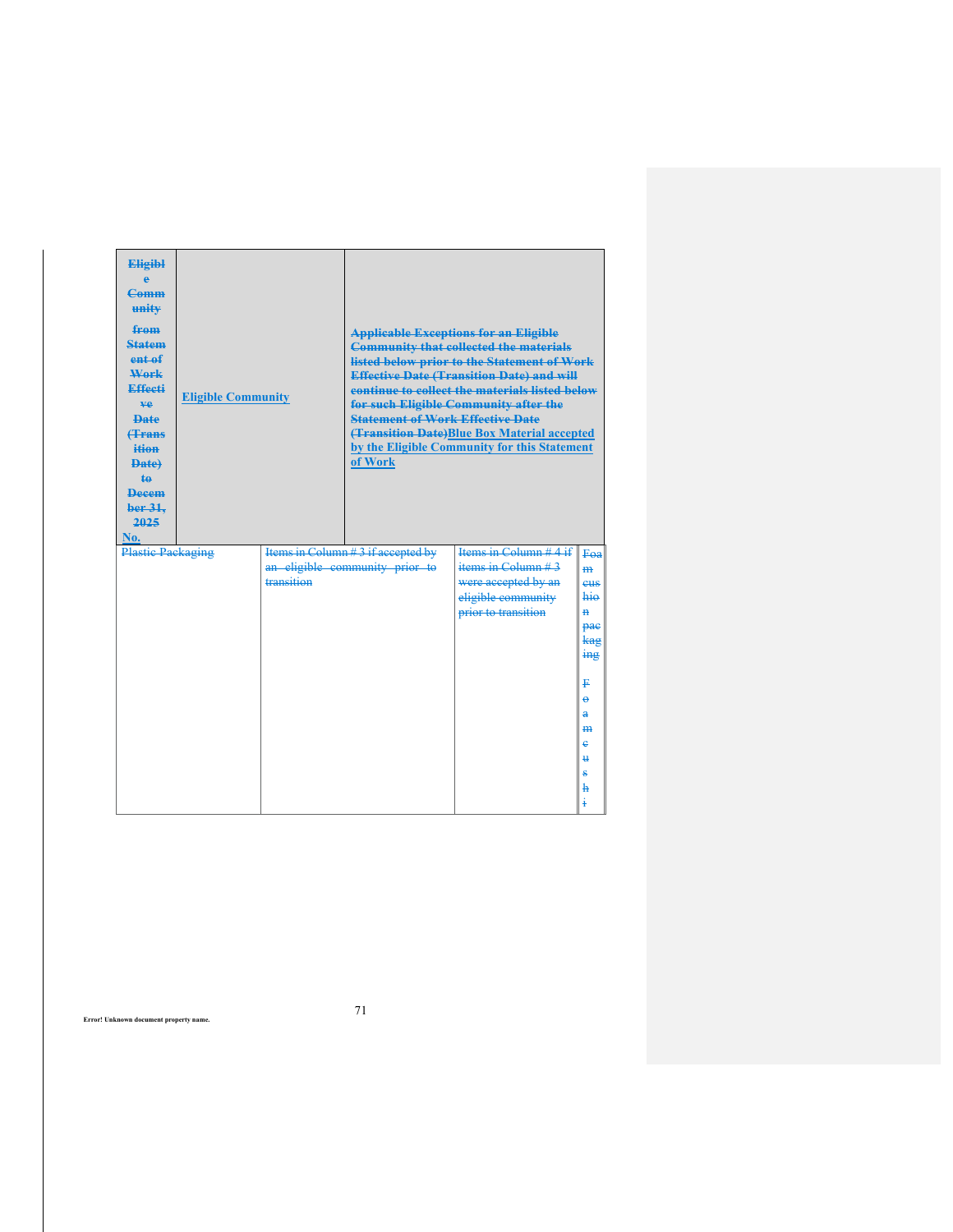| <b>Eligibl</b><br>e<br><b>Comm</b><br>unity<br>from<br><b>Statem</b><br>ent of<br>Work<br><b>Effecti</b><br>ve.<br><b>Date</b><br><b>(Trans</b><br>ition<br>Date)<br><b>te</b><br><b>Decem</b><br>ber 31.<br>2025<br>No. | <b>Eligible Community</b> |                                              | of Work                            | <b>Applicable Exceptions for an Eligible</b><br><b>Community that collected the materials</b><br>listed below prior to the Statement of Work<br><b>Effective Date (Transition Date) and will</b><br>continue to collect the materials listed below<br>for such Eligible Community after the<br><b>Statement of Work Effective Date</b><br>(Transition Date)Blue Box Material accepted<br>by the Eligible Community for this Statement |                                                                                                                                |  |  |
|--------------------------------------------------------------------------------------------------------------------------------------------------------------------------------------------------------------------------|---------------------------|----------------------------------------------|------------------------------------|---------------------------------------------------------------------------------------------------------------------------------------------------------------------------------------------------------------------------------------------------------------------------------------------------------------------------------------------------------------------------------------------------------------------------------------|--------------------------------------------------------------------------------------------------------------------------------|--|--|
| <b>Plastic Packaging</b>                                                                                                                                                                                                 |                           | an eligible community prior to<br>transition | Items in Column # 3 if accepted by | items in Column $#3$<br>were accepted by an<br>eligible community<br>prior to transition                                                                                                                                                                                                                                                                                                                                              | $\Theta$ th<br>er<br>flex<br>ible<br>plas<br>tie<br>рас<br>kag<br>ing:<br>stan<br>$\ddot{ }$<br><b>up</b><br>and<br>zip<br>per |  |  |
|                                                                                                                                                                                                                          |                           |                                              |                                    |                                                                                                                                                                                                                                                                                                                                                                                                                                       | <del>loc</del><br>k<br>pou<br>ehe<br>۵                                                                                         |  |  |

72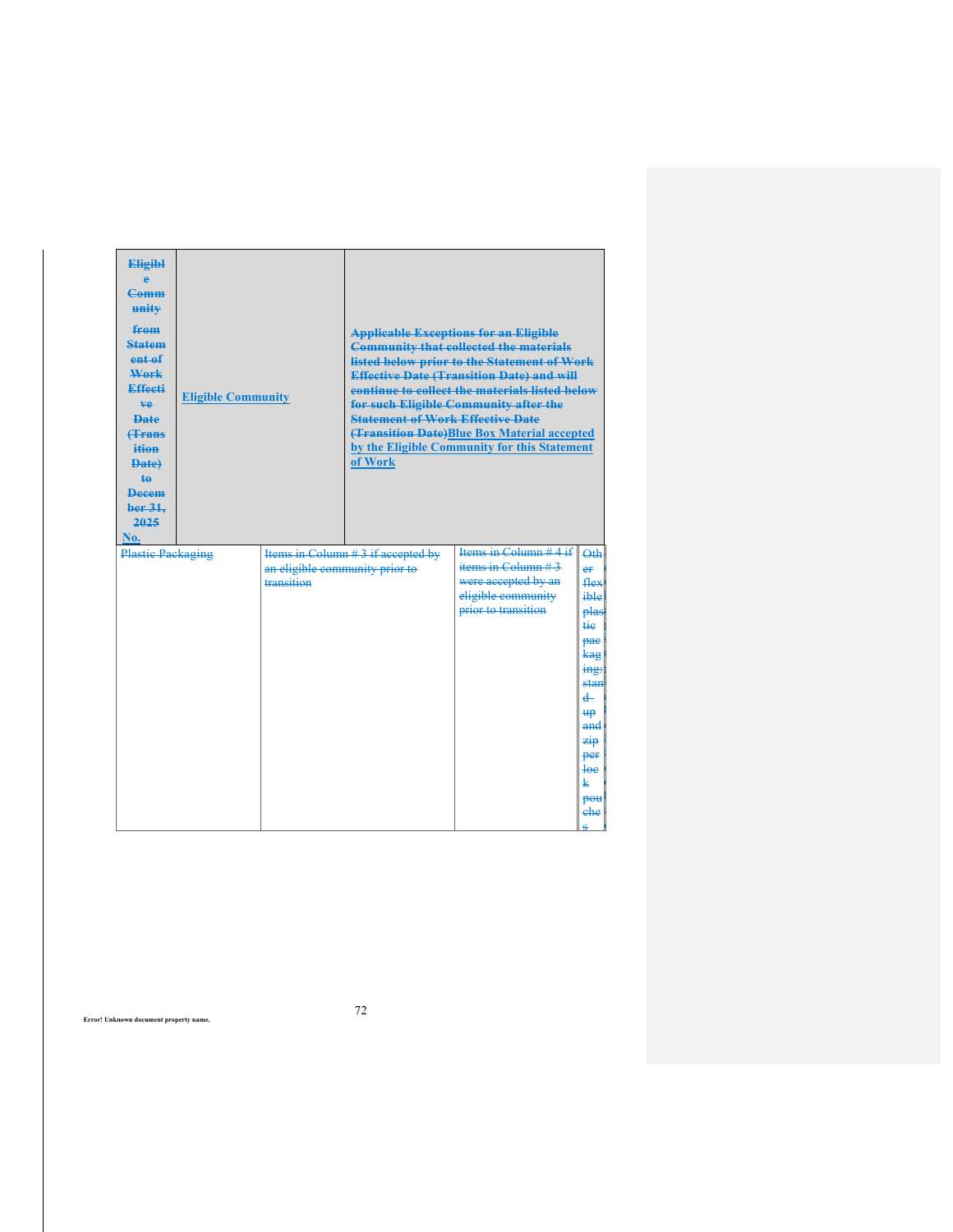| <b>Eligibl</b><br><b>Comm</b><br>unity<br>from<br><b>Statem</b><br>ent of<br>Work<br><b>Effecti</b><br>ve.<br><b>Date</b><br><b><i><u>frans</u></i></b><br>ition<br>Date)<br><b>te</b><br>Decem<br>ber 31.<br>2025<br>No. | <b>Eligible Community</b> |                                                                                   | <b>Applicable Exceptions for an Eligible</b><br><b>Community that collected the materials</b><br>listed below prior to the Statement of Work<br><b>Effective Date (Transition Date) and will</b><br>continue to collect the materials listed below<br>for such Eligible Community after the<br><b>Statement of Work Effective Date</b><br><b>(Transition Date)</b> Blue Box Material accepted<br>by the Eligible Community for this Statement<br>of Work |                                                                                                                     |                                                                                               |  |  |
|---------------------------------------------------------------------------------------------------------------------------------------------------------------------------------------------------------------------------|---------------------------|-----------------------------------------------------------------------------------|----------------------------------------------------------------------------------------------------------------------------------------------------------------------------------------------------------------------------------------------------------------------------------------------------------------------------------------------------------------------------------------------------------------------------------------------------------|---------------------------------------------------------------------------------------------------------------------|-----------------------------------------------------------------------------------------------|--|--|
| <b>Plastic Packaging</b>                                                                                                                                                                                                  |                           | an eligible community prior to<br>transition                                      | Items in Column #3 if accepted by                                                                                                                                                                                                                                                                                                                                                                                                                        | Items in Column $#4$ if<br>items in Column $#3$<br>were accepted by an<br>eligible community<br>prior to transition | $\Theta$ th<br>er<br>flex<br>ible<br>Pla<br>stie<br>pae<br>kag<br>ing:<br>erin<br>kły         |  |  |
|                                                                                                                                                                                                                           |                           | Items in Column #3 if accepted by<br>an eligible community prior to<br>transition |                                                                                                                                                                                                                                                                                                                                                                                                                                                          | Items in Column #4<br>if items in Column $#3$<br>were accepted by an<br>eligible community<br>prior to transition   | Qth<br>er<br>flex<br>ible<br>plas<br>tie.<br>pae<br>kag                                       |  |  |
| <b>Plastic Packaging</b>                                                                                                                                                                                                  |                           |                                                                                   |                                                                                                                                                                                                                                                                                                                                                                                                                                                          |                                                                                                                     | ing:<br><b>Oth</b><br>e⊭<br><b>flex</b><br>ible<br>plas<br>₩e<br>pae<br>kag<br>$\frac{mg}{m}$ |  |  |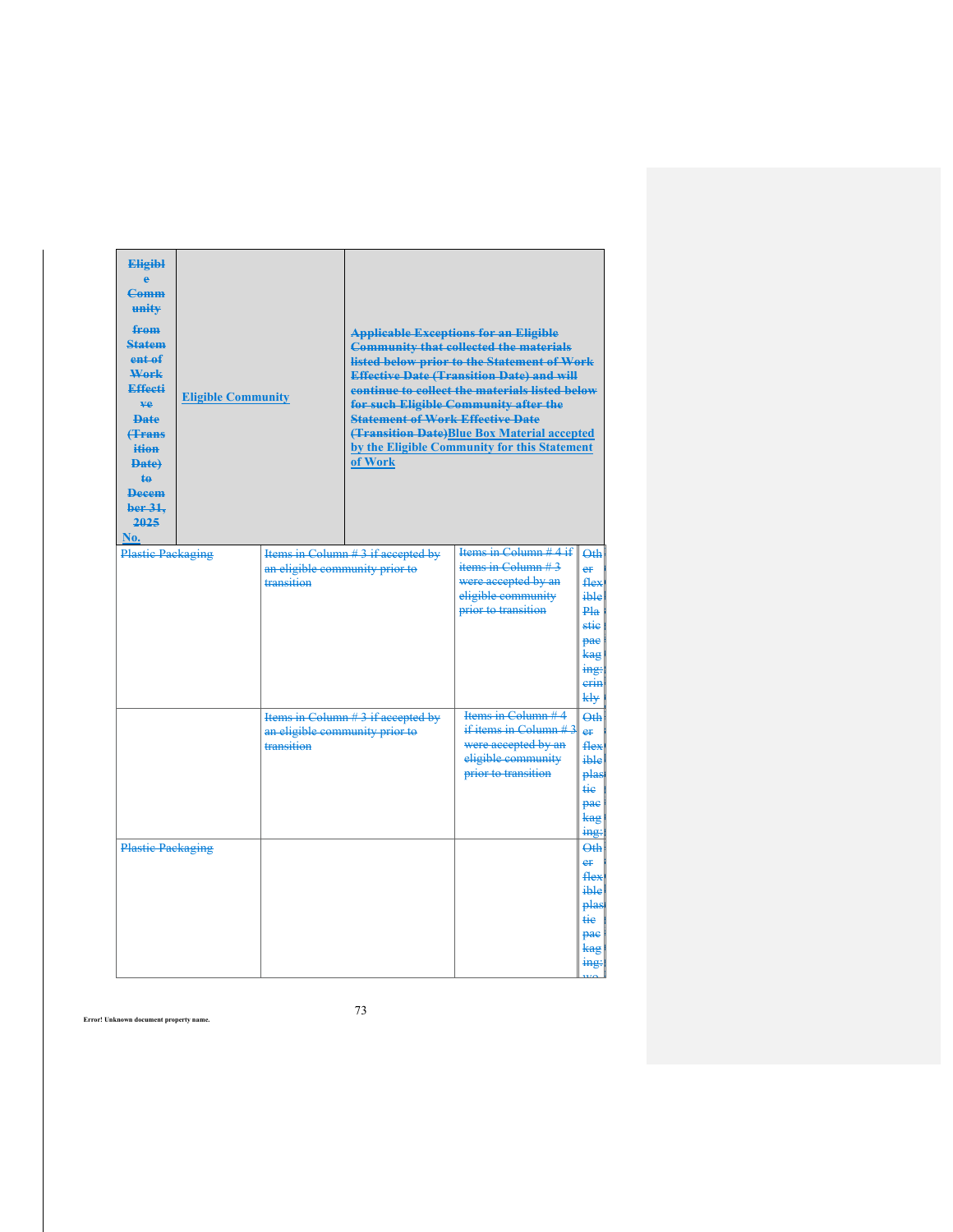| <b>Eligibl</b><br>Ä<br>$Camm$<br>unity<br>from<br><b>Statem</b><br>entaf<br>Work<br>Effecti<br>ve.<br><b>Date</b><br><b>(Trans</b><br>ition<br><b>Date</b><br><b>te</b><br><b>Decem</b><br>ber 31.<br>2025<br>No. | <b>Eligible Community</b> |                                              | <b>Applicable Exceptions for an Eligible</b><br><b>Community that collected the materials</b><br>listed below prior to the Statement of Work<br><b>Effective Date (Transition Date) and will</b><br>continue to collect the materials listed below<br>for such Eligible Community after the<br><b>Statement of Work Effective Date</b><br><b>(Transition Date)</b> Blue Box Material accepted<br>by the Eligible Community for this Statement<br>of Work |                                                                                                                     |                                                                                                       |  |
|-------------------------------------------------------------------------------------------------------------------------------------------------------------------------------------------------------------------|---------------------------|----------------------------------------------|----------------------------------------------------------------------------------------------------------------------------------------------------------------------------------------------------------------------------------------------------------------------------------------------------------------------------------------------------------------------------------------------------------------------------------------------------------|---------------------------------------------------------------------------------------------------------------------|-------------------------------------------------------------------------------------------------------|--|
| <b>Plastic Packaging</b>                                                                                                                                                                                          |                           | an eligible community prior to<br>transition | Items in Column # 3 if accepted by                                                                                                                                                                                                                                                                                                                                                                                                                       | Items in Column $#4$ if<br>items in Column $#3$<br>were accepted by an<br>eligible community<br>prior to transition | Qth<br>er<br>flex<br>ible<br>plas<br><del>tie</del><br>pae                                            |  |
| <b>Plastic Packaging</b>                                                                                                                                                                                          |                           | an eligible community prior to<br>transition | Items in Column # 3 if accepted by                                                                                                                                                                                                                                                                                                                                                                                                                       | Items in Column $#4$ if<br>items in Column $#3$<br>were accepted by an<br>eligible community<br>prior to transition | Q <sub>th</sub><br>e⊭<br>flex<br>ible<br>plas<br>tie<br>pae<br>kag<br>mg:<br>$then$<br><del>fөө</del> |  |

**\*NOTE: The Contractor is to complete this Exhibit with current information prior to execution of the Statement of Work. CMO holds no responsibility or liability for information that is different from the information presented in this Exhibit.** 

74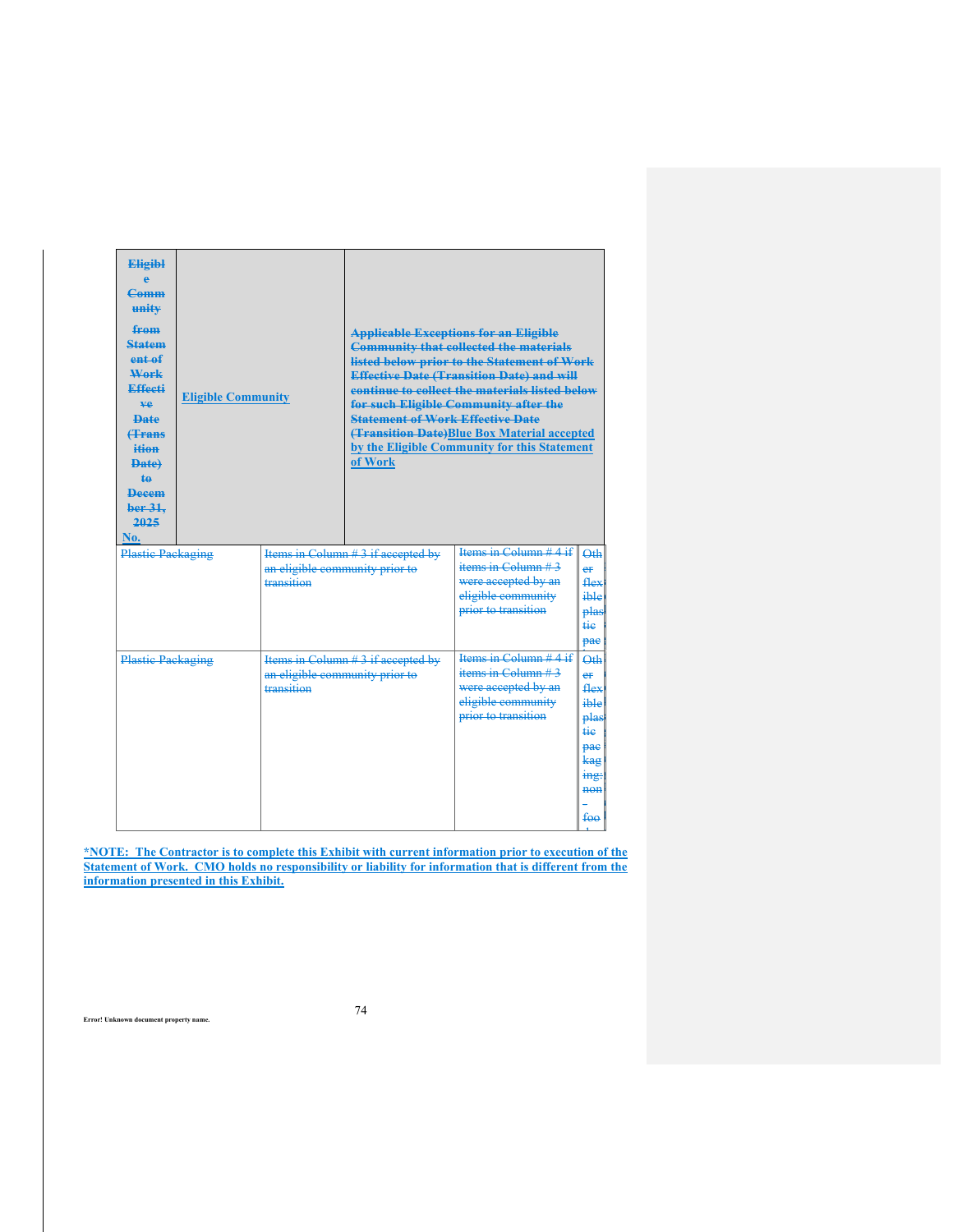# **EXHIBIT 5: SERVICE COMMENCEMENT DATES**

The table included below lists the Statement of Work Eligible Community Service Commencement Date when services, forming the Work described by this Statement of Work, are to commence in each Eligible Community (e.g. Collection Services will begin on date A in Eligible Community B).

| No. | <b>Statement of Work</b><br><b>Eligible Community</b><br><b>Service Commencement Date</b> | <b>Eligible Community</b> |
|-----|-------------------------------------------------------------------------------------------|---------------------------|
|     |                                                                                           |                           |
|     |                                                                                           |                           |

1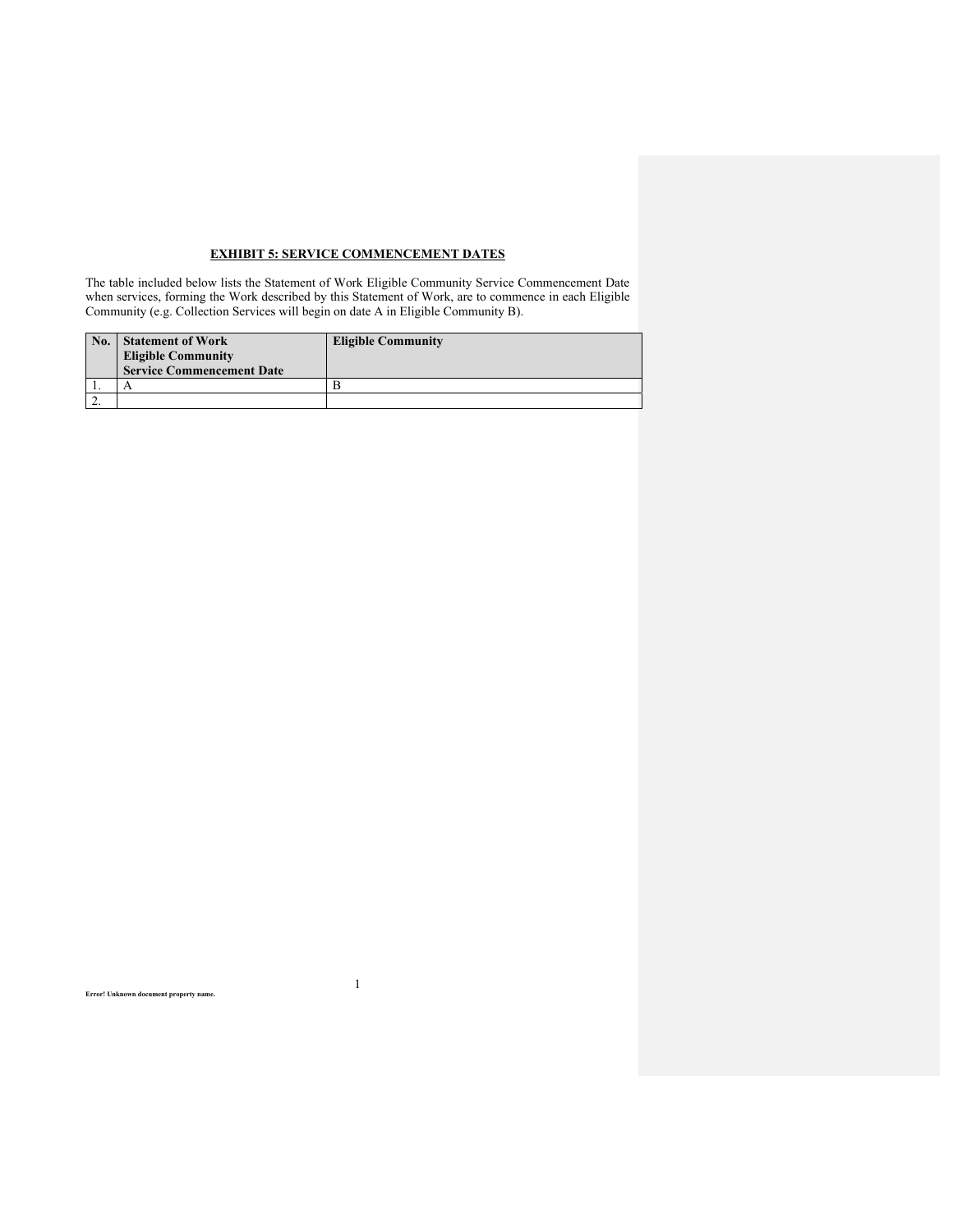### **EXHIBIT 6: COMPENSATION**

- 1.1 For each Quartercalendar month during the SoW Term, the Contract Price for the Work performed under this Statement of Work in accordance with the requirements of the MSA shall be calculated as:
	- (a) Eligible Source Percentage multiplied by the Residential Depot Collection Costs; less
	- (b) the Non-Eligible Source Deduction multiplied by the kilograms of Blue Box Material delivered to all RFs during the applicable Quartercalendar month, multiplied by the Non-Eligible Source Blue Box Material Price.

For the purposes of this Statement of Work, "Residential Depot Collection Costs" means  $\bullet$  [NTD: **Set out applicable quarterlymonthly price]** and "Non-Eligible Source Blue Box Material Price" means per kilogram **[NTD: Set out applicable price.]**.

For the purposes of this Statement of Work, "Eligible Source Percentage" means one minus the applicable Non-Eligible Source Deduction. Notwithstanding any other provisions in this MSA, the Eligible Source Percentage shall never be more than seventy-five percent (75%).

- 1.2 Fuel Price Adjustment
	- (a) Diesel Fuel

**Error! Unknown document property na** 

(i) Subject to Section 1.2a)ii of this Exhibit 6, ifIf the Contractor utilizes diesel fueled Hauling Vehicles for the performance of Collection Services, for the first Quartercalendar month immediately following the first anniversary of the Statement of Work Effective Date and for each subsequent Quartercalendar month in which diesel fueled Hauling Vehicles are used for the performance of Collection Services, the Non-Eligible Source Blue Box Material Price shall be adjusted to account for changes in the cost of diesel fuel. If there is an adjustment, the quarterlyThe diesel fuel price adjustment shall be (1) twenty percent (20%) of the Non-Eligible Source Blue Box Material Price for the prior  $\sqrt{$ uartercalendar month multiplied by (2) the percent change in the Southern Ontario Diesel Price published in the table of Fuel Prices located at https://data.ontario.ca/dataset/fuels-price-survey-

informationwww.ontario.ca/page/motor-fuel-prices ("Diesel Fuel Index") over the previous three (3)prior calendar monthsmonth ("Percent Change for Diesel") multiplied by (3) the prorata amount of diesel fuel (measured by litre) used in the Eligible Communities for the Quartercalendar month for the Hauling Vehicles. The diesel fuel price adjustment amount will be added to or subtracted from the Non-Eligible Source Blue Box Material Price.

- (ii) When the difference between the Diesel Fuel Index for the current Quarter and the prior Quarter is equal to or less than \$0.05/litre, there will be no payment adjustments for the current Quarter for diesel fuel.
- (iii)(ii) If the difference between the Diesel Fuel Index price for the current Quarter and the prior Quarter is more than \$0.05/litre, anAn example of the payment adjustment calculation is shown below:

 $\mathfrak{D}$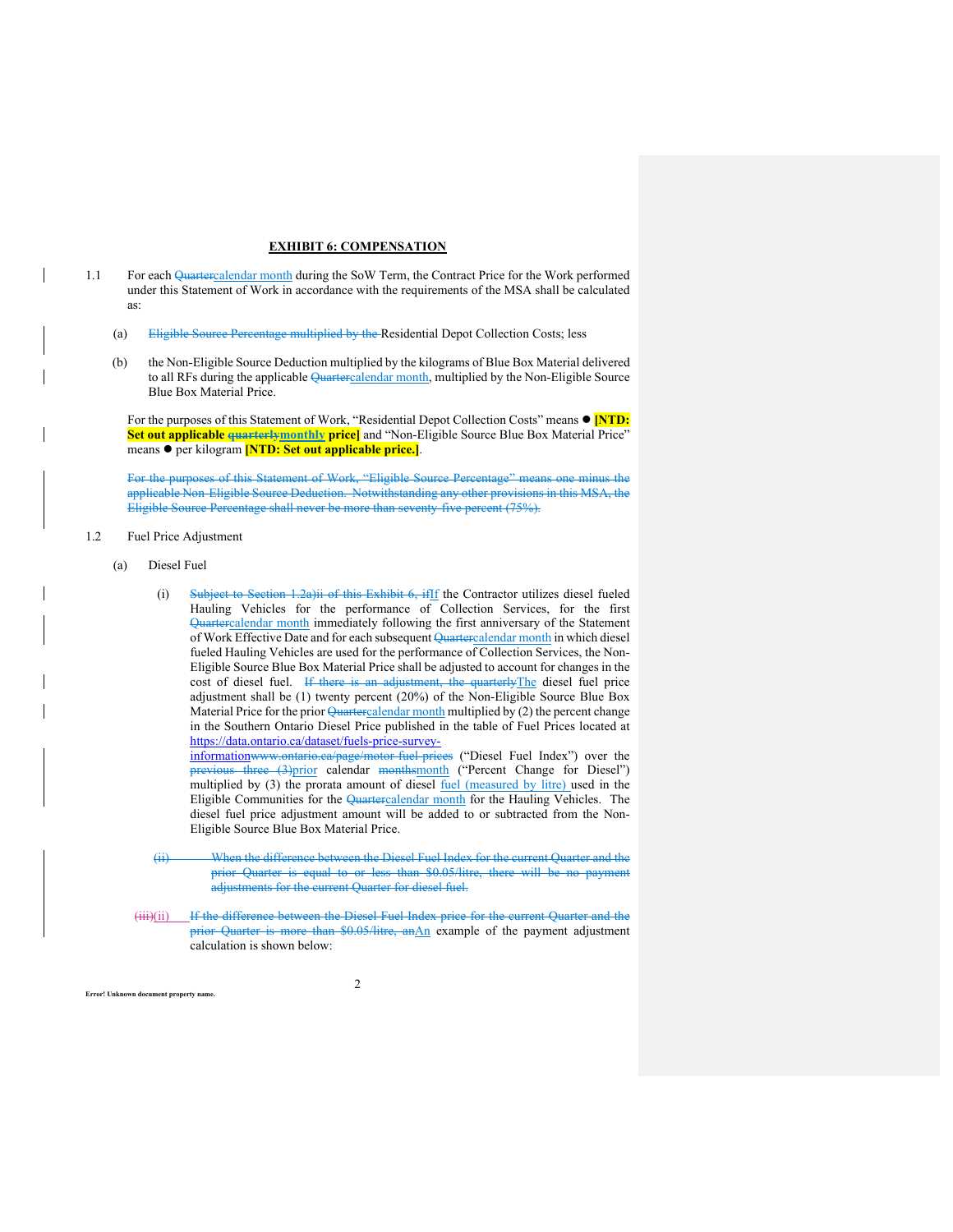Diesel Fuel Price Adjustment = Non-Eligible Source Blue Box Material Price for the prior Quartercalendar month x 0.20 x (Percent Change for Diesel) x prorata amount of diesel fuel (measured in litres) used in the Eligible Communities for the Quartercalendar month for the Hauling Vehicles

#### (b) Natural Gas

- (i) Subject to Section 1.2b)ii of this Exhibit 6, ifIf the Contractor utilizes compressed natural gas fueled Hauling Vehicles for the performance of Collection Services, for the first Quartercalendar month immediately following the first anniversary of the Statement of Work Effective Date and for each subsequent Quartercalendar month in which natural gas fueled Hauling Vehicles are used for the performance of Collection Services, the Non-Eligible Source Blue Box Material Price shall be adjusted to account for changes in the cost of natural gas. If there is an adjustment, the quarterly The natural gas price adjustment shall be (1) twenty percent (20%) of the Non-Eligible Source Blue Box Material Price for the prior Quartercalendar month multiplied by (2) the percent change in the Ontario Compressed Natural Gas Price published in the table of Fuel Prices located at https://data.ontario.ca/dataset/fuels-price-surveyinformationwww.ontario.ca/page/motor-fuel-prices (" Natural Gas Index") over the previous three (3)prior calendar monthsmonth ("Percent Change for Natural Gas") multiplied by (3) the prorata amount of natural gas (measured in litres) used in the Eligible Communities for the Quartercalendar month for the Hauling Vehicles. The natural gas price adjustment amount will be added to or subtracted from the Non-Eligible Source Blue Box Material Price.
- (ii) When the difference between the Natural Gas Index for the current Quarter and the prior Quarter is equal to or less than \$0.02/litre, there will be no paym adjustments for the current Quarter for natural gas.
- (iii)(ii) If the difference between the Natural Gas Index price for the current Quarter and the prior Quarter is more than \$0.02/litre, anAn example of the payment adjustment calculation is shown below:

Natural Gas Price Adjustment = Non-Eligible Source Blue Box Material Price for the prior Quartercalendar month x 0.20 x (Percent Change for Natural Gas) x prorata amount of natural gas (measured in litres) used in the Eligible Communities for the Quartercalendar month for the Hauling Vehicles

### 1.3 Consumer Price Index Price Adjustment

**Error!** Unknown document property na

- (a) For the first Quartercalendar month immediately following the first anniversary of the Statement of Work Effective Date and for each subsequent **annual** anniversary following such first Quarter, :
	- (i) the Residential Depot Collection Costs shall be adjusted to account for changes in the Consumer Price Index and the adjustment shall be equal to eighty percent (80%) of the Residential Depot Collection Costs for the prior calendar month ("Prior Calendar Month"), multiplied by the CPI Change. The Consumer Price Index price adjustment amount will be added to or subtracted from the Residential Depot Collection Costs; and

3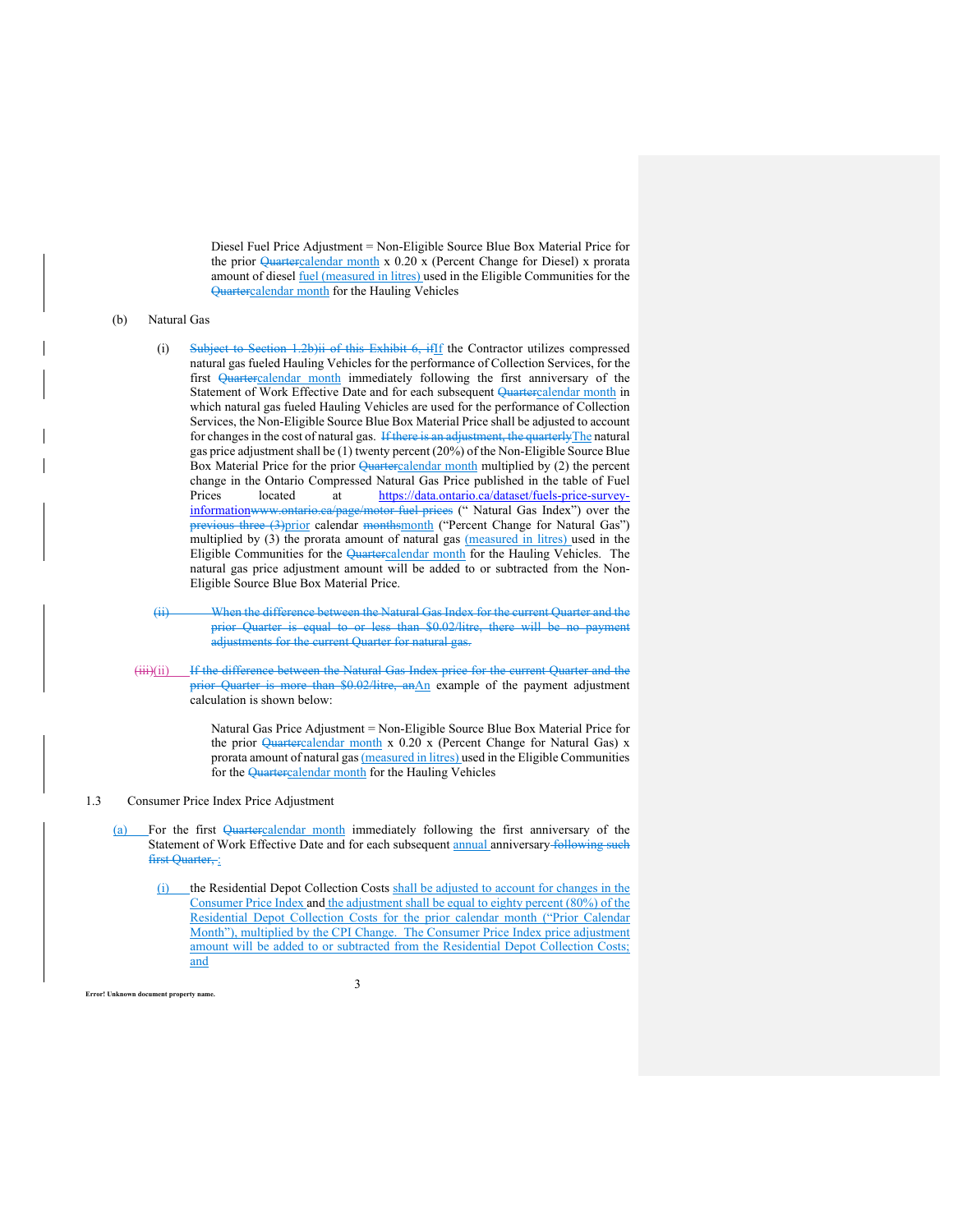- $(i)(ii)$  the Non-Eligible Source Blue Box Material Price shall be adjusted to account for changes in the Consumer Price Index and the adjustment shall be equal to eighty percent (80%) of the Residential Depot Collection Costs and Non-Eligible Source Blue Box Material Price, as applicable, for the prior QuarterPrior Calendar Month, multiplied by the CPI Change. The Consumer Price Index price adjustment amount will be added to or subtracted from the Residential Depot Collection Costs and Non-Eligible Source Blue Box Material Price, as applicable.
- (c)(b) Examples for the Residential Depot Collection Costs and Non-Eligible Source Blue Box Material Price are shown below:
	- (i) Consumer Price Index Price Adjustment = Residential Depot Collection Costs for the prior QuarterPrior Calendar Month x 0.80 x (CPI Change)
	- (ii) Consumer Price Index Price Adjustment = Non-Eligible Source Blue Box Material Price for the prior QuarterPrior Calendar Month x 0.80 x (CPI Change)
- $\frac{d}{dx}$ (c) For the purposes of this Section 1.3, CPI Change means (1) the average of the values for each of the prior twelve (12) calendar months for the Consumer Price Index, monthly, not seasonally adjusted – Ontario (Table 18-10-0004-01)(Formerly CANSIM 326-0020) (https://www150.statcan.gc.ca/t1/tbl1/en/tv.action?pid=1810000401), up to and including the last month in the prior QuarterPrior Calendar Month divided by (2) the average of the values for each of the prior twelve (12) calendar months for the Consumer Price Index, monthly, not seasonally adjusted - Ontario (Table 18-10-0004-01), up to and including the lastcalendar month of the same Quarter in theone (1) year prior yearto the Prior Calendar Month. The Consumer Price Index table used to determine the CPI Change shall be subject to revision as agreed by the Parties in the case Statistics Canada materially changes such index or discontinues or replaces it.

4